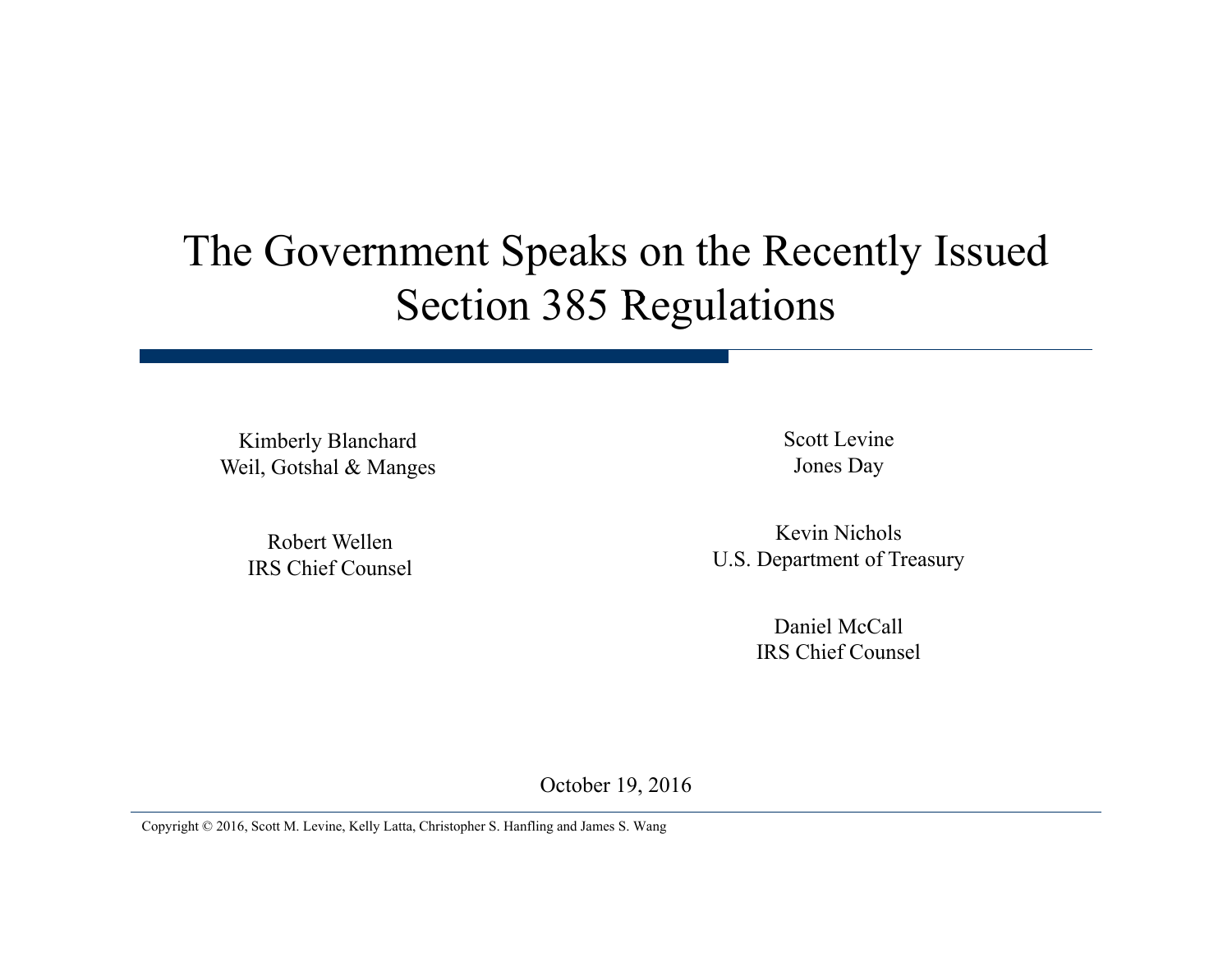#### Agenda

- Section 385, Overview of Proposed and Final Regulations, and Definitions
- The Bifurcation Rule: Prop. Treas. Reg. Section 1.385-1(d)
- The Documentation Rules: Treas. Reg. Section 1.385-2
- The Transaction Rules: Treas. Reg. Sections 1.385-3 and -3T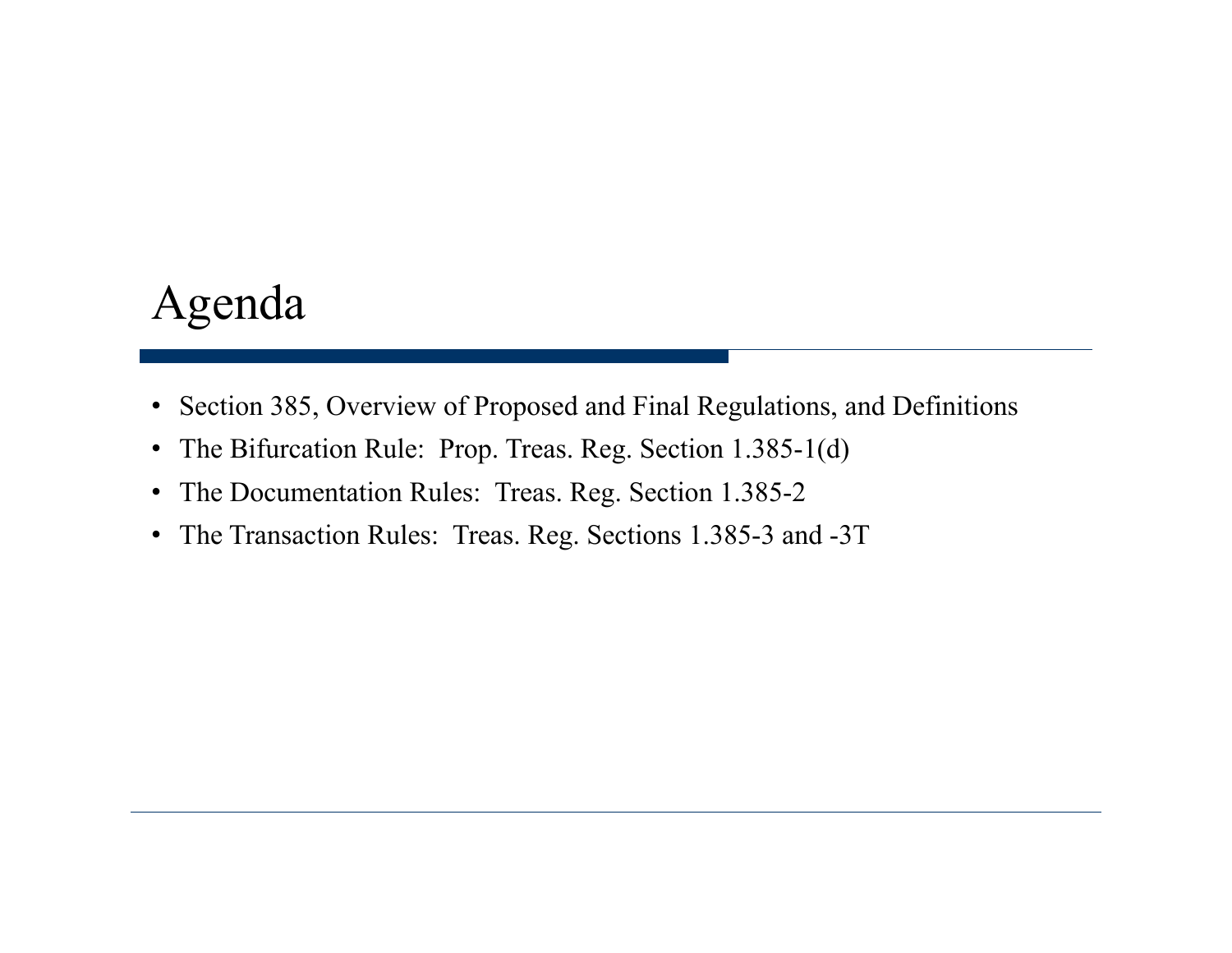#### Section 385

- Section 385(a) provides Treasury with the authority to issue regulations as may be necessary or appropriate to:
	- Determine whether an instrument is debt or equity for purposes of this title, and
	- Bifurcate an instrument as part debt and part equity.
- Section 385(b) includes the following non-exhaustive list of factors that may be taken into account in determining whether an instrument is debt or equity for U.S. tax purposes:
	- Whether the instrument includes a written unconditional promise to pay a sum certain and fixed interest rate
	- Whether the instrument is subordinated to, or given preference over, other indebtedness
	- The issuer's debt-to-equity ratio
	- Whether the instrument is convertible into the issuer's stock; and
	- The relationship between holding stock of the issuer and the instrument.
- Section 385(c) states that the issuer's characterization of an instrument at the time of issuance is binding on the holder, but not the IRS, unless the holder discloses the inconsistent treatment, and provides Treasury with authority to require information necessary to carry out the provisions of the subsection.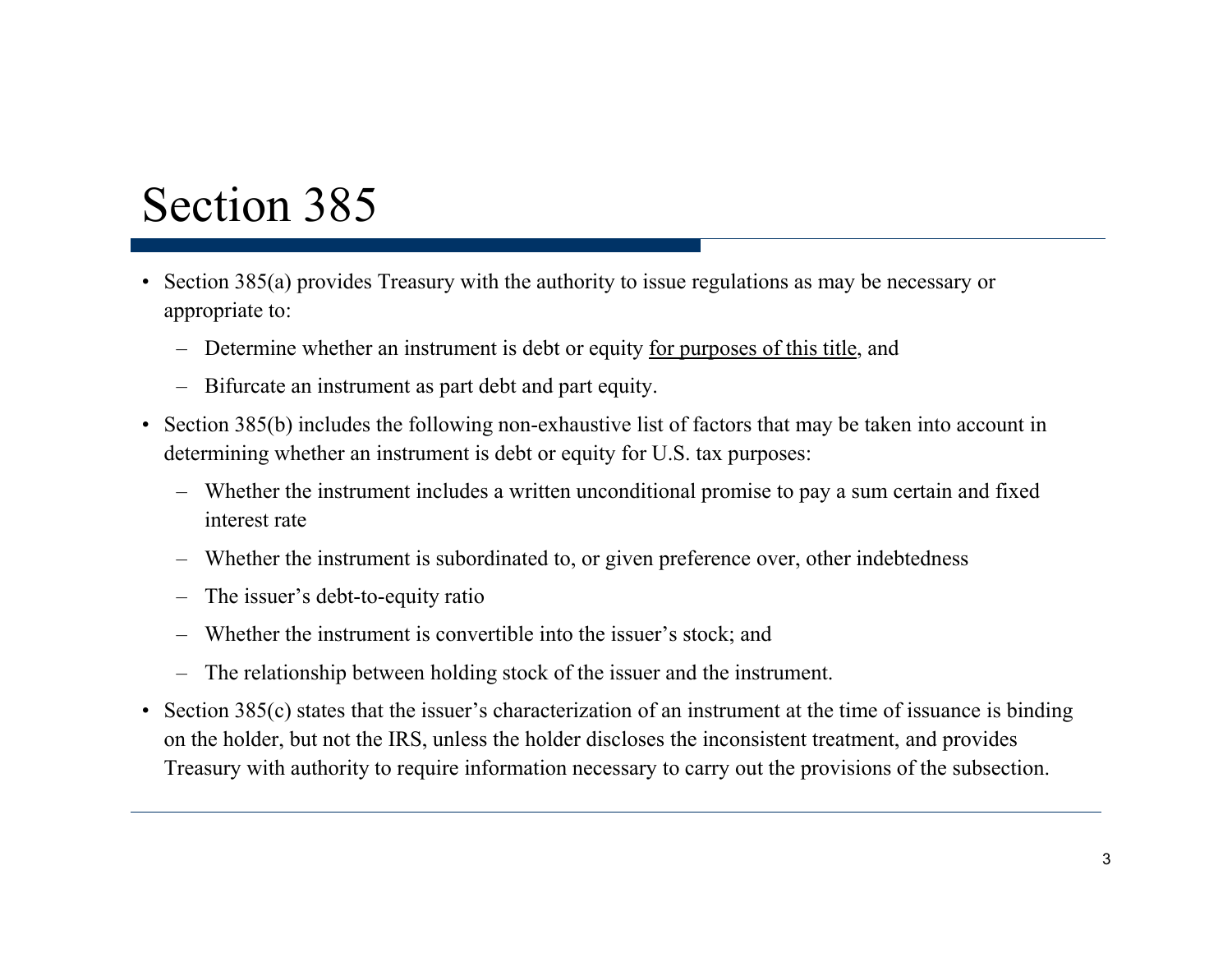## Proposed Regulations: Overview

- •Proposed regulations (REG-108060-15) issued on April 4, 2016 under section 385 (the "Proposed Regulations") included rules:
	- Providing the IRS with the ability to bifurcate an instrument as part debt and part stock
	- Setting forth documentation and maintenance requirements that must be satisfied for a related-party instrument to be characterized as debt for U.S. tax purposes
	- Subject to certain exceptions, re-characterizing related-party debt instruments as stock for all U.S. tax purposes when issued: (i) as a distribution, (ii) in exchange for related-party stock (e.g., section 304 sale), (iii) as consideration in an internal asset reorganization (e.g., a boot D reorganization), or (iv) to fund a distribution, acquisition of related-party stock, or boot in an internal asset reorganization; and
	- Providing treatment for when related-party debt comes into or leaves a U.S. consolidated group.
- The rules of the Proposed Regulations applied without regard to whether (i) the parties are domestic or foreign, or  $(ii)$  the corporate group effected an inversion.
- $\bullet$  The Proposed Regulations treated members of a U.S. consolidated group as a single entity, and thus did not apply to debt between consolidated group members.
- $\bullet$  The Proposed Regulations provided that, when finalized, they would be applicable to debt instruments issued on or after April 4, 2016.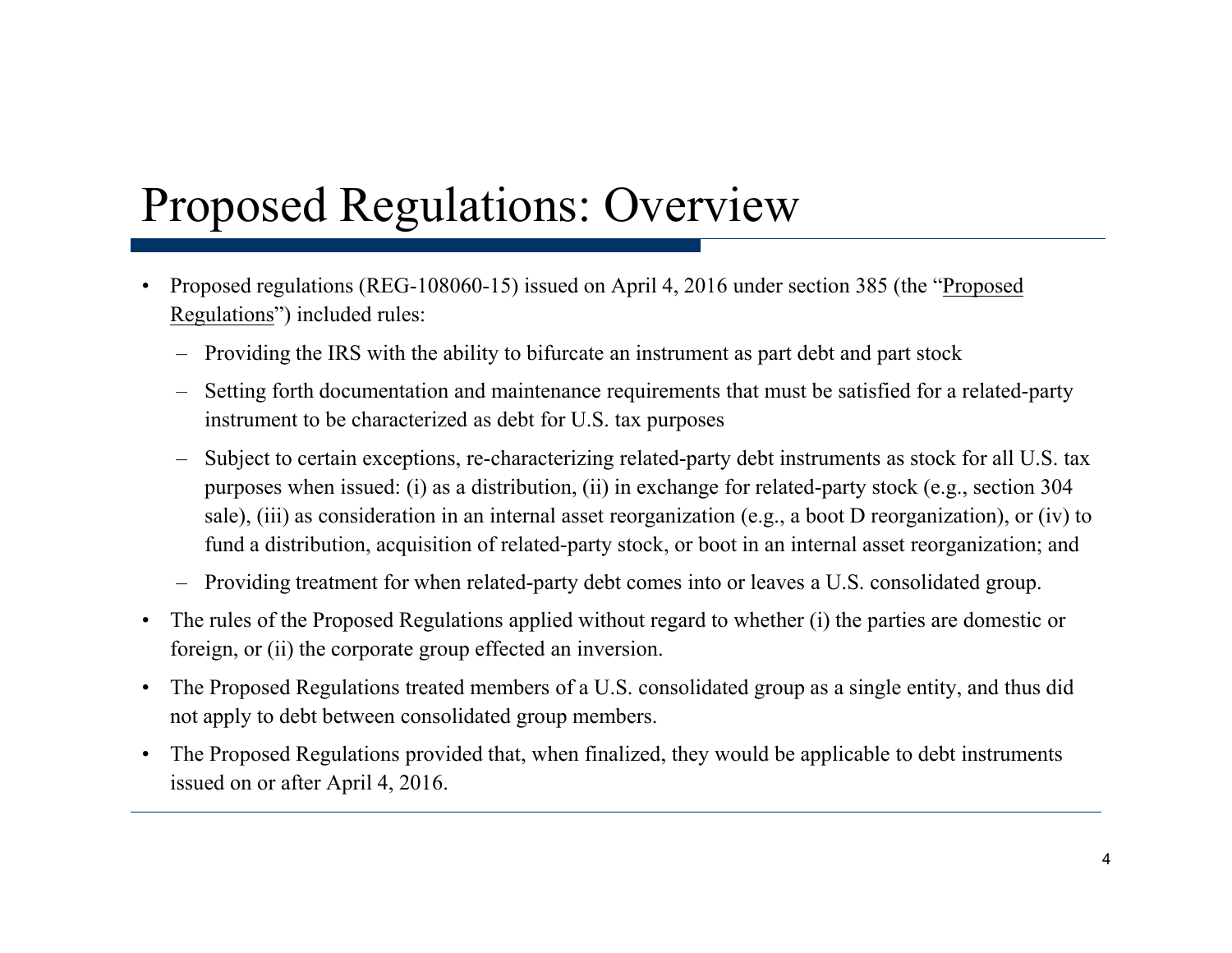# Proposed Regulations: Overview (cont'd)

- • The **documentation requirements** and **bifurcation provisions** would generally be effective for certain debt instruments issued or deemed issued after the regulations were published as final.
- $\bullet$  The **re-characterization provisions** (including those addressing the treatment of U.S. consolidated groups) would generally be effective for certain "debt instruments"—i.e., an interest treated as debt under section 1275(a) and Treas. Reg. section 1.1275-1(d)—issued on or after April 4, 2016, and to any debt instrument treated as issued before April 4, 2016, as a result of a check-the-box election filed on or after April 4, 2016.
- • The **re-characterization provisions**, however, included limited transition rules providing that a debt instrument issued on or after April 4, 2016 that would be re-characterized as stock under the regulations would be treated as debt until 90 days after the regulations were finalized; on the 90th day any outstanding instruments would be deemed exchanged for stock.
- • Instruments issued on or after April 4, 2016 included:
	- – Instruments issued before April 4, 2016 but that were subject to amendment on or after that date resulting in a deemed exchange of the instrument under section 1001; and
	- – Instruments arising on or after April 4, 2016 under intercompany debt facilities (e.g., cash sweep arrangements, draw downs under revolving credit facilities, etc.) in existence prior to April 4, 2016.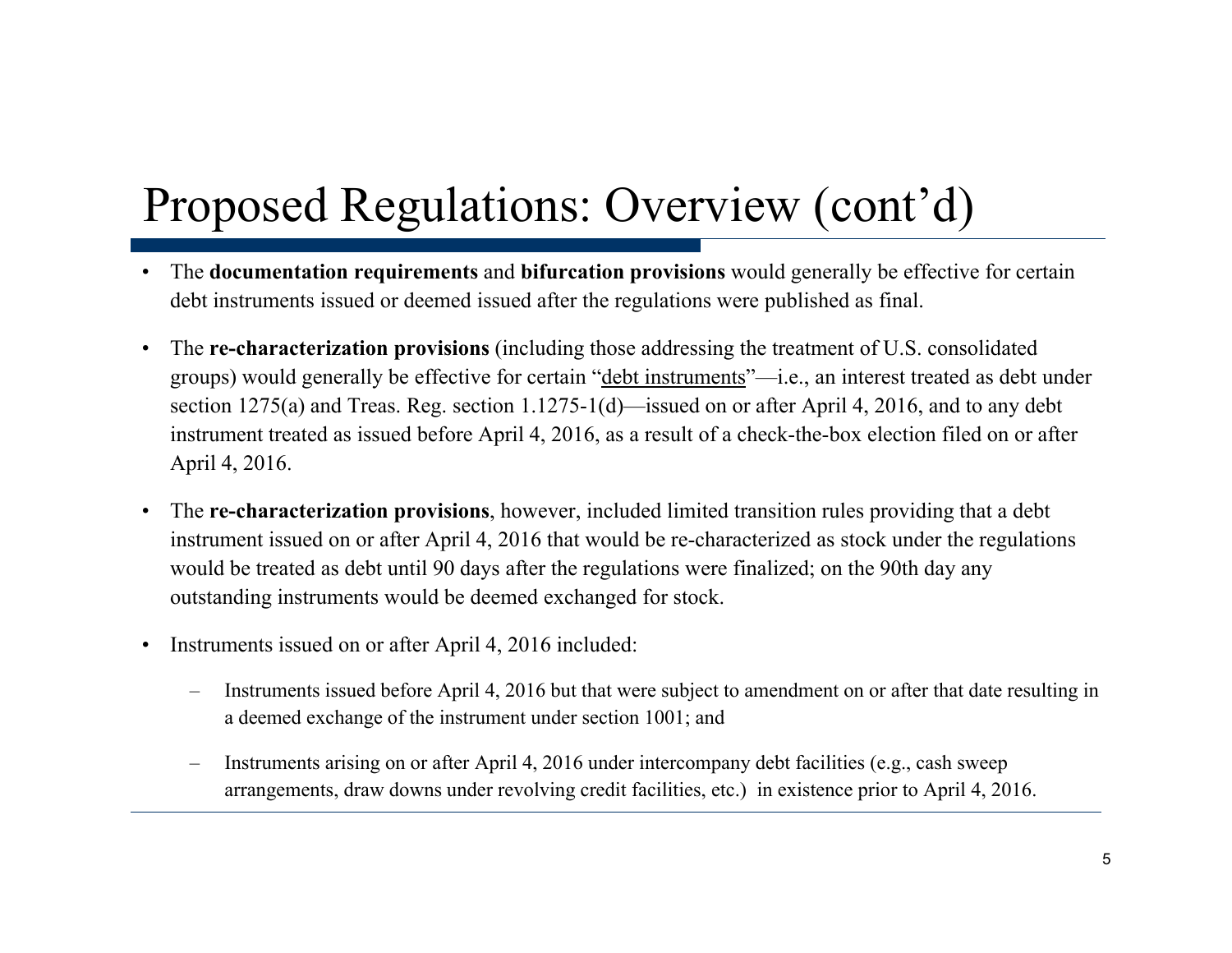# Final Regulations: Overview

- Final and temporary regulations  $(T.D. 9790)$  issued on October 13, 2016 under section 385 (the "Final Regulations") implemented portions of the Proposed Regulations with significant changes, including:
	- Eliminating the bifurcation rule.
	- $\bullet$  Exempting cash pools and short-term loans from the recharacterization provisions of the general rule and funding rule, discussed below:
		- In response to feedback regarding the treatment of cash pools, cash sweeps, and short-term loans, the Final Regulations generally provide exemptions for cash pools and cash sweeps as well as loans that are short-term in both form and substance.
	- Exempting certain types of issuers, including foreign corporations:
		- The Final Regulations generally exempt from the application of these rules debt instruments issued by S corporations, certain RICs and REITs, foreign corporations, and certain partnerships.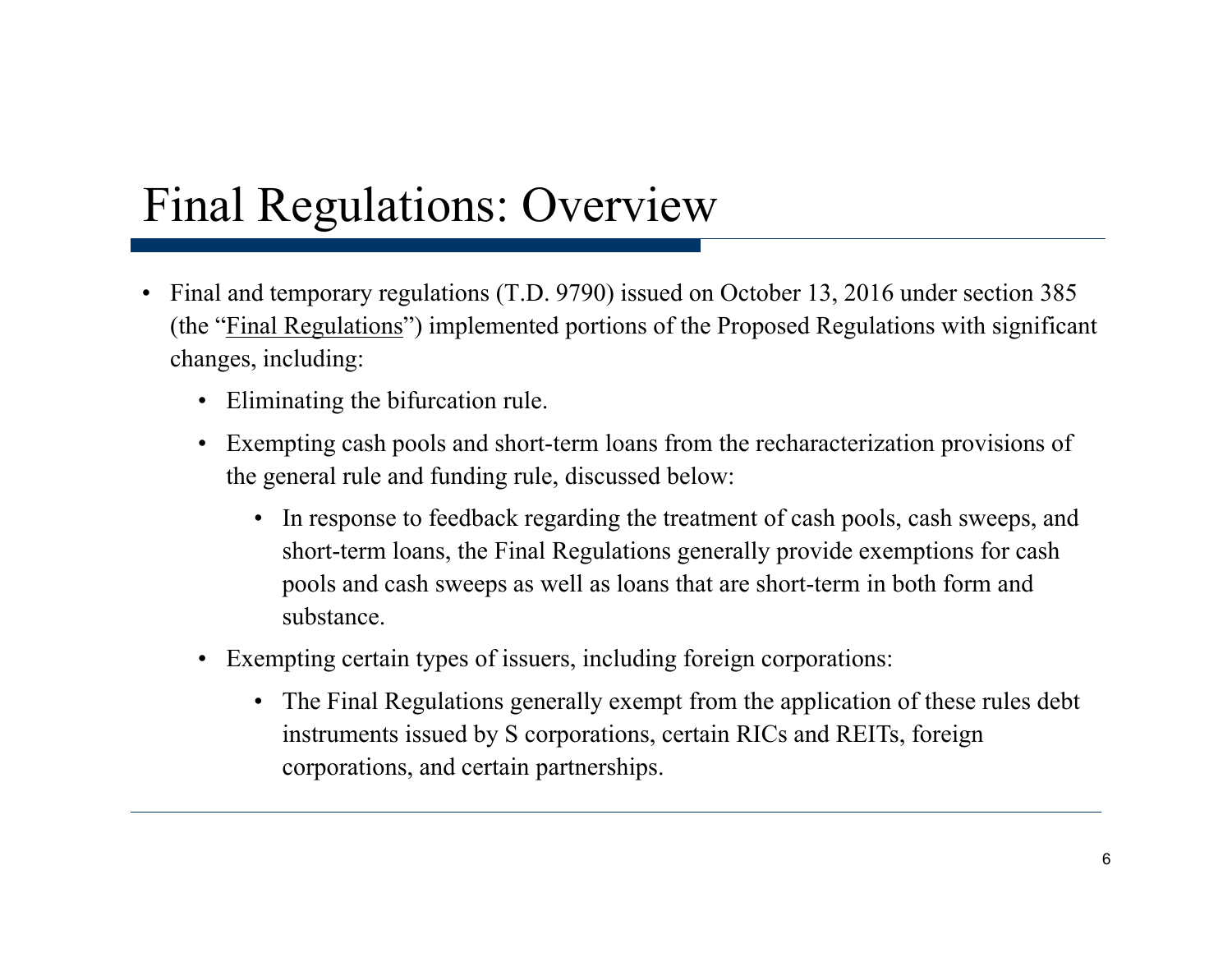# Final Regulations: Overview (cont'd)

- •Expanding exceptions for ordinary business transactions, including:
	- Expanding the exception for distributions of  $E\&P$  (" $E\&P$ ") to include all future earnings;
	- • Allowing corporations to net distributions and acquisitions against certain capital contributions; and
	- Excepting acquisitions of stock associated with employee compensation plans.
- $\bullet$  Easing documentation requirements:
	- The Final Regulations require documentation to be in place as of the deadline (with extensions) for filing the tax return for the relevant year; and
	- The documentation requirements only apply to instruments issued on or after January 1, 2018.
- Many of these items were reserved in the Final Regulations and the subject of a request for further comments, so future guidance may eliminate or modify some of these exceptions .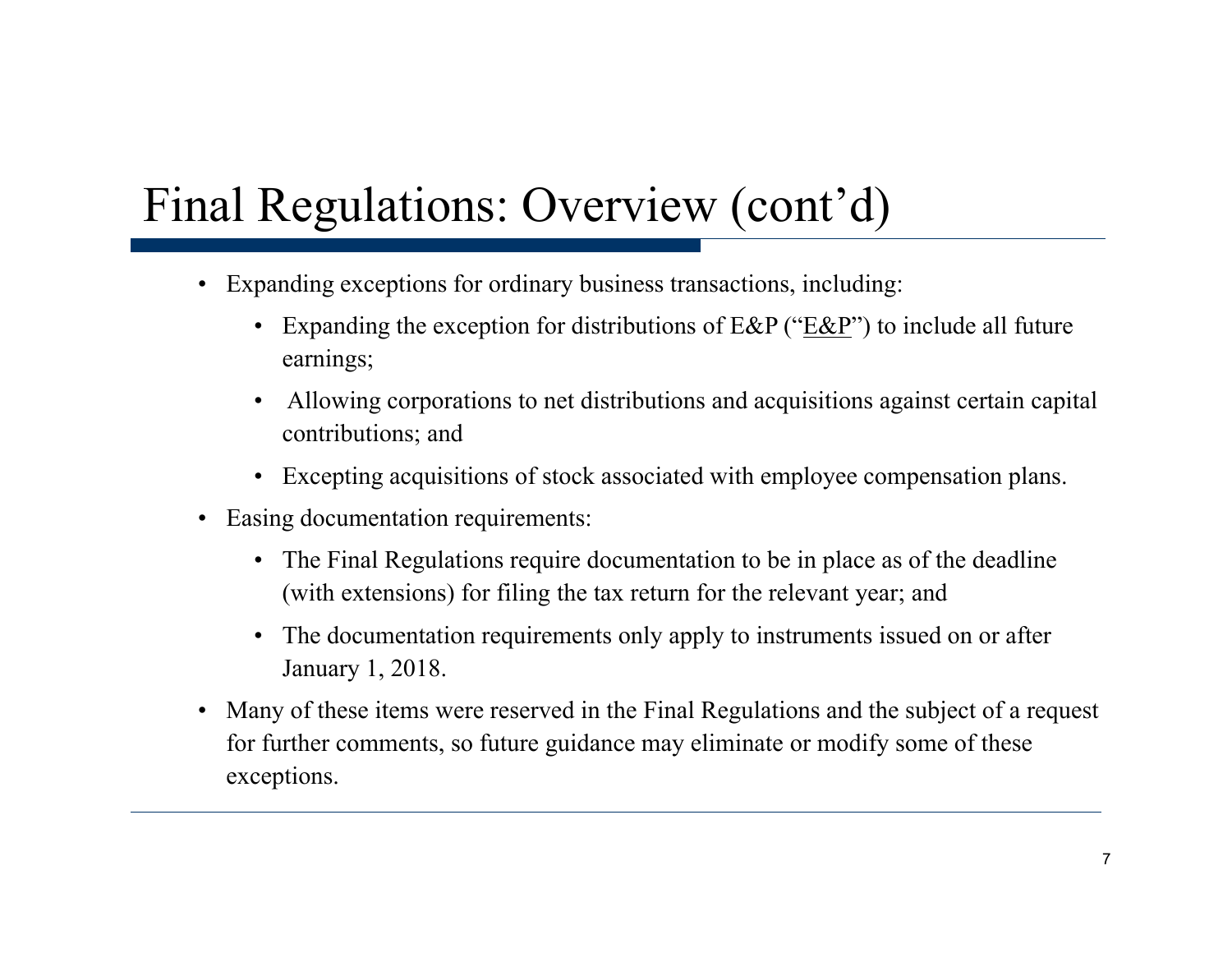## Some Relevant Definitions in the Proposed Re gulations

- •• **Expanded Group ("EG"):** a section 1504(a) affiliated group determined:
	- − Without regard to section 1504(b) (which prohibits certain types of corporations from being considered "includible corporations" (i.e., an EG includes foreign corporations, tax-exempts, RICs and REITs, among others));
	- − Changing the requisite ownership threshold from "at least 80% vote *and* value" to "at least 80% vote *or* value"; and
	- − Allowing the common parent to own directly *or indirectly* (determined by applying the rules of section 304(c)(3)) at least 80% of the vote or value of at least one includible corporation.
- •**Applicable Instrument ("AI"):** any interest issued or deemed issued that is in form a debt instrument.
- $\bullet$  **Expanded Group Instrument ("EGI"):** an AI an issuer of which is one member of an EG and the holder of which is another member of the same EG, a disregarded entity ("DRE") owned by a member of the same EG or a Controlled Partnership with respect to the same EG.
- $\bullet$  **Controlled Partnership:** A partnership in which 80% or more of the capital or profits interests are owned, directly or indirectly, by one or more members of the EG.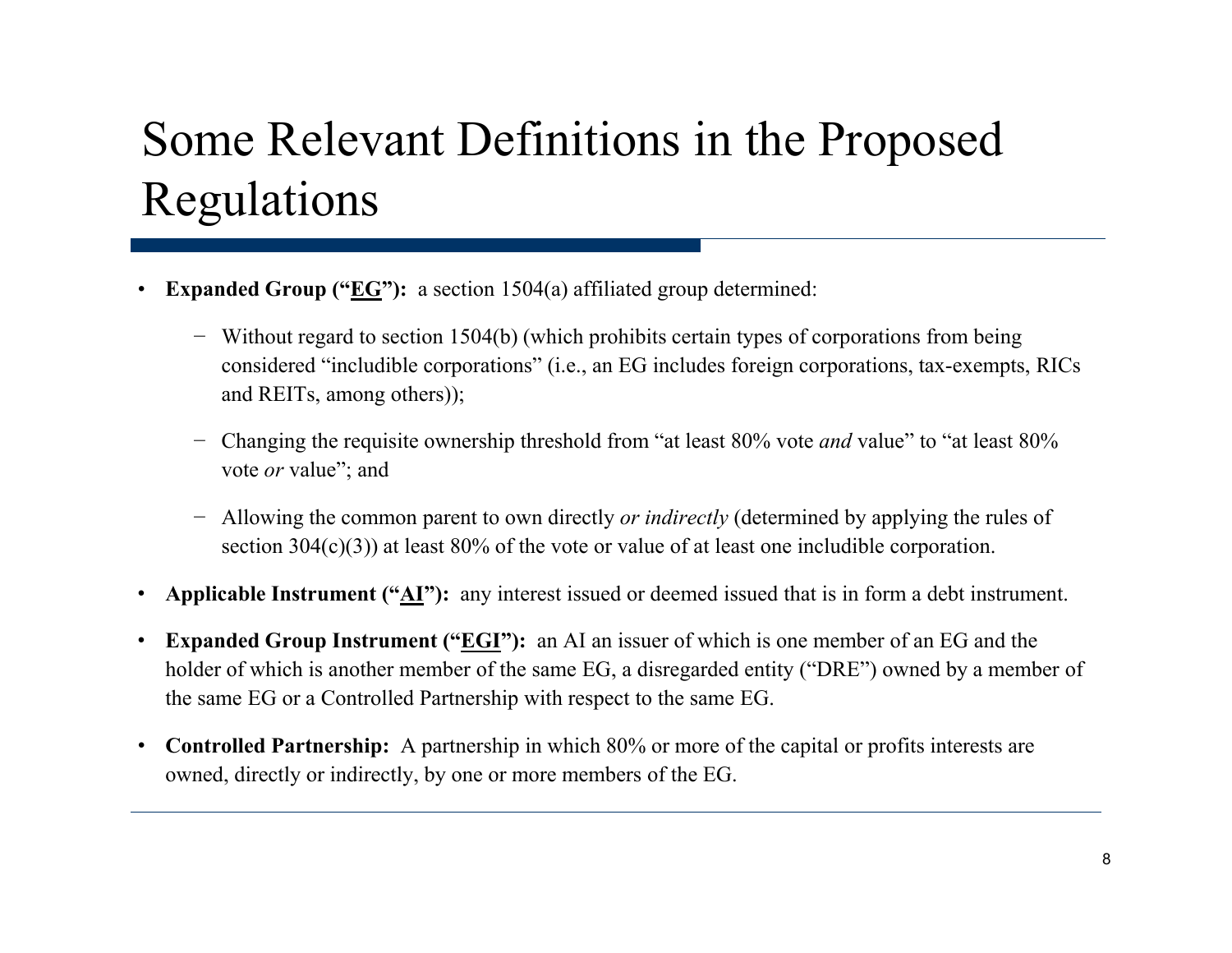#### Expanded Group in the Proposed Regulations – Example



#### **Discussion**

- Under the Proposed Regulations, P2, S1, S2, and  $\frac{1\%}{1\%}$  S3 were all considered members of the same EG, applying section  $318(a)(3)(A)$ .
	- • Commentators recommended limiting attribution under section  $318(a)(3)(A)$  to situations where the partnership and the partner are highly related.
	- As described below, this issue has been eliminated in the Final Regulations because attribution under section 318(a)(3) has been removed. Therefore, neither PRS nor P2 are considered as owning any of the stock of S1.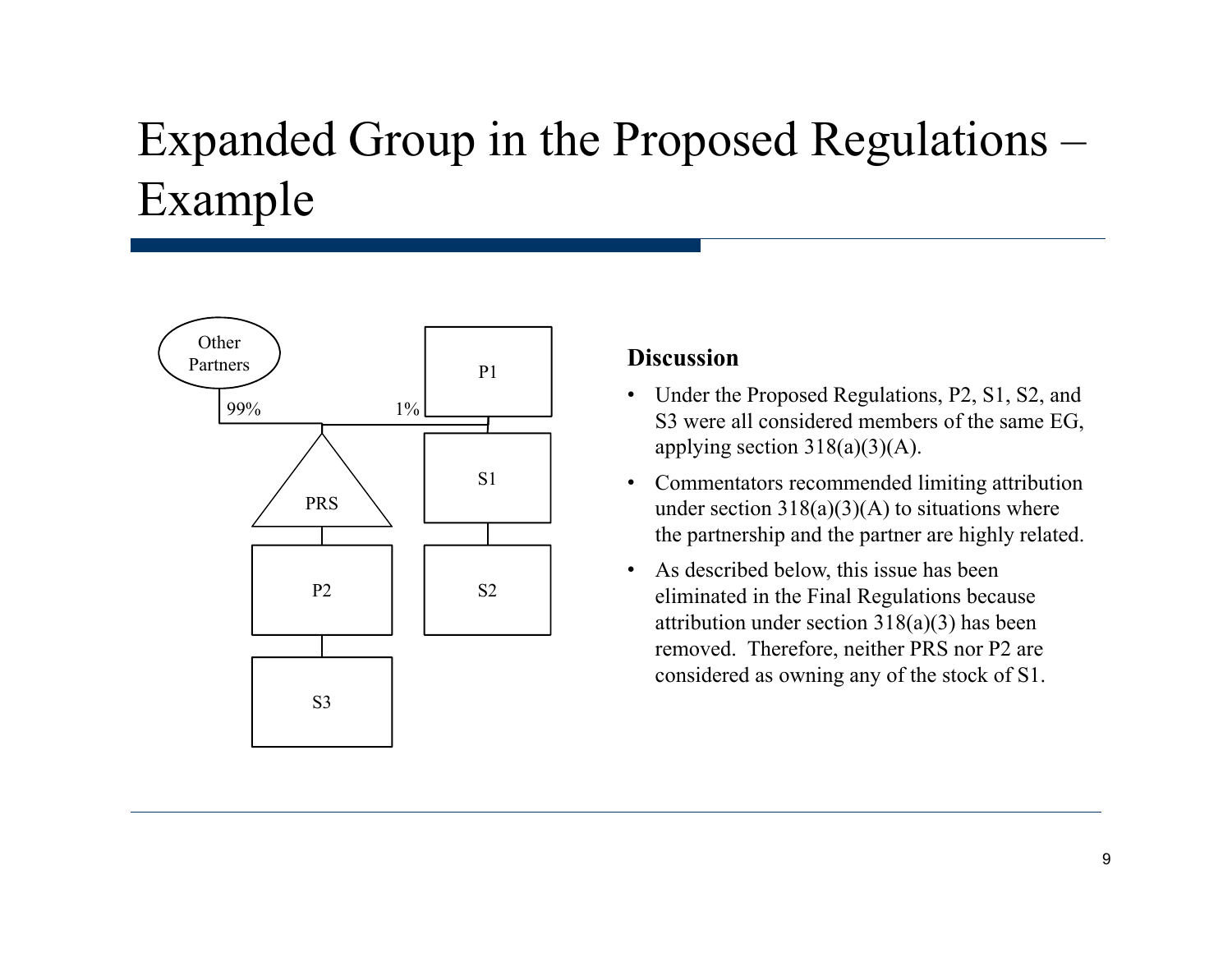## Significant Changes to Relevant Definitions in the Final Re gulations

- Significant changes in the Final Regulations include:
	- Foreign corporations, S corporations, and certain RICs and REITs are excluded from the regulations;
	- Indirect ownership rules are modified, including the elimination of downward attribution;
	- Guidance provided regarding overlapping EGs and hook stock; and
	- Brother-sister groups with non-corporate owners eliminated (potentially unclear in the Proposed Regulations depending on the fact pattern).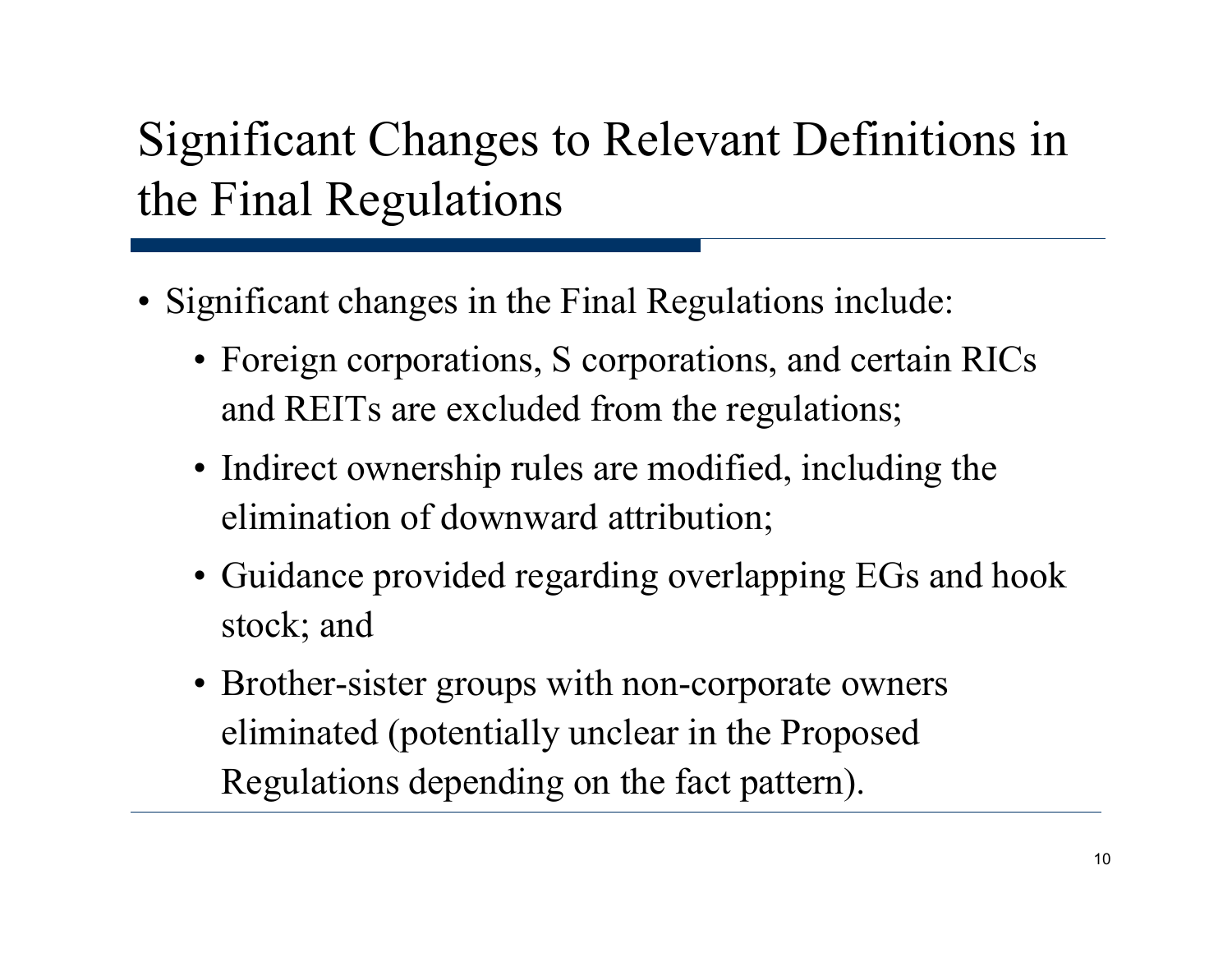#### Exclusion of Certain Issuers

- S corporations are excluded from the definition of an EG member.
- The documentation rules and transaction rules generally do not apply to debt instruments issued by foreign corporations.
	- Foreign corporations remain EG members for other purposes.
- RICs and REITs can no longer be parents of EGs, although they can still be EG members.
- Tax-exempt organizations are still included in the EG, however.
- These changes resolve certain ancillary issues discussed below.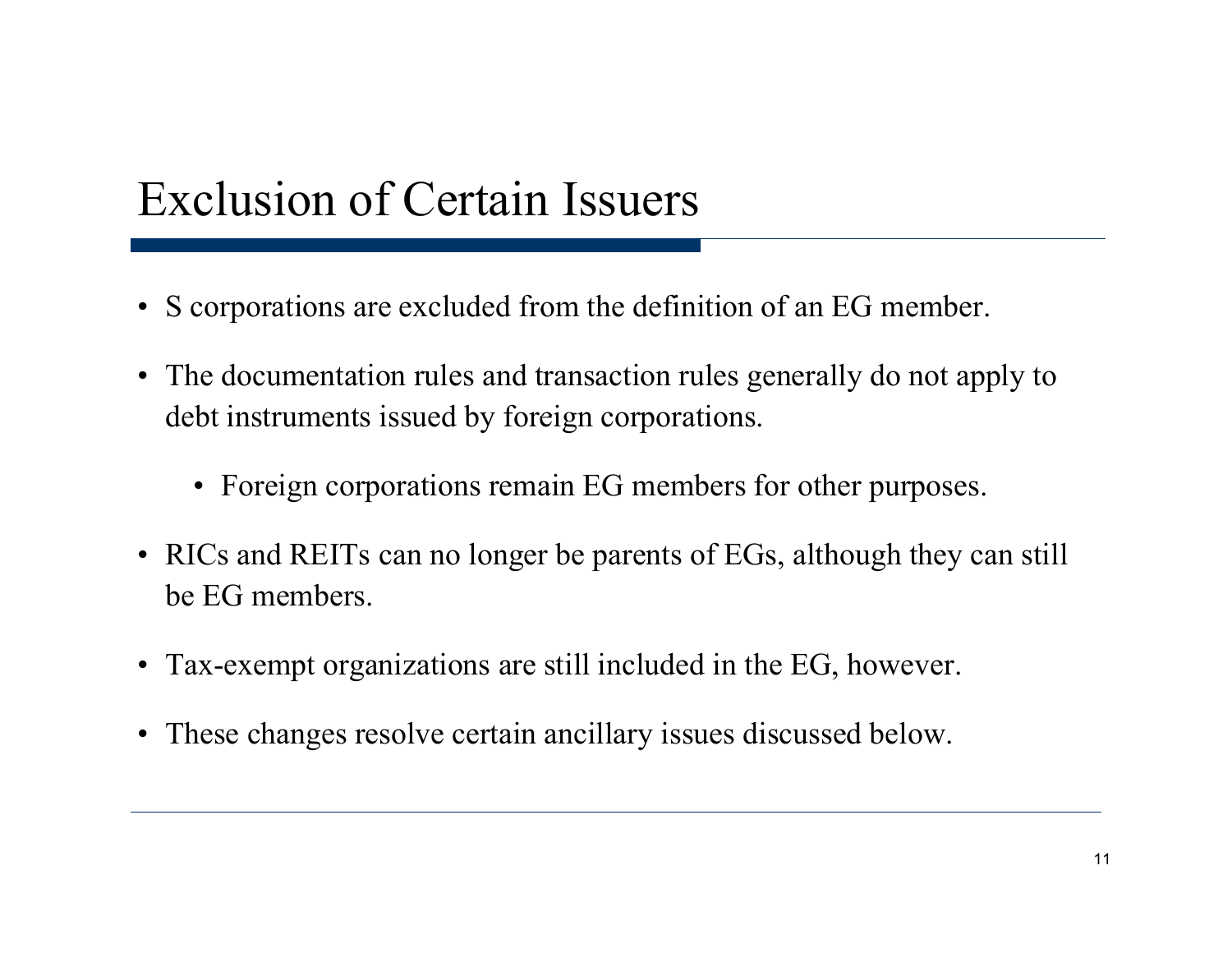### Revised Definitions in the Final Re gulations

- •**• Expanded Group ("** $\underline{EG}$ **"):** one or more chains of corporations (other than S corporations) connected through stock ownership with a common parent corporation that is not an S corporation, RIC, or REIT, but only if—
	- The EG parent owns, *directly or indirectly*, at least 80% vote *or* value in at least one of the other corporations; an d
	- At least 80% of the vote *or* value in each of the other corporations (except the EG parent) is owned *directly or indirectly* by one or more of the other corporations.
- $\bullet$ **Indirect Ownership** is determined by applying the constructive ownership rules of section 318(a) except—
	- Family attribution and downstream attribution do not apply;
	- Threshold for upstream attribution from corporations is reduced to 5%; and
	- Option attribution only applies if the options are reasonably certain to be exercised (as described in Treas. Reg. section 1.1504-4(g)).
- •**Covered Member:** A domestic corporation that is a member of an EG.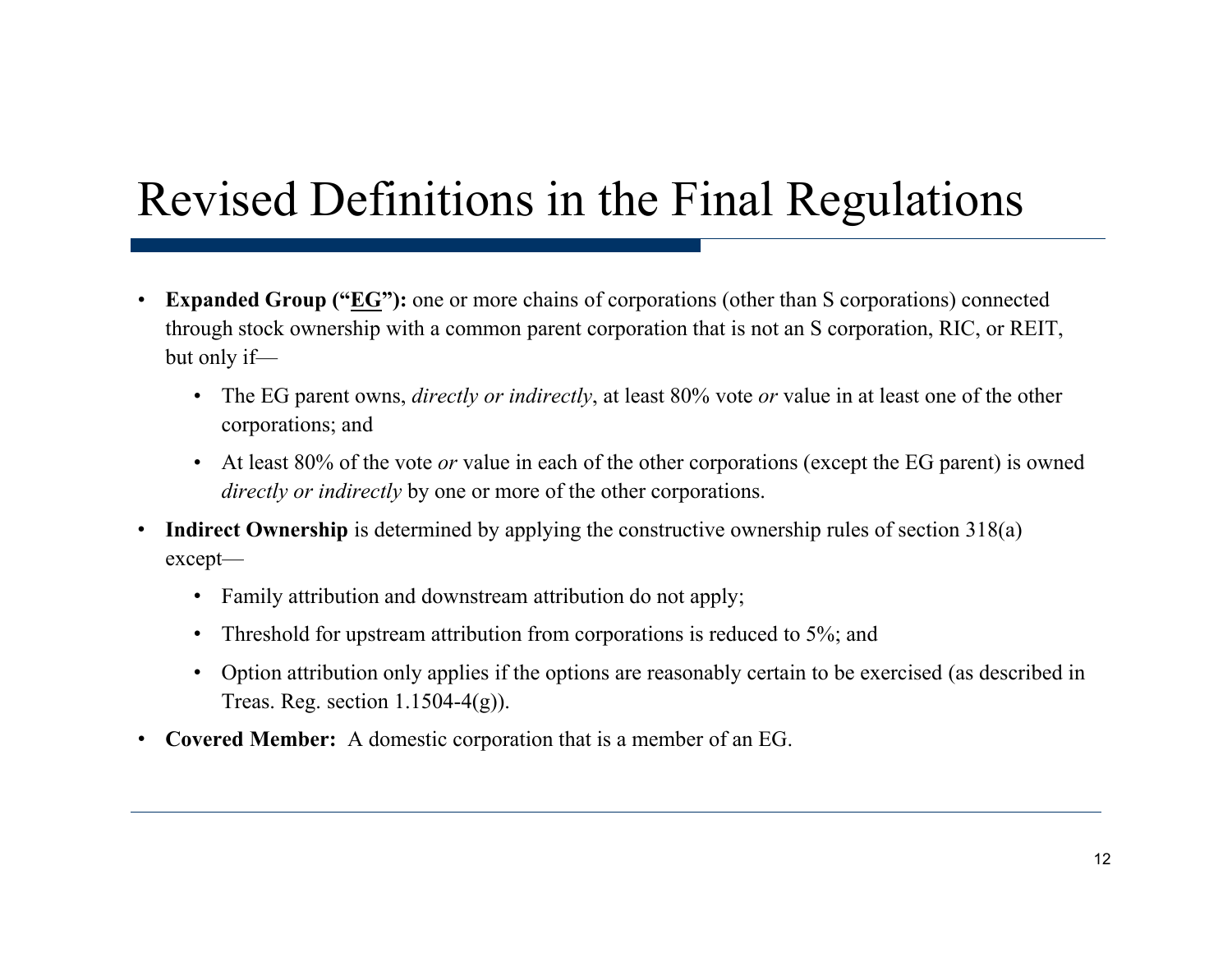#### Treas. Reg. Section 1.385-1(c)(4)(vii) *Example 1* Overlapping EGs



#### **Description**

- • P has two classes of common stock outstanding: Class A and Class B.
- • X directl y owns all shares of P's Class A common stock, which is high-vote common stock representing 85% of the vote and 15% of the value of the stock of P.
- Y directly owns all shares of P's Class B common stock, which is low vote common stock representing 15% of the vote and 85% of the value of the stock of P.
- •P directly owns 100% of the stock of S1.

#### **Discussion**

- •X is the parent of the EG that includes X, P, and S1.
- •• Y is the parent of the EG that includes Y, P, and S1.
- •X and Y are not members of the same EG because X does not directly or indirectly own any stock of Y and Y does not directly or indirectly own any stock of X.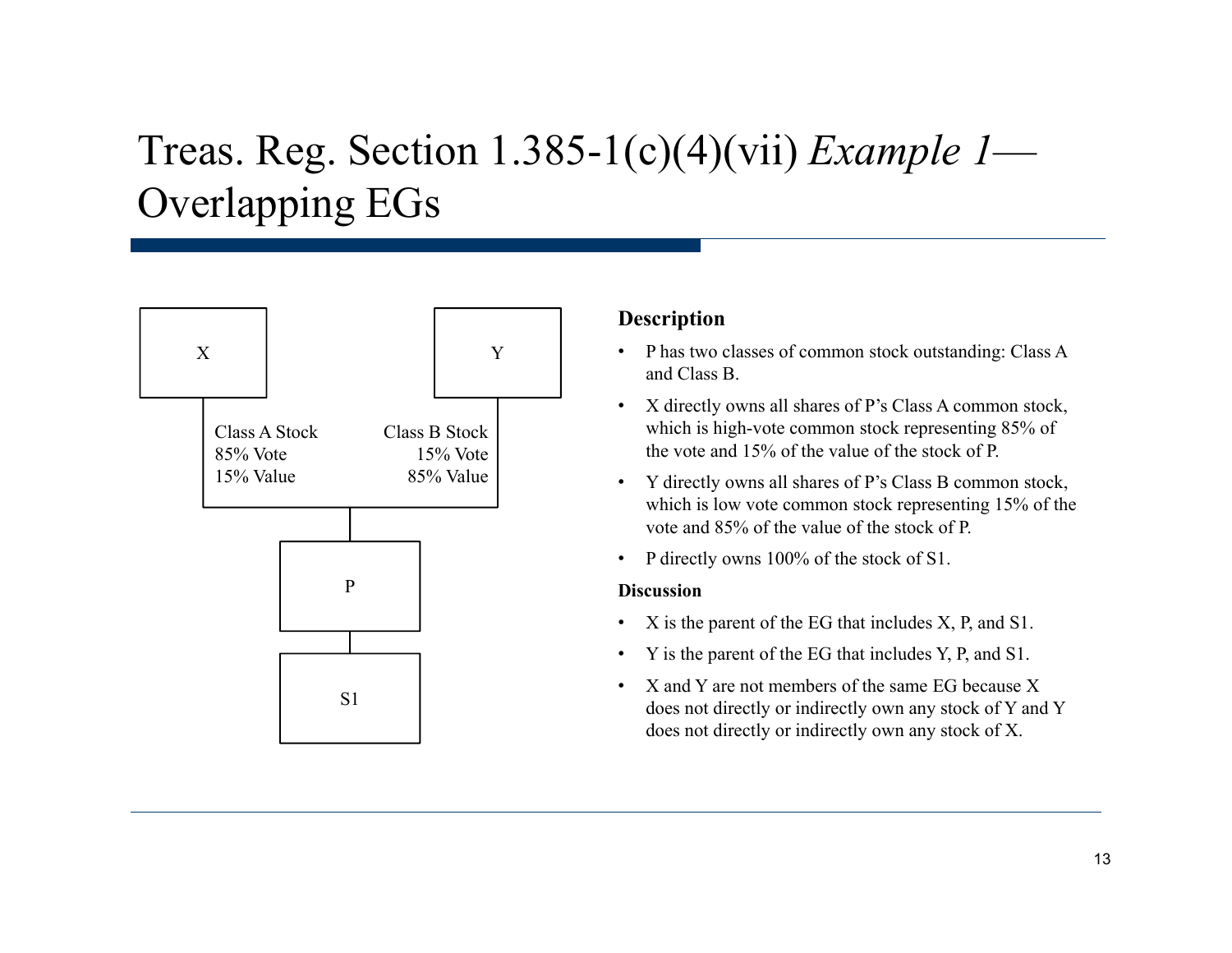#### Treas. Reg. Section 1.385-1(c)(4)(vii) *Example 3* Hook Stock



#### **Description**

- P owns 50% of the stock of S1.
- •S1 owns 100% of the stock of S2.
- •S2 owns the remaining 50% of the stock of S1.

#### **Discussion**

- • Because P owns 50% of the stock of S1, P constructively owns 50% percent of the stock of S2.
- • Because P constructively owns 50% of the stock of S2, P constructively owns 50% of the stock of S1 held by S2 (25% of the stock of S1 outstanding).
- • Because P constructively owns an additional 25% of the stock of S1, P constructively owns an additional 25% of the stock of S2.
- • Because P constructively owns an additional 25% of the stock of  $S2$  S2, P constructively owns an additional 25% of the stock of S1 held by S2 (12.5% of the stock of S1 outstanding).
	- • Through iterative calculations, P ultimately winds up owning (actually or constructively) 100% of the stock of S1.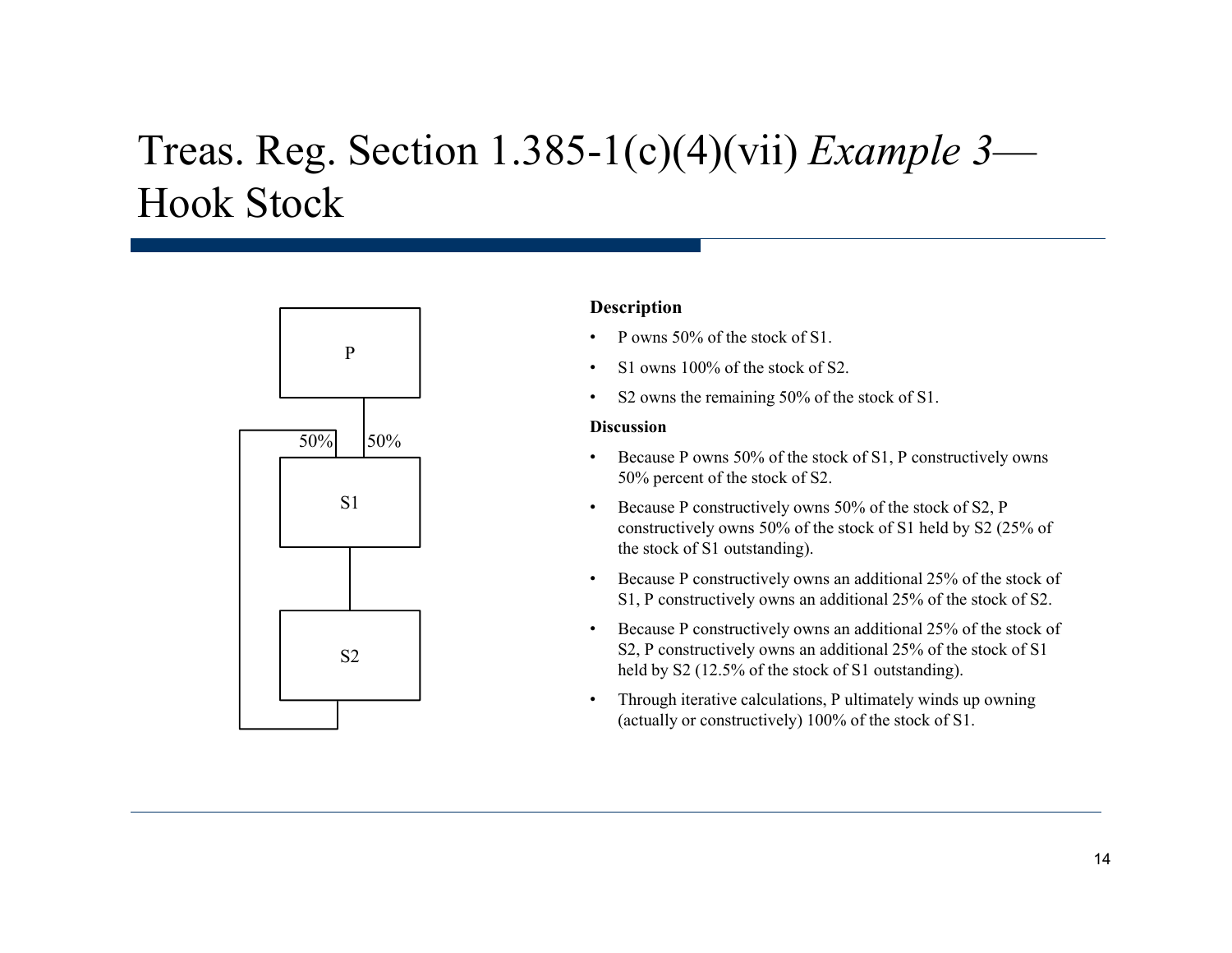#### Treas. Reg. Section 1.385-1(c)(4)(vii) *Example 4* Hook Stock



#### **Description**

- •• P and X each own 25% of the stock of S1.
- $\bullet$ S1 owns 100% of the stock of S2.
- •S2 owns the remaining 50% of the stock of S1.

#### **Discussion**

- • Because P owns 25% of the stock of S1, P constructively owns 25% percent of the stock of S2.
- • Because P constructively owns 25% of the stock of S2, P constructively owns 25% of the stock of S1 held by S2 (12.5% of the stock of S1 outstanding).
- • Because P constructively owns an additional 12.5% of the stock of S1, P constructively owns an additional  $12.5\%$  of the stock of S2.
- • Because P constructively owns an additional 12.5% of the stock of S2, P constructively owns an additional 12.5% of the stock of S1 held by S2 (6.25% of the stock of S1 outstanding).
- • Through iterative calculations, P ultimately winds up owning (actually or constructively) only 50% of the stock of S1.
- •The same analysis applies to X.

#### **Questions**

- •Does P ultimately wind up owning (actually or constructively) exactly 50% of the stock of S1 or almost 50% of the stock of S1?
- •• Are P and S1 members of the same EG if P owns  $40\%$  of the stock of S1, X owns 10% of the stock of S1, and S2 owns 50% of the stock of S1?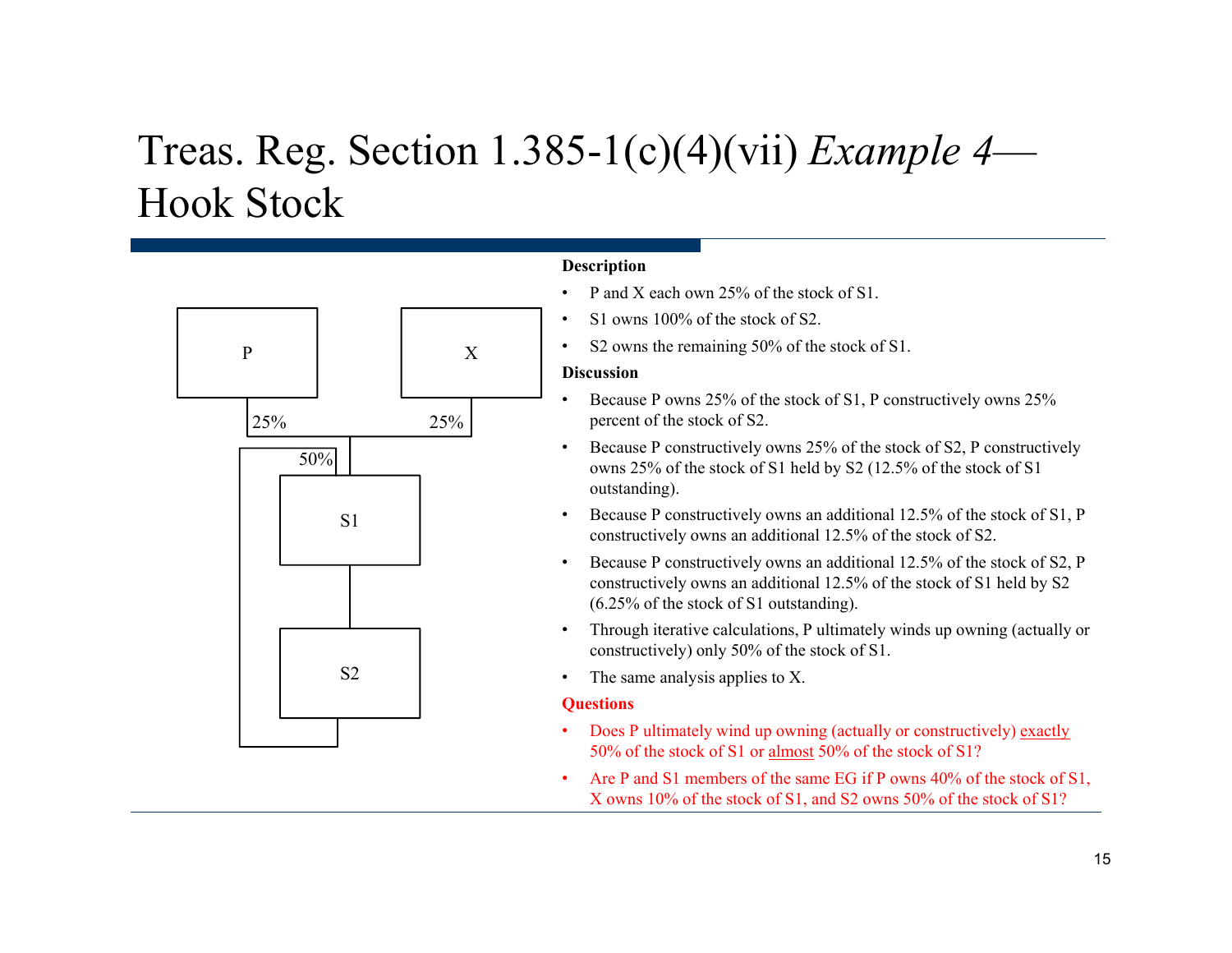#### Potential Future Guidance

- The Final Regulations reserved and further comments were requested on:
	- The application of the regulations to foreign issuers; and
	- The treatment of brother-sister groups without a corporate owner.
- If future guidance is released addressing these issues, it will not apply to interests issued before the date of such guidance.
- $\bullet$ **Questions** 
	- What types of circumstances involving foreign issuers are of concern to the Government?
	- What types of brother-sister groups are of concern to the Government?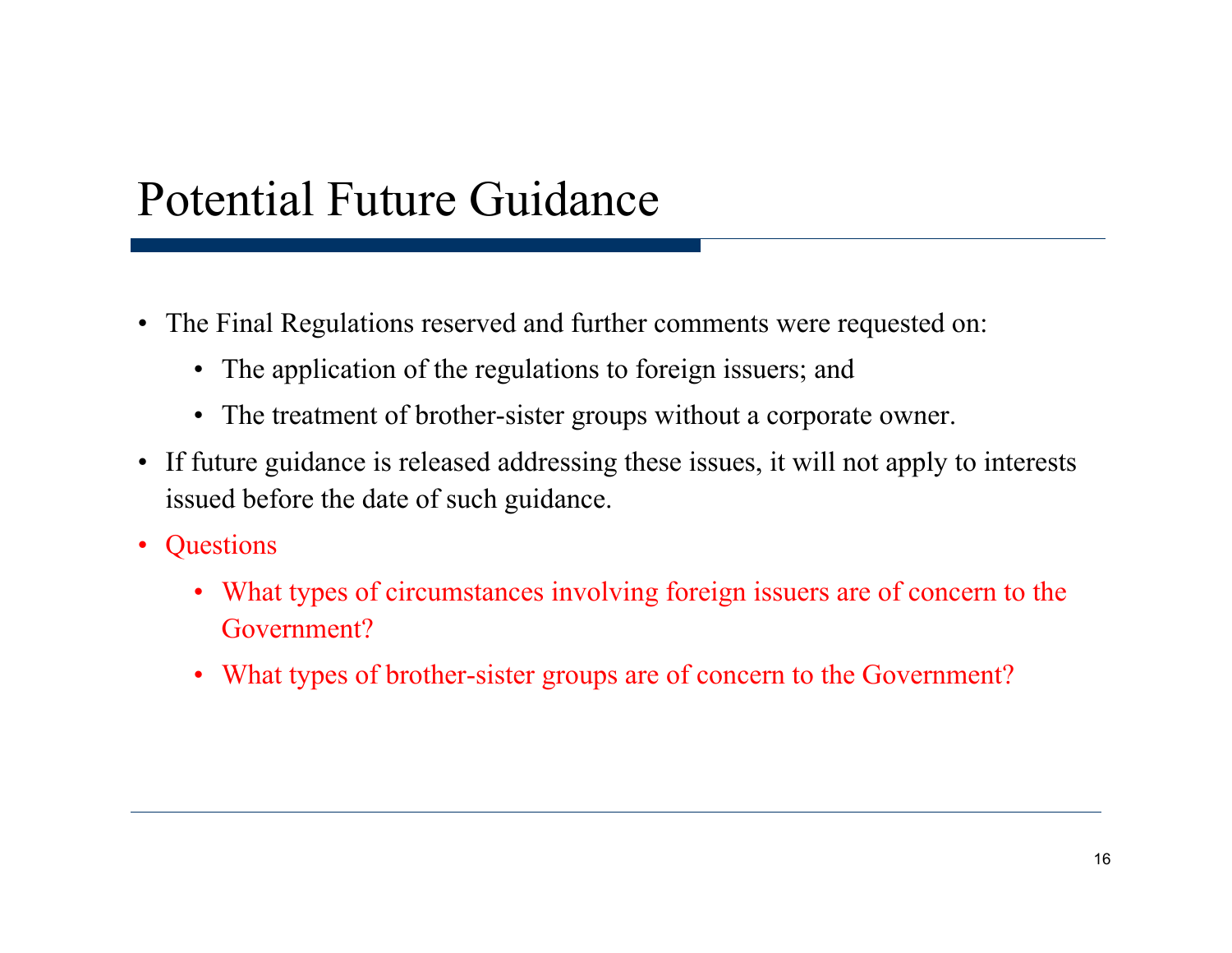### The Bifurcation Rule: Prop. Treas. Re g. Sect ion 1.385-1(d)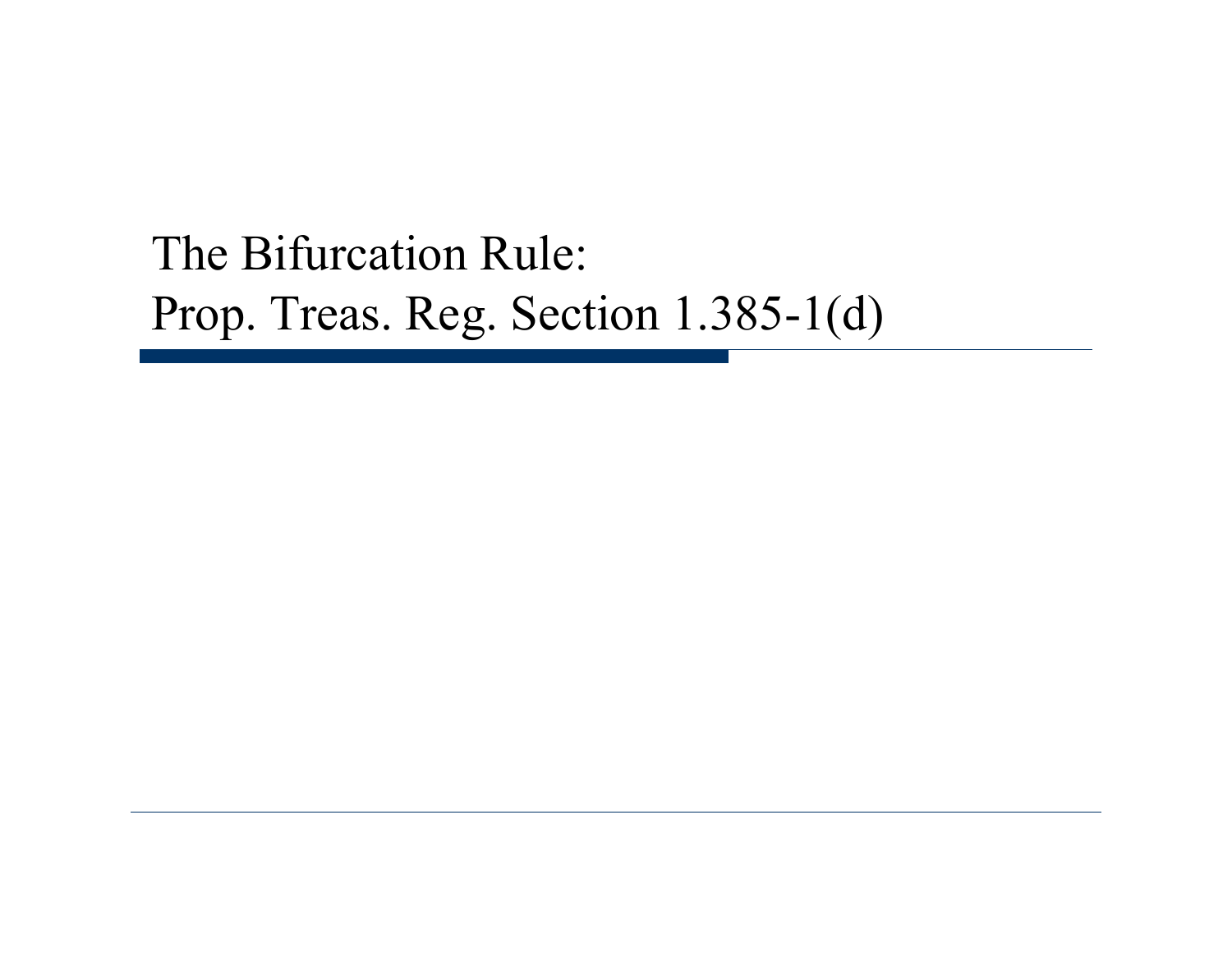### Prop. Treas. Reg. Section 1.385-1(d): Bifurcation

- •• General Rule: The IRS may bifurcate certain interests between related parties into part debt and part equity **"to the extent an analysis, as of the issuance of the [interest], of the relevant facts and circumstances concerning the [interest] . . . under general federal tax principles results in a determination that the [interest] is properly treated for federal tax purposes as indebtedness in part and stock in part"**
- $\bullet$  Although the IRS may bifurcate certain interests into debt and equity components in the above circumstances, the issuer of the interest, the holder of the interest and any other person relying on the characterization of the interest for federal tax purposes are required to treat the interest consistent with the issuer's initial characterization. Thus, for example, a holder may not disclose on its return under section 385(c) that it is treating the interest as indebtedness in part or stock in part if the issuer treats the interest as indebtedness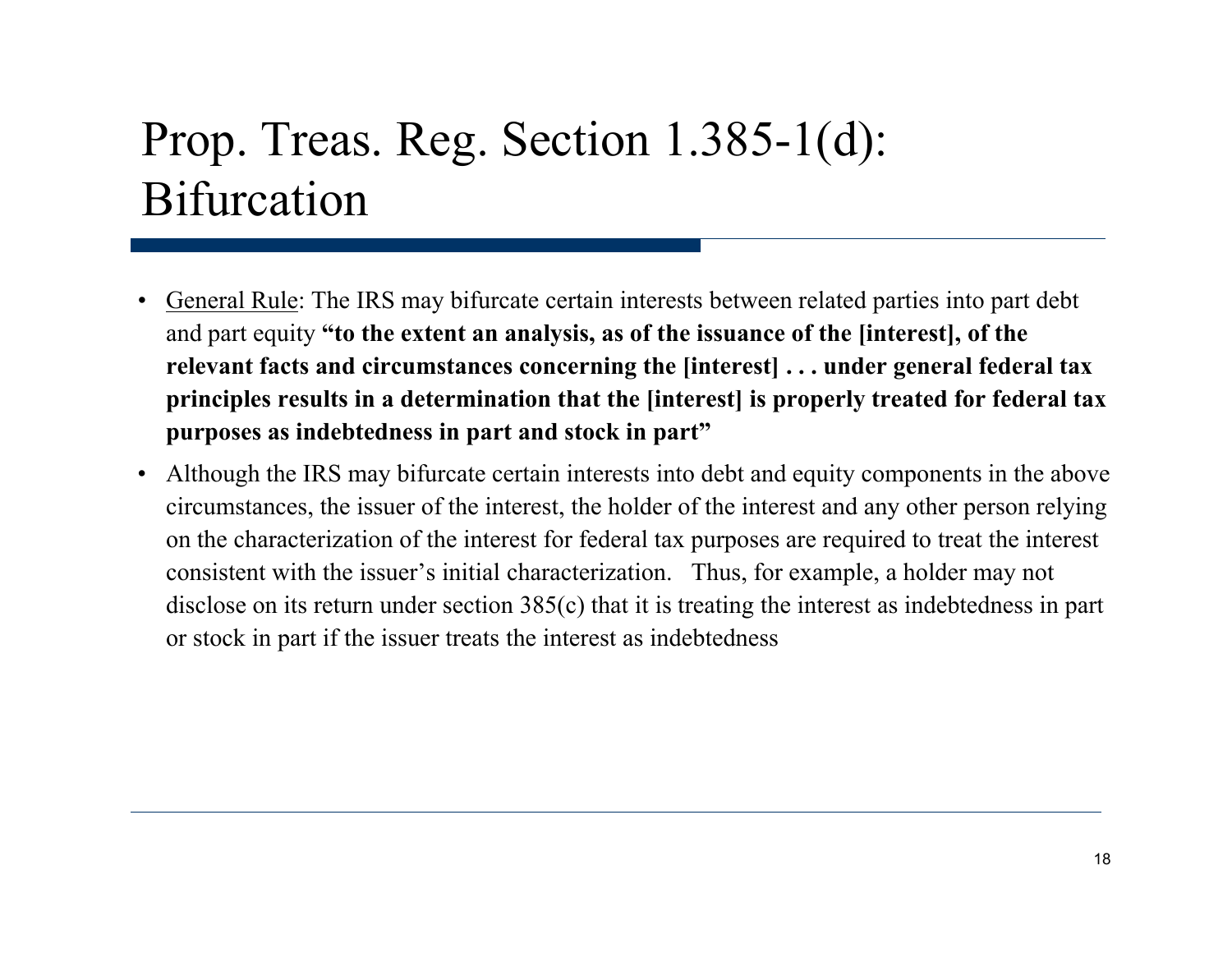### Treas. Reg. Section 1.385-1(e): Bifurcation

- The Final Regulations reserved on the treatment of an instrument as **indebtedness in part and stock in part.**
- This eliminates many concerns, including:
	- The bifurcation rule did not articulate clear standards for its application;
	- Special rules were needed for debt issued by partnerships and disregarded entities; and
	- It was unclear why the rule was limited to related-party debt.
- In addition, numerous recommendations are rendered moot, including:
	- The rule should be limited to thin capitalization cases;
	- The rule should only apply above a specified dollar threshold;
	- The rule should only apply when a significant fraction of the debt would be characterized as equity; and
	- Safe harbors should be provided.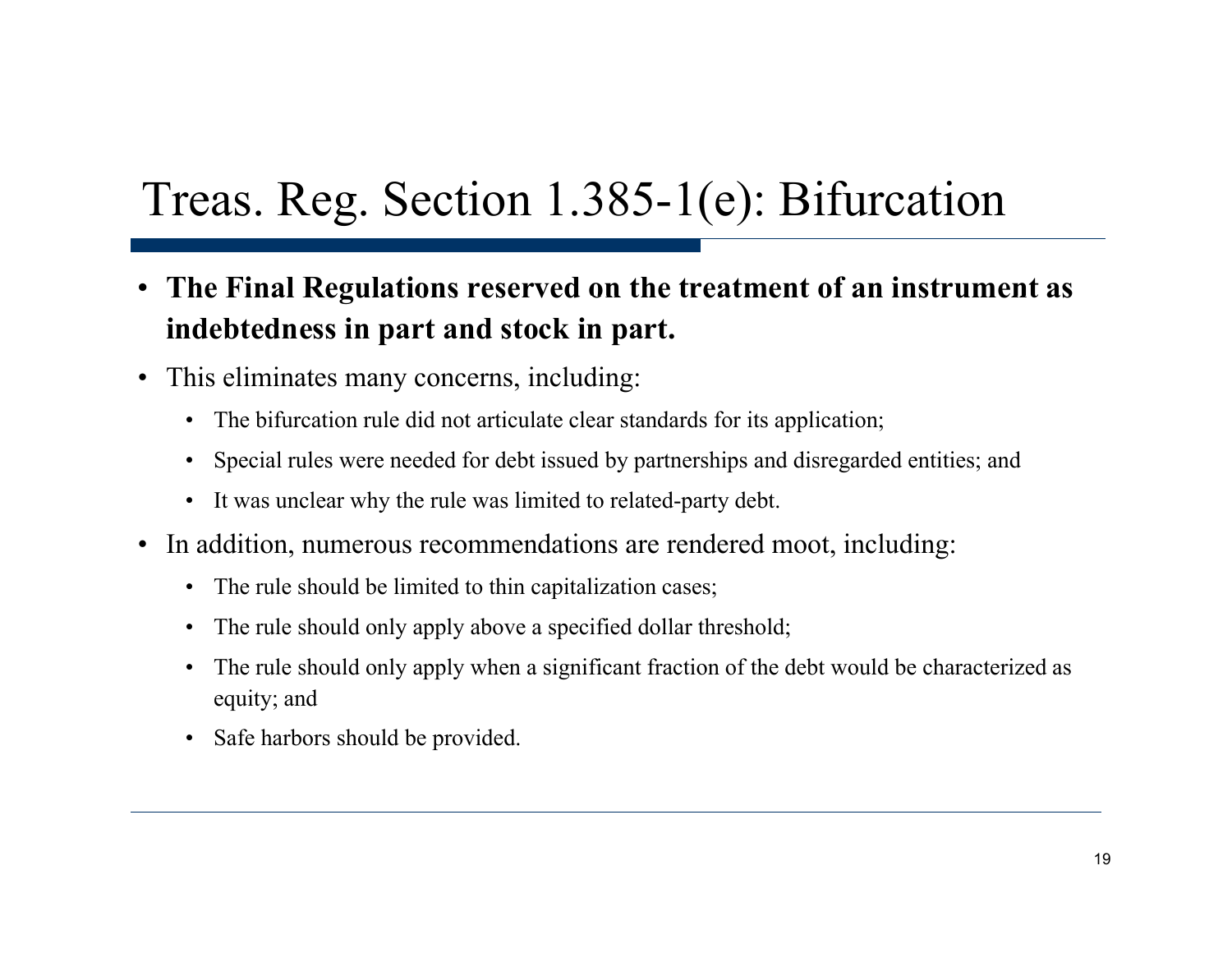#### Potential Future Guidance

- The preamble to the Final Regulations requests comments on the bifurcation rule.
- Questions
	- What types of guidance is the Government contemplating with respect to the bifurcation rule?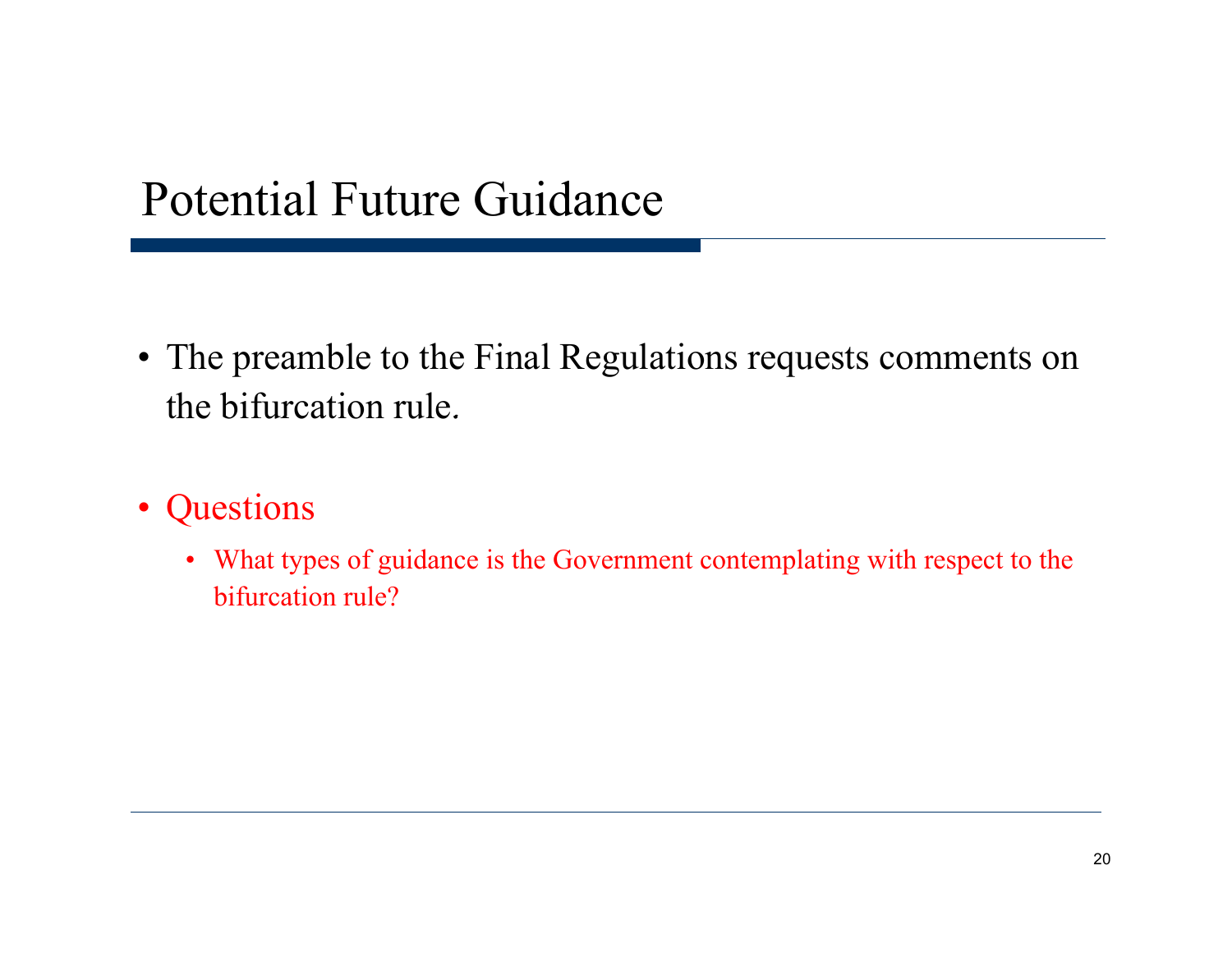The Documentation Rules: Treas. Reg. Section 1.385-2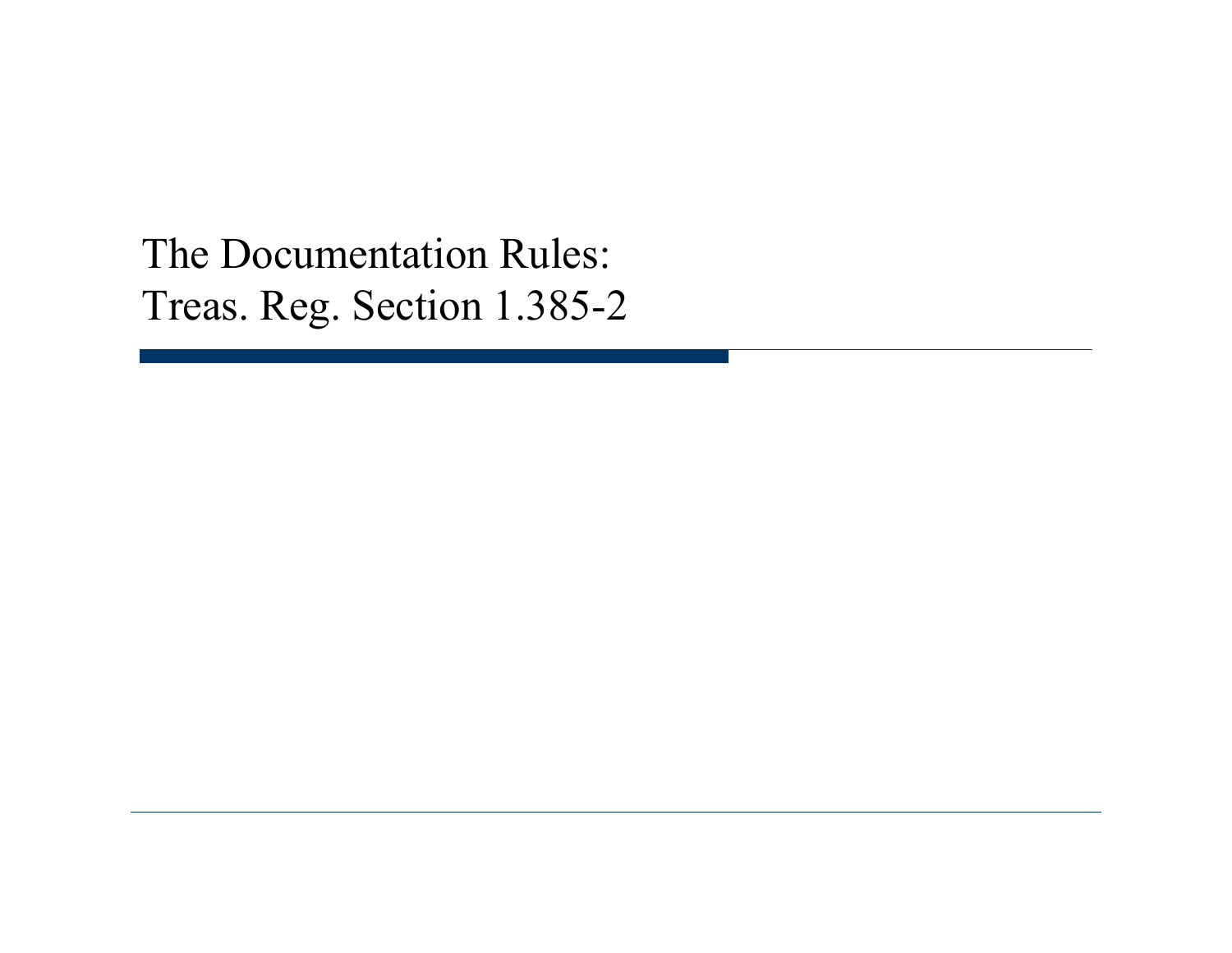## The Documentation Rules under the Proposed Regulations

- Treas. Reg. section 1.385-2 sets forth minimum threshold documentation, timing, and maintenance requirements (collectively referred to herein as the "documentation requirements") that must be satisfied regarding the preparation and maintenance of documentation and information with respect to an EGI.
- The documentation requirements are intended to enable an analysis to be made as to whether an EGI is appropriately treated as debt or stock for federal tax purposes.
- Failure to satisfy the documentation requirements generally means an EGI is stock.
	- − The type of stock (e.g., common or preferred) is based on the EGI's terms and conditions.
- If the documentation requirements are satisfied, then the EGI must still be analyzed under U.S. tax principles to determine whether it is treated as debt or stock for federal tax purposes; for example, the EGI could be recharacterized as stock (i) under case law, or (ii) under the transaction rules of Prop. Treas. Reg. section 1.385-3 (now Treas. Reg. sections 1.385-3 and -  $3T$ ).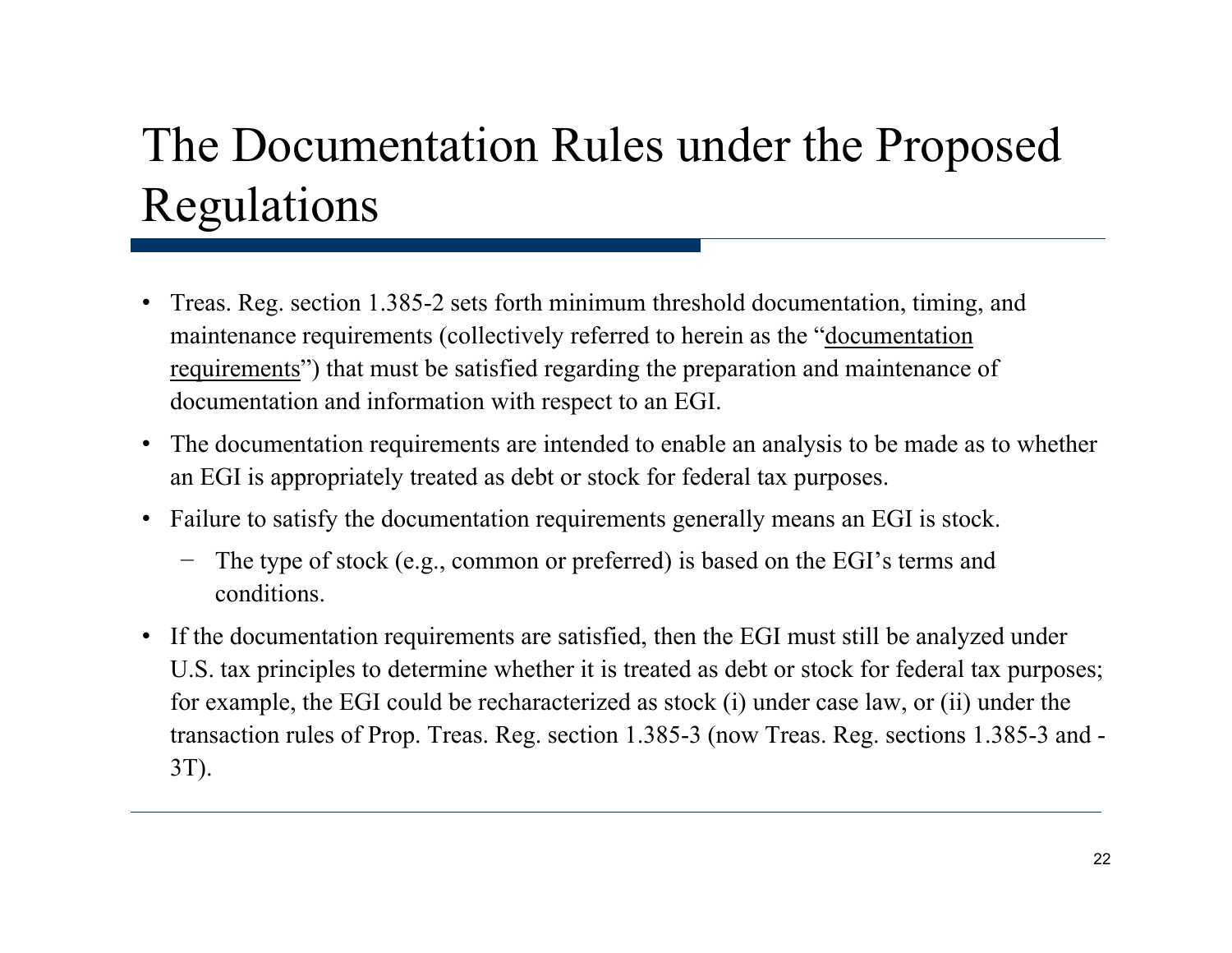# Final Regulations: Significant Changes

- Only applies to EGIs issued by Covered Members (a "Covered EGI").
	- Debt instruments issued by foreign corporations, S corporations, partnerships, and certain RICs and REITs are no longer subject to these rules.
- Timely preparation requirement for documentation extended to the time the issuer's federal income tax return is filed (taking into account all applicable extensions).
- Where the EG demonstrates a high degree of compliance with the documentation requirements, failure to satisfy such rules with respect to a given EGI results in a rebuttable presumption of stock treatment, rather than *per se* recharacterization.
- Certain EGIs issued by certain regulated entities are treated as satisfying the documentation requirements if the EGI contains terms required by a regulator of the issuer in order to satisfy regulatory capital or similar rules.
- Rules for revolving credit facilities and cash pools clarified.
- • Same credit analysis can be used to satisfy these requirements for multiple EGIs issued by the same issuer.
- •Requirements only apply to instruments issued on or after January 1, 2018.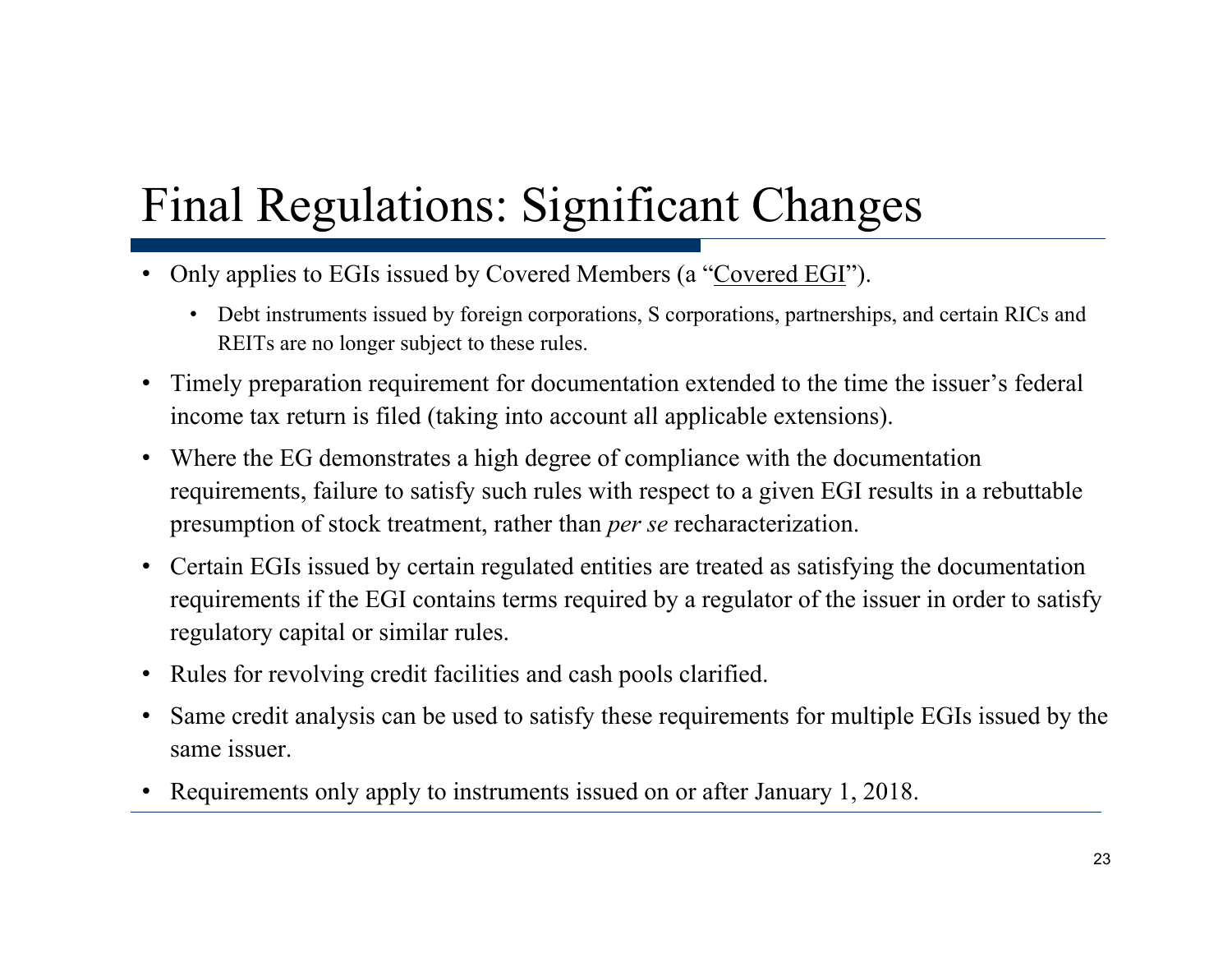# Applicable Interests

- $\bullet$  The Final Regulations clarified the definition of an Applicable Interest ("AI") that was provided in the Proposed Regulations.
- $\bullet$  An AI is any:
	- Interest that is issued or deemed issued in the legal form of a debt instrument; or
	- •Intercompany payable and receivable documented in a ledger, accounting system, open account intercompany debt ledger, trade payable, journal entry or similar arrangement if no written legal instrument or written legal arrangement governs the legal treatment of such payable and receivable.
- •An AI is not any:
	- •• Sale-repurchase agreement treated as indebtedness under federal tax principles;
	- •Intercompany obligation as defined in Treas. Reg. section  $1.1502 - 13(g)(2)(ii)$  or debt instrument issued by a member of a consolidated group that is held by another member of the same consolidated group;
	- •Production payment treated as a loan under section 636(a) or (b);
	- • "Regular interest" in a real estate mortgage investment conduit ("REMIC") described in section  $860G(a)(1);$
	- • Debt instrument that is deemed to arise under Treas. Reg. section 1.482-1(g)(3) (including adjustments made pursuant to Revenue Procedure 99-32, 1999-2 C.B. 296); or
	- •Any other instrument or interest that is specifically treated as indebtedness for federal tax purposes.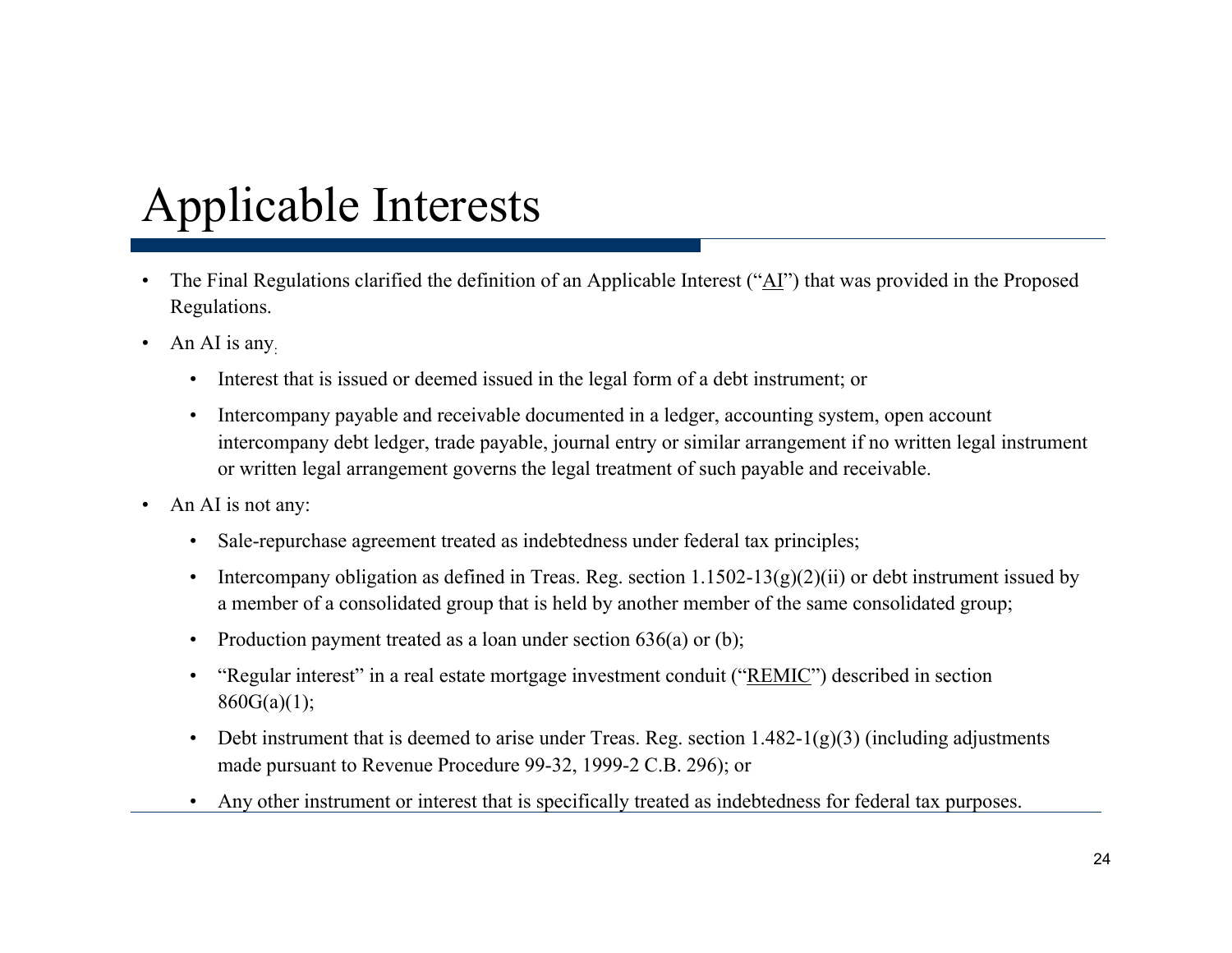#### Documentation Required

- The documentation required under Treas. Reg. section  $1.385-2(b)(2)$  includes written documentation •evidencing:
	- an unconditional obligation to pay a sum certain;
	- creditor's rights;
	- a reasonable expectation that the issuer intended to, and would be able to, repay the EGI; and
	- payments of principal or interest (or, in the event of default, a holder's reasonable exercise of diligence and judgment of a creditor).
- $\bullet$  The required documentation must be timely prepared in accordance with detailed timing rules provided under Treas. Reg. section 1.385-2(c)(4).
	- In general, under the Final Regulations, the documentation requirements must be satisfied by the time the issuer's federal income tax return is filed (taking into account all applicable extensions).
- • The required documentation must be maintained for all taxable years that the EGI is outstanding and until the period of limitations expires for any return with respect to which the treatment of the EGI is relevant.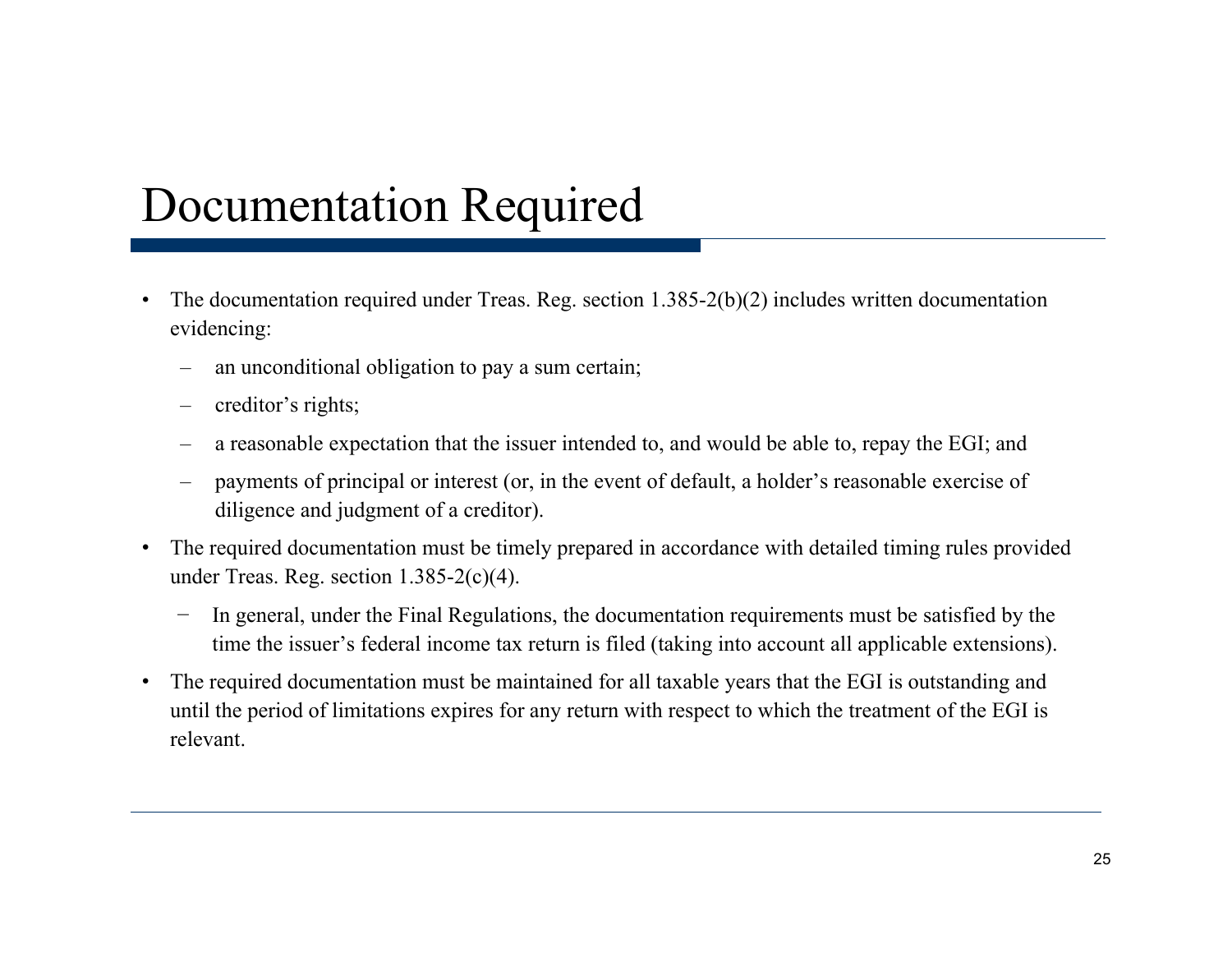#### New Safe Harbors

- •Regulated Entity Safe Harbor: The documentation requirements are deemed satisfied for the following EGIs so long as documentation necessary to establish that the EGI is one of the following EGIs is prepared and maintained and at the time of issuance it is expected that the EGI will be paid in accordance with its terms:
	- An EGI issued by a regulated financial company (as defined in Treas. Reg. section  $1.385-3(g)(3)(iv)$  and discussed below) that contains terms required by a regulator of that entity in order to satisfy regulatory capital or similar rules that govern resolution or orderly liquidation of the issuer; and
	- An EGI issued by a regulated insurance company (as defined in Treas. Reg. section  $1.385-3(g)(3)(v)$  and discussed below) that requires the issuer to receive approval or consent of an insurance regulatory authority prior to making payments of principal or interest on the EGI.
- • Market Trading Safe Harbor: Documentation of a kind customarily used in comparable third-party transactions treated as indebtedness for federal tax purposes may be used to satisfy the of sum certain and creditor's rights requirements.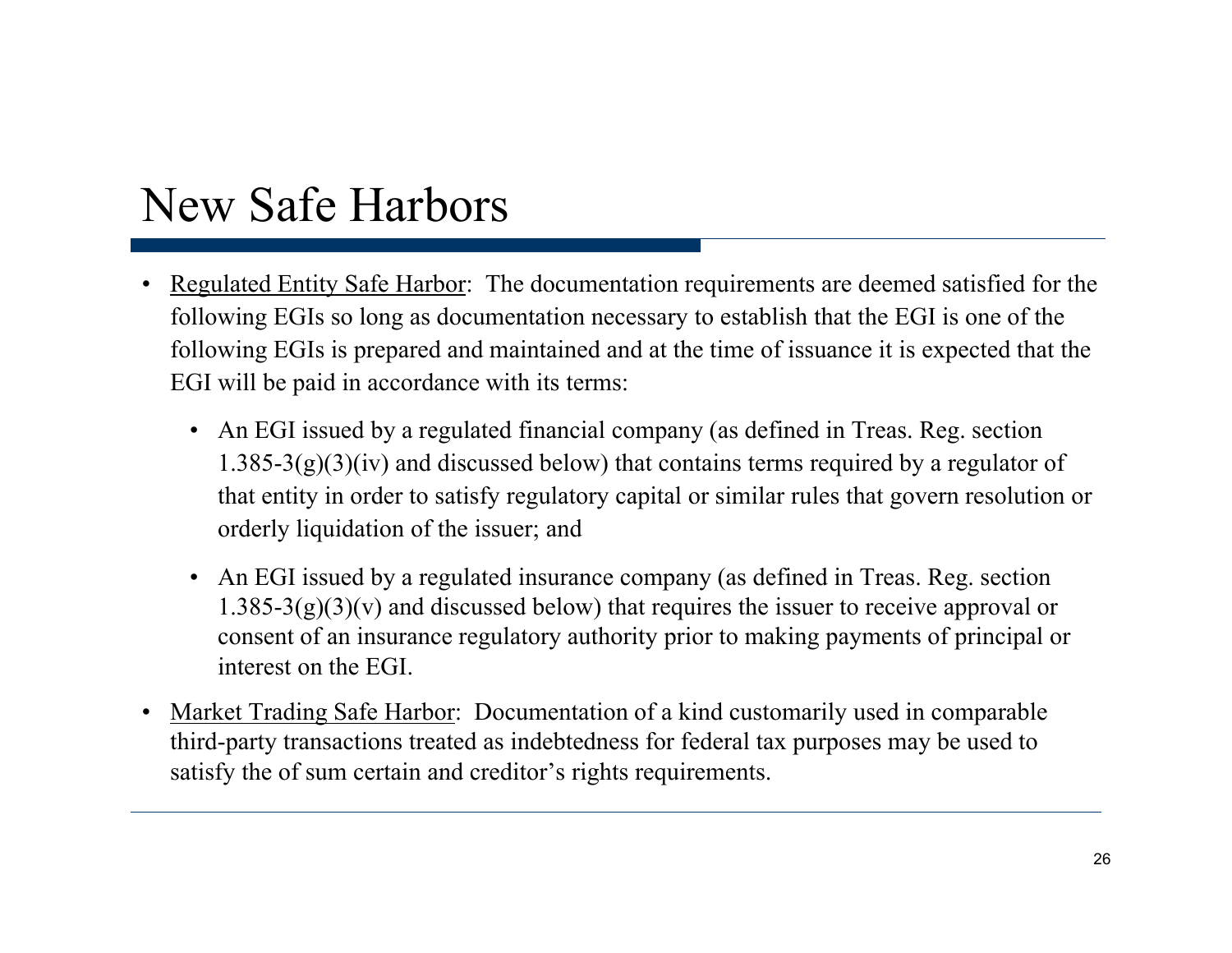### Anti-Avoidance and No Affirmative Use

- $\bullet$  Anti-Avoidance: If an AI that is not an EGI is issued with a principal purpose of avoiding Treas. Reg. section 1.385-2, the instrument will be treated as an EGI subject to Treas. Reg. section 1.385-2.
- $\bullet$  No Affirmative Use: The Proposed Regulations provided that the documentation rules did not apply if failure to satisfy the documentation requirements had a principal purpose of reducing the U.S. tax liability of any member of the same EG as the issuer and the holder or any other person relying on the EGI being characterized as debt. This rule was removed and reserved on in the Final Regulations. What does this mean for taxpayers?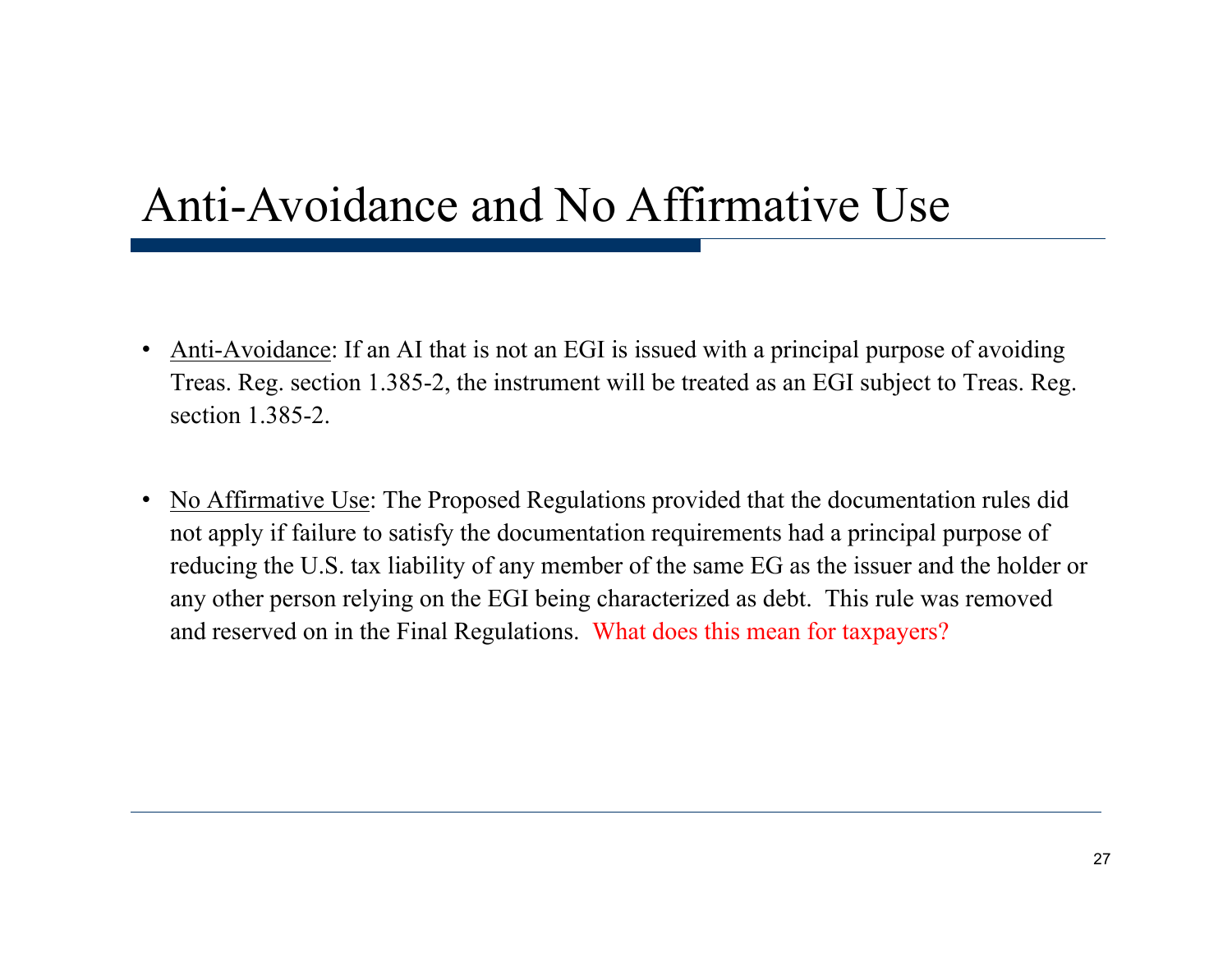#### Rebuttable Presumption

- Failure to satisfy the documentation requirements with respect to a given Covered EGI (an "Undocumented EGI") generally results in the Undocumented EGI being characterized as stock *per se*.
- • This rule only creates a rebuttable presumption that the instrument is stock if the EG demonstrates a high degree of compliance with the documentation requirements.
	- A high degree of compliance exists if, during the calendar year in which the failure occurs, one of two tests is satisfied:
		- 1) The average total adjusted issue price of all Undocumented EGIs outstanding as of the close of each calendar quarter is less than 10% of the average total adjusted issue price of all Covered EGIs outstanding as of the close of each calendar quarter.
		- 2) If no Undocumented EGI has an issue price in excess of \$100 million, the average total number of Undocumented EGIs outstanding as of the close of each calendar quarter is less than 5% of the total number of all Covered EGIs outstanding as of the close of each calendar quarter. The threshold is increased to 10% if no Undocumented EGI has an adjusted issue price in excess of \$25 million.
	- • Increases in the adjusted issue price or number of outstanding Covered EGIs with a principal purpose of satisfying these requirements are disregarded under an anti-stuffing rule.
- • The presumption that an Undocumented EGI is stock can be rebutted if the taxpayer clearly establishes that there are sufficient common law factors present to treat the EGI as indebtedness, including that the issuer intended to create indebtedness when the EGI was issued.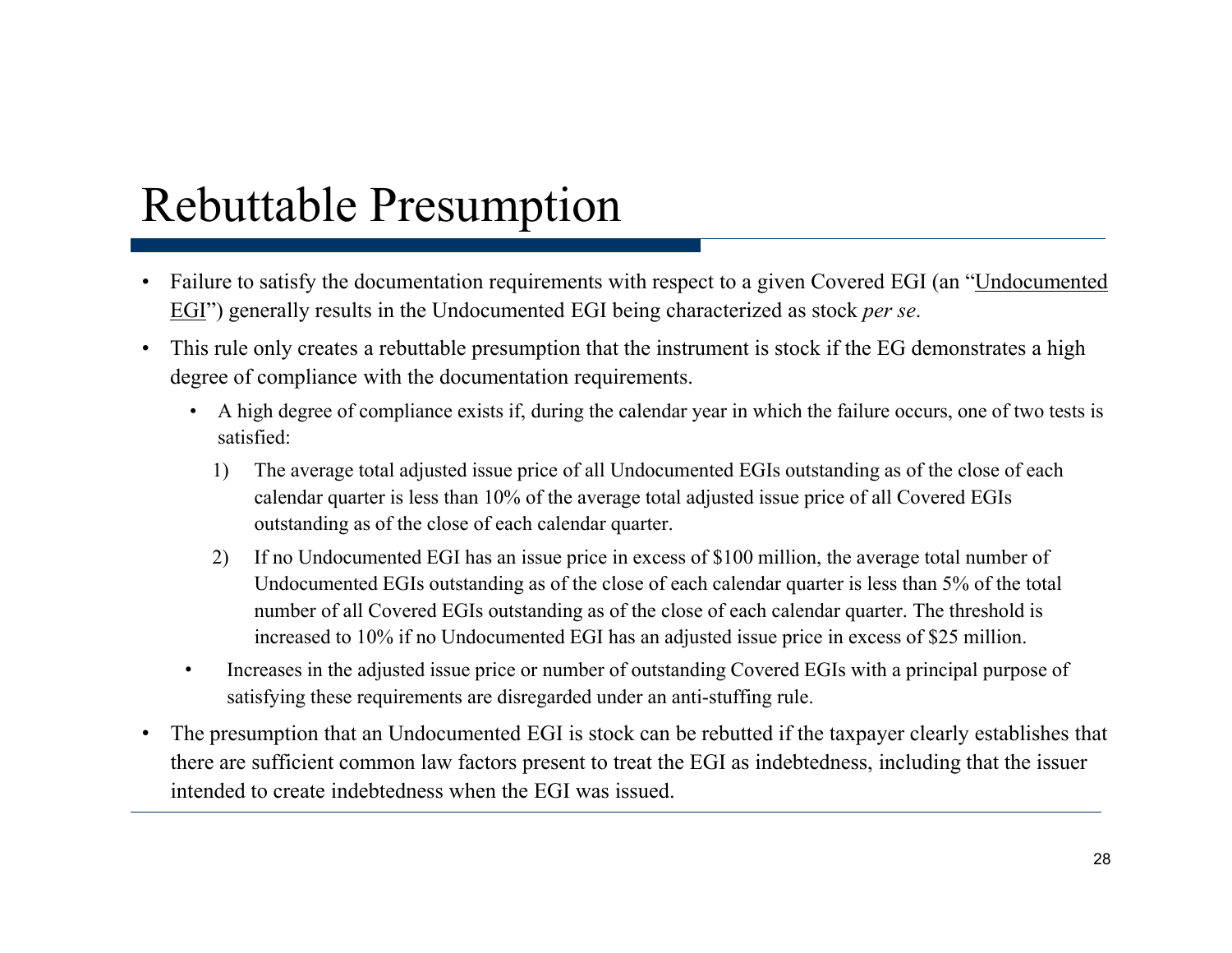### Reasonable Cause and Ministerial Error Rules

- • The Proposed Regulations provided that a failure to satisfy the documentation requirements could be disregarded where there was reasonable cause for such failure, applying the principles of Treas. Reg. section 301.6724-1.
- The Final Regulations further provide that if the reasonable cause exception applies, the taxpayer must satisfy the documentation requirements with respect to the relevant EGIs within a reasonable time.
	- Question: What constitutes a "reasonable time" for this purpose?
- The Final Regulations also provide that if a taxpayer discovers and corrects a ministerial or non-material failure or error in complying with the documentation requirements before the IRS discovers such failure, the failure will not be taken into account in determining whether the documentation requirements are satisfied.
	- Question: What constitutes a "ministerial or non-material failure or error"?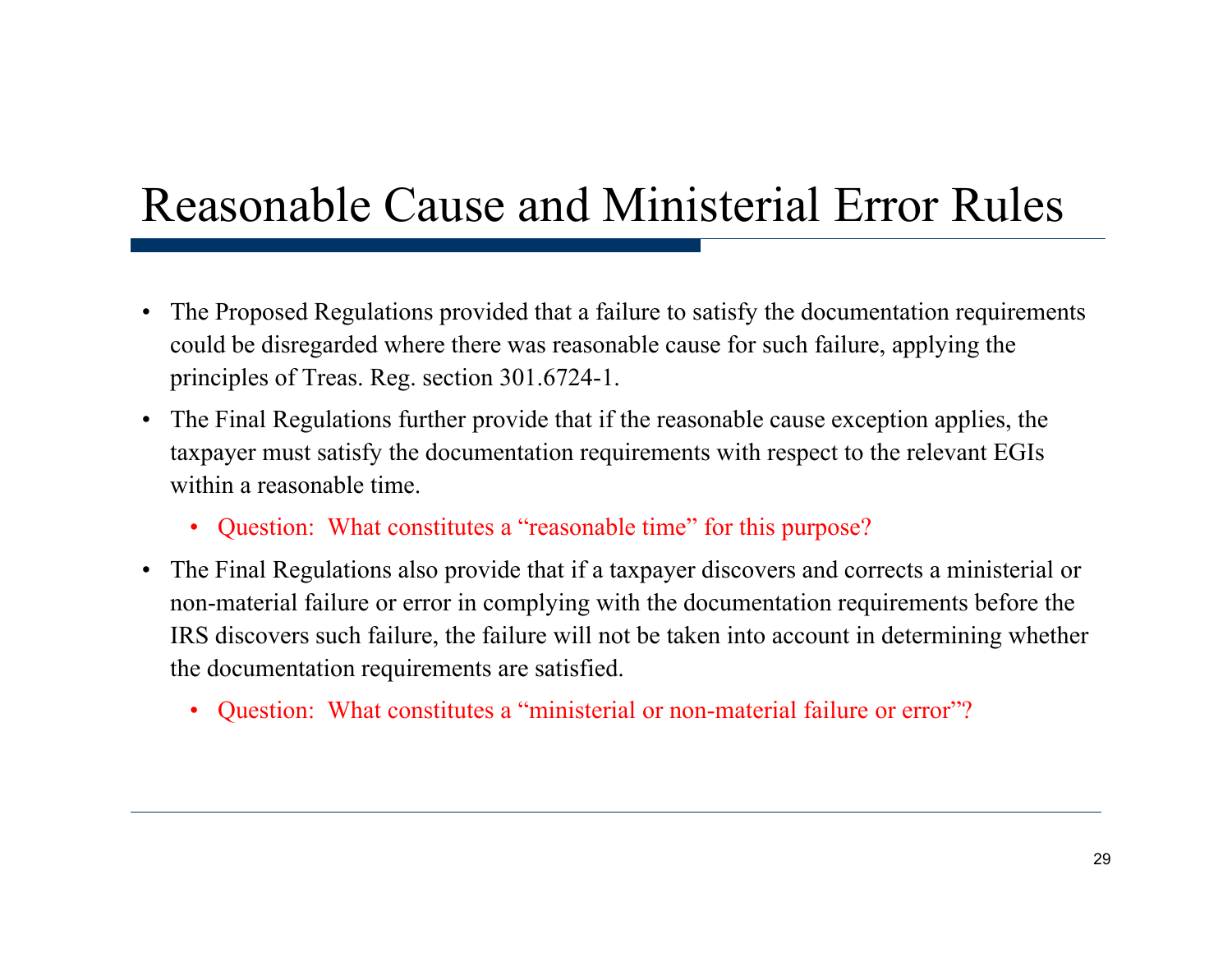### Partnerships and Disregarded Entities

- • The Proposed Regulations provided that EGIs issued by Controlled Partnerships and disregarded entities ("DREs") were subject to the documentation rules.
- $\bullet$  Further, the Proposed Regulations provided that an Undocumented EGI issued by a Controlled Partnership or DRE was treated as equity in the issuing Controlled Partnership or DRE, rather than the corporate owner or owners of such issuer.
- The Final Regulations provide that an Undocumented EGI issued by a DRE, the owner of which is a Covered Member, is treated as stock in the Covered Member rather than the DRE.
	- If the Covered Member has limited liability with respect to the debt of the DRE, only the financial position of the DRE, and not the Covered Member, is relevant for purposes of determining the issuer's ability to repay the EGI.
- The documentation rules do not apply to debt instruments issued by partnerships (or DREs owned by partnerships), but the anti-avoidance rule may apply to debt instruments issued by Controlled Partnerships (or their DREs) where the requisite intent is found.
- $\bullet$  Similarly, a debt instrument issued by a Covered Member and held by a Controlled Partnership is not an EGI.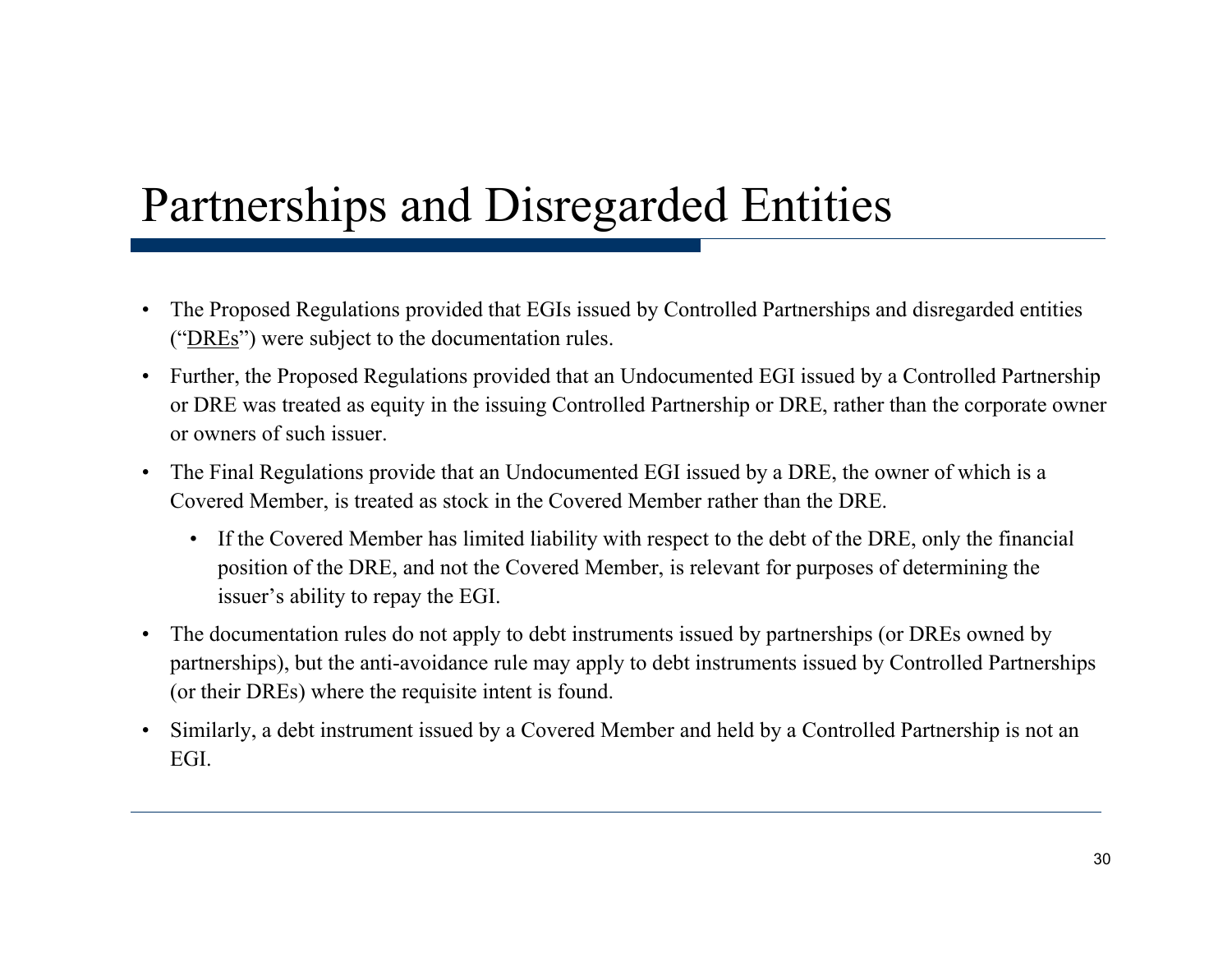# Revolvers, Cash Pools and Multiple EGIs Issued by the Same Issuer

- • The Proposed Regulations required a separate credit analysis for each individual draw under a credit facility, cash pooling arrangement or other similar arrangement.
- • Similarly, the Proposed Regulations required separate credit analysis for each EGI issued by the same issuer.
- $\bullet$ • The Final Regulations limit the number of separate credit analyses required.
	- A credit analysis generally satisfies the reasonable expectation of repayment requirement for all draws during the period beginning on the relevant date of the analysis and ending on the earlier of one year and a "<u>Material Event</u>" of the issuer.
- •Similar rules apply where multiple EGIs are issued by a single issuer.
- • Notional cash pools are subject to these rules to the extent they would be treated as EGIs issued directly between EG members.
- • In addition, the documentation of sum certain and creditor's rights must be updated for any credit facility, cash pooling arrangement or other similar arrangement if such arrangement is amended to provide for an increased maximum amount of principal or to permit an additional entity to borrow (but only with respect to EGIs issued by the new borrower).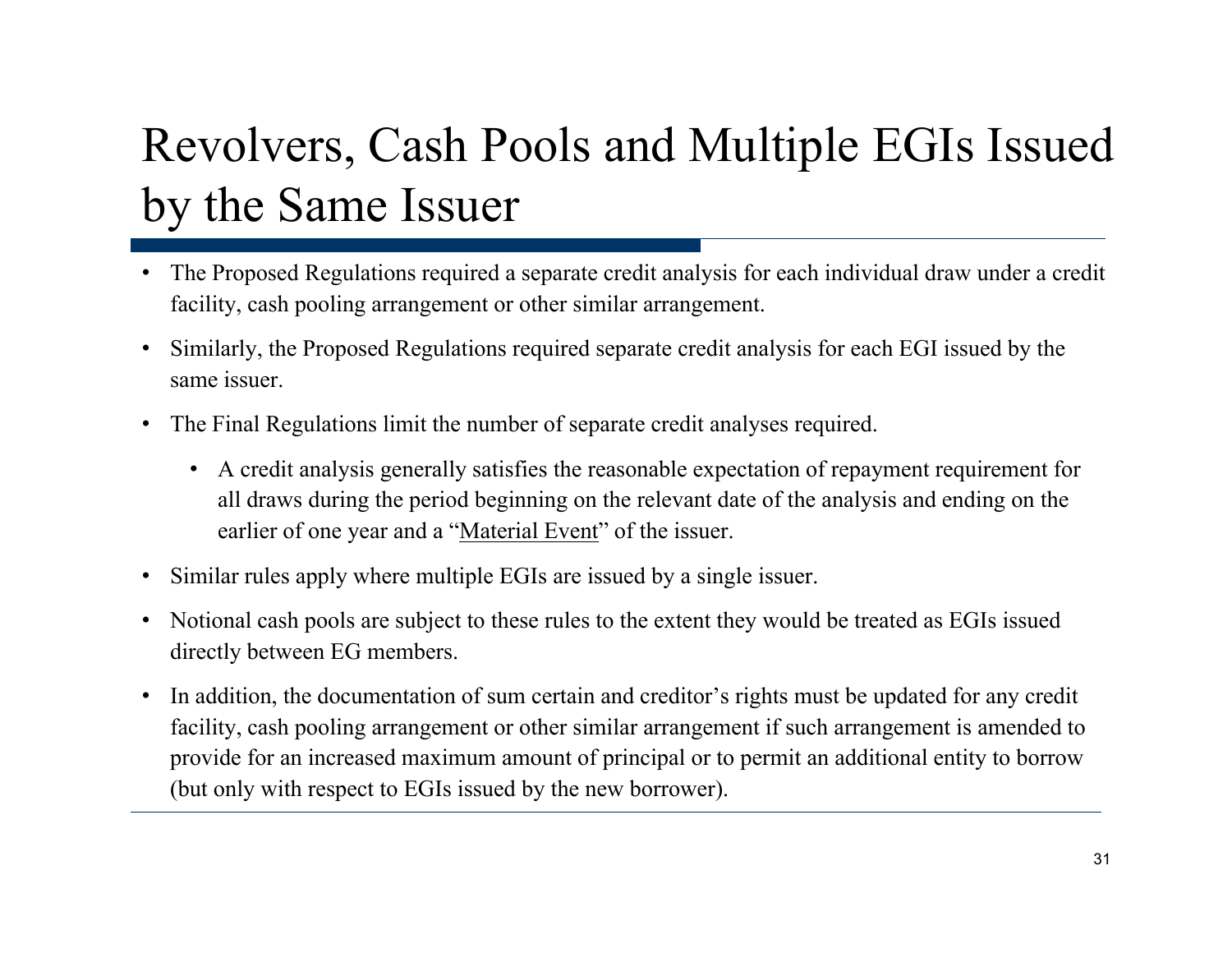# Revolvers, Cash Pools and Multiple EGIs Issued by the Same Issuer (cont'd)

- Material Event means, with respect to an entity, that:
	- The entity comes under the jurisdiction of a court in a case under Title 11 or a receivership, foreclosure, or similar proceeding;
	- The entity becomes insolvent within the meaning of section 108(d)(3);
	- The entity materially changes its line of business;
	- $\bullet$  The entity sells, leases or otherwise disposes of 50% or more of the total fair market value of certain of its non-inventory assets; or
	- The entity consolidates or merges into another person that does not assume liability for the entity's outstanding EGIs.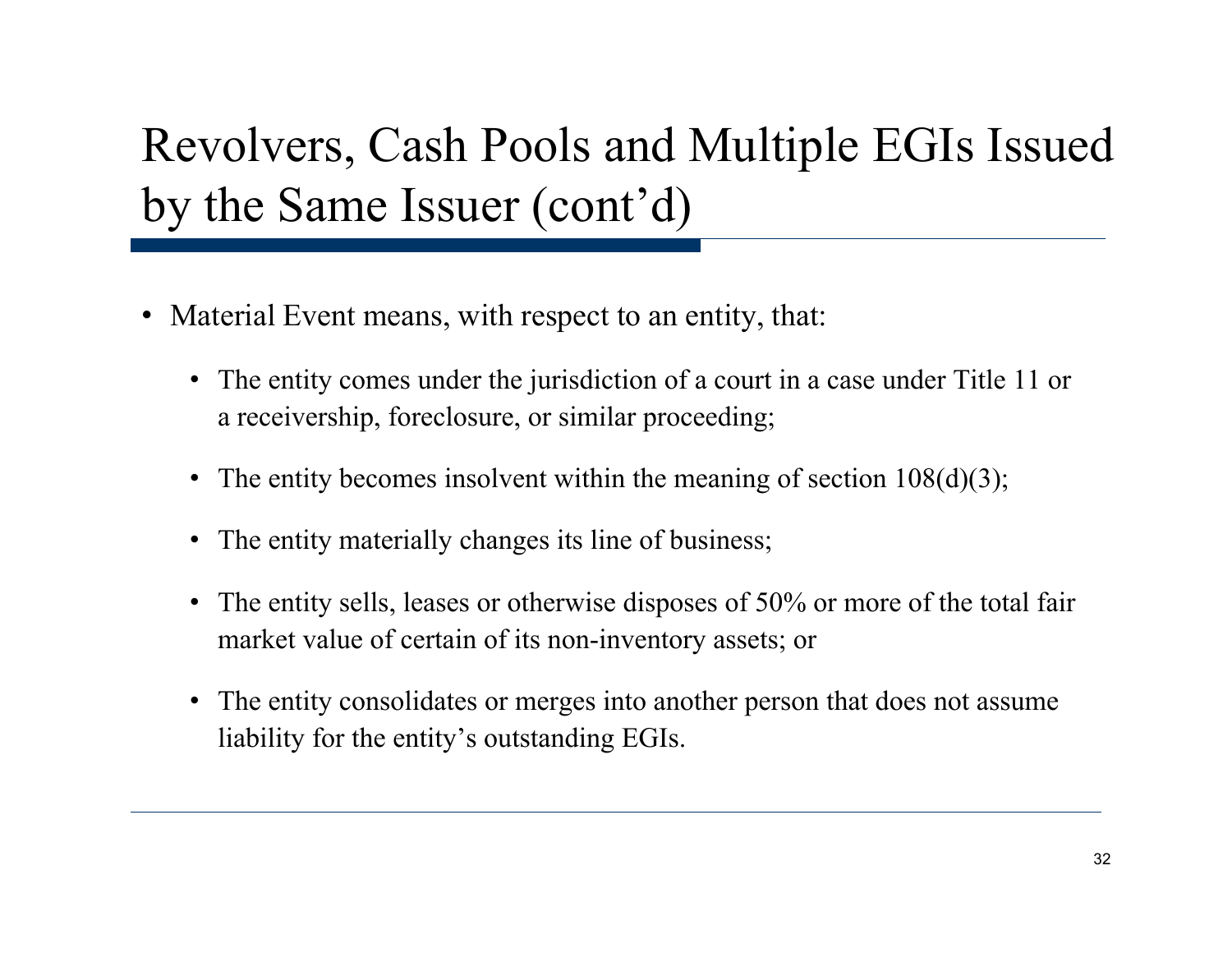# Treas. Reg. Section 1.385-2(h)—*Example*

#### **Facts**

- USS1, USS2 and FP are members of the same EG. USS1 and USS2 timely file their federal income tax returns on September 15 of each year.
- USS1 issues an EGI ("EGI A") to FP on **February 1 in Year 1**. USS1 issues an EGI ("EGI B") to USS2 on **July 1 in Year 1**. USS1 issues another EGI ("EGI C") to FP on **February 1 in Year 2**.
- • USS1 **prepares a credit analysis on September 1 in Year 2** concluding that as of July 1 in Year 1, USS1 would be able to pay interest and principal on an amount greater than the combined principal amounts of EGI A, EGI B and EGI C.
- •There are no Material Events of USS1 during Year 1 or Year 2.

#### **Discussion**

- The documentation requirements are not satisfied with respect to EGI A because no credit analysis was prepared with a relevant date on or before the issuance of EGI A.
- The documentation requirements are satisfied with respect to EGI B because a credit analysis was prepared with a relevant date on or before the issuance of EGI B before the filing of USS1's federal income tax return for Year 1.
- • The documentation requirements are satisfied with respect to EGI C because a credit analysis was prepared with a relevant date within a year prior to the issuance of EGI C before the filing of USS1's federal income tax return for Year 1.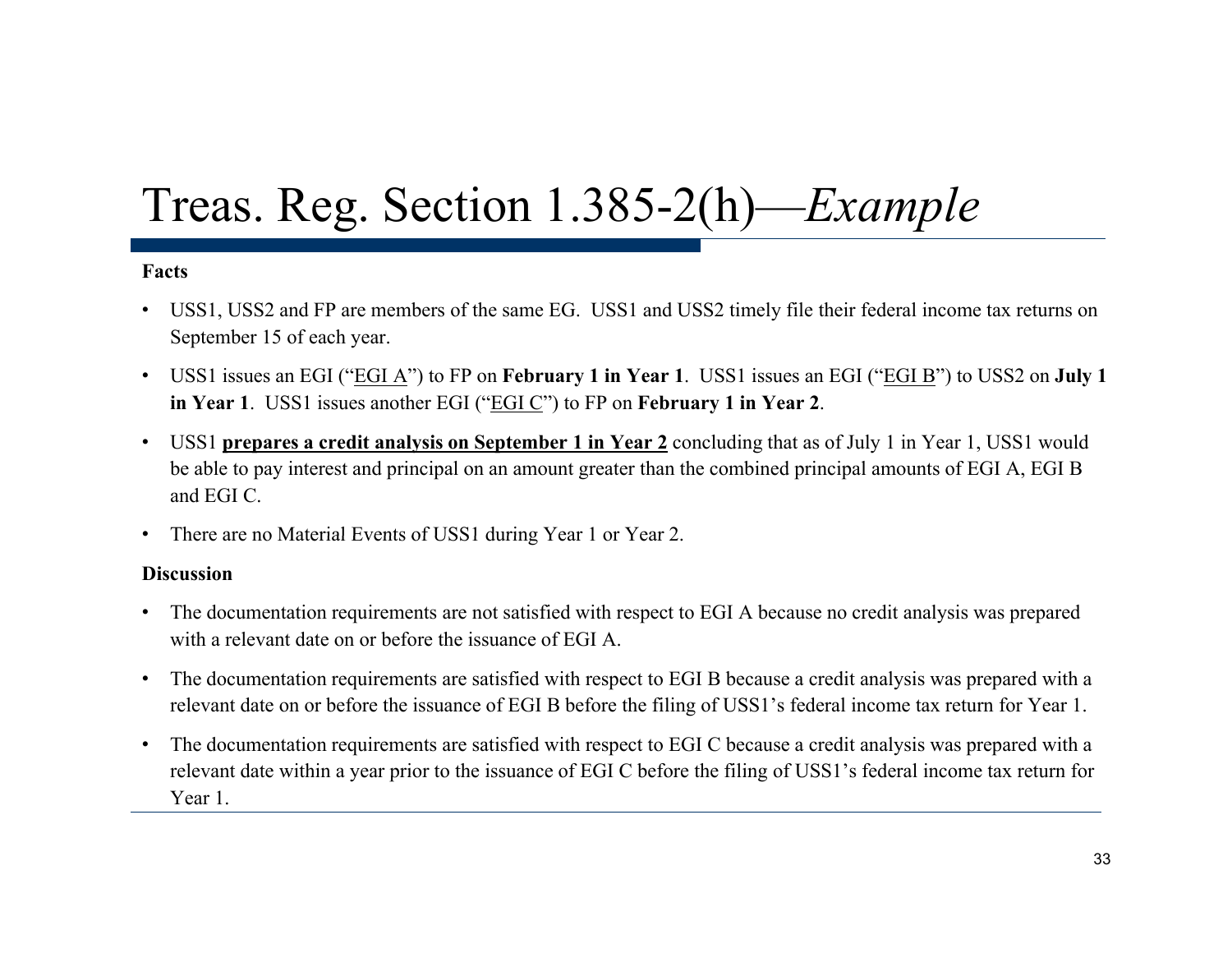### Threshold Requirements and Other Provisions

- •The documentation requirements only apply to an EGI if:
	- The stock of any EG member is traded on, or subject to the rules of, an "established financial market" within the meaning of Treas. Reg. section 1.1092(d)-1(b),
	- On the date the AI first becomes an EGI, the  $EG$ 's total assets exceed \$100 million on any "Applicable Financial Statement" (defined by Treas. Reg. section 1.385-2(d)(1)), or
	- On the date the AI first becomes an EGI, the EG's total annual revenue exceeds  $$50$ million on any Applicable Financial Statement.
- The Final Regulations provide guidance regarding the application of the threshold requirement where there are overlapping or multiple Applicable Financial Statements.
- If the issuer characterizes the EGI as debt, the issuer, the holder, and any other person relying on that characterization must treat the EGI as indebtedness for all federal tax purposes; the IRS, however, is not bound by such characterization.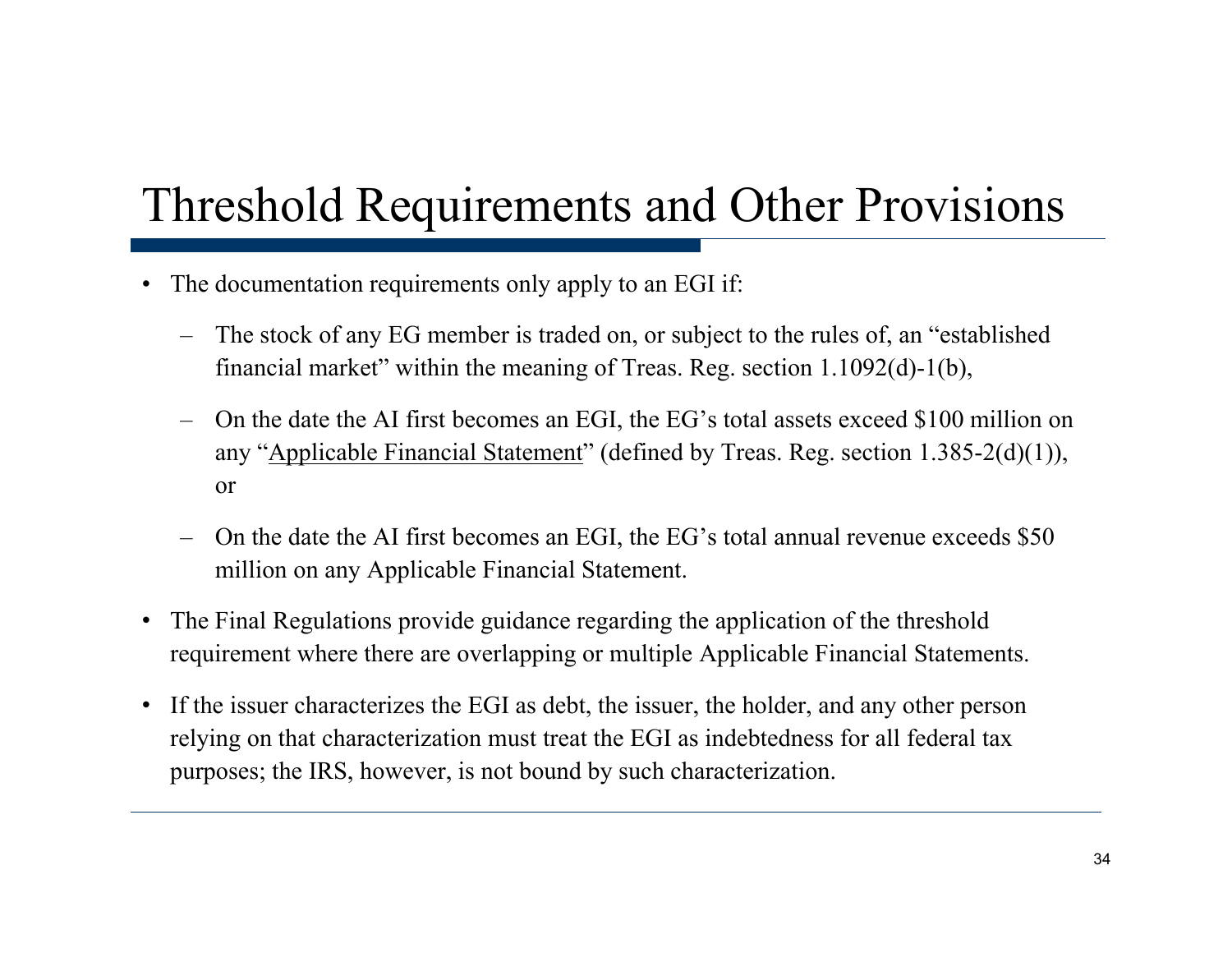### Significant Modifications

- $\bullet$ In general, the Final Regulations retain the rule from the Proposed Regulations that a significant modification of an EGI pursuant to Treas. Reg. section 1.1001-3 constitutes the issuance of a new EGI for purposes of the Documentation Rules.
- New credit analysis is required for an EGI that undergoes a significant modification.
	- The preamble to the Final Regulations specifically provides that the Documentation Rules are applied before the application of Treas. Reg. section  $1.1001-3(f)(7)(ii)(A)$ (which generally disregards a deterioration in the creditworthiness of the issuer for purposes of determining whether an instrument is debt or stock following a significant modification).
- New documentation of the sum certain and creditor's rights requirements is <u>not</u> required unless the significant modification relates to an alteration to the terms of the EGI reflected in an express written agreement or written amendment to the EGI.
	- • Does this exception apply to an EGI that is issued before January 1, 2018, and undergoes a significant modification after that date?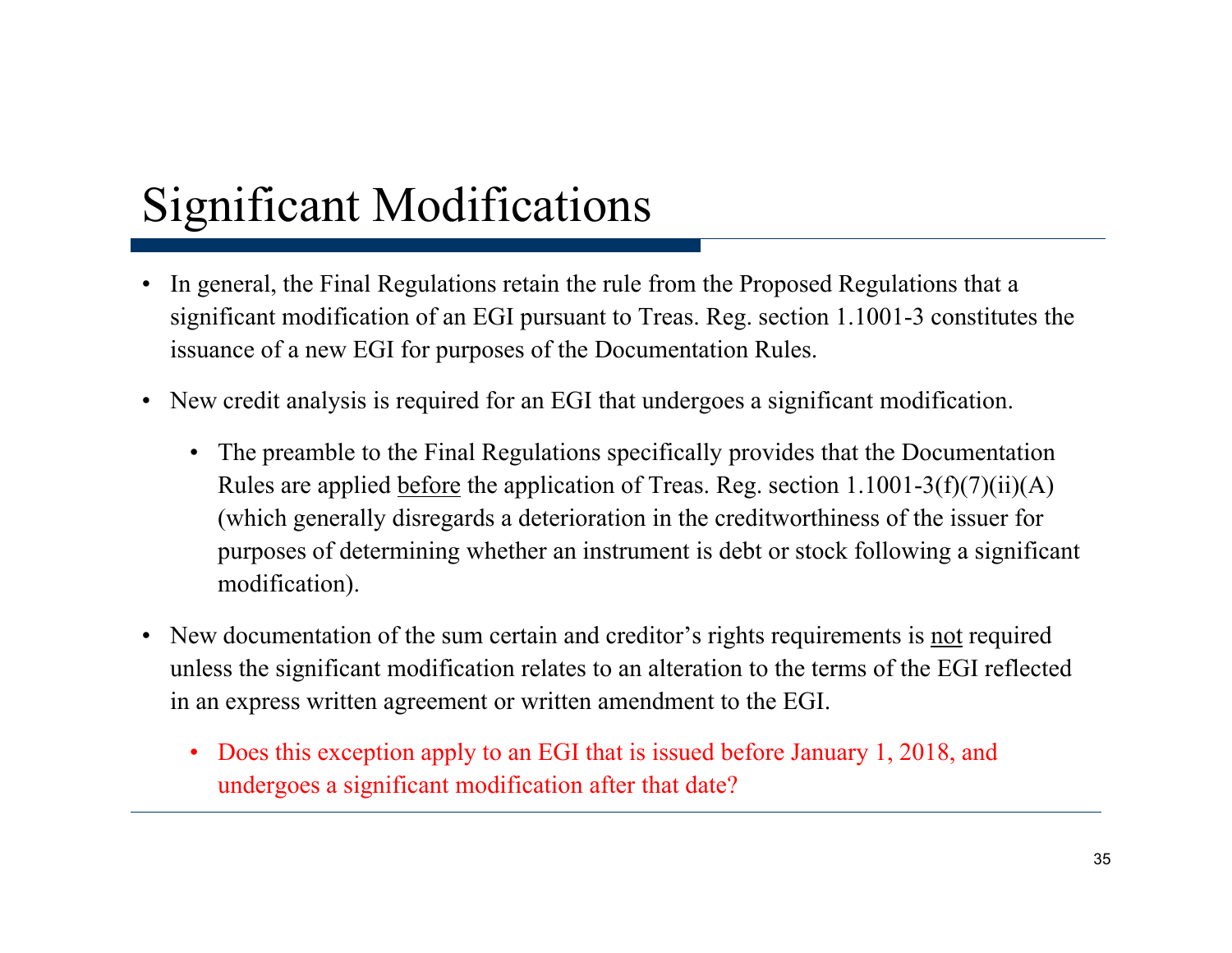#### Financially Troubled Issuers



#### **Facts**

- 1) FP loans money to USS1 in exchange for a note ("USS1 Note").
- 2) USS1 has third-party creditors.
- 3) USS1 enters financial difficulties and becomes unable to pay all of its
- 4) The USS1 Note is modified as part of a workout with USS1's third-party creditors.

#### **Discussion**

- • Under the Final Regulations, if the modification constitutes a significant USS1  $\begin{vmatrix} - & - & - \\ - & - & - \end{vmatrix}$  Party modification under Treas. Reg. section 1.1001-3, the workout constitutes a new testing date for the issuer's ability to repay the instrument.
	- • This may result in the instrument being recharacterized as stock, even though the financial deterioration of the issuer would otherwise have been disregarded under Treas. Reg. section 1.1001-3(f)(7)(ii)(A).
	- • Commentators recommended that a modification subject to Treas. Reg. section  $1.1001-3(f)(7)(ii)(A)$  be exempt from the retesting requirement so as to avoid discouraging debt workouts.
	- • The preamble to the Final Regulations explains that these recommendations were rejected and that Treas. Reg. section 1.385-2 applies before Treas. Reg. section  $1.1001-3(f)(7)(ii)(A)$ .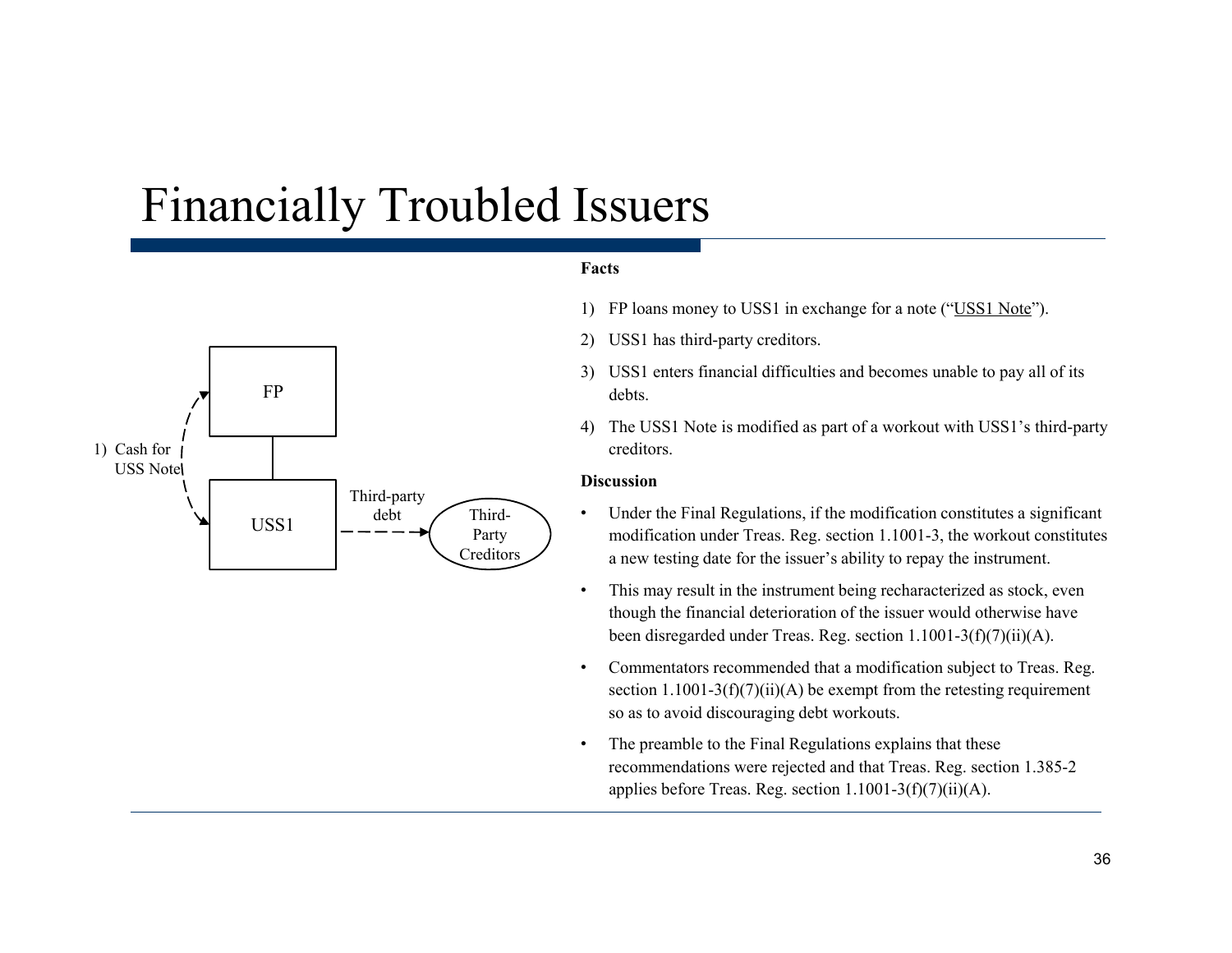# EGI Becomes a Non-EGI



### **Facts**

- 1) USS2 loans money to USS1 in exchange for a note ("USS1 Note").
- 2) The USS1 note is recharacterized as stock under the documentation rules.
- 3) USS1 has E&P in excess of the adjusted basis of the USS1 Note.
- $_{\rm d}$  (4) USS2 sells the USS1 Note to a third party.

### **Discussion**

- • Under the Final Regulations, the USS1 Note treated as stock is deemed exchanged for a debt instrument immediately before the instrument is
- • This results in a deemed distribution by USS1 to USS2 under section 302(d) even though no property is distributed to USS2. This result may also raise unsettled issues regarding what happens to the basis that USS2 had in the USS1 Note that was recharacterized as stock.
- • Commentators recommended that the deemed exchange of the USS1 Note treated as stock for a debt instrument take place immediately after the transfer to the third party.
- • The preamble to the Final Regulations explains that these recommendations were rejected so as to avoid causing the treatment of the third-party purchaser to be impacted by the documentation rules.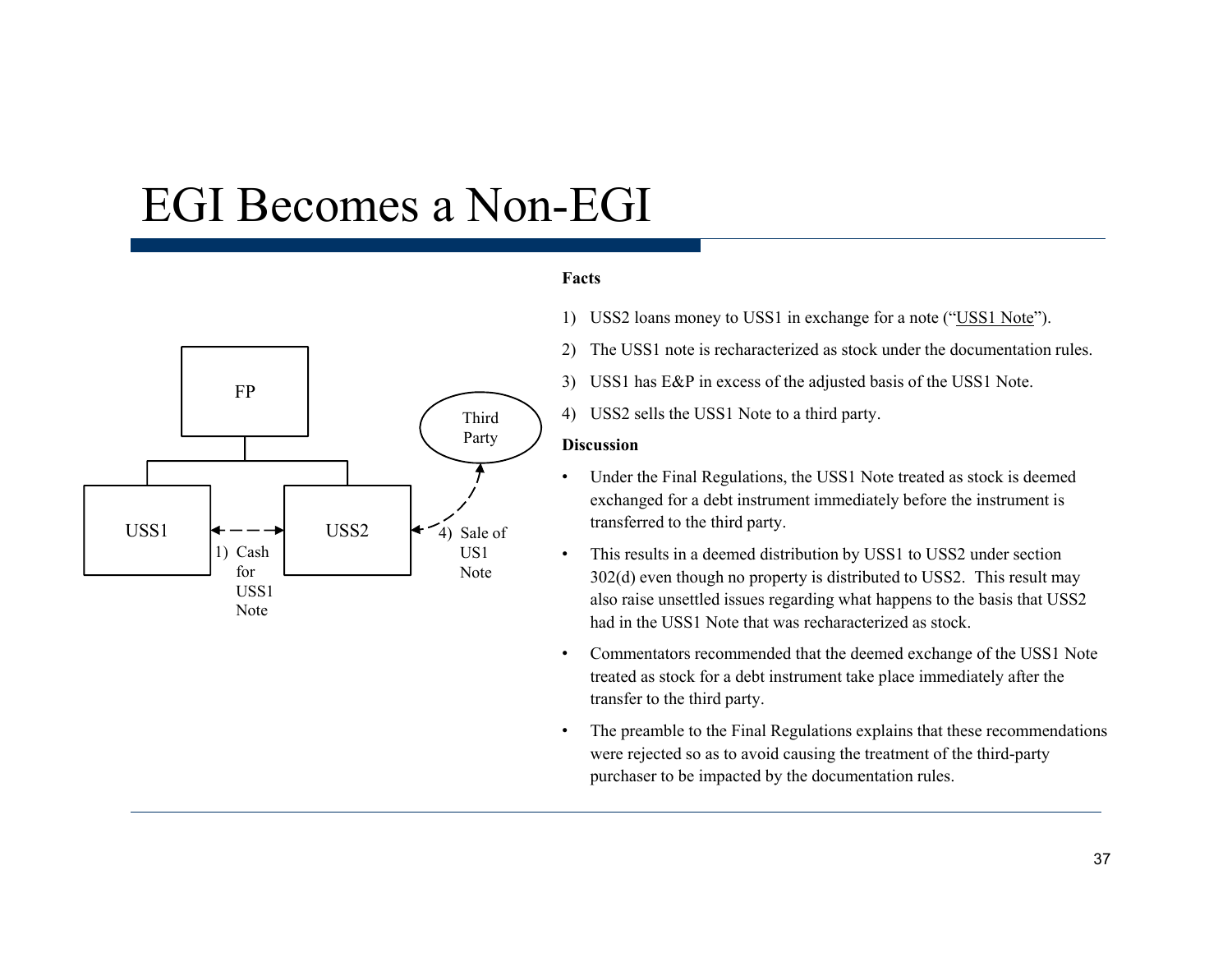## Non-EGI Becomes an EGI



### **Facts**

- 1) Corp 1 owns 20% of the stock of Corp 2 and Corp 3 owns 80% of the stock of Corp 2.
- 2) Corp 1 loans money to Corp 2 in exchange for a note ("Corp 2"
- 3) Years after the issuance of the Corp 2 Note, Corp 1 acquires the rest of the Corp 2 stock from Corp 3.

### **Discussion**

- • Under the Final Regulations, the Corp 2 Note must satisfy the documentation rules as of the date Corp 1 acquires the remainder of the Corp 2 stock, even though the Corp 2 Note was issued at a time when Corp 1 and Corp 2 were not under common control.
- • Commentators recommended that the relevant date for purposes of the documentation rules be restricted to eliminate instances in which a non-EGI becomes an EGI because such instruments would have been negotiated at arm's length.
- • The preamble to the Final Regulations explains that these recommendations were rejected because after the instrument becomes an EGI, the issuer and holder may not follow the terms and conditions of the instrument.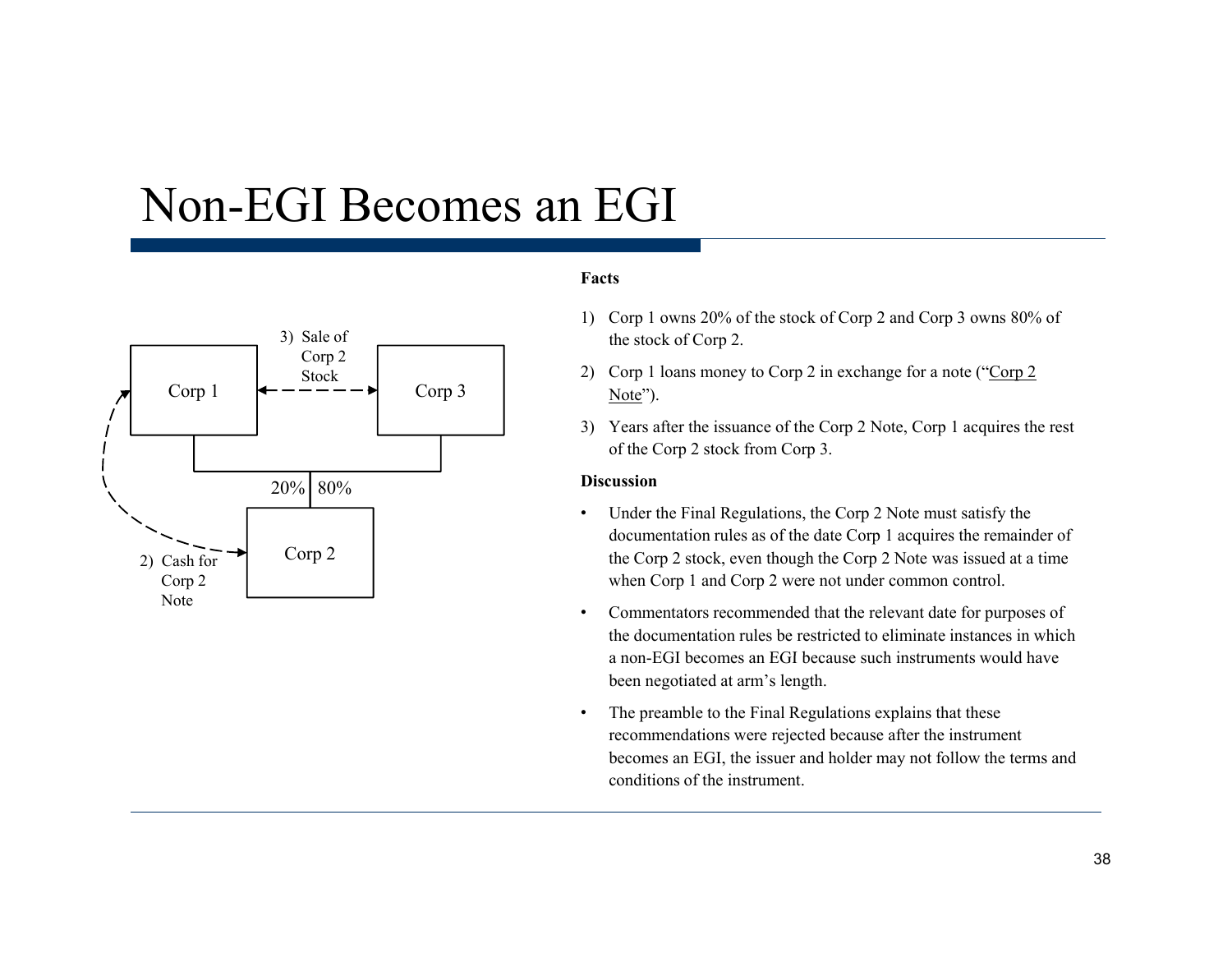## Potential Future Guidance

- The Final Regulations reserved and further comments were requested on:
	- Debt not in form; and
	- The no affirmative use rule.
- $\bullet$ **Questions** 
	- Is the Government considering applying the Documentation Rules to instruments that are not in form debt?
	- What does it mean for taxpayers that the regulations reserve on the no affirmative use rule?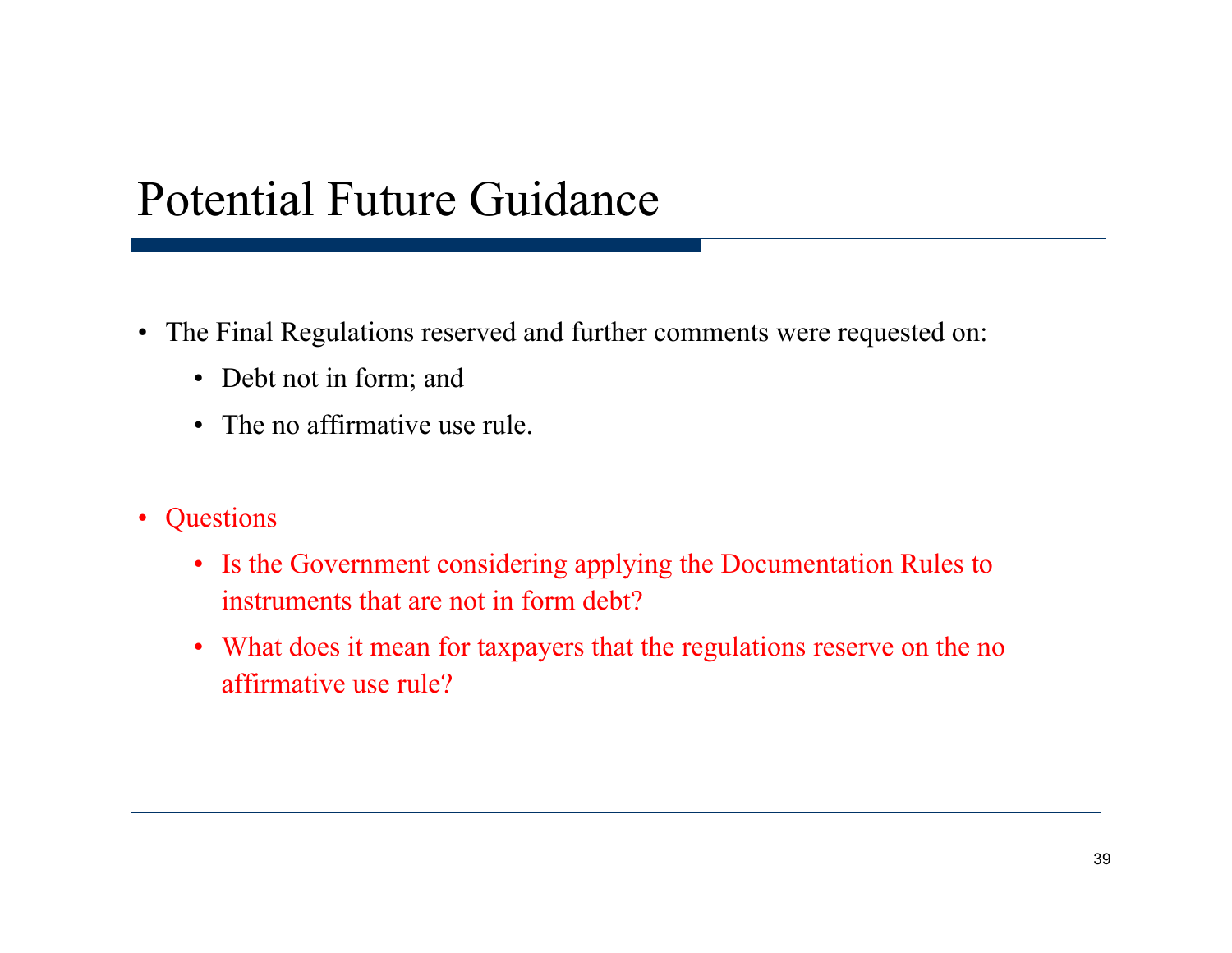# The Transaction Rules: Treas. Reg. Sections 1.385-3 and -3T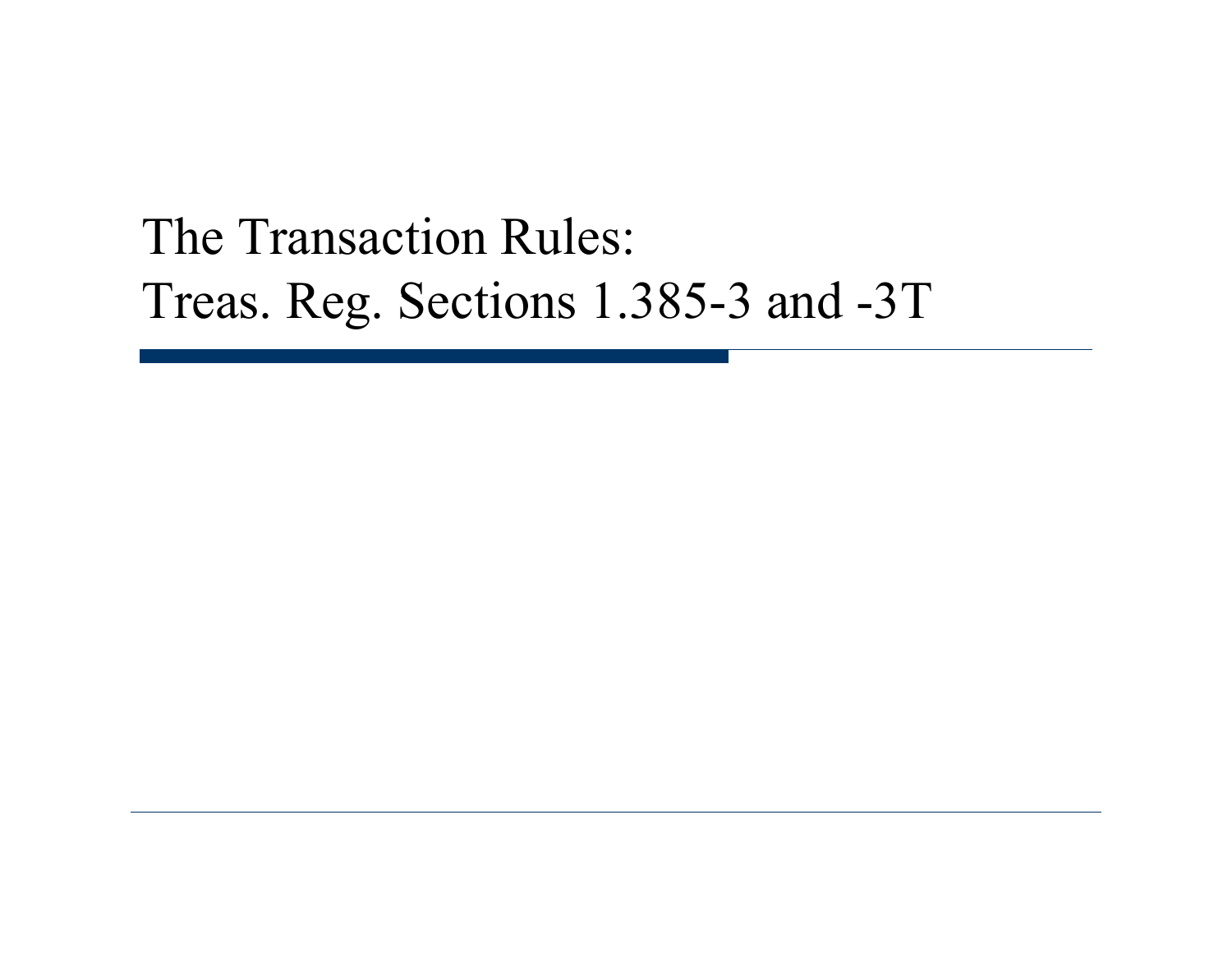## Prop. Treas. Reg. Section 1.385-3—Overview

- The transaction rules under Prop. Treas. Reg. section 1.385-3 would treat as stock certain interests held by an EG member that would otherwise be treated as debt for federal tax purposes—i.e., the interest satisfied the documentation requirements of the Proposed Regulations and would otherwise be treated as debt.
- A debt instrument, or portion thereof, treated as stock under Prop. Treas. Reg. section 1.385-3 would be treated as such for all federal tax purposes.
- The transaction rules would provide a general rule applicable to certain note distributions and similar transactions, as well as a funding rule applicable to certain note issuances undertaken to fund certain distributions and similar transactions.
- Both the general rule and the funding rule would be subject to certain limited exceptions.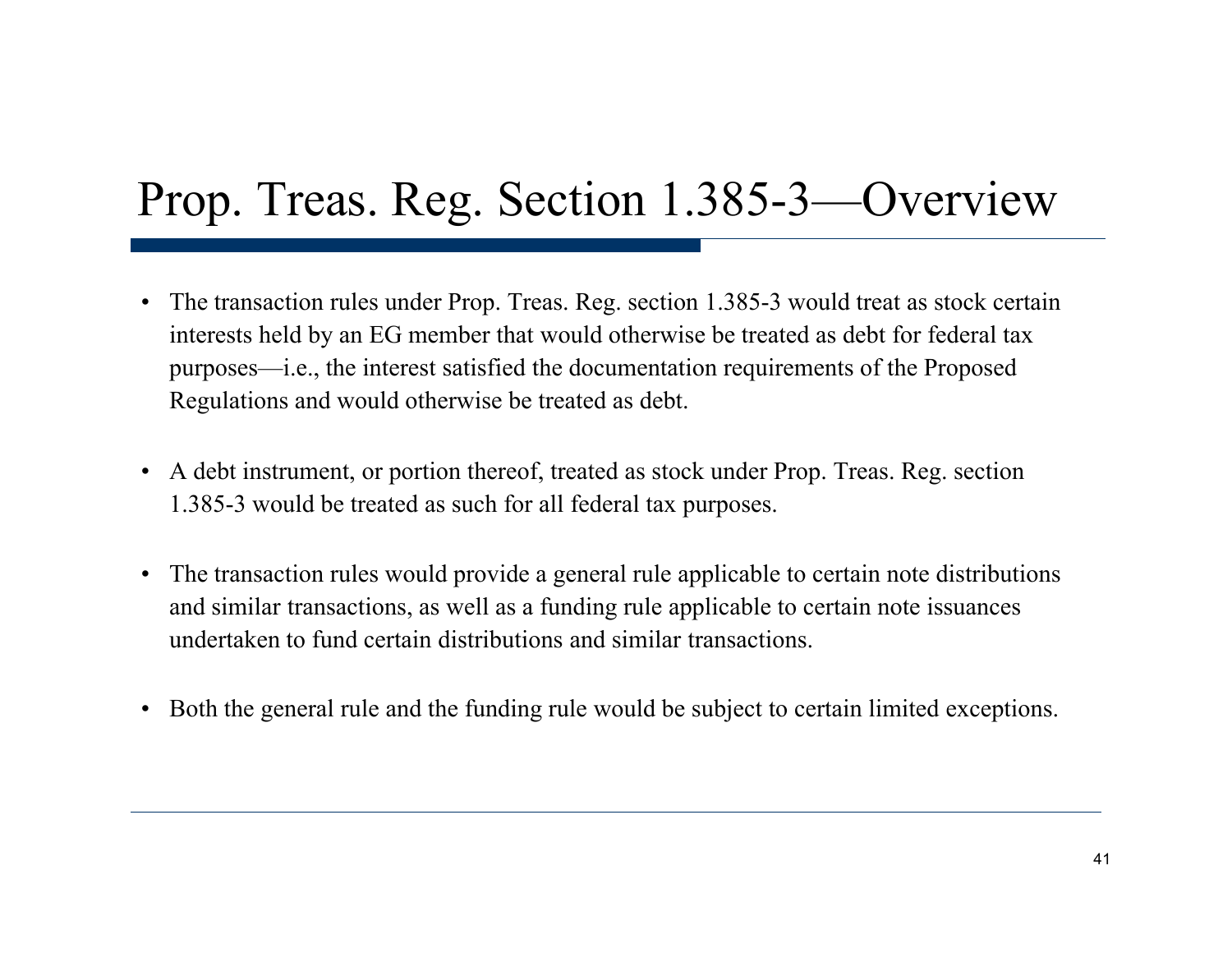# Treas. Reg. Sections 1.385-3 and -3T— **Overview**

- •Treas. Reg. section 1.385-3 generally contains the rules issued in Prop. Treas. Reg. section 1.385-3 (with significant modifications) except for (1) expanded ordinary course exceptions (including cash pooling) and (2) treatment of disregarded entities and partnerships, both of which are located in Treas. Reg. section 1.385-3T.
- Although the overarching general rule and funding rule of Prop. Treas. Reg. section 1.385-3 have been retained, additional (generally taxpayer-favorable) operating rules have been added in response to comments.
- The limited exceptions introduced in the Proposed Regulations are significantly expanded, and new exceptions have been added.
- Treas. Reg. sections 1.385-3 and -3T apply only to Covered Debt Instruments (defined below), thereby excluding foreign issuers and S corporations.
- $\bullet$  Rules regarding the treatment of instruments issued and held by Controlled Partnerships were substantially revised. Those revisions are not described in this presentation.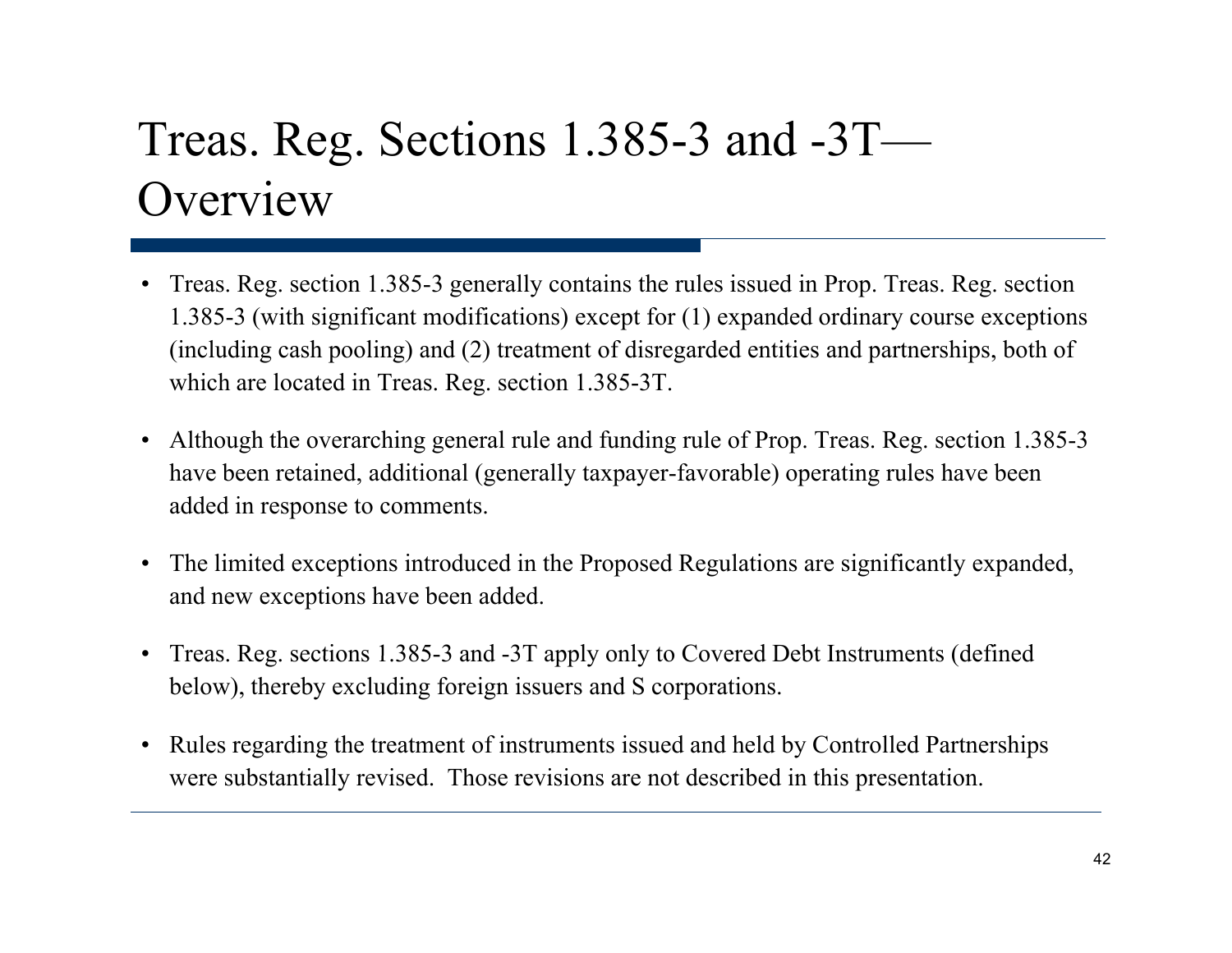# Definition of a "Covered Debt Instrument"

- $\bullet$  The general rule and funding rule apply only to a "Covered Debt Instrument," which is any debt instrument issued after April 4, 2016 that is issued by a Covered Member and is not:
	- 1. A qualified dealer debt instrument;
	- 2. An excluded statutory or regulatory debt instrument; or
	- 3. Issued by a regulated financial company or regulated insurance company.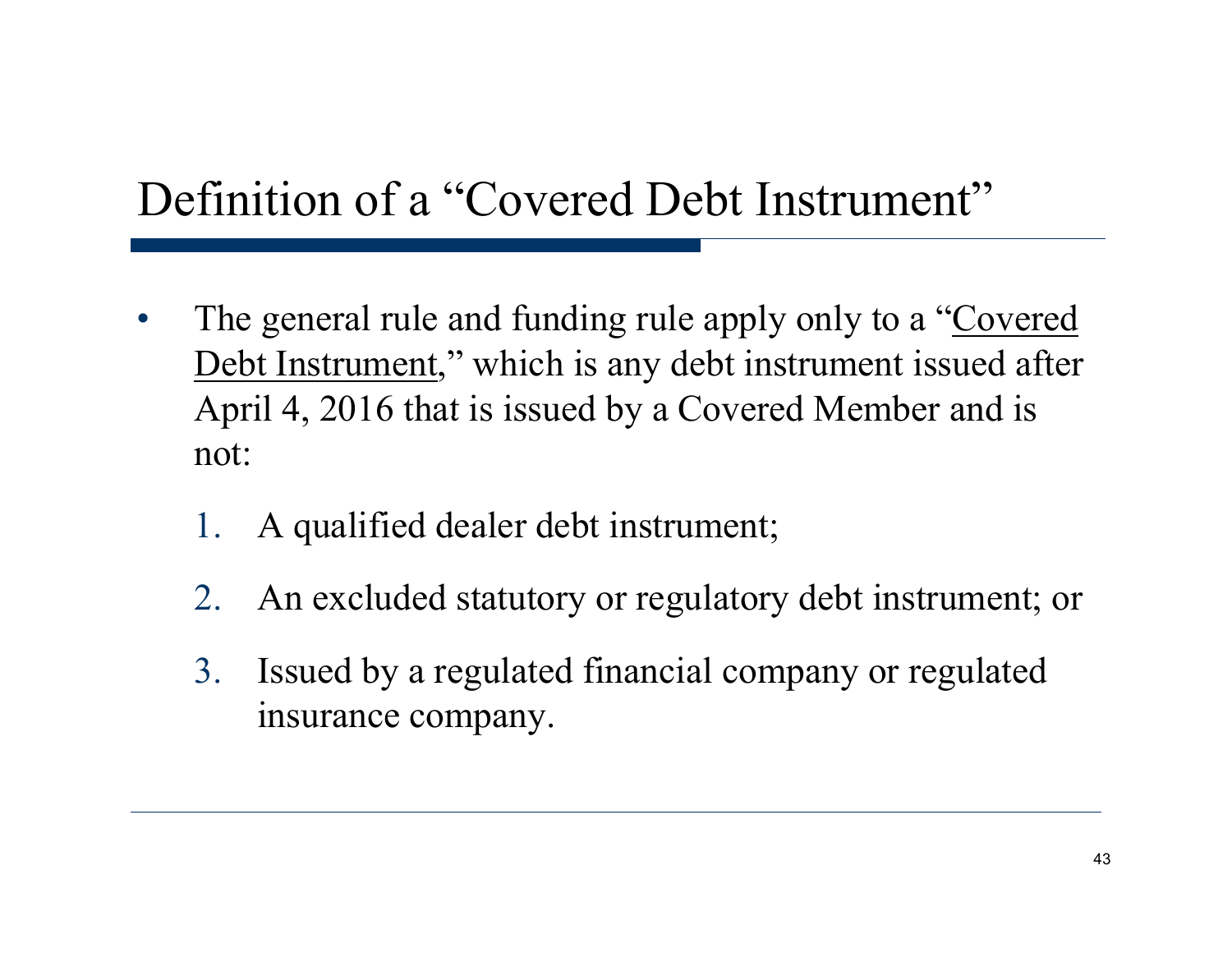# The General Rule: Treas. Reg. Section 1.385-  $3(b)(2)$

- Unless an exception applies, a Covered Debt Instrument issued to a member of the issuer's EG is treated as stock if it is issued:
	- 1. In a distribution with respect to a corporation's stock;
	- 2. In exchange for the stock of a member of the same EG ("EG Stock"), other than in an "exempt exchange"; or
	- 3. In exchange for property in an asset reorganization, but only to the extent that, pursuant to the plan of reorganization, a shareholder that is <sup>a</sup> member of the issuer's EG immediately before the reorganization receives the debt instrument with respect to its stock in the transferor corporation.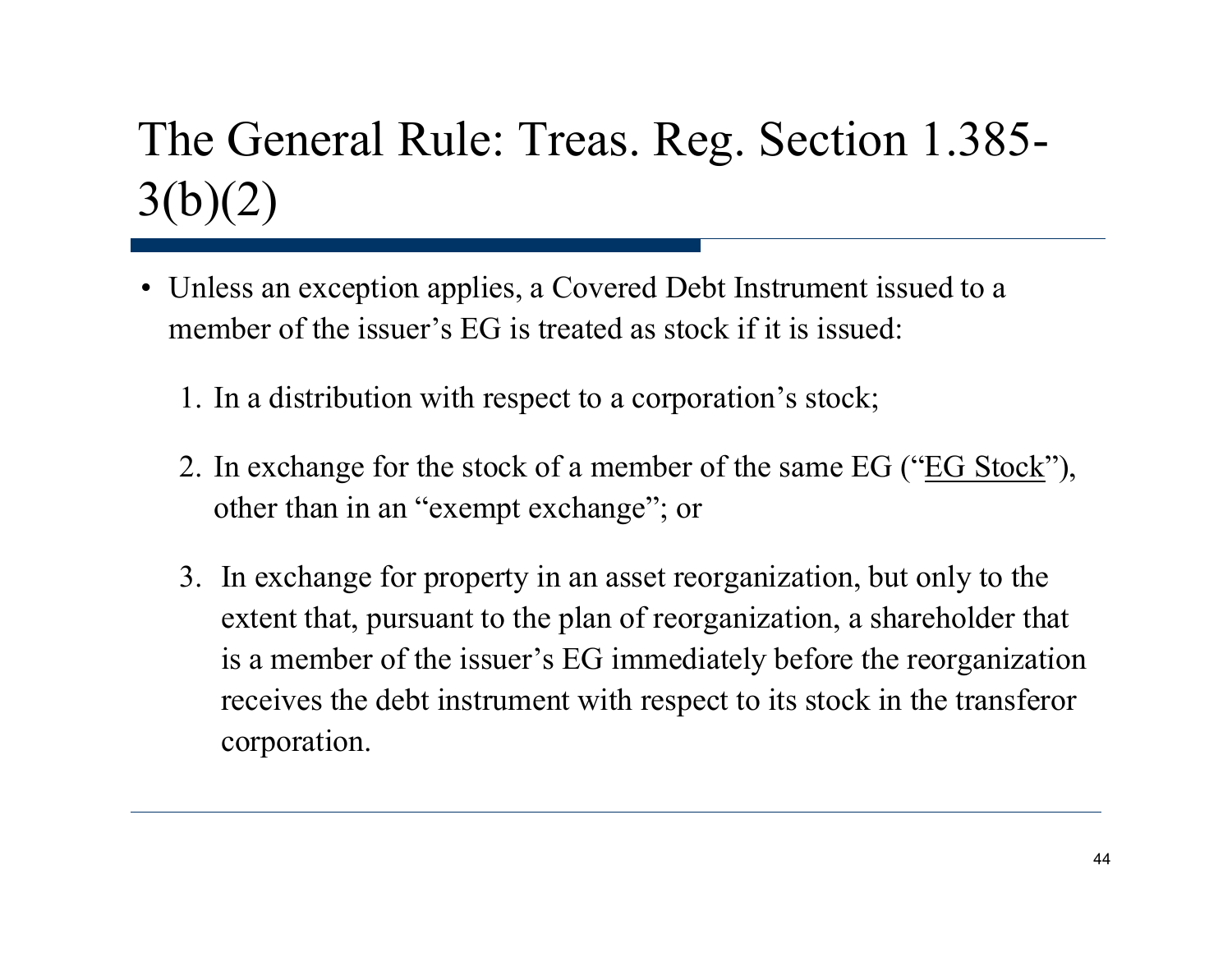# The General Rule: Treas. Reg. Section 1.385- 3(b)(2) (cont'd)

- Under Treas. Reg. section  $1.385-3(g)(11)$ , an "exempt exchange" is:
	- 1. In a case where the transferor and transferee of the EG Stock are parties to an asset reorganization, either:
		- o Section 361(a) or (b) applies to the transferor of the EG Stock and such stock is not transferred by issuance; or
		- o Section 1032 or Treas. Reg. section 1.1032-2 applies to the transferor of the EG Stock and the stock is distributed by the transferee pursuant to the plan of reorganization;
	- 2. The transferor of the EG Stock is a shareholder that receives property in a complete liquidation to which section 331 or 332 applies; or
	- 3. The transferor of the EG Stock is an acquiring entity deemed to issue EG Stock in exchange for cash from an issuing corporation in a transaction described in Treas. Reg. section 1.1032-3(b).
- Liquidations and Treas. Reg. section 1.1032-3 were added as "exempt exchanges" in the Final Regulations in response to comments on the Proposed Regulations.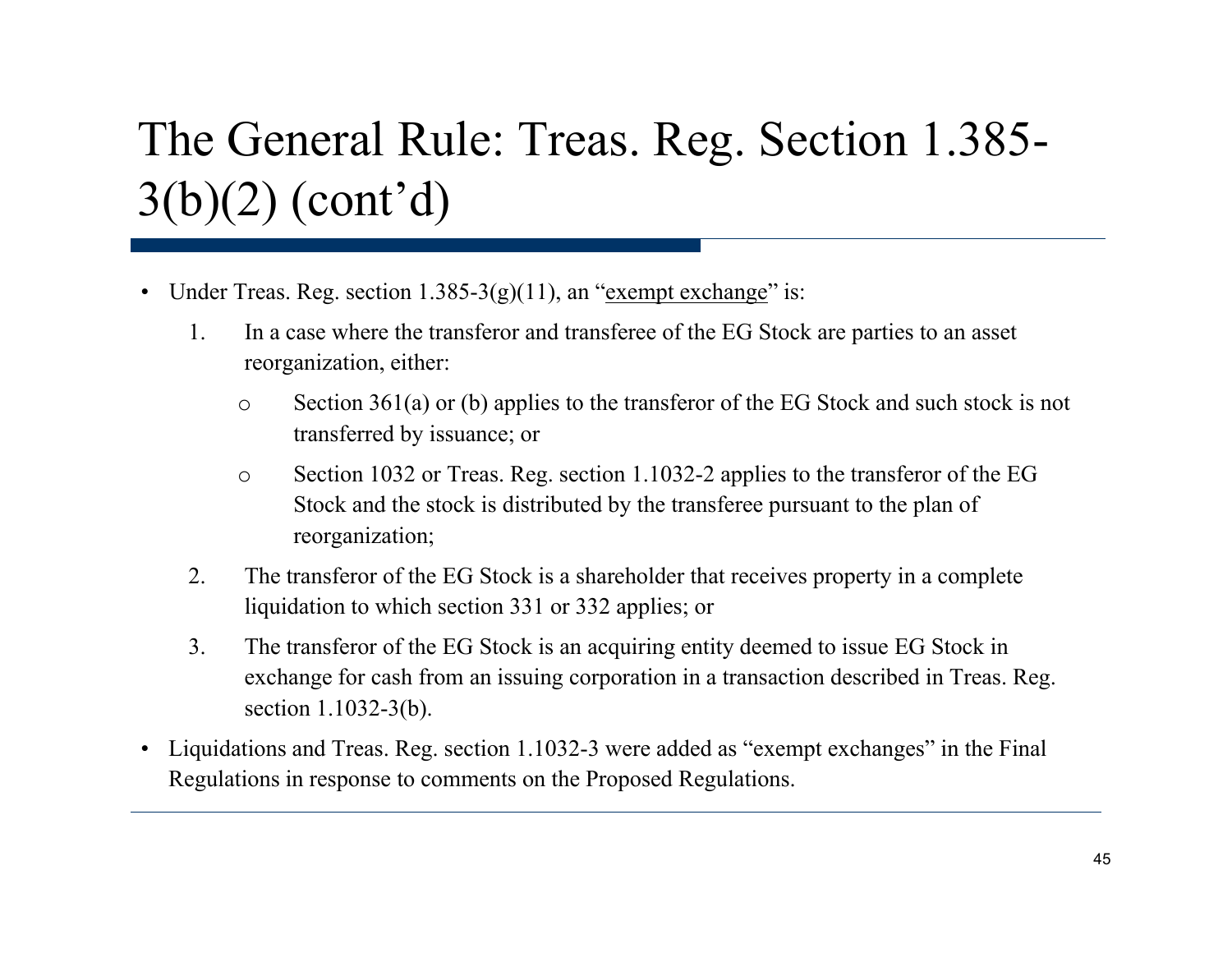# General Rule Example 1: Note Distribution



### **F tFacts**

1) In Year 1, when USS1 has no E&P, USS1 distributes a note to FP (alternatively, USS has E&P but FP is in a jurisdiction with a US tax treaty providing for no withholding tax on dividends).

### **Issues**

- Absent the application of Treas. Reg. section 1 385 3 the Year 1 note distribution is not taxable (section  $301(c)(3)$  gain, if any, is not subject to U.S. tax so long as USS is not a USRPHC).
- Interest payments reduce the U.S. tax base and the principal can be repaid without U.S. tax.

### **Result under General Rule**

• The note is recharacterized as equity under Treas. Reg. section  $1.385-3(b)(2)(i)$ .

**Assumption:** No exceptions to the general rule are applicable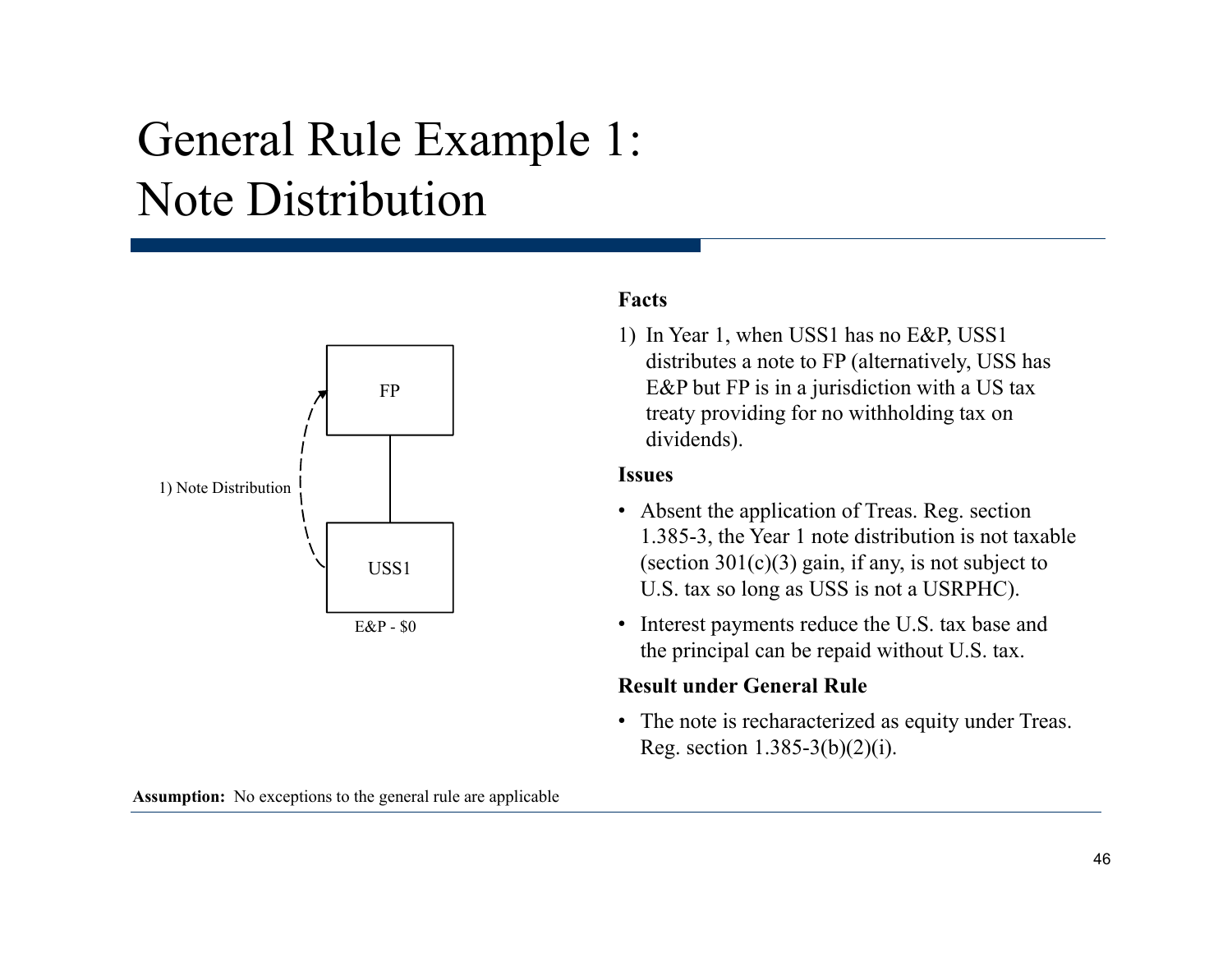# General Rule Example 2: Section 304 Transaction



## **Facts**

1) USS2 acquires the stock of USS1 from FP in exchange for a note (assume that neither USS1 nor USS2 has any current or accumulated E&P).

### **Issues**

• Absent the application of the section 385 regulations, the transaction would constitute a dividend-equivalent section 304(a)(1) transaction USS1  $\downarrow$  USS2 that may be treated as a section  $301(c)(2)$  return of basis.

### **Result under General Rule**

- The note is recharacterized as equity under Treas. Reg. section  $1.385-3(b)(2)(ii)$ .
- The transaction is no longer subject to section 304(a)(1) because USS 2 stock is not "property" under section 317(a). *See also* Treas. Reg. section  $1.385 - 3(h)(3)$  Ex. 3.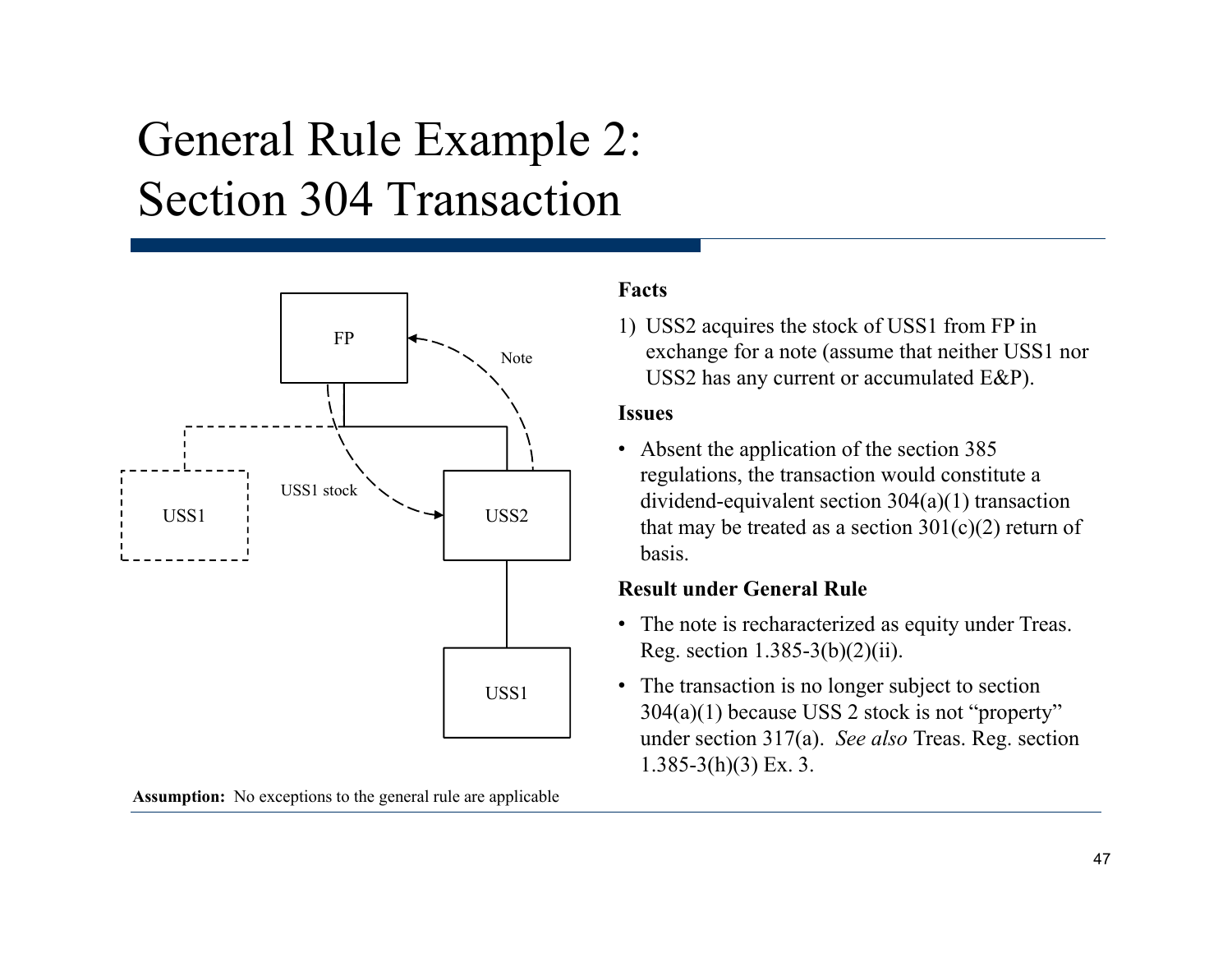# General Rule Example 3: All Boot D Reor ganization



**Assumption:** No exceptions to the general rule are applicable

### **Facts**

- 1) USS1 transfers all of its assets and liabilities to USS2 in exchange for a note in a transaction that qualifies as a reorganization under section  $368(a)(1)(D)$ .
- 2) Pursuant to the plan of reorganization, USS1 distributes the note to FP in liquidation. FP has a tax basis in its USS1 stock equal to fair market value.

### **Issues**

• Absent the application of Treas. Reg. section  $1.385-3(b)(2)$ , the "dividend-within-gain" limitation of section 356(a)(2) prevents any of the note distribution from being treated as a dividend.

## **Result under General Rule**

• The note is recharacterized as equity under Treas. Reg. section  $1.385-3(b)(2)(iii)$ .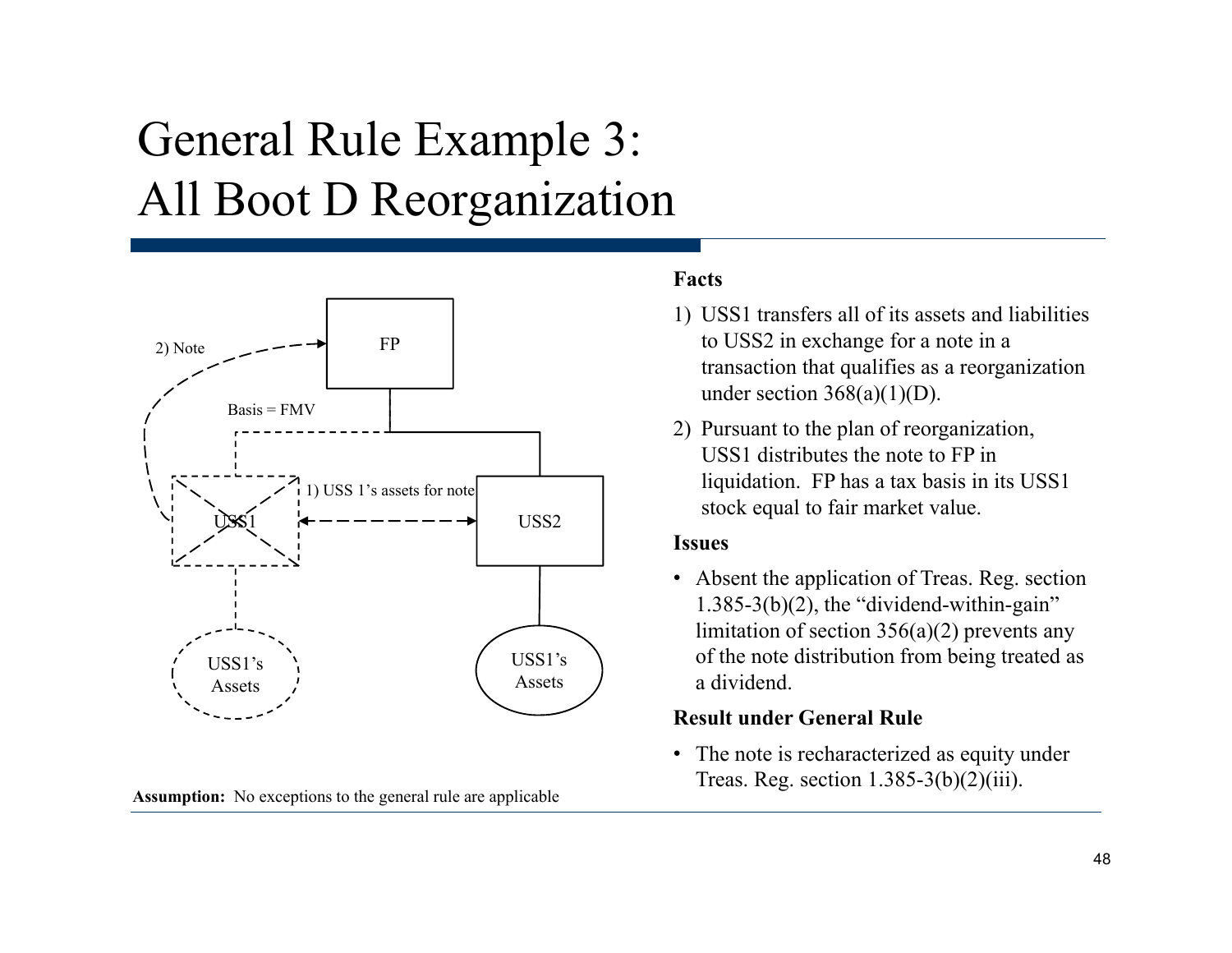## Ancillary Consequences

- Because the regulations rely on section 385, which provides authority to characterize an instrument as debt or equity "for purposes of this title," recharacterization of debt as equity under the regulations could potentially impact many unrelated transactions.
- Commentators pointed out many of these collateral issues with respect to the Proposed Regulations, some of which are highlighted on the following slide.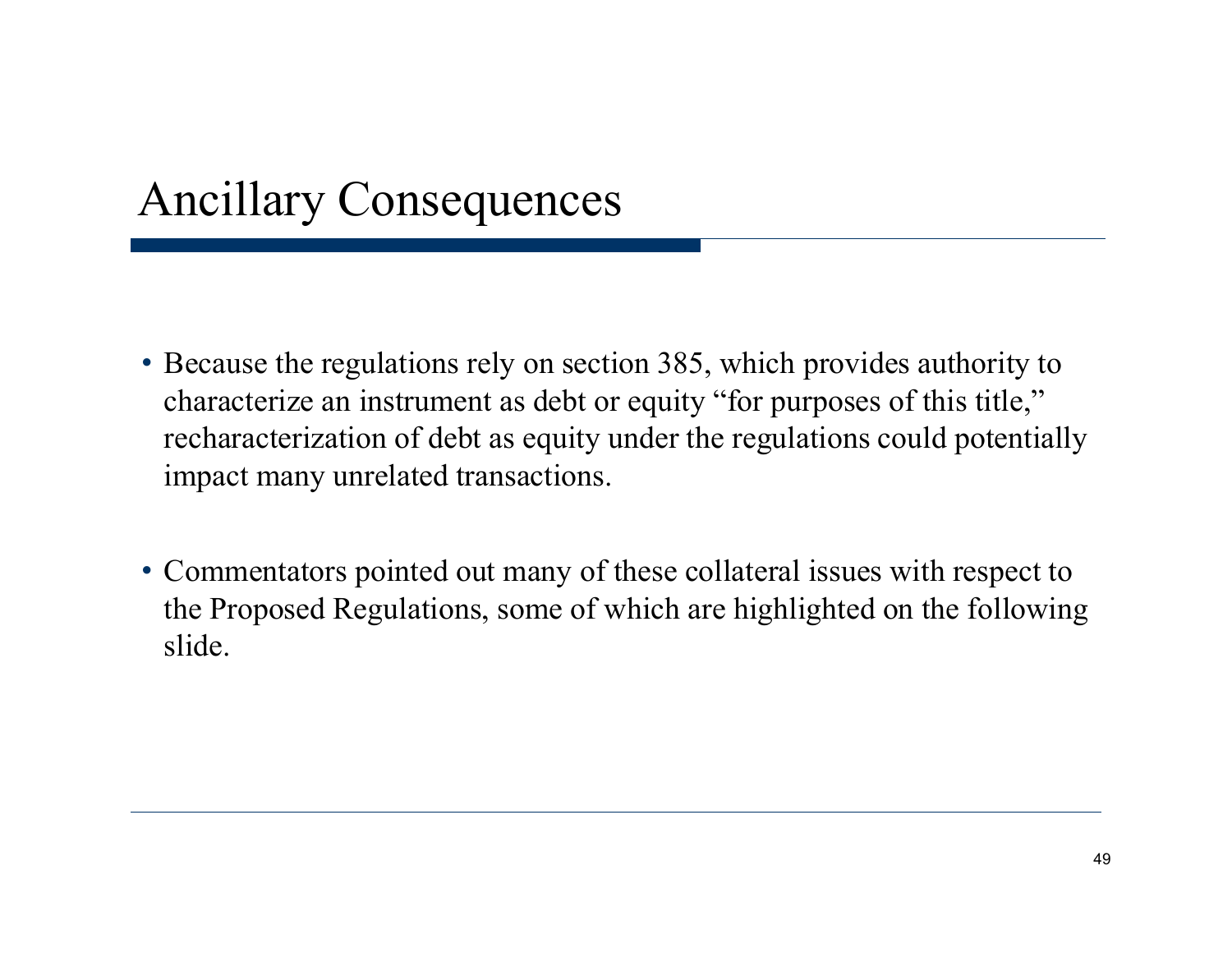# Ancillary Effects (cont'd)

- Examples:
	- Deconsolidation of, or application of section 1503(f) limitations to, a domestic subsidiary with debt owed to a foreign EG member.
	- −Losing "control" for purposes of sections 332, 351, 355, and 368.
	- −Loss of "separate affiliated group" status for purposes of section 355.
	- −Altering the potential application of section 304.
	- −Loss of the dividend received deduction under Rev. Rul. 94-28.
	- −Loss of section 902 foreign tax credits and application of section 909 splitter rules.
	- −Potential increase in withholding taxes under applicable tax treaty if interest payments are recharacterized as dividends.
	- Status as a U.S. real property holding company.
	- − Affecting the ability of a company to qualify for treaty benefits under an ownership test in a limitation on benefits provision.
	- −Causing or delaying a section 382 ownership change of a loss corporation.
	- Eligibility for hedging provisions, such as Treas. Reg. sections 1.954-2(a)(4)(ii), 1.988-5, and 1.1275-6.
	- Potentially creating fast-pay stock.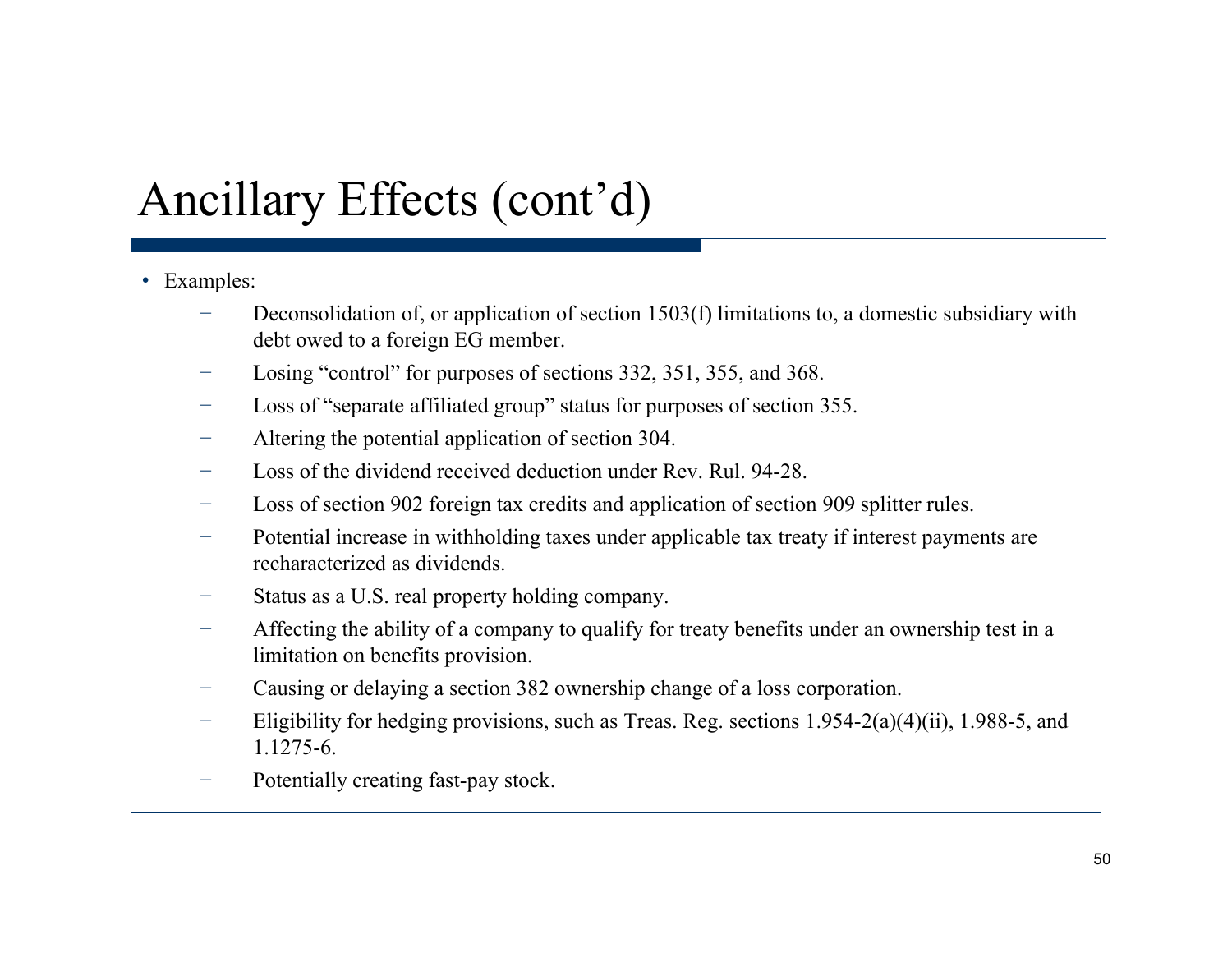# Ancillary Effects in the Final Regulations

- Treas. Reg. section  $1.385-3(b)(1)$  provides that except for one limited exception, any Covered Debt Instrument treated as stock under Treas. Reg. section 1.385-3(b) is treated as stock for all federal tax purposes.
- The preamble confirms that "the Treasury Department and the IRS have determined that it is appropriate to treat the purported debt instrument as stock for all federal tax purposes."
- Some of the ancillary effects are deferred or eliminated due to the narrower scope of the Final Regulations (e.g., sections 902/909 due to the exclusion of foreign issuers, section 1361 due to the exclusion of S corporations).
- The only explicit exception to Treas. Reg. section 1.385-3(b)(1) is contained in Treas. Reg. section 1.385- 3(d)(7), which provides that a Covered Debt Instrument treated as stock that is not described in section 1504(a)(4) is not treated as stock for purposes of determining whether the issuer is a member of an affiliated group (within the meaning of section  $1504(a)$ ).
	- This means that debt treated as stock under Treas. Reg. section 1.385-3 does not affect EG membership.
	- Does this also apply to other Code provisions that apply section 1504(a) "with modifications" (e.g., section 199(d)(4), 7874(c))?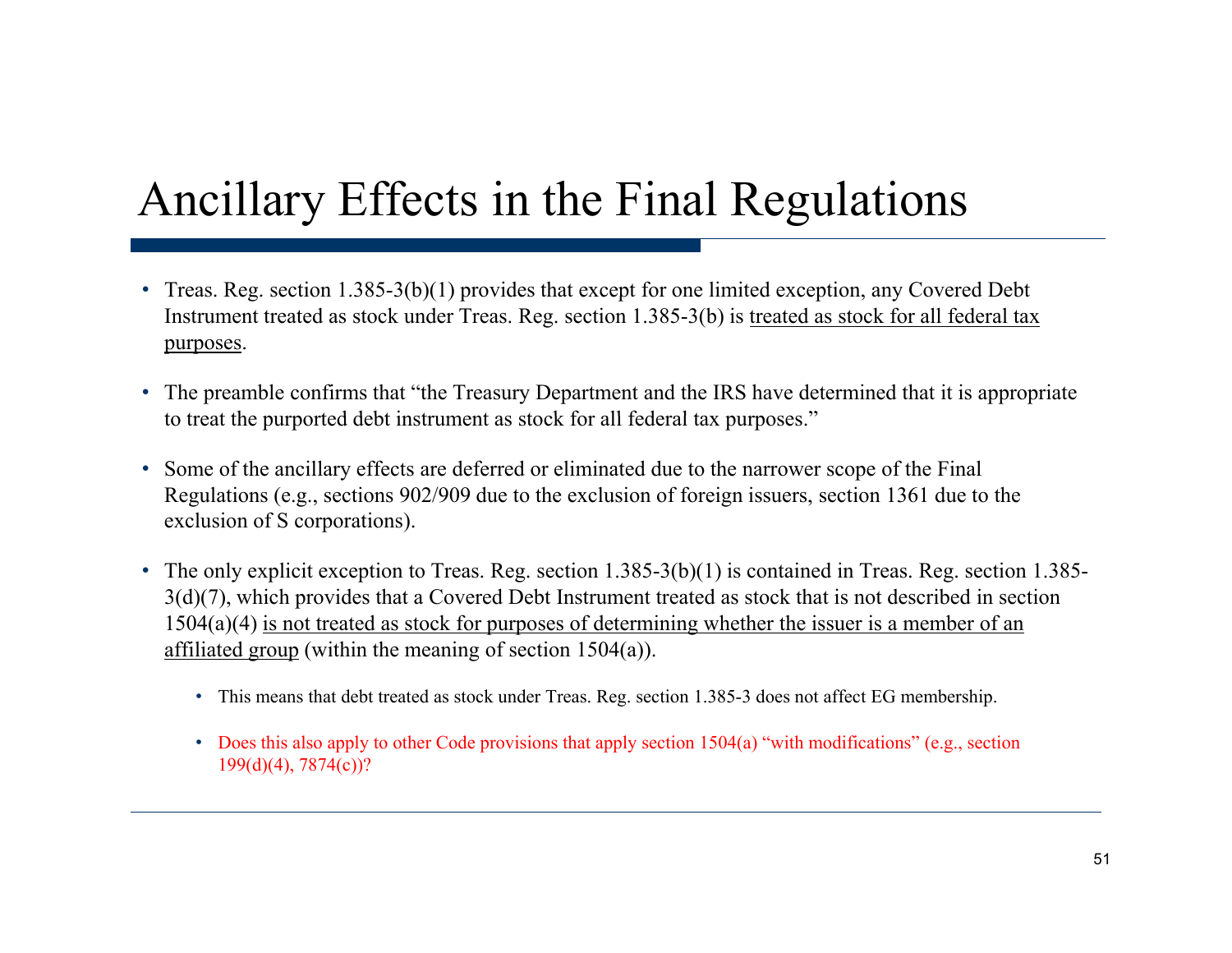# Ancillary Effects Example 1: Impact of Recharacterization on "Control"



**Assumption:** No exceptions to the general rule are applicable

### **Facts**

- 1) In Year 1, when FS1 owns 100% of the single class of voting stock of USS1, USS1 issues a note to FS1 in a distribution.
- 2) In Year 2, USP contributes assets to USS1 for use in USS1's business in exchange for stock which results in USP owning 80% of the actual vote and value of the stock of USS1 (i.e., not including the note).

### **Conclusions**

- The note is treated as equity under Treas. Reg. section  $1.385 - 3(b)(2)(i)$ .
- Assuming the note does not have voting power, it would presumably be treated as non-voting stock, which would cause USP's contribution of property to fail section 368(c).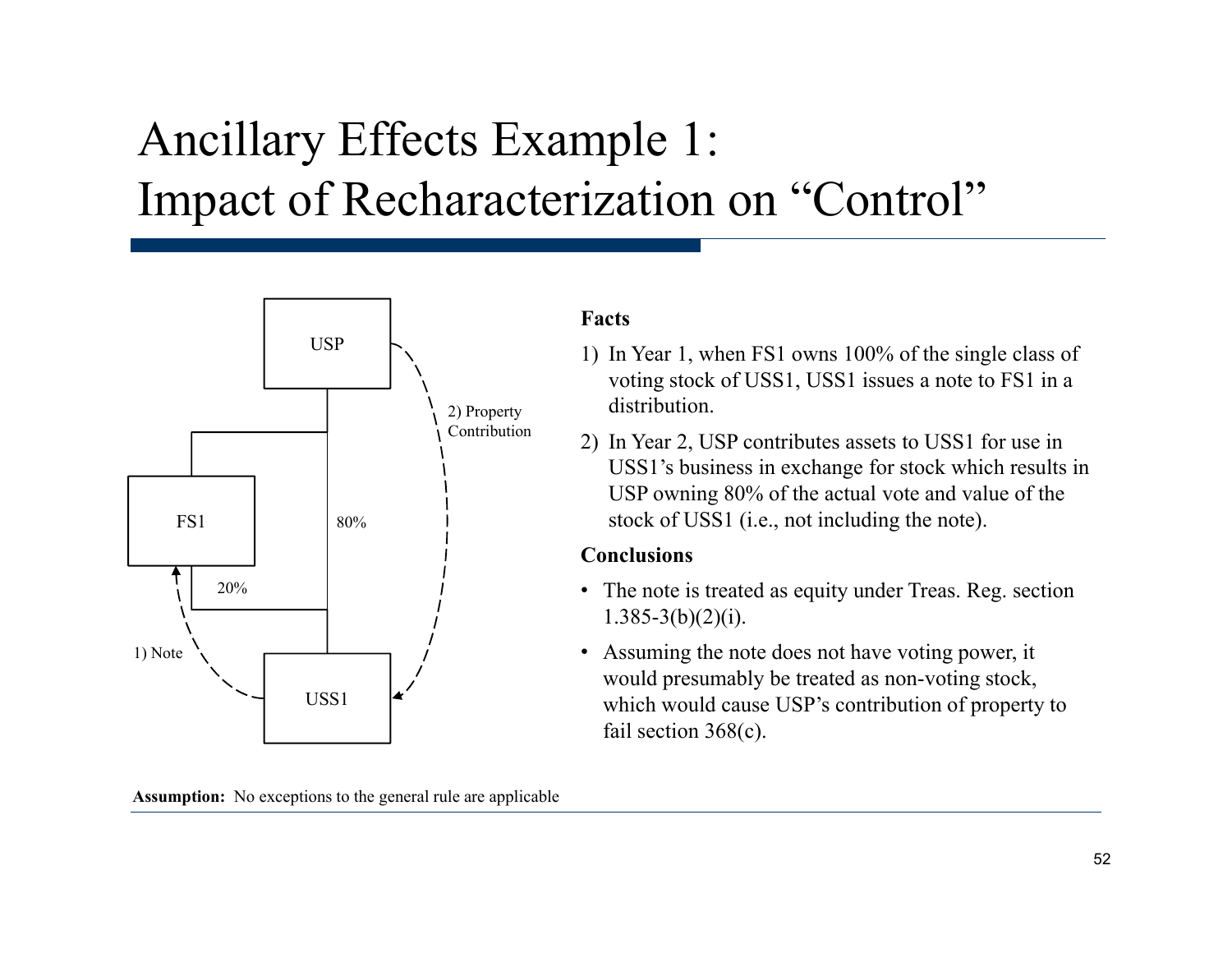# Ancillary Effects Example 2: Dividends Received Deduction

# USPDistribution of USS1 NoteUSS1

Significant E&P

**Assumption:** No exceptions to the general rule are applicable

### **Facts**

- 1) USP wholly owns USS1, which has significant E&P. USP and USS1 are not consolidated.
- 2) In Year 1, USS1 distributes a note to USP (the "USS1 Note").
- 3) USS1 pays interest on the USS1 Note.

### **A li Analysis**

- The USS1 Note is recharacterized as stock under Treas. Reg. section 1.385-3(b)(2)(i), and so the interest payments on the USS1 Note would be characterized as dividend distributions.
- •Section  $246(c)(1)(A)$  requires a 45-day holding period of stock in order to qualify for the section 243 dividends-received deduction with respect to dividends paid on such stock.
- •Section 246(c)(4) provides that the holding period is tolled for periods in which the risk of loss is diminished, and Rev. Rul. 94-28 provides that section  $246(c)(4)$  applies to an instrument that affords the holder the rights of a creditor and is not stock for corporate law purposes but is stock for federal income tax purposes.
- • Section 246(c)(4) may prevent payments of interest on the USS1 Note from qualifying for the dividends-received deduction.
- • This issue is less relevant under the Final Regulations due to the exclusion of foreign issuers.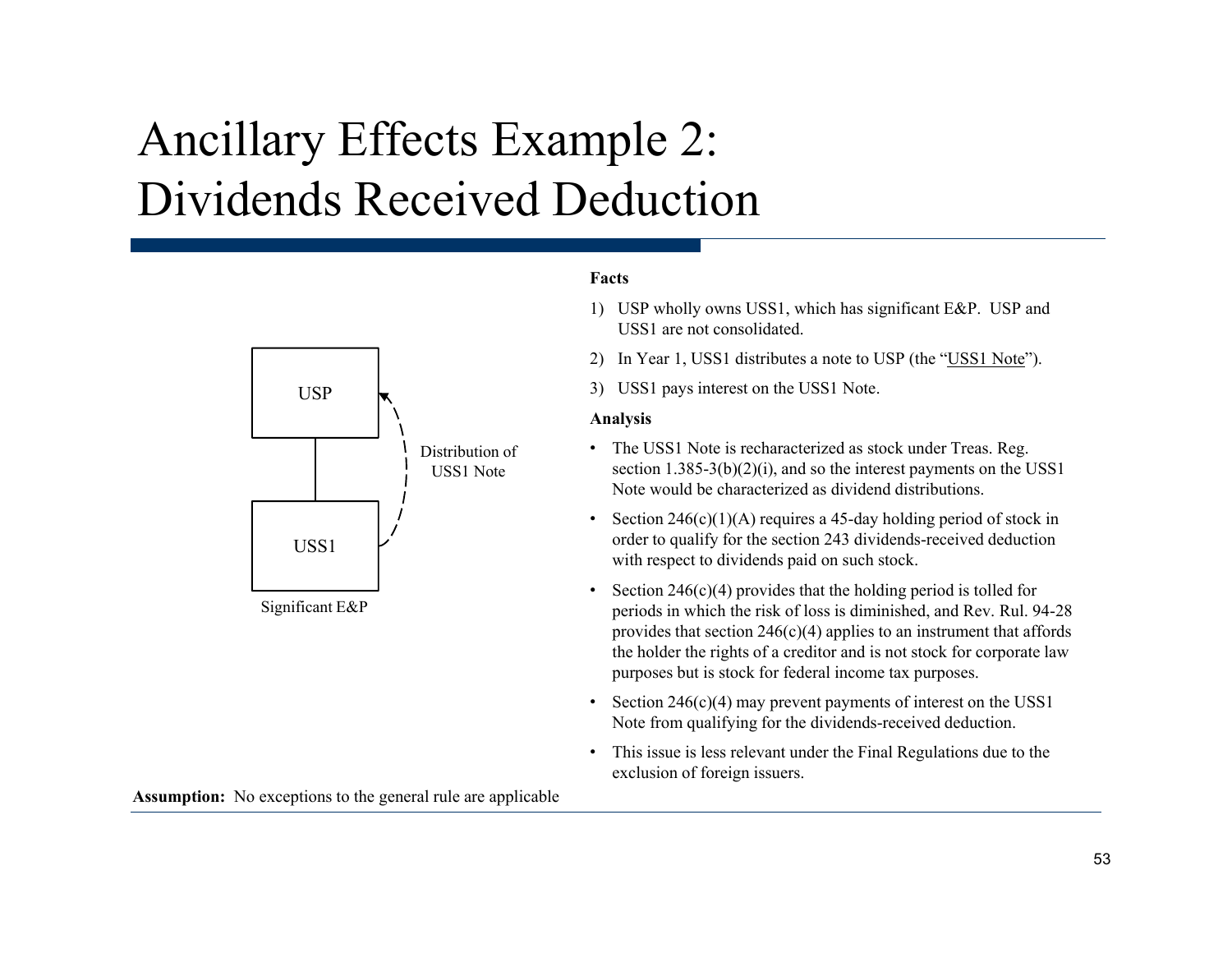# Ancillary Effects Example 3: Fast-Pa y Stock



**Assumption:** No exceptions to the general rule are applicable

### **Facts**

- 1) USP wholly owns USS1 and CFC1; USS1 wholly owns USS2 and CFC1 wholly owns CFC2.
- 2) In Year 1, USS2 purchases the stock of CFC2 from CFC1 in exchange for a note (the "USS 2 Note")
- 3) The USS2 Note has a 5-year term and is fully amortizing.

### **Analysis**

- • The USS2 Note is recharacterized as stock under Treas. Reg. section 1.385-3(b)(2)(ii), and payments on the USS2 Note would constitute dividends.
- • Because the USS2 Note is fully amortizing, the payments received are economically a return of the holder's investment, potentially causing the USS2 Note to be considered fast-pay stock under Treas. Reg. section 1.7701(*l*)-3.
- Treas. Reg. section 1.7701(*l*)-3 permits the IRS to recharacterize fast-pay stock where it determines that a principal purpose of the arrangement is the avoidance of tax.
- • Can such a principal purpose be found here, given that the instrument is formally debt? The preamble to the Final Regulations notes but does not resolve the issue.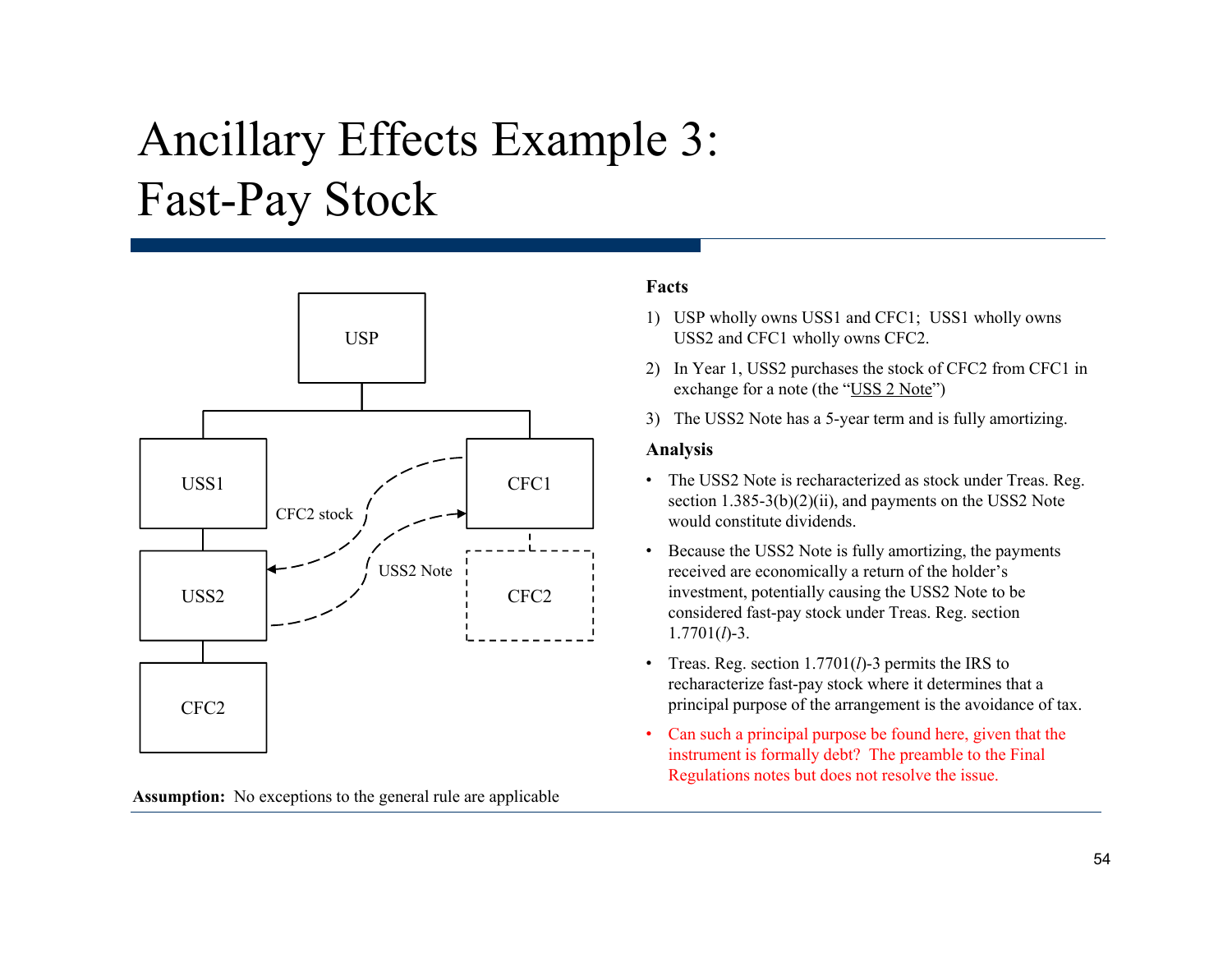# The Funding Rule: Treas. Reg. Section 1.385- 3(b)(3)(i) and (ii) (Prohibited Transactions)

- $\bullet$  Under the funding rule, a Covered Debt Instrument that is not a qualified short-term debt instrument (discussed below) is treated as stock to the extent it is issued by a Covered Member of the EG (the "funded member") to an EG member in exchange for property and such debt is treated as funding one of the following distributions or acquisitions (a "Prohibited Transaction"):
	- A distribution of property by the funded member to an EG member, other than an "exempt" distribution";
		- An exempt distribution is (i) a distribution of stock received without recognition of gain under section  $354(a)(1)$  or  $355(a)(1)$ , or, if section  $356$  applies, that is not treated as "other property" or money under section 356; or (ii) a distribution of property in complete liquidation under section 336(a) or 337(a).
	- An acquisition of EG Stock (except in an exempt exchange, defined above) by the funded member from an EG member in exchange for property other than EG Stock; or
	- An acquisition of property by the funded member in an asset reorganization, but only to the extent that, pursuant to the plan of reorganization, a shareholder that is a member of the funded member's EG immediately before the reorganization receives "other property" or money within the meaning of section 356 with respect to its stock in the transferor corporation.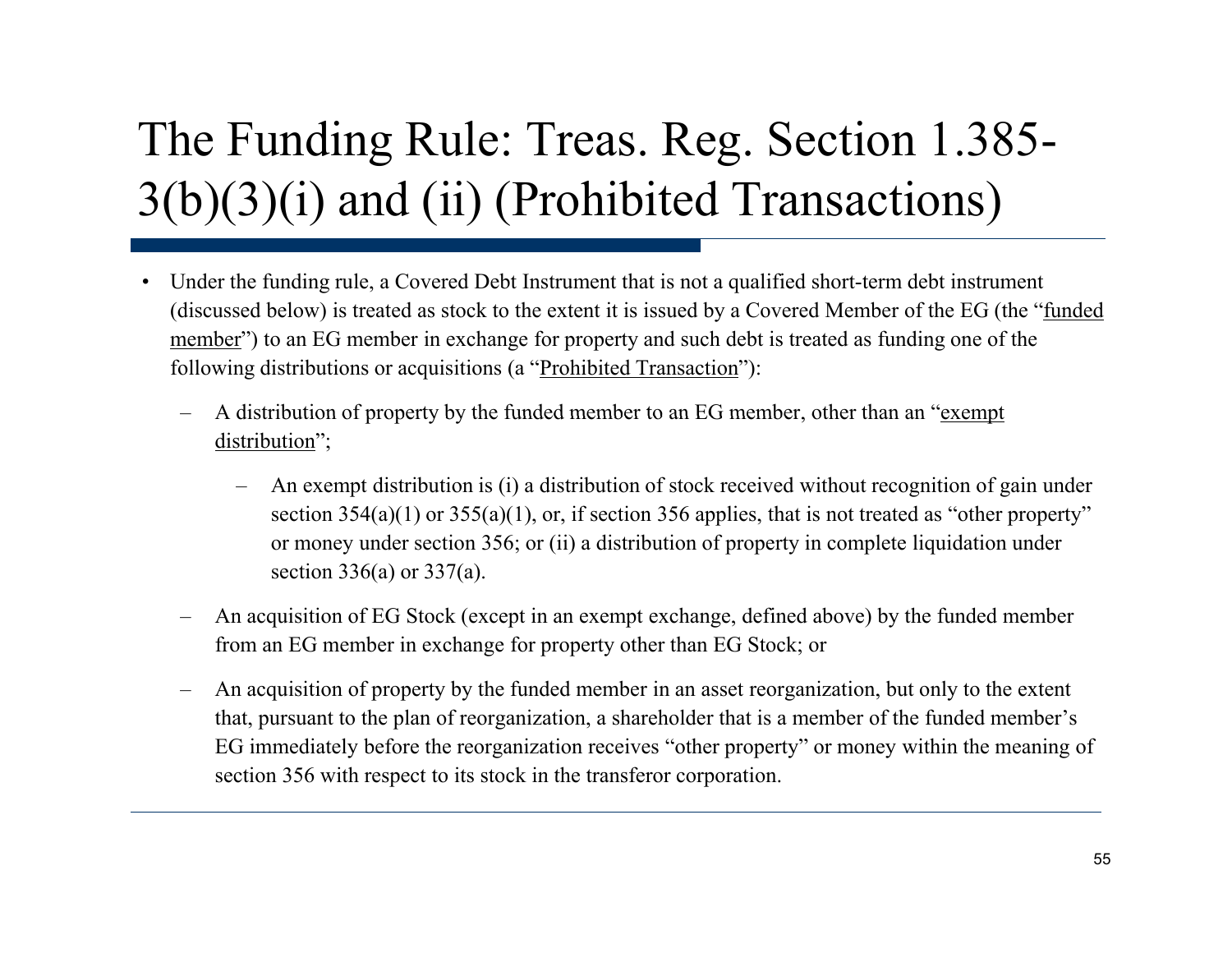# The Funding Rule: Principal Purpose and the *Per Se* Rule

- Under a *per se* rule, a Covered Debt Instrument is treated as funding a Prohibited Transaction if it is issued by the funded member during the 72-month period beginning 36 months before the date of the Prohibited Transaction (the "*per se*  period" ).
- If the Covered Debt Instrument in question is not issued by a funded member during the *per se* period, the determination of whether the Covered Debt Instrument funded the Prohibited Transaction is made based on all the facts and circumstances. A Covered Debt Instrument can fund a Prohibited Transaction regardless of whether it is issued before or after a Prohibited Transaction.
- Some commentators requested that the *per se* rule be removed or turned into a rebuttable presumption, but it has not been significantly modified from the Proposed Regulations.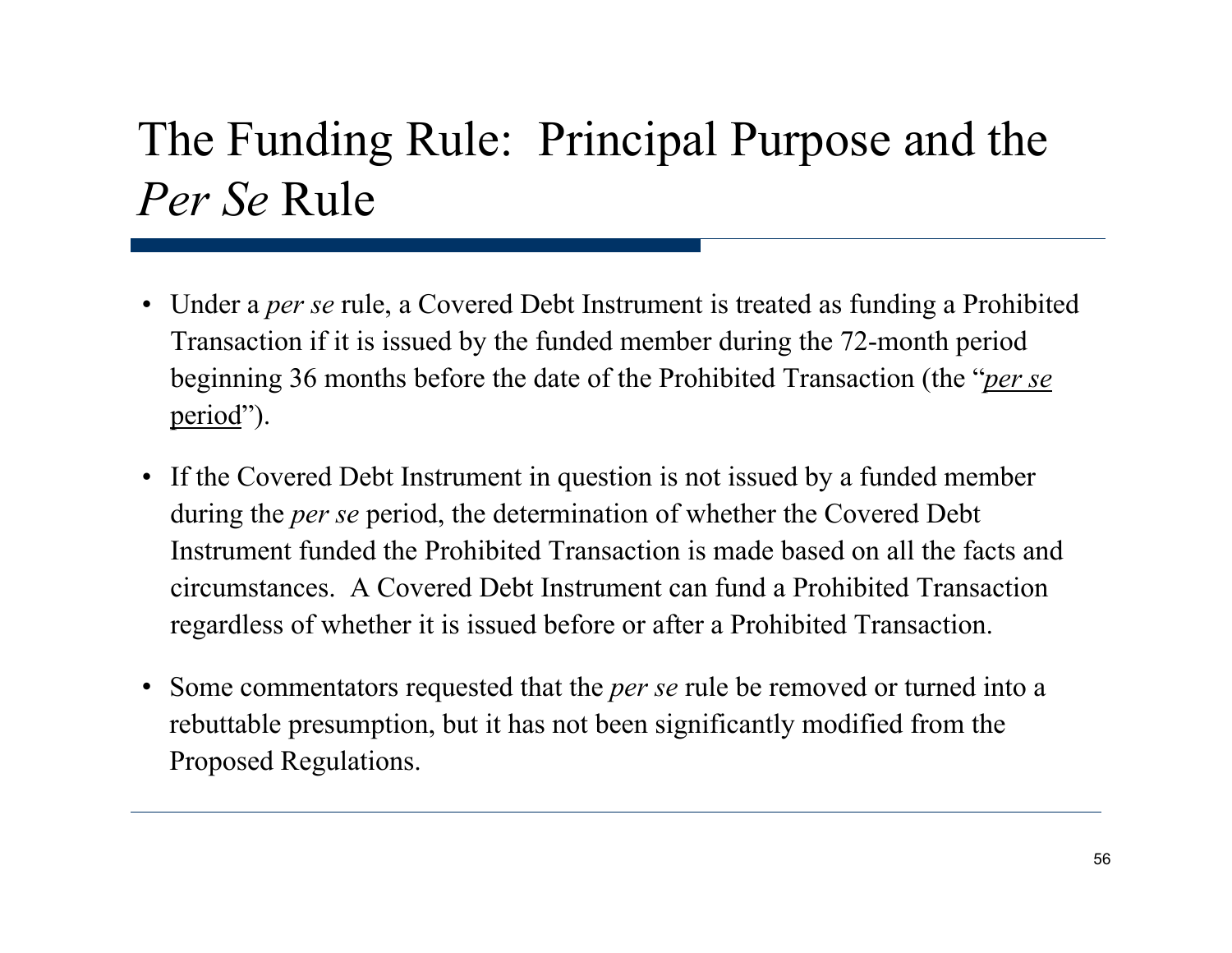## Funding Rule Example 1



### **Facts**

- 1) USS3 acquires the stock of USS1 from FP in exchange for \$100 of cash.
- 2) In the same year, USS3 borrows \$100 from USS2 in exchange for a note (the "<u>USS3 Note</u>").
- 3) Assume that neither USS1 nor USS2 has any current or accumulated E&P.

• The USS3 Note is treated as equity in USS3 pursuant to Treas. Reg. section 1.385-3(b)(3), and the transaction constitutes a dividend-equivalent section 304(a)(1) transaction.

**Assumption:** No exceptions to the general rule or funding rule are applicable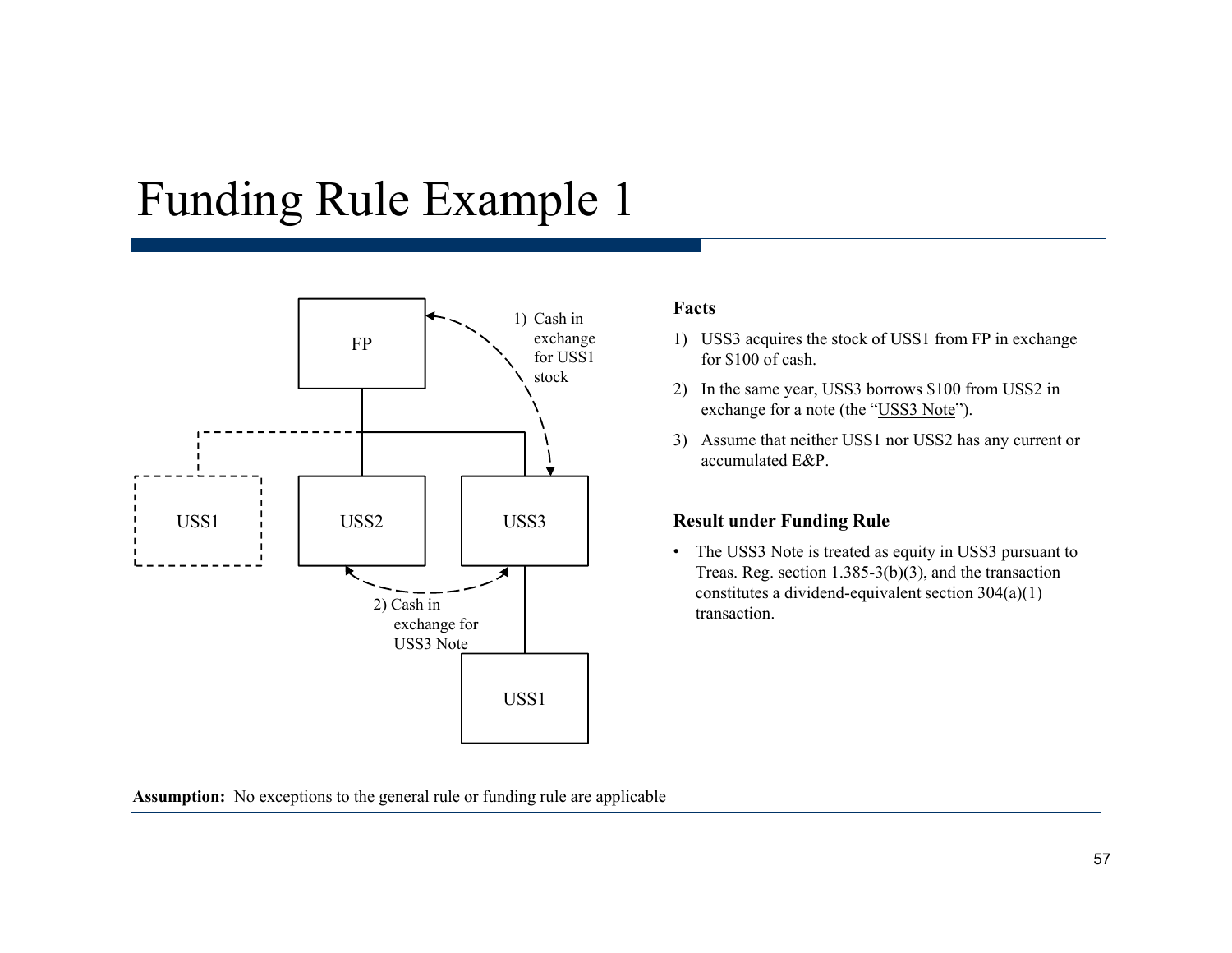# Funding Rule Example 2: Levera ged Distribution



**Facts**

- 1) USS2 has substantial cash and E&P. USS1 has no E&P. In Year 1, USS2 lends cash to USS1 for a USS1 note ("USS1 Note")
- Assume FP's basis in its USS1 stock exceeds the distribution amount (and there are no basis blocks)

### **Anal ysis y**

- The loan from USS2 to USS1 supplies cash to USS1 without a corresponding movement of USS2's E&P.
- Most/all of the distribution could be a taxfree return of basis.
- USS1 Note is recharacterized as equity under Treas. Reg. section 1.385-  $3(b)(3)(i)(A)$ .

**Assumption:** No exceptions to the funding rule are applicable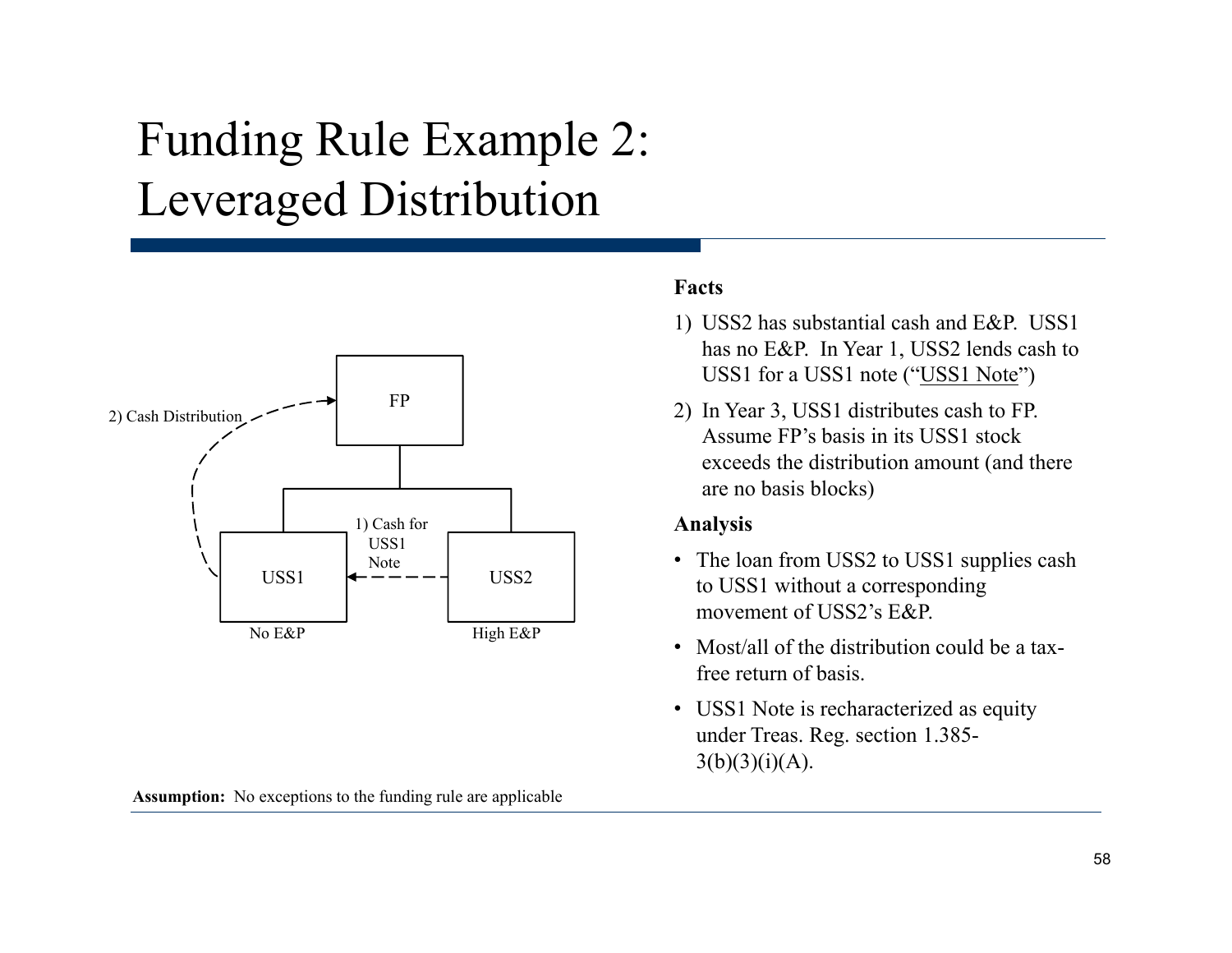# Funding Rule Example 3: Reor ganization



**Assumption:** No exceptions to the funding rule are applicable

### **Facts**

- 1) On Date A in Year 1, FS loans \$100 to USS2 in exchange for a USS2 note ("USS 2 Note").
- 2) On Date B in Year 2, USS2 transfers all of its assets to USS1 in exchange for USS1 stock, and USS2 distributes the USS1 stock received to FP in liquidation in a reorganization.

### **Analysis**

- •The distribution of property by USS2 to FP in the
- • USS2's acquisition of USS 1 stock is an exempt exchange.
- • FP's receipt of USS1 stock is not a Prohibited Transaction because FP does not receive any "other property."
- • No Prohibited Transaction has occurred, so the funding rule does not apply. Note, however, that USS1 is a successor to USS2, so USS1 is now a funded member with respect to the USS 2 Note. *See* Treas. Reg. section 1.385-3(h)(3) Ex. 10.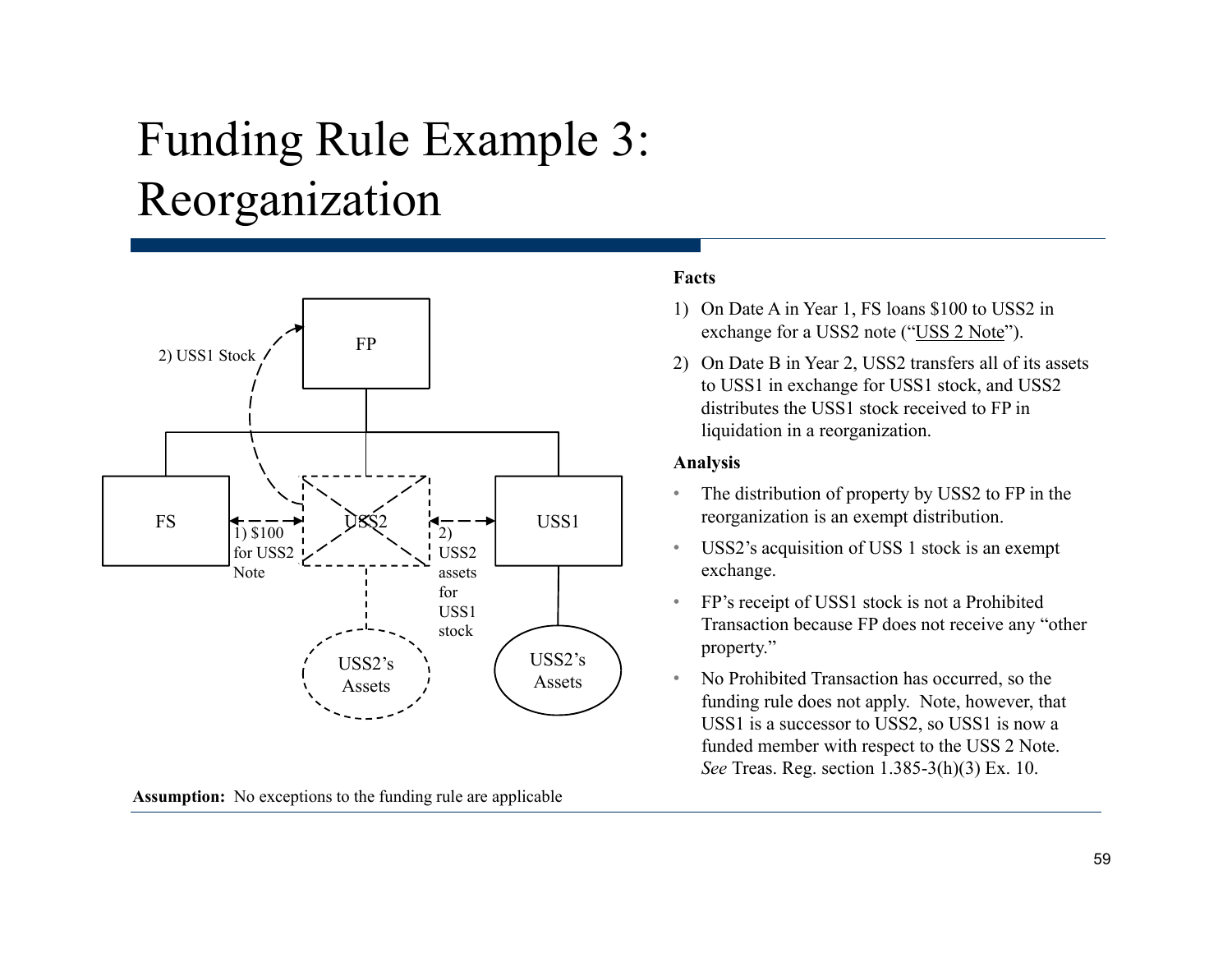# Payments on Partially Recharacterized Covered Debt Instruments

- Treas. Reg. section 1.385-3(d)(5) contains new ordering rules for payments on debt partially recharacterized as stock under the general rule or the funding rule.
	- − In general, a payment with respect to a debt instrument partially recharacterized as stock is treated as made pro rata between the portion treated as stock and the portion treated as debt.
	- − However, a payment that is not required to be made pursuant to the terms of the instrument (e.g., a prepayment of principal) may be designated by the issuer and holder as being with respect to the portion treated as stock or the portion treated as debt.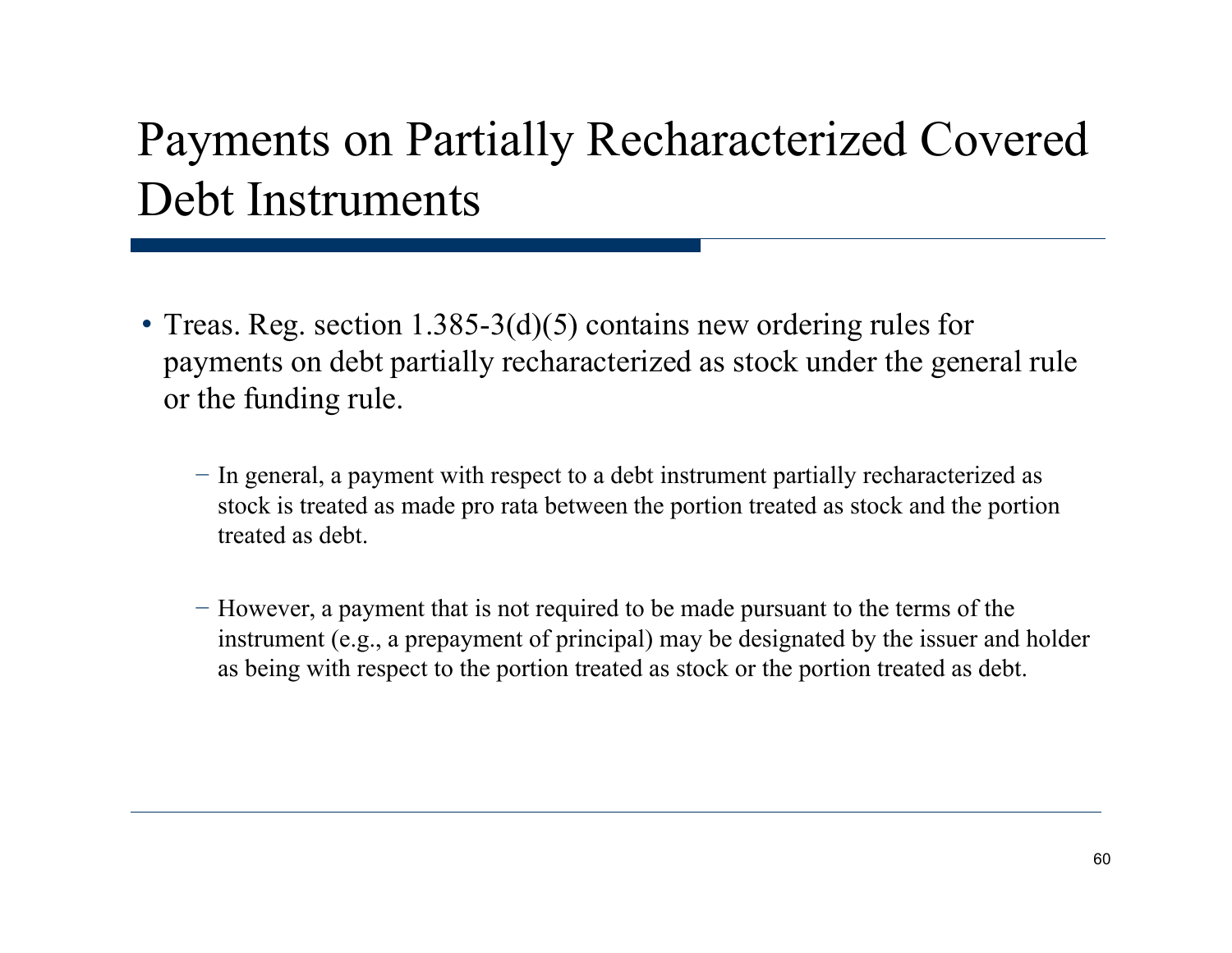# Transactions that Straddle Different EGs (Treas. Re g. section 1.385-3(b)(3)(iii)(D))

- • In response to comments received with respect to the Proposed Regulations, a Covered Debt Instrument is not treated as issued by a funded member during the *per se* period with respect to a Prohibited Transaction if:
	- 1. The Prohibited Transaction occurs prior to the issuance of the Covered Debt Instrument (or, if the funded member is treated as engaging in the Prohibited Transaction of a predecessor or successor, the predecessor or successor is not a member of same EG as the funded member on the date of the Prohibited Transaction);
	- 2.. The Prohibited Transaction occurs when the funded member is a member of an EG that has a different EG parent than when the funded member issues the Covered Debt Instrument; and
	- 3.. On the date of issuance of the Covered Debt Instrument, the "recipient member" is not a member of the same EG as the funded member.
		- o A "recipient member" is the transferee of property in a Prohibited Transaction (including predecessors or successors).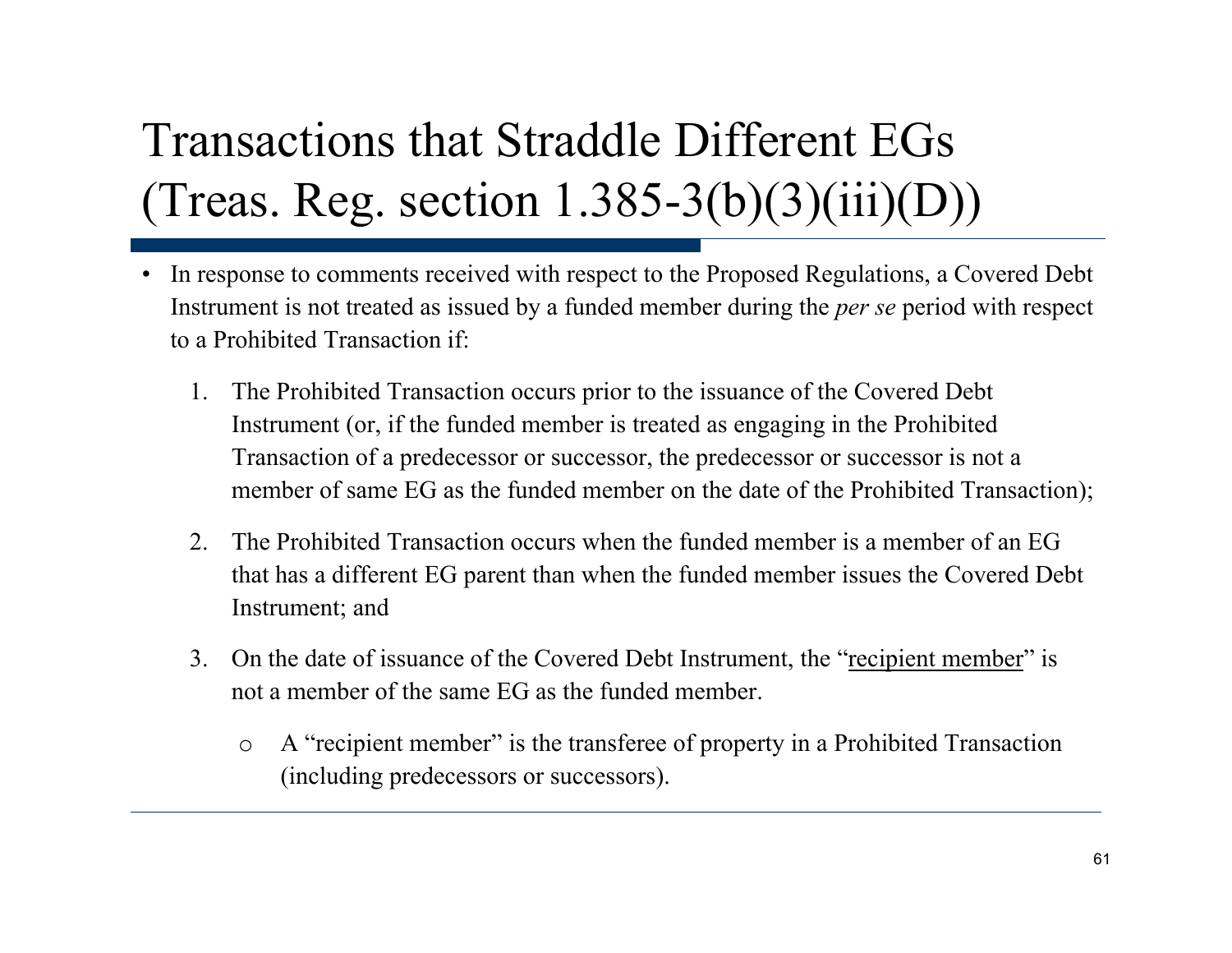## Straddle Example



### **Facts**

- 1) In Year 1, UST distributes \$100 to FP.
- 2) In Year 3, unrelated USP acquires UST from FP for cash.
- 3) Later in Year 3, CFC 1 loans \$100 to UST in exchange for a note (the "UST Note").

### **Analysis**

- Under the Proposed Regulations, the funding rule could apply because FP was a member of UST's EG when the distribution was made, causing the loan from CFC 1 to UST to be treated as the acquisition of additional UST stock, even though USP would have had no control over, or even knowledge of, the prior distribution to FP.
- • Under Treas. Reg. section 1.385-3(b)(3)(iii)(D), the *per se* prong of the funding rule does not apply because:
	- o The Prohibited Transaction (UST's distribution to FP) occurs prior to the issuance of the UST Note;
	- o The Prohibited Transaction occurs when UST is a member of a different EG than when it issues the UST Note; and
	- o When the UST Note is issued, the recipient member (FP) is not a member of the same EG as the funded member (UST).
- $\circ$  Note that the UST Note could still be subject to the funding rule under the principal purpose prong.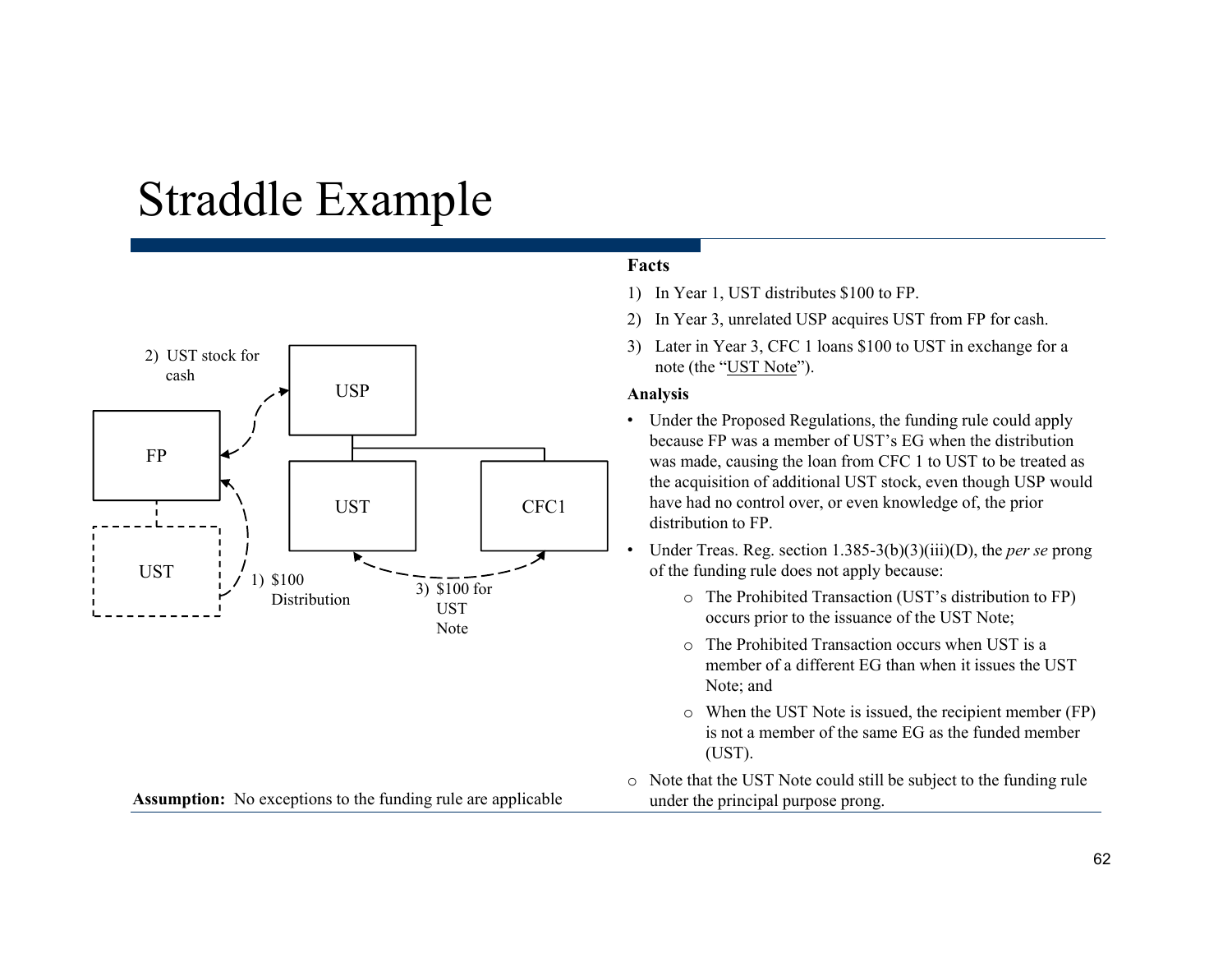# Cascading Recharacterizations and Non-Duplication

- • Certain cascading and duplicative consequences of recharacterization were raised by comments to the Proposed Regulations.
- • In response, the Final Regulations incorporate certain operating rules that avoid particular cascading and duplicative recharacterizations:
	- o $\circ$  When two or more Covered Debt Instruments may be treated as stock under the funding rule, they are tested under the *per se* rule based on the order they are issued, with the earliest tested first. Treas. Reg. section  $1.385-3(b)(3)(iii)(B)$ .
	- o When a Covered Debt Instrument may be treating as funding more than one Prohibited Transaction, the Covered Debt Instrument is treated as funding Prohibited Transactions in the order in which they occur, with the earliest tested first. Treas. Reg. section  $1.385\text{-}3(b)(3)(iii)(C)$ .
	- o When a Covered Debt Instrument is treated as stock pursuant to the funding rule, the Prohibited Transaction that is funded by such Covered Debt Instrument is not recharacterized as a result of the treatment of the Covered Debt Instrument as stock. Treas. Reg. section 1.385-3(b)(3)(vi).
	- o Except for retesting that occurs when a Covered Debt Instrument leaves the EG (discussed below), a Prohibited Transaction that is treated as funded by a Covered Debt Instrument cannot be treated as funded by a different Covered Debt Instrument, and to the extent a Covered Debt Instrument is treated as funding one Prohibited Transaction, it cannot be treated as funding another Prohibited Transaction. Treas. Reg. section 1.385-3(b)(6).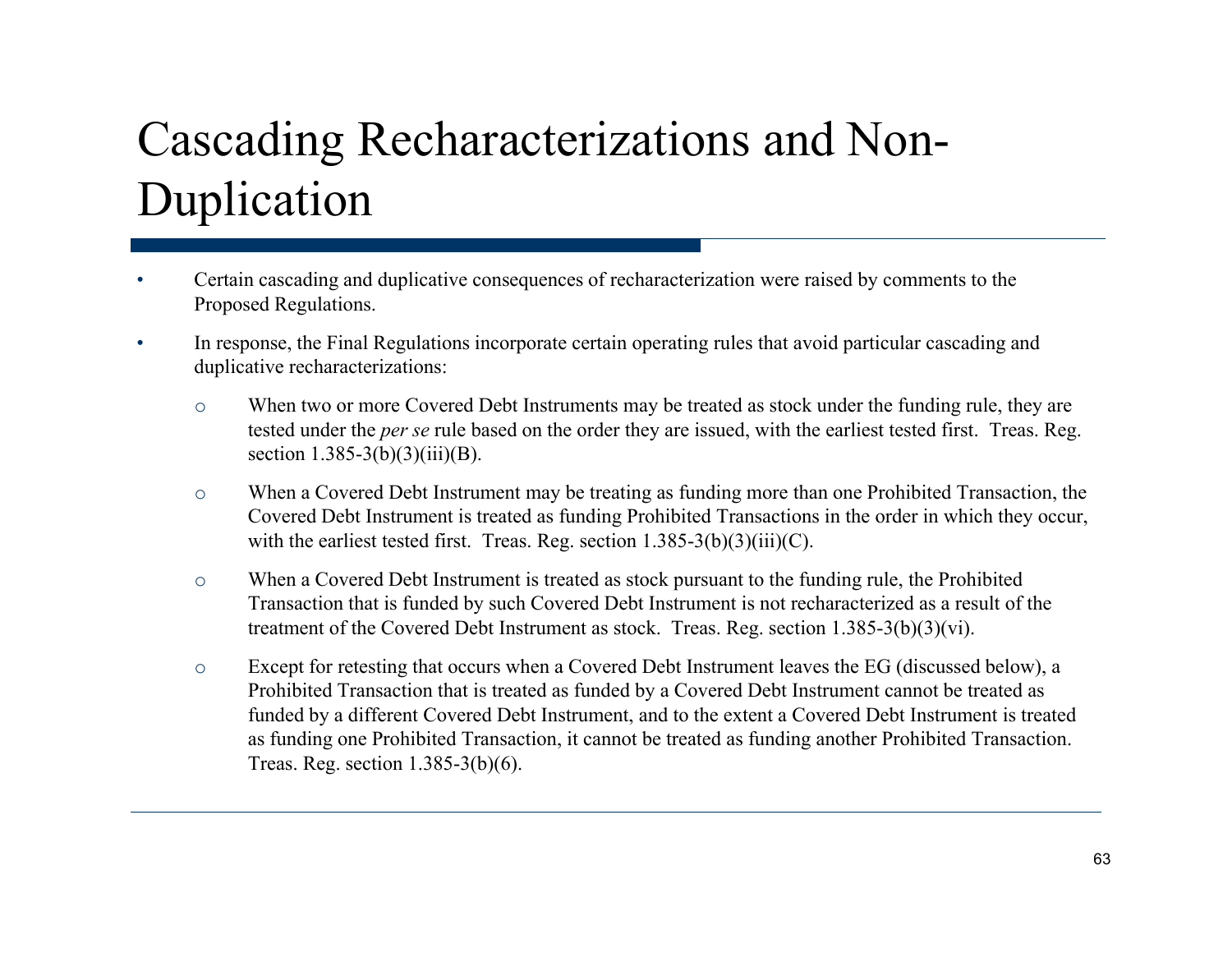# Cascading Recharacterizations and Non-Duplication (cont'd)

- • Other cascading and non-duplication rules:
	- $\bullet$  An acquisition of a Covered Debt Instrument that is treated as stock under the funding rule is not treated as an acquisition of  $EG$  Stock. Treas. Reg. section  $1.385-3(c)(2)(v)(A)$ .
	- $\bullet$  A transaction described under the general rule is not also a Prohibited Transaction subject to the funding rule. Treas. Reg. section 1.385-3(b)(5).
	- • If a transaction would constitute more than one type of Prohibited Transaction, the funded member is treated as making only a single Prohibited Transaction. Treas. Reg. section 1.385-3(b)(3)(ii).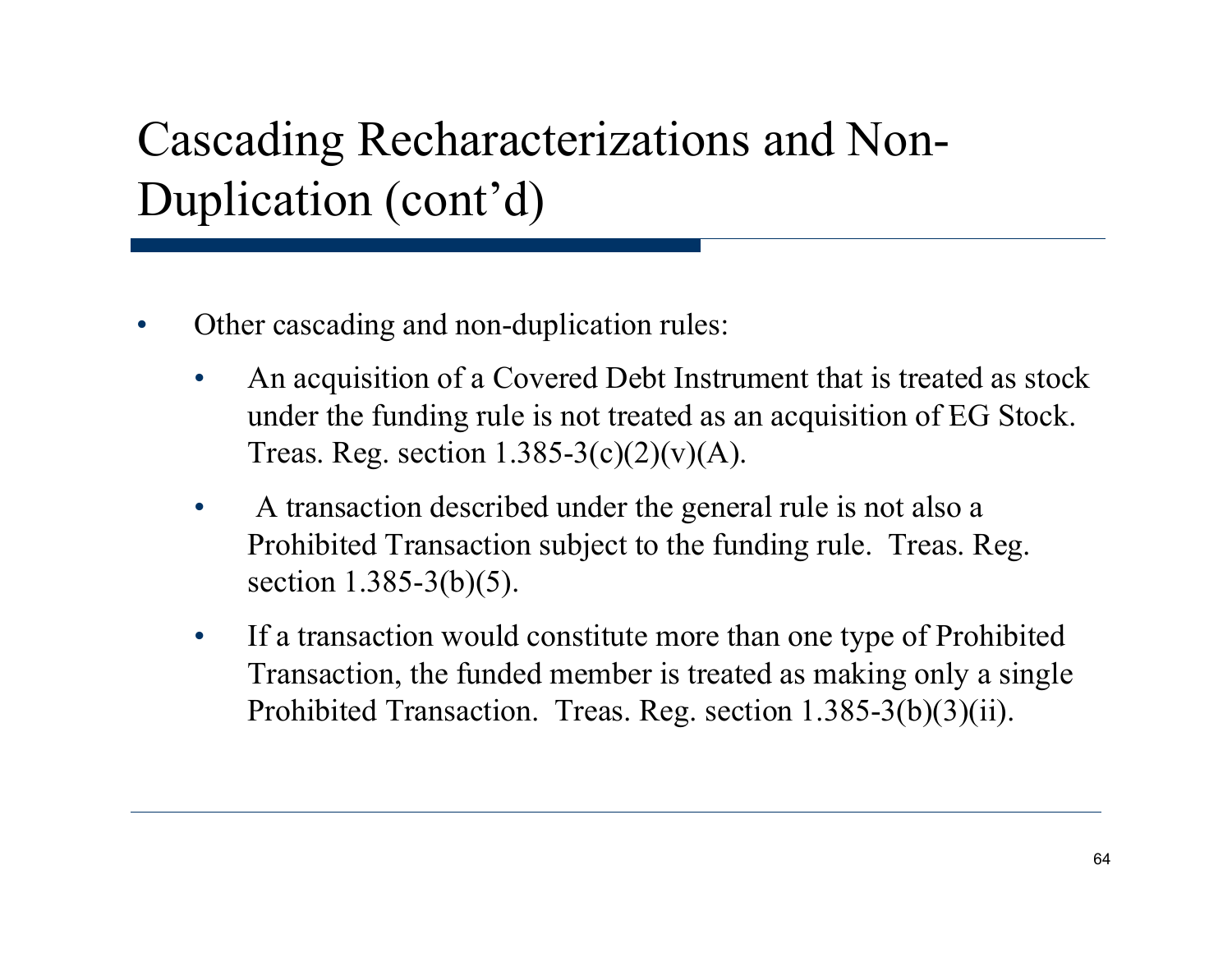## Cascading Example



**Assumption:** No exceptions to the funding rule are applicable

### **Facts**

- 1) In Year 1, FP lends \$100 to USS1 for a USS1 note ("USS1 Note A").
- 2) In Year 1, USS1 distributes \$100 to FP.
- 3) In Year 2, USS1 repays USS1 Note A.
- 4) In Year 3, FP lends \$100 to USS1 for another USS1 note ("USS1 Note B").

### **Analysis**

- Because the distribution of cash in step 2 is a Prohibited Transaction, USS1 Note A is recharacterized as stock.
- As a result, the repayment of USS1 Note A in Year 2 is a section 302(d) redemption of USS1 stock treated as a distribution with respect such stock, resulting in USS1 Note B being recharacterized as USS1 stock.
- This iterative consequence is not prevented by any provision of the Final Regulations, and is affirmed in the Preamble: "the funding rule could be circumvented if the repayment of a note that is treated as stock were not treated as a distribution." *See* Preamble at 119.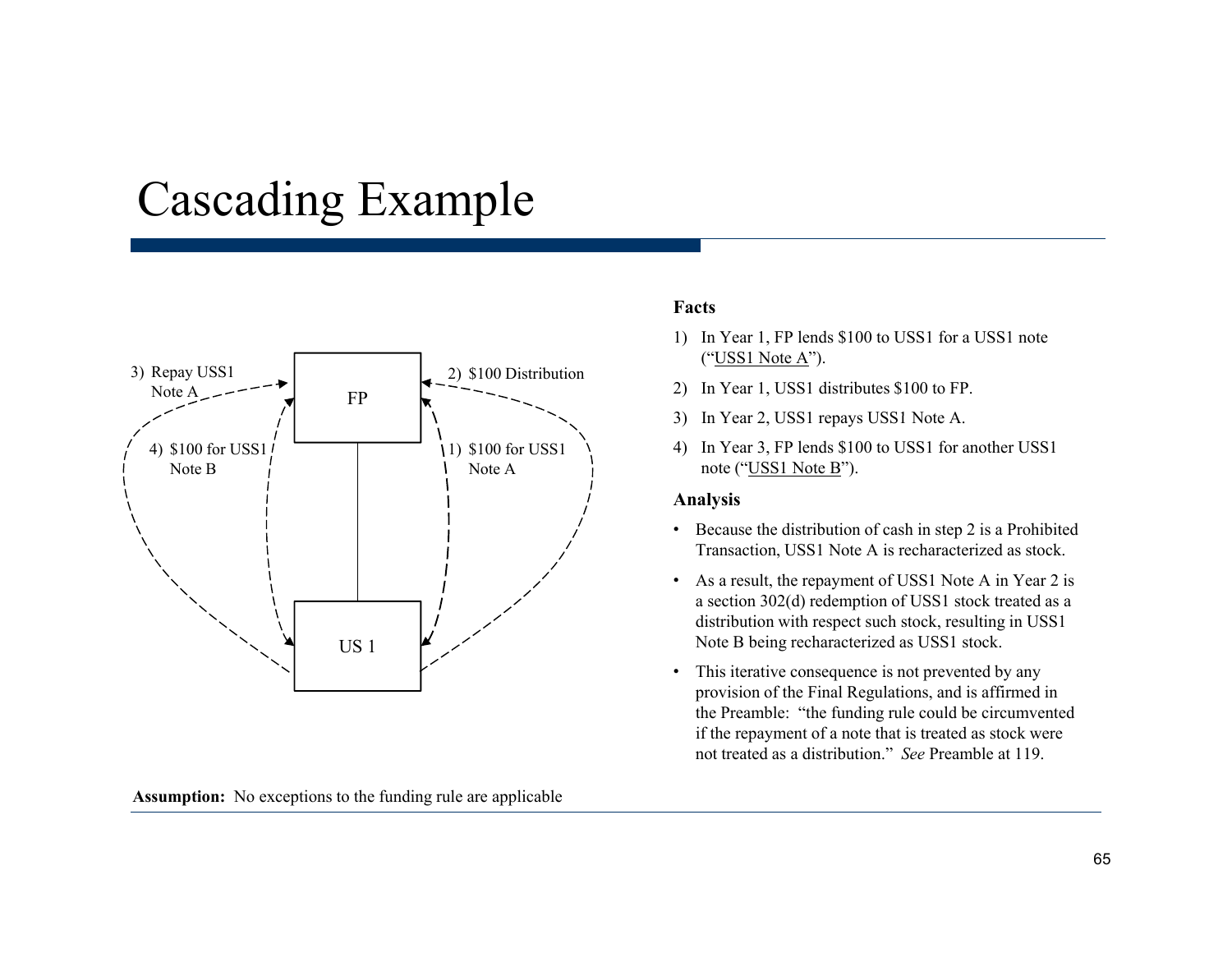## Cascading Example 2



### **Assumption:** No exceptions to the funding rule are applicable

### **Facts**

- 1) In Year 1, USS2 distributes \$100 to FP.
- 1) Cash distribution 2) In Year 2, USS1 lends \$100 to USS2 in exchange for a note ("Note 1").
	- 3) Later in Year 2, USS3 lends \$100 to USS2 in exchange for a note ("Note 2").
	-
	- 5) In Year 4, USS2 repays Note 2.

### **Conclusion**

• The result appears to be the same as in the prior example—the repayment of Note 1 is a Prohibited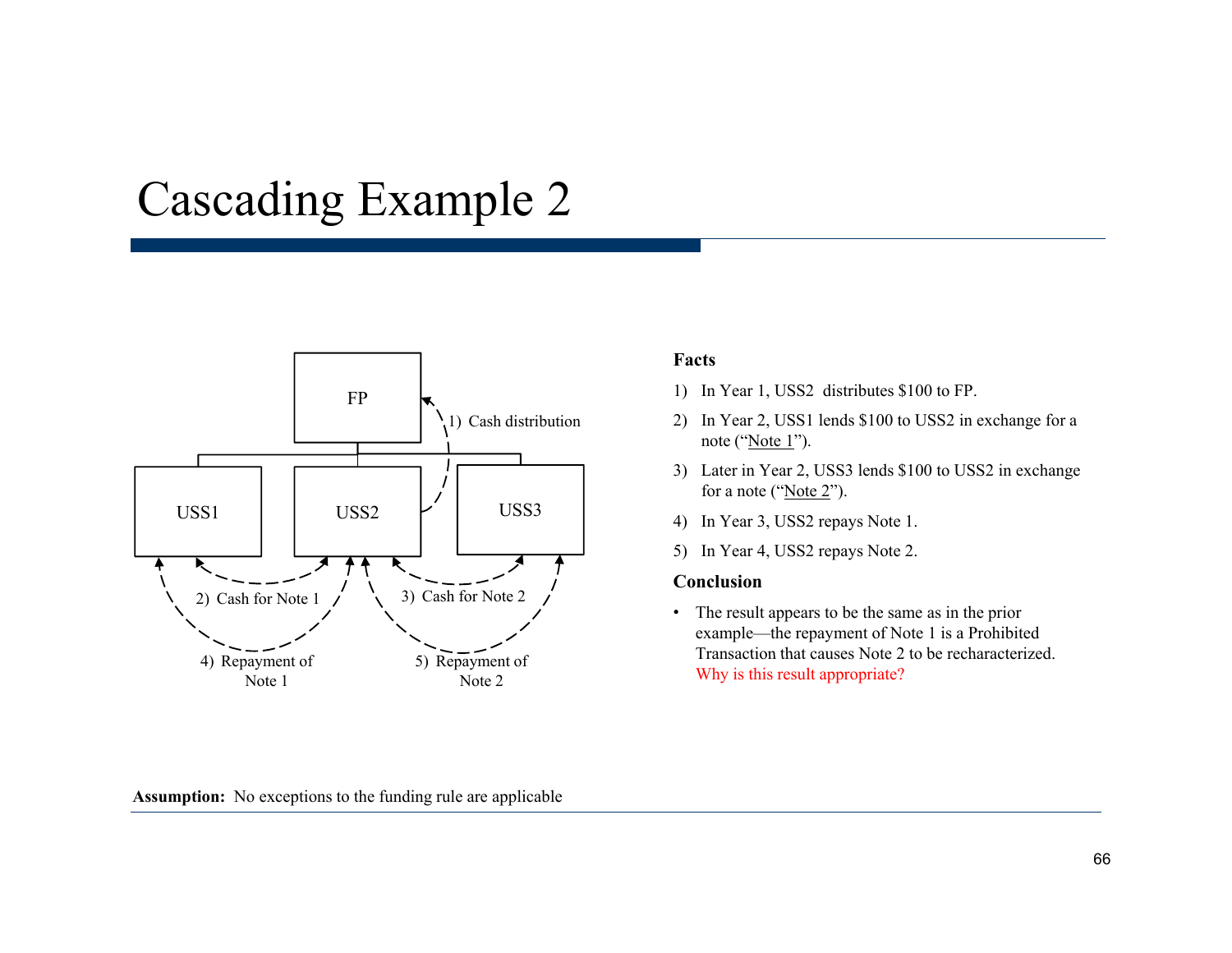## EG Stock Acquisition and Cascadin g Example



### **Facts**

- 1) In Year 1, FP loans \$100 to USS1 for a USS1 note ("USS1 Note").
- 2) In Year 2, USS1 loans \$100 to USS2 for a USS2 note ("<u>USS2 Note</u>").
- 3) In Year 3, USS2 distributes \$100 cash to FP.

### **Analysis**

- USS2's Year 3 distribution is a Prohibited Transaction that recharacterizes USS2 Note into stock.
- Because USS2 Note is stock, USS1 would generally be treated as acquiring EG Stock for cash in Year 2, which would be a Prohibited Transaction that recharacterizes USS1 Note into stock.
- Treas. Reg. section  $1.385-3(c)(v)(A)$  prevents this iterative result by providing that "an acquisition of a Covered Debt Instrument that is treated as stock" under the funding rule is not treated as an acquisition of EG Stock.

**Assumption:** No exceptions to the funding rule are applicable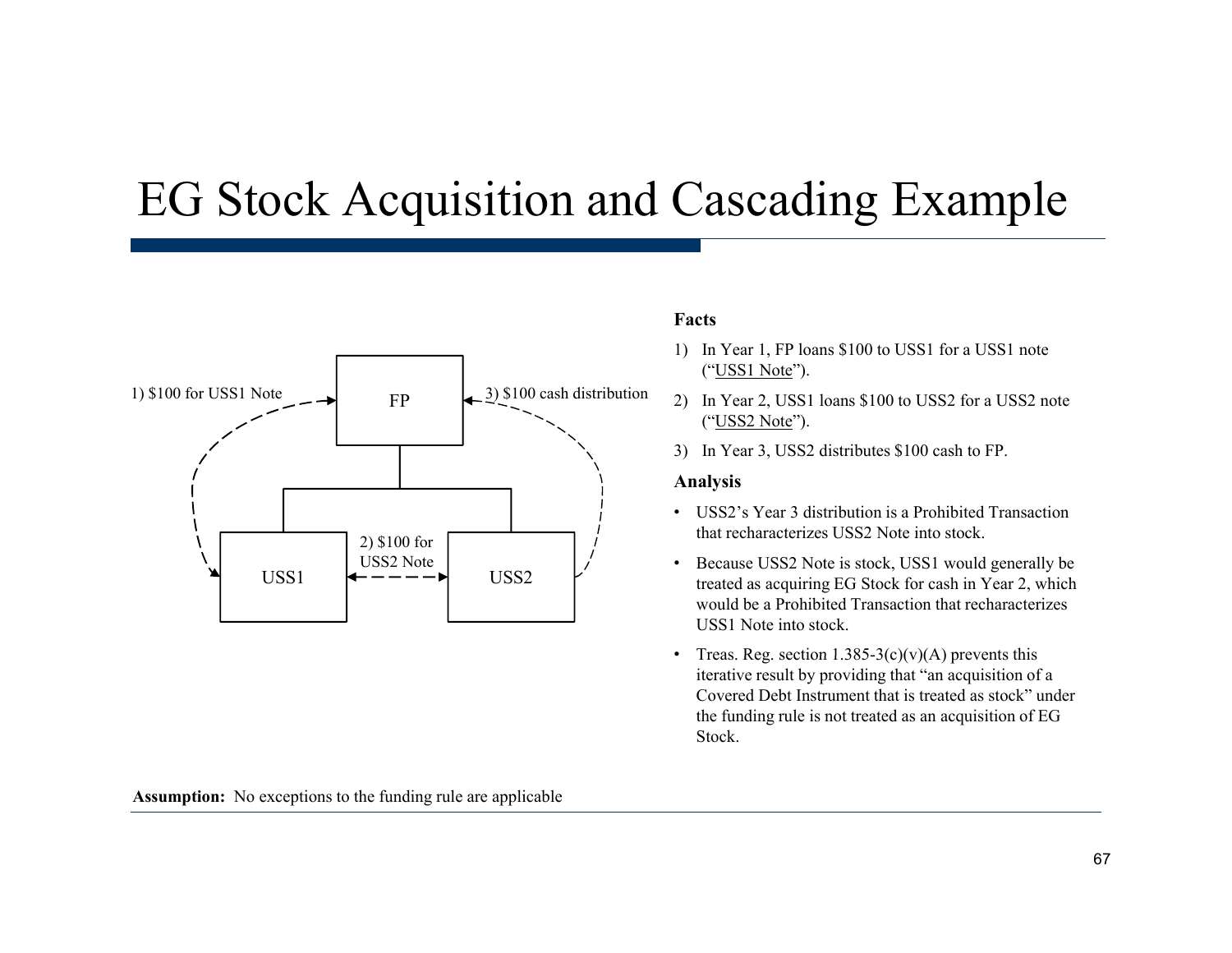## Non-Duplication Example 1



### **Assumption:** No exceptions to the general or funding rule are applicable

### **Facts**

- 1) In Year 1, FP lends \$100 to USS1 for a USS1 note ("USS1 Note A").
- 2) In Year 2, USS1 distributes a \$100 note ("<u>USS1 Note B</u>") to FP.

### **Analysis**

- The distribution of USS1 Note B is described in the general rule, and is thus recharacterized as stock.
- Pursuant to Treas. Reg. section  $1.385-3(b)(5)$ , the distribution of USS1 Note B cannot also be a Prohibited Transaction for purposes of USS1  $\mu$  the funding rule. Therefore, the distribution of USS1 Note B is not a Prohibited Transaction that causes USS1 Note A to be recharacterized. *See* Treas. Reg. section  $1.385-3(h)(3)$  Ex. 1.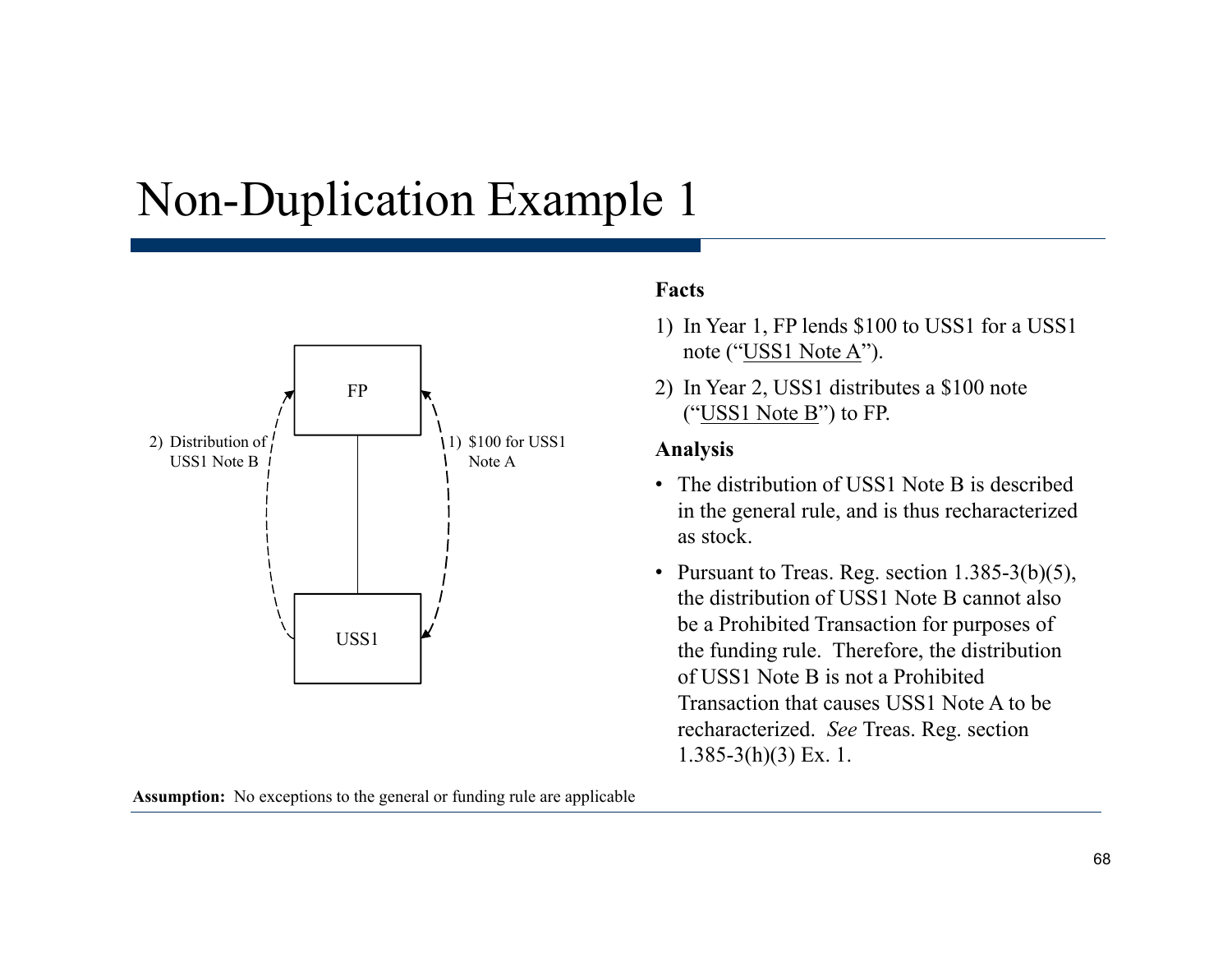## Non-Duplication Example 2



**Assumption:** No exceptions to the funding rule are applicable

### **Facts**

- 1) In Year 1, FP lends \$200 to DS for a DS note ("DS Note A").
- 2) In Year 2, DS distributes \$400 to USS1.
- 3) In Year 3, FP lends  $$300$  to DS for another DS note ("DS Note B").

### **Analysis**

- The distribution of \$400 in Year 2 causes DS USS1  $\begin{array}{ccc} \hline \end{array}$   $\begin{array}{ccc} \hline \end{array}$  Note A to be recharacterized as stock under the funding rule.
	- Due to the non-duplication rules and ordering rules, only the remaining \$200 of the Year 2 distribution not used to recharacterized DS Note A can be used to recharacterize DS Note B. Therefore, \$200 of DS Note B is recharacterized as stock and \$100 of DS Note B continues to be treated as debt. *See* Treas. Reg. section  $1.385-3(h)(3)$  Ex. 5.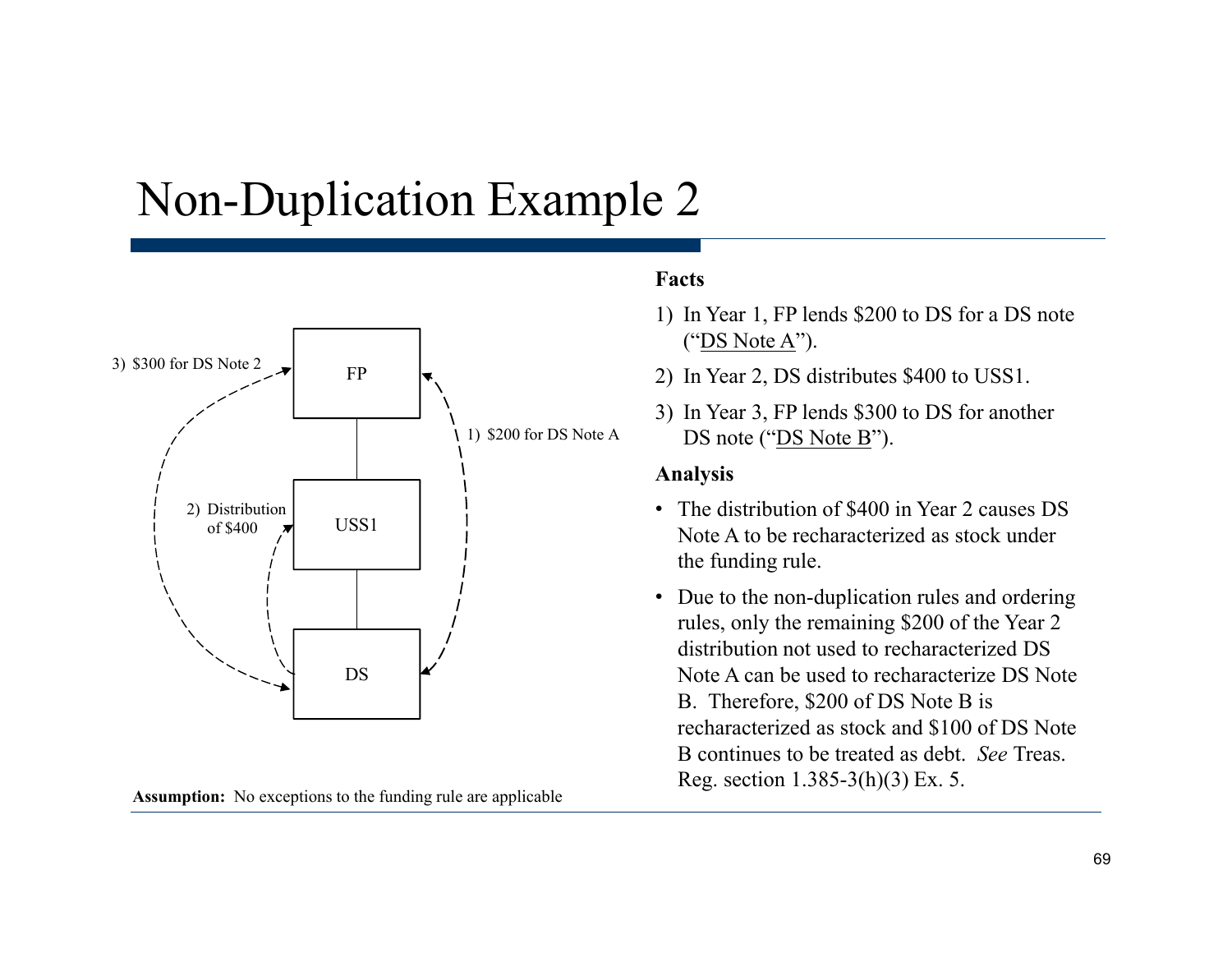## Treas. Reg. Section 1.1001-3

- The Final Regulations provide guidance regarding when <sup>a</sup> significant modification of an instrument under Treas. Reg. section 1.1001-3 implicates the funding rule
	- If a Covered Debt Instrument is treated as exchanged for a deemed "new" Covered Debt Instrument due to a significant modification, the "new" Covered Debt Instrument is generally treated as issued on the original issue date of the Covered Debt Instrument for purposes of the funding rule.
	- However, this special rule does not apply if the modification(s) triggering the deemed exchange include(s):
		- oThe substitution of the primary obligor
		- oThe addition/deletion of a co-obligor; or
		- oThe material deferral of scheduled payments.
	- Also note that this special rule only applies to modifications and not refinancings
	- If a Covered Debt Instrument is upsized, the portion of the debt instrument attributable to the upsize is treated as issued on the date of the upsize.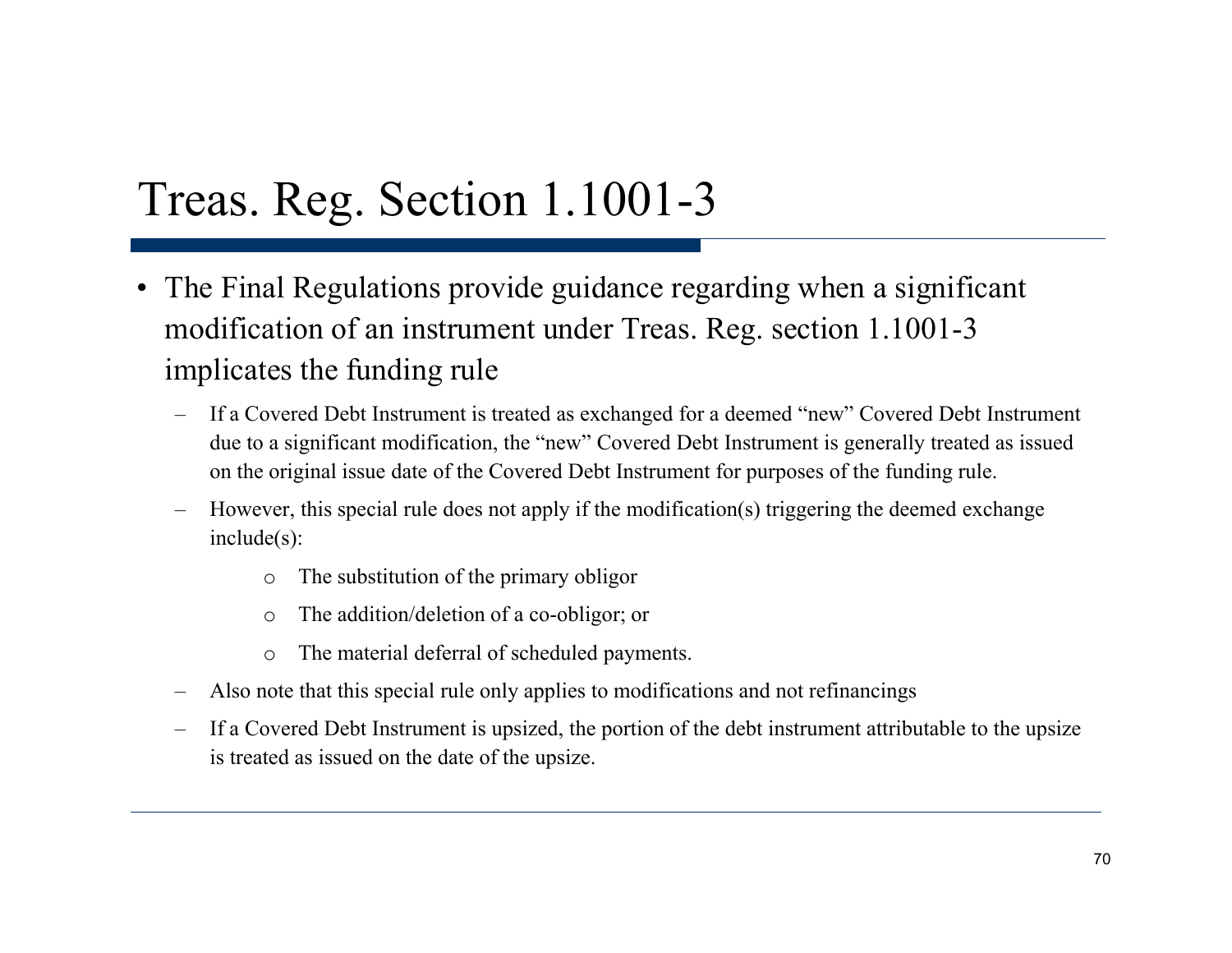# Predecessors and Successors

- $\bullet$  The funding rule contains provisions addressing predecessor and successor corporations. Generally, references to a funded member include references to any predecessor or successor of such member.
- • Under these rules:
	- A predecessor of a corporation means (i) the distributor or transferor in a section 381(a) transaction in which the corporation is the acquiring corporation, or (ii) Distributing in a section 355 transaction in which the corporation is Controlled.
	- A successor of a corporation is defined as (i) the acquiring corporation in a section 381(a) transaction in which the corporation is the distributor or transferor, (ii) Controlled in a section 355 transaction in which the corporation is Distributing, or (iii) <sup>a</sup> seller in certain types of subsidiary stock acquisitions in which the corporation is the acquirer (discussed below).
	- The term predecessor does not including Distributing in a section 355 transaction as of the date that Distributing and Controlled are no longer in the same EG. The term successor does not include Controlled in a section 355 transaction as of the date that Distributing and Controlled are no longer in the same EG.
	- A corporation may have multiple predecessors or successors.
- • The exception for section 355 transactions, and an exclusive definition of predecessor and successor (rather than what it "includes"), were incorporated into the Final Regulations as a result of comments.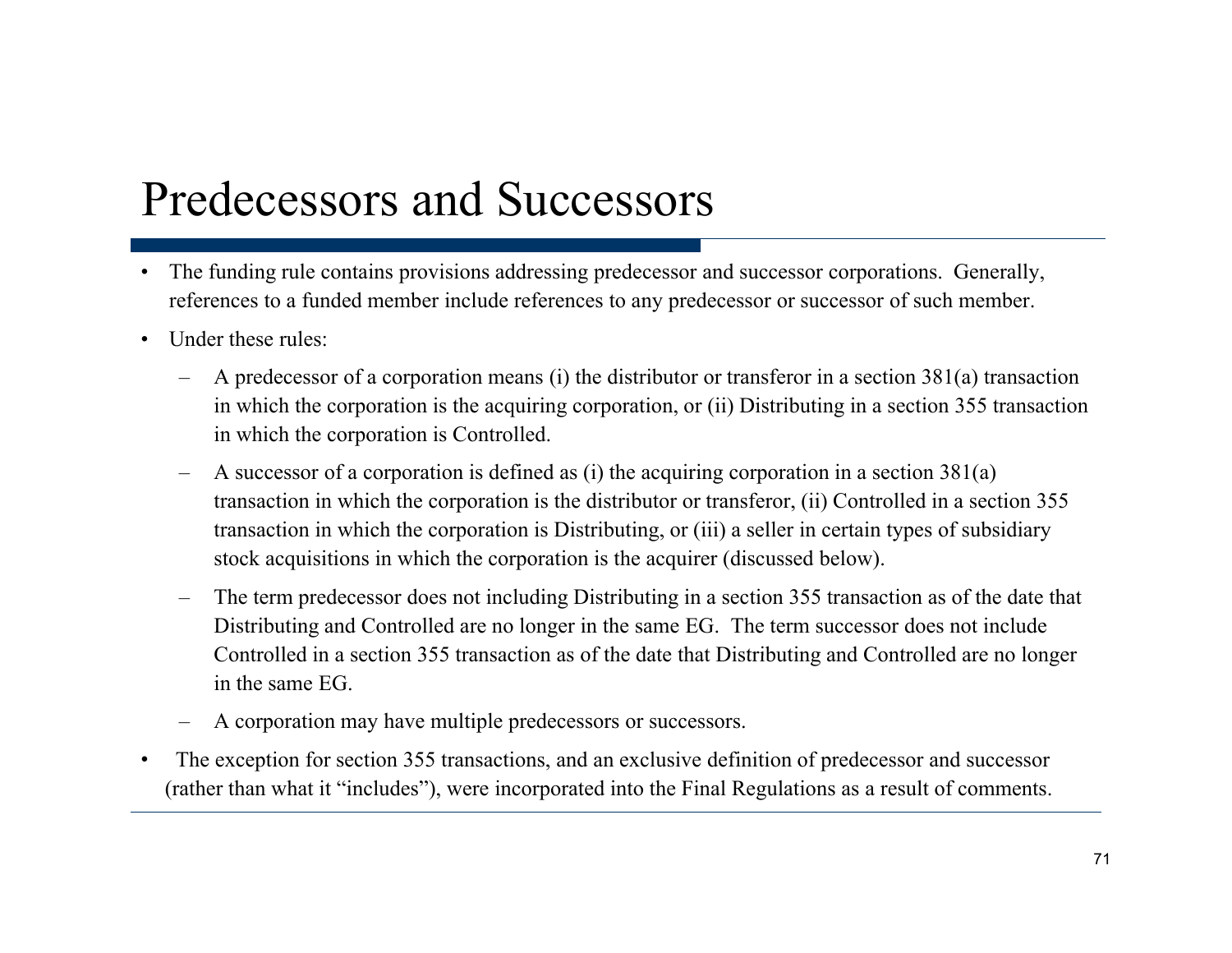## Predecessors and Successors Example Pt. 1



### **Facts**

- 1) In Year 1, FP loans \$200 to USS2 for a USS2 note ("USS2 Note").
- 2) In Year 2, USS2 forms DS2 and transfer \$200 to DS2 in exchange for \$150 of DS2 stock and a \$50 DS2 note (" $\overline{DS2 Note}$ ") in a section 368(a)(1)(D) reorganization.
- 3) Immediately after step 2, USS2 distributes the stock of DS2 and DS2 Note to FP in a section 355 spin-off.

### **Analysis**

- DS2 Note is treated as stock under the general rule because it is issued in an asset reorganization and then distributed to FP as part of the plan of reorganization.
- • Because DS2 Note is recharacterized under the general rule, its issuance is not treated as a Prohibited Transaction under the non-duplication rules, and does funding rule.
- • USS2's acquisition of DS2 stock is an exempt exchange, and USS2's distribution of DS2 stock is an exempt distribution.

**Assumption:** No exceptions to the general or funding rule are applicable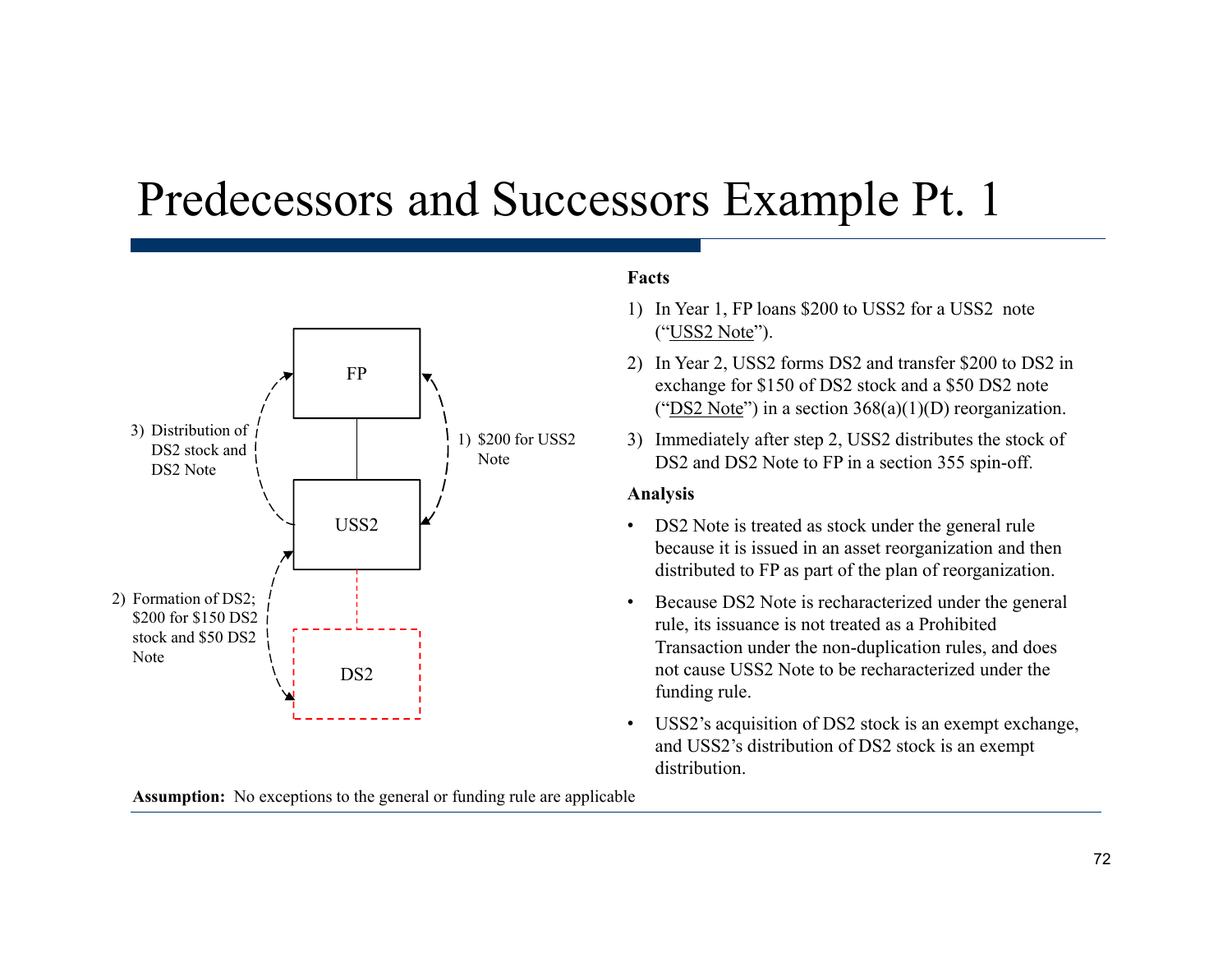### Predecessors and Successors Example Pt. 2



#### **Facts**

- 4) In Date A in Year 3, DS2 distributes \$200 to FP.
- 5) In Date B Year 3, USS2 distributes \$100 to FP.

#### **Analysis**

- another because of the spin-off.
- • Distributions by USS2 and DS2 are treated as made by each other.
- •• DS2's distribution of \$200 is a Prohibited Transaction treated as funding USS2 Note. USS2 Note is recharacterized as stock as of Date A. *See* Treas. Reg. section 1.385-3(h)(3) Ex. 8, 9.
- • USS2's distribution on Date B has no debt to recharacterize and so does not cause any debt to be<br>treated as stock.
- • If DS2 and USS2 were no longer members of the same EG after the spin-off, DS 2 and USS 2 would cease to be predecessor/successor and DS2's distribution would not affect the characterization of USS2 Note.

**Assumption:** No exceptions to the general or funding rule are applicable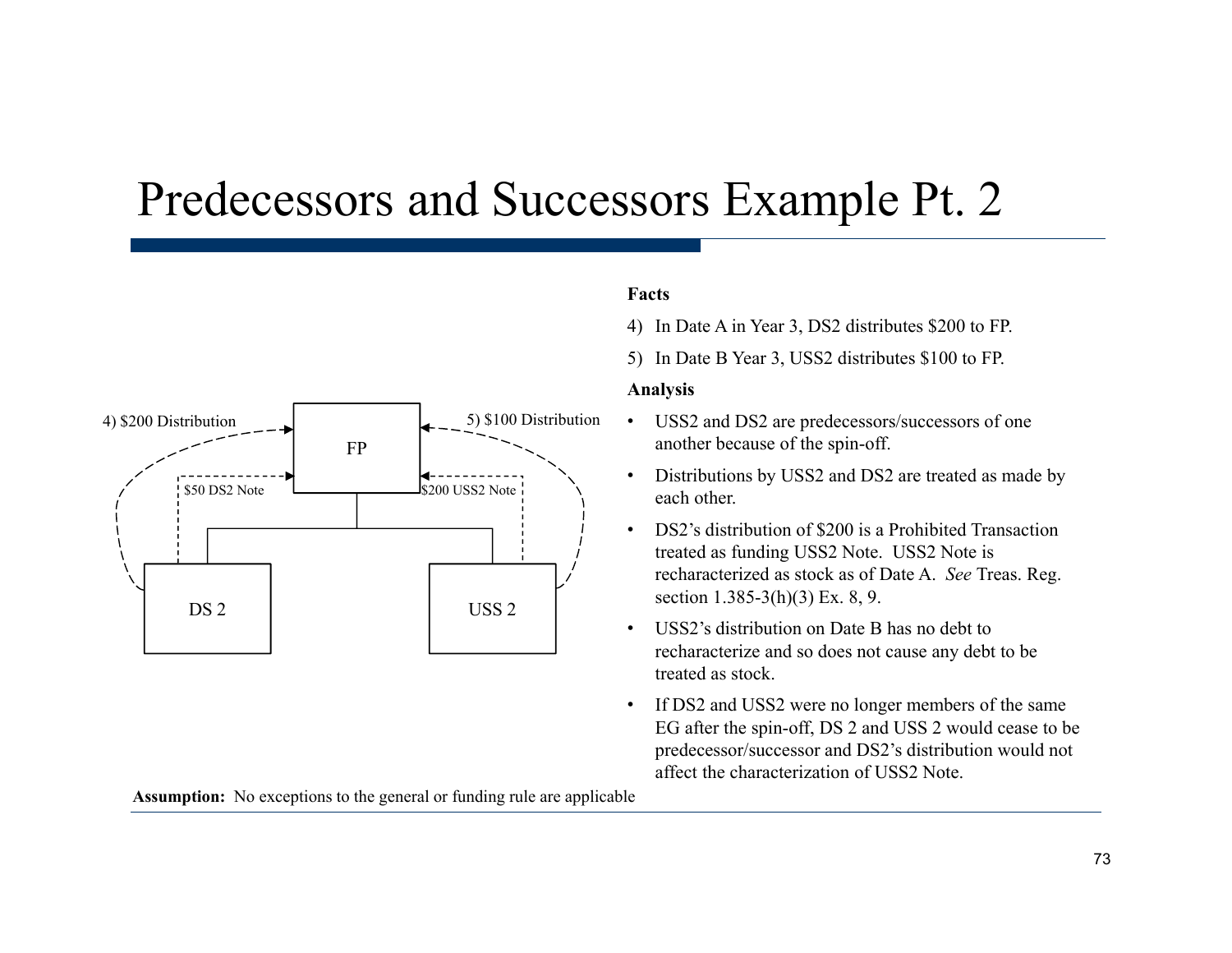# Predecessors and Successors—Acquisitions of Subsidiary Stock

- If one entity sells EG Stock to another EG member, and immediately thereafter, the acquirer controls the seller (more than 50% of vote and value) as described in Treas. Reg. section 1.385- $3(c)(2)(i)(A)$ , the seller is generally treated as a successor of the acquirer, subject to the following rules:
	- − The seller is only treated as a successor of the acquirer to the extent of the value of the EG Stock acquired from the seller in exchange for property.
	- − A Prohibited Transaction by the seller to or from the acquirer is not taken into account for purposes of applying the funding rule to a Covered Debt Instrument of the acquirer.
	- − To the extent that a Covered Debt Instrument of the acquirer is treated as funding a Prohibited Transaction of the seller, the value of the EG Stock sold to the acquirer is reduced by an amount equal to the Prohibited Transaction for purposes of any further treatment of the seller as a successor of the acquirer.
- Successor status terminates once the seller and the acquirer cease to be members of the same EG.
- • This rule complements the subsidiary stock acquisition exception, discussed below, and is an expanded version of a provision in Prop. Treas. Reg. section  $1.385\text{-}3(d)(9)(ii)$ .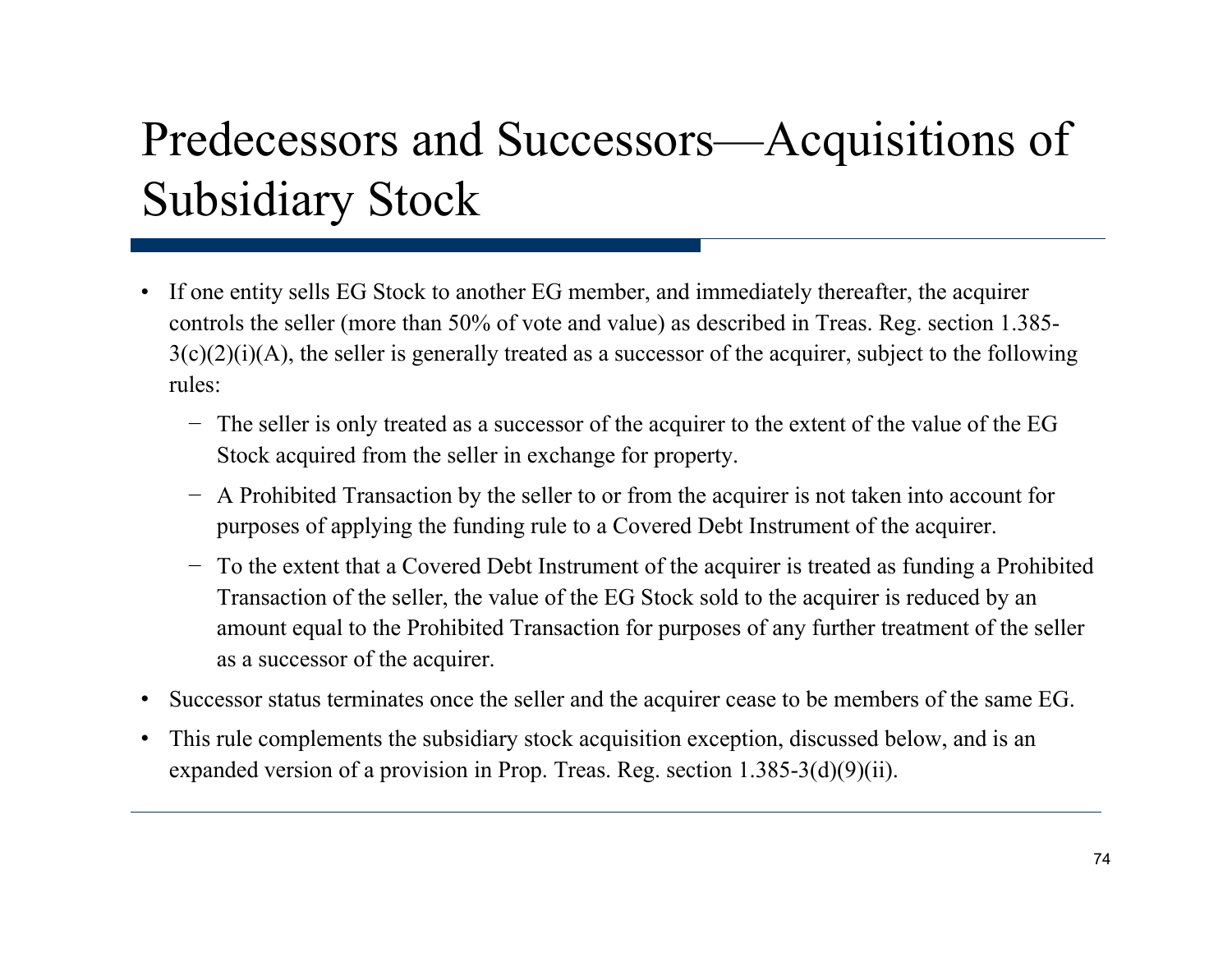### Predecessors and Successor–Timin g

- In response to comments, Treas. Reg. section  $1.385-3(b)(3)(v)(B)$  provides that a Covered Debt Instrument issued by a funded member that funds a Prohibited Transaction made by a predecessor or successor is not treated as issued during the *per se* period unless:
	- − The Covered Debt Instrument is issued by the funded member during the period beginning 36 months before and ending 36 months after the date when its predecessor or successor became a predecessor or successor; and
	- − The Prohibited Transaction is made by the predecessor or successor during the period beginning 36 months before and ending 36 months after it became a predecessor or successor of the funded member.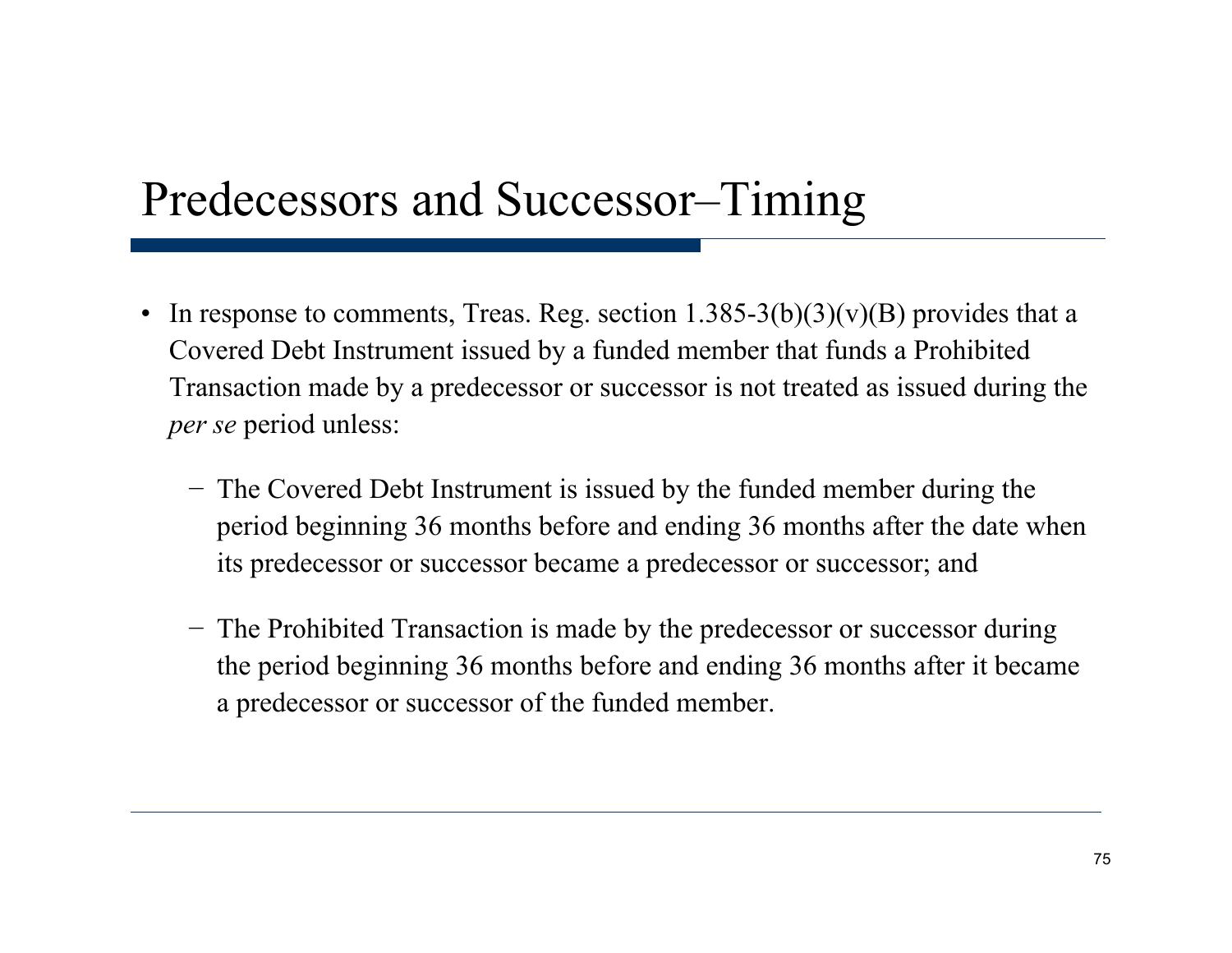### Predecessors and Successors Timin g Example



3) USS1 mer ges ) g into USS2

#### **Facts**

- 1) On Date A in Year 1, FS lends \$100 to USS1 in exchange for a USS1 note ("USS Note").
- 2) On Date B in Year 3, USS2 distributes \$100 to FP.
- 3) On Date C in Year 10, USS1 merges with and into USS2 in a reor ganization.

#### **Results**

- • The predecessor/successor rule of the Proposed Regulations was written in such a way that it would cause USS1 Note to be recharacterized as stock as a result of the merger of USS1 with
- • This is because the merger caused USS2 to be treated as issuing a Covered Debt Instrument and making a Prohibited Transaction within a 36-month period.
- •Treas. Reg. section  $1.385-3(b)(3)(v)(B)$  now applies to prevent the issuance of USS1 Note and the Prohibited Transaction from being treated as occurring within the *per se* period because neither occurred during the 36 months before or after the merger of USS1 into USS2.
- • What if USS 1 was a foreign entity, such that it was not a Covered Member and USS 1 Note was not a Covered Debt Instrument until USS 1 merged into USS 2?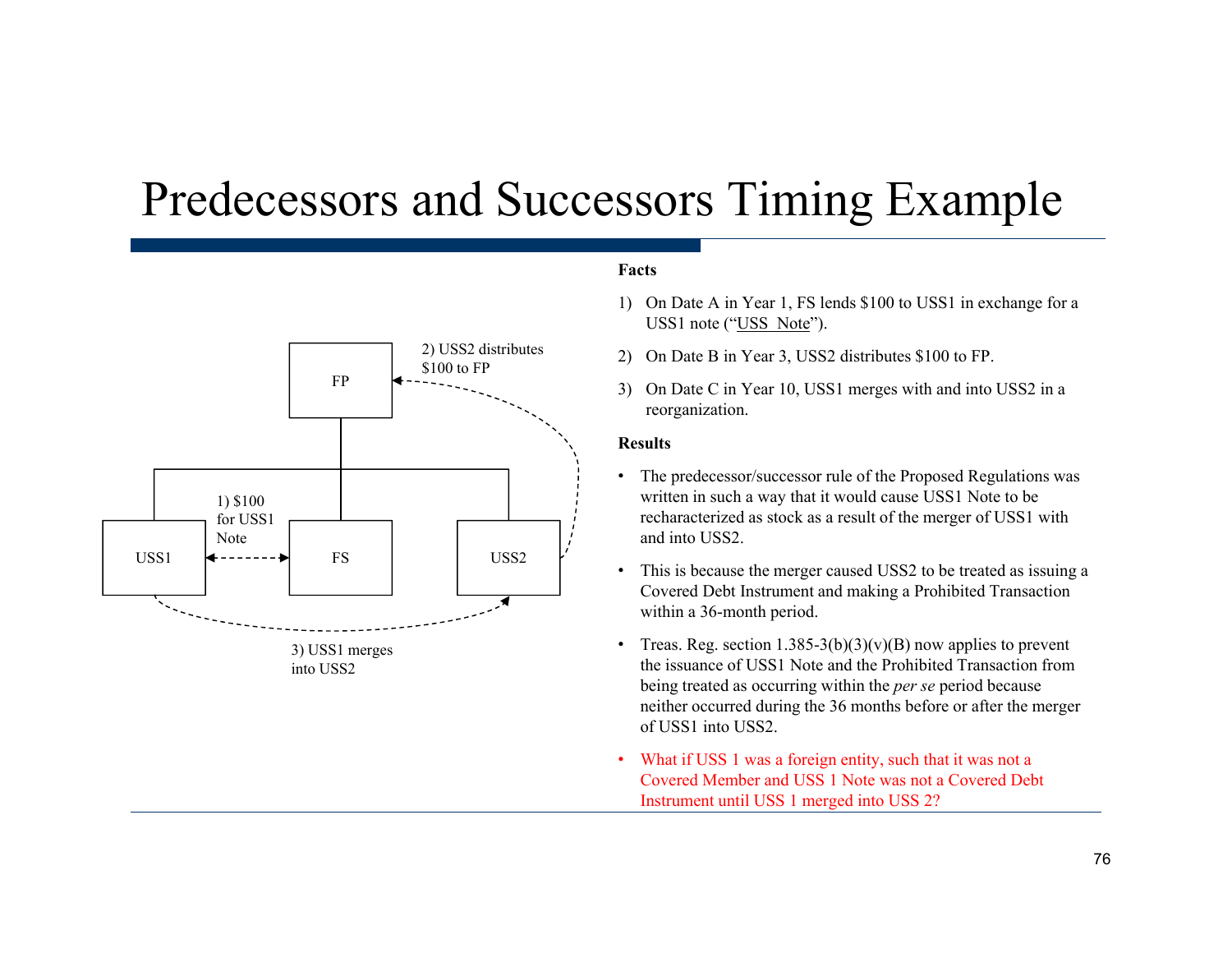### Exceptions Overview

- • The Proposed Regulations contained certain limited exceptions to the general rule and/or the funding rule—a current E&P exception, ordinary course exception, subsidiary stock issuance exception, and threshold exception.
- $\bullet$  In response to comments, the Final Regulations have generally expanded the foregoing exceptions and added new exceptions.
- $\bullet$  Key exceptions now include:
	- Post-April 4, 2016 E&P exception
	- Qualified contribution exception
	- Threshold exception
	- Subsidiary stock acquisition exception
	- Short-term and ordinary course debt exceptions, including deposits with cash pool headers
	- Exceptions based on instrument type (e.g., interest-free loans, insurance/reinsurance contracts)
	- Exceptions based on issuer status (e.g., regulated financial companies, regulated insurance companies)
	- Exception for straight section 355 distributions
	- −Exceptions for issuances of stock as compensation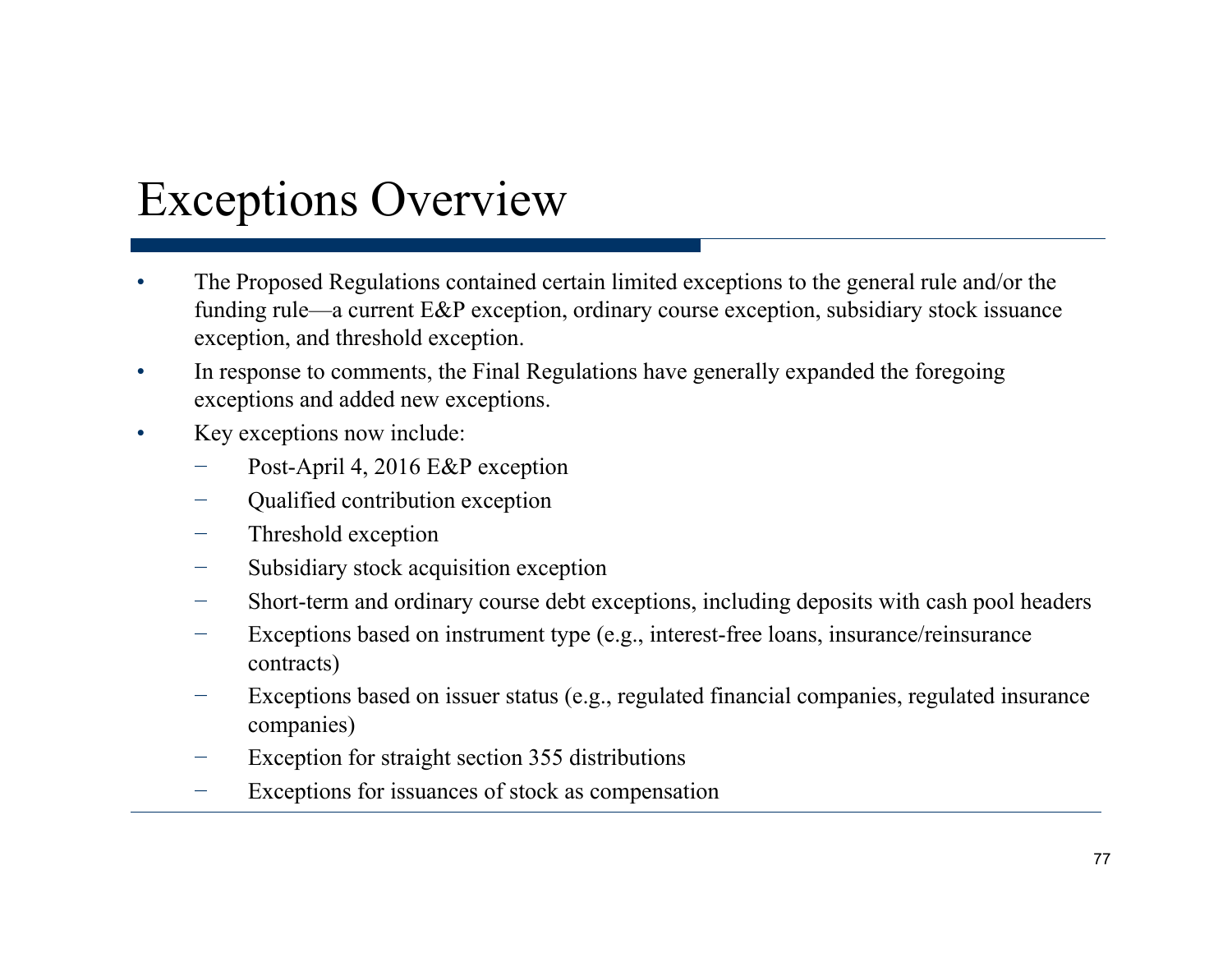### 1.1032-3 and Compensatory Stock

- •• Commentators to the Proposed Regulations requested an exception for all transactions described in Treas. Reg. section 1.1032-3, but particularly where a purchase of EG Stock was deemed to occur under Treas. Reg. section 1.1032-3(b) and no actual payment for stock was made
- $\bullet$  Deemed purchases are now indirectly exempted due to separate recommendation adopted in the Final Regulations to reduce the amount of distributions or acquisitions described in the general rule or funding rule by "qualified contributions."
	- "Qualified contributions" include a deemed cash contribution under Treas. Reg. section 1.1032-3(b).
- $\bullet$  The Final Regulations also adopted exceptions from the general and funding rules in two situations where an actual payment for stock is made:
	- 1. Exce ption for EG Stock delivered to individuals in consideration for services rendered as an employee, a director, or an independent contractor; and
	- 2. Exception for the acquisition of EG Stock by a dealer in securities (within the meaning of section  $475(c)(1)$ ) to the extent the EG stock is acquired in the ordinary course of the dealer's business of dealing in securities.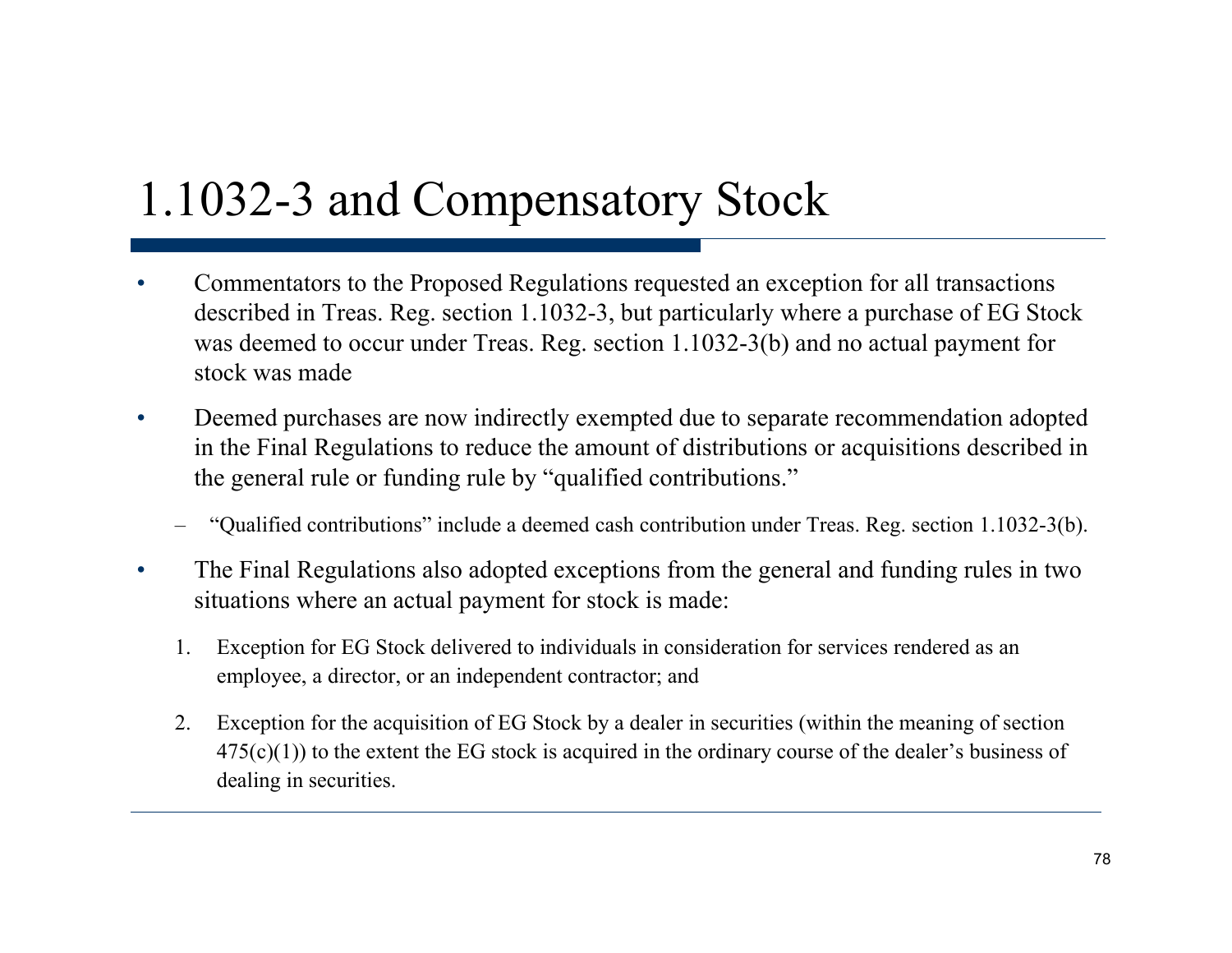### 1.1032-3 and Compensatory Stock

- •• The Final Regulations add an exception for the acquisition of EG Stock by a dealer in securities (within the meaning of section  $475(c)(1)$ ) to the extent the EG Stock is acquired in the ordinary course of the dealer's business of dealing in securities, but solely to the extent that:
	- – The dealer accounts for the stock as securities held primarily for sale to customers in the ordinary course of business;
	- –- The dealer disposes of the stock within a period that is consistent with the holding of the stock for sale to customers in the ordinary course of business, taking into account the terms of the stock and the conditions and practices prevailing in the markets for similar stock during the period in which it is held; and
	- – The dealer does not sell or otherwise transfer the stock to a person in the same expanded group, other than in a sale to a dealer that in turn satisfies the requirements of Treas. Reg. section  $1.385-3(c)(2)(iv)$ .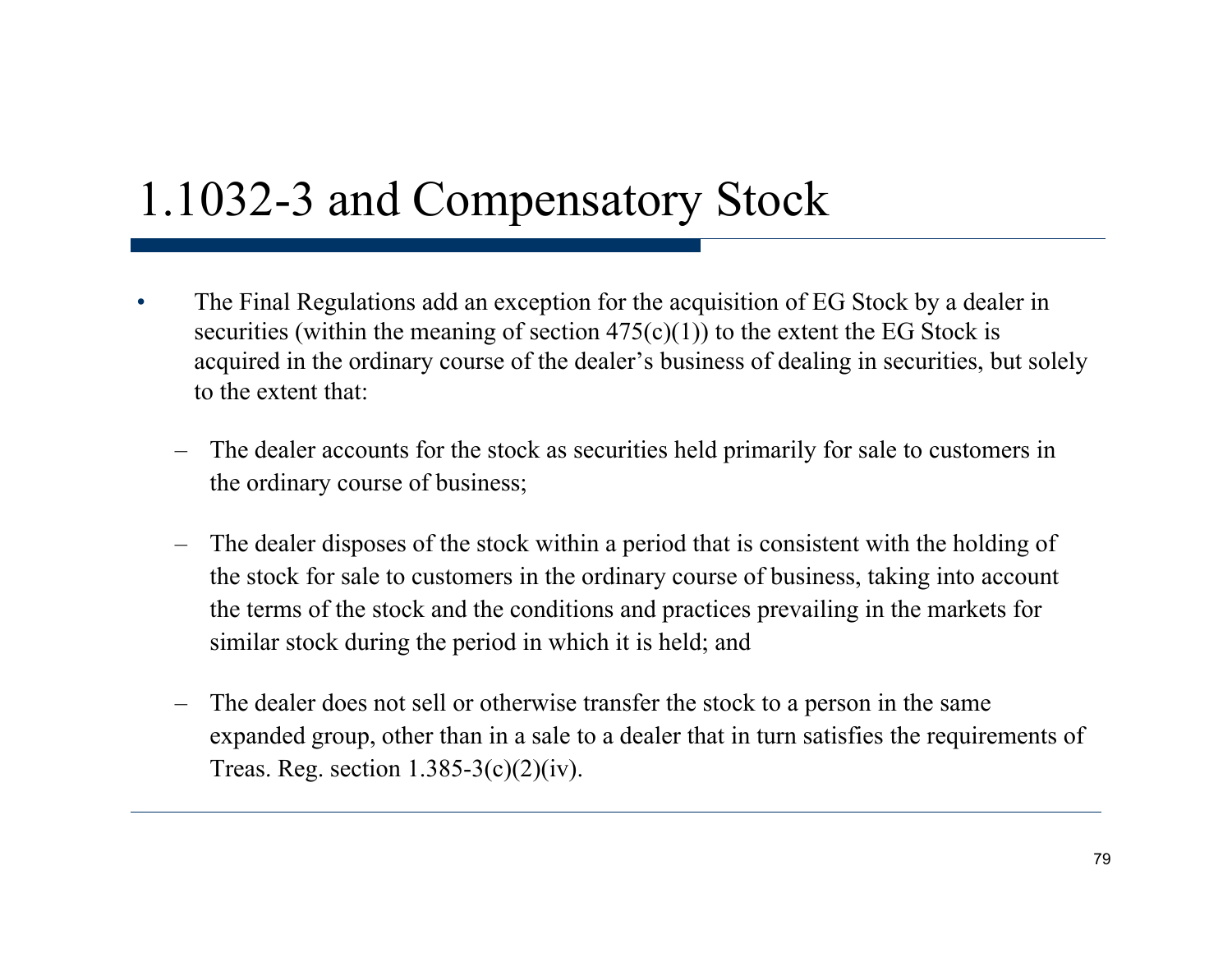### E&P Exception

- • The amount of any distribution or acquisition subject to the general rule or the funding rule are decreased by the amount of the in-question EG member's current year E&P described in section  $316(a)(2)$  and its accumulated E&P described in section  $316(a)(1)$ , but only to the extent such E&P accumulated after April 4, 2016.
	- The reduction is applied to the distributions or acquisitions in the order of occurrence
	- This exception in the Proposed Regulations had only covered current E&P. Commentators had noted several concerns with this, including the following:
		- o A current year E&P exception would have put a premium on, for example, paying note dividends each year ("serial note dividends") rather than a "bullet" note dividend after several years.
		- o Since current year E&P is often difficult to determine until after the end of the year, it would have been difficult to know what portion of a current year transaction would be exempted under this exception, especially if the transaction occurs early in the year.
		- o Many countries do not permit distributions of profits in the year in which they are earned, which would have potentially precluded taxpayers from availing themselves of this exception with respect to controlled foreign corporations.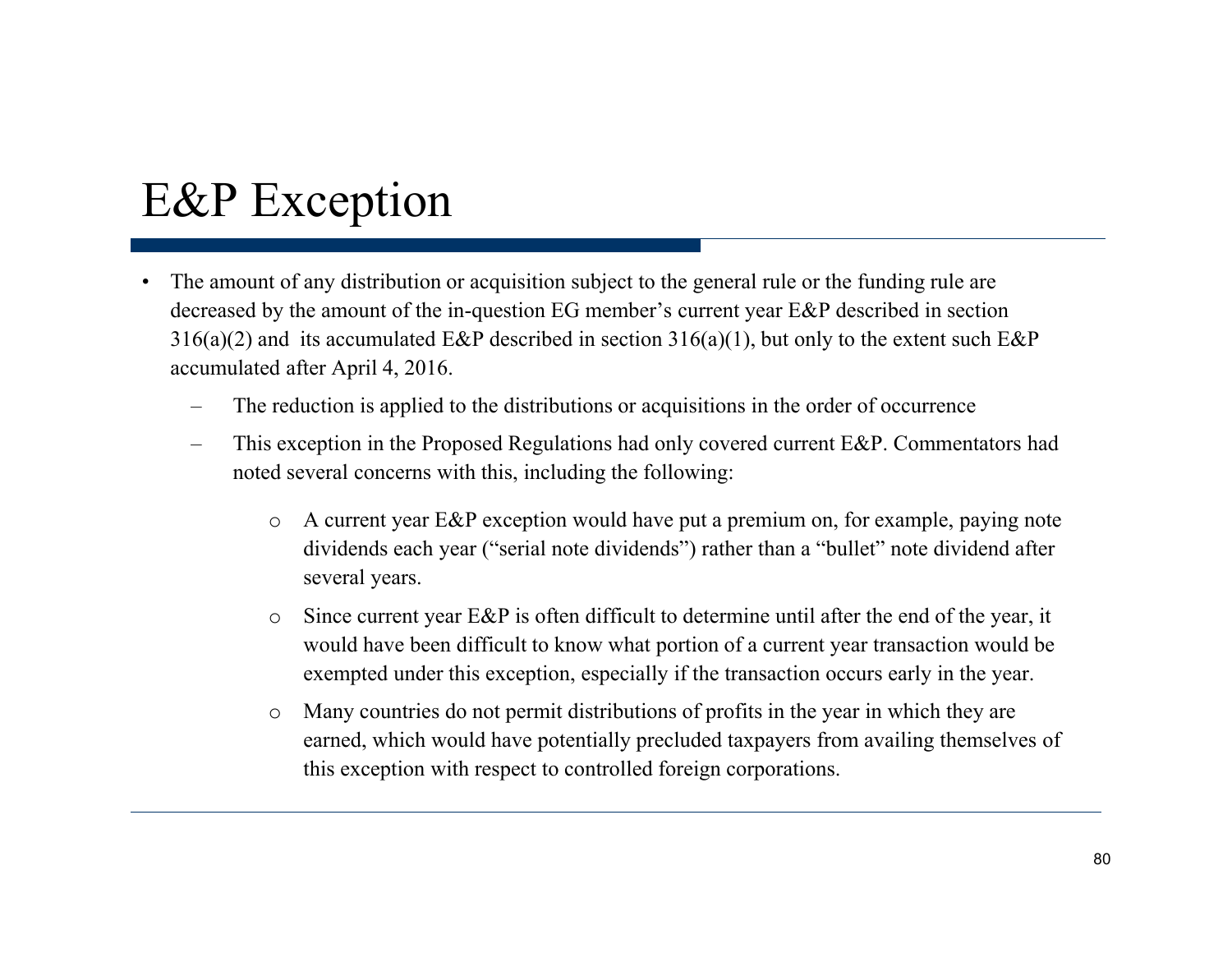- •The exception only applies to E&P accumulated by a corporation while it was an EG member.
- $\bullet$ The Final Regulations implement the exception by introducing the concept of a member's "EG earnings" account."
- • The aggregate amount of a Covered Member's distributions or acquisitions described in the general rule or funding rule in a taxable year during an "EG period" is reduced by the member's "EG earnings account" for the EG period
	- **"EG period**" is the period during which the covered member is a member of an EG with the same EG parent.
	- –- **"EG earnings account"** with respect to an EG period is the Covered Member's EG earnings during the period minus the covered member's EG reductions during the period.
	- – **"EG earnings"** are the E&P accumulated by the Covered Member during the EG period (but after April 4, 2016) without regard to any distributions or acquisitions by the Covered Member described in the general rule or funding rule.
	- – **"EG reductions"** are the amounts by which acquisitions or distributions described in the general rule or funding rule were reduced by reason of the EG earnings reduction during the portion of the EG period preceding the taxable year.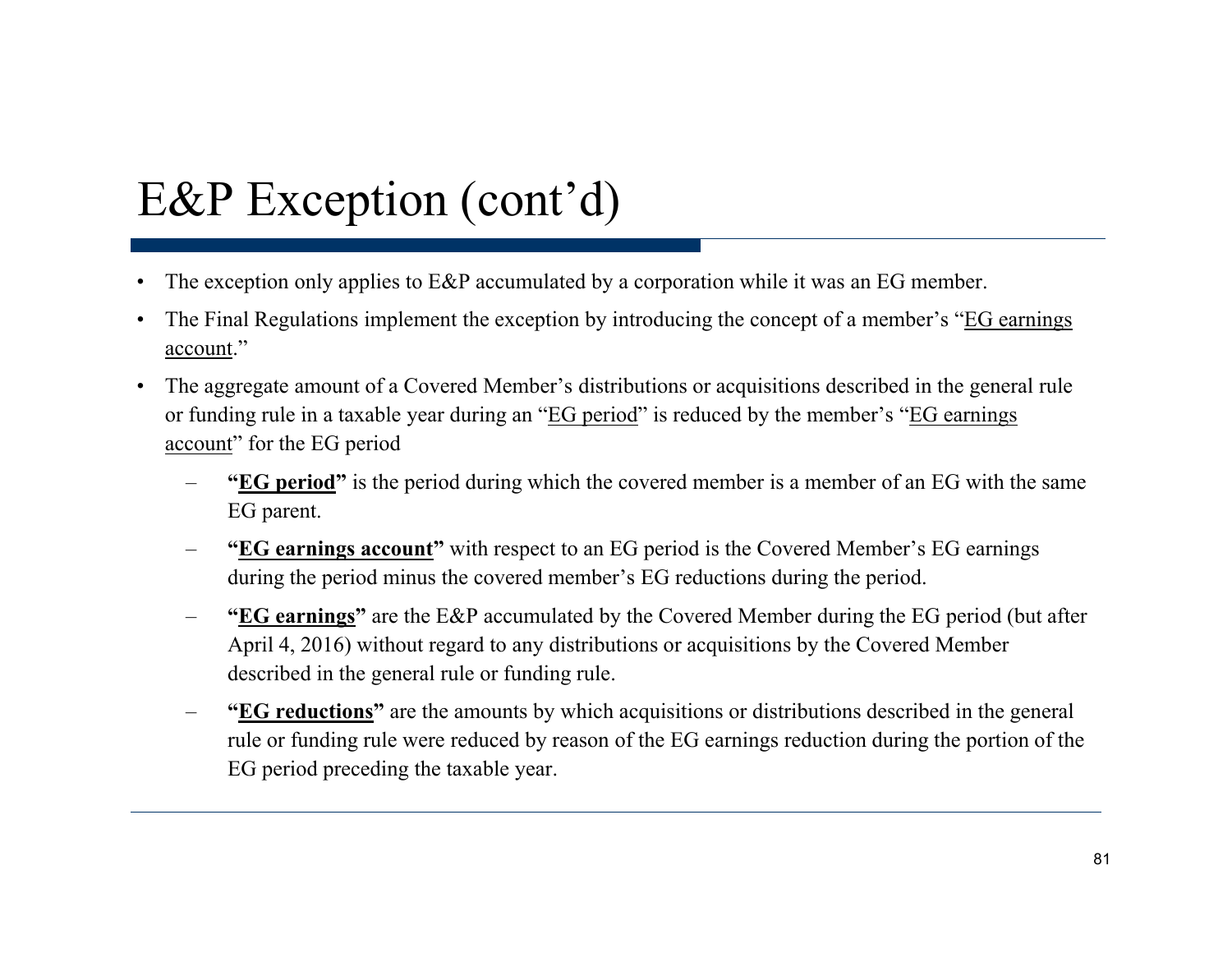- •The EG earnings reduction is applied to distributions and acquisitions by a Covered Member described in the general rule and funding rule before the reduction for qualified contributions.
- •• Dividends from other EG members are not taken into account in calculating EG earnings of a Covered Member unless attributable to E&P accumulated in a taxable year of the distributing member ending after April 4, 2016 and during its EG period.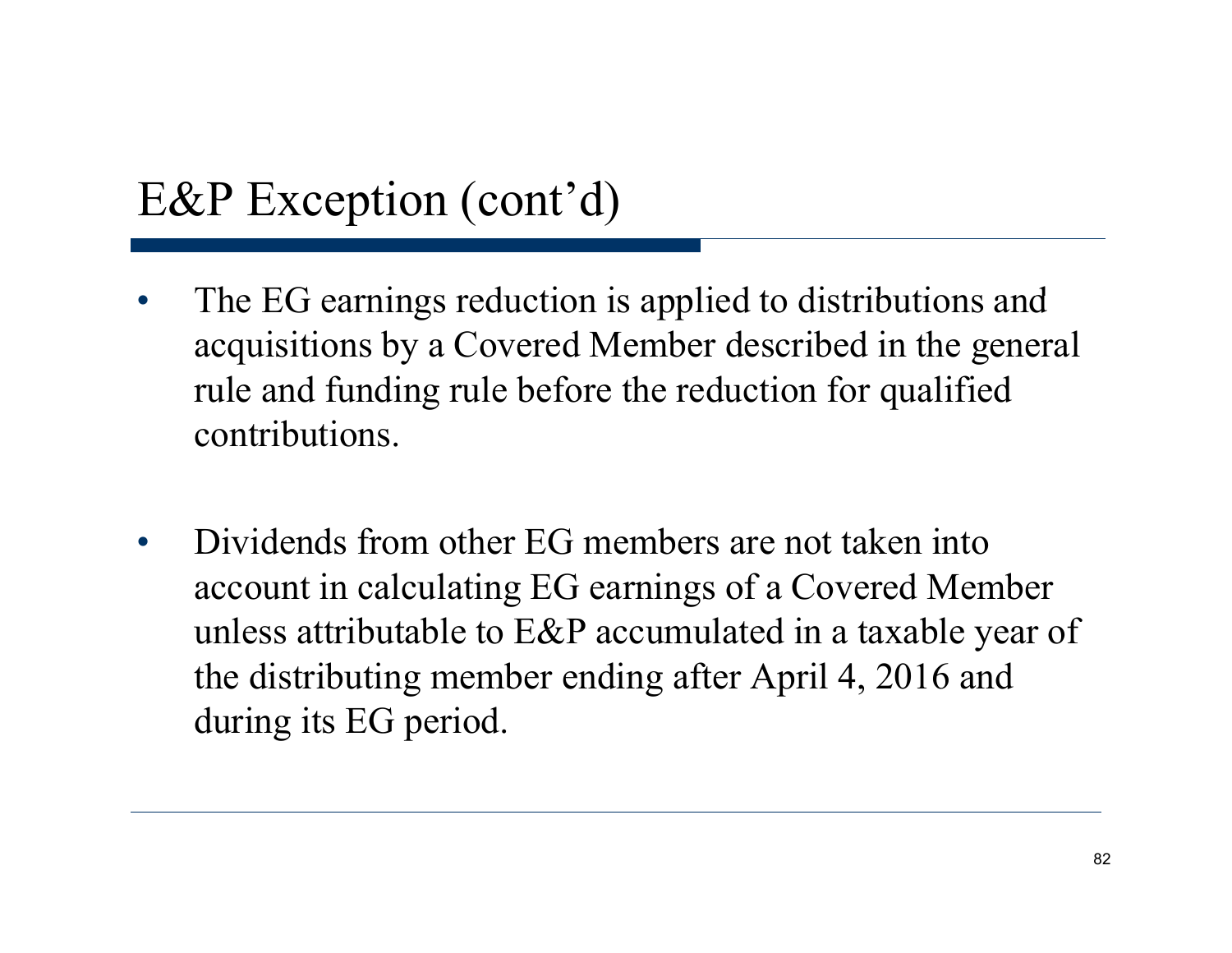- • A consolidated group has one EG earnings account and only the E&P determined in accordance with Treas. Reg. section 1.1502-33 (with certain modifications) of the common parent of the consolidated group are considered in calculating the EG earnings for the EG period of a consolidated group.
- $\bullet$  A consolidated group succeeds to the EG earnings account of a "joining member" (an EG member joining the consolidated group).
- $\bullet$  If a "departing member" (an EG member that leaves the consolidated group but remains in the EG) leaves a consolidated group in a distribution under section 355, the EG earnings account of the consolidated group is allocated between the consolidated group and the departing member in proportion to the E&P of the consolidated group and the  $E\&P$  of the departing member immediately after the transaction.
- • No amount of the EG earnings account of a consolidated group is allocated to a departing member that leaves the consolidated group in a transaction other than a distribution to which section 355 applies.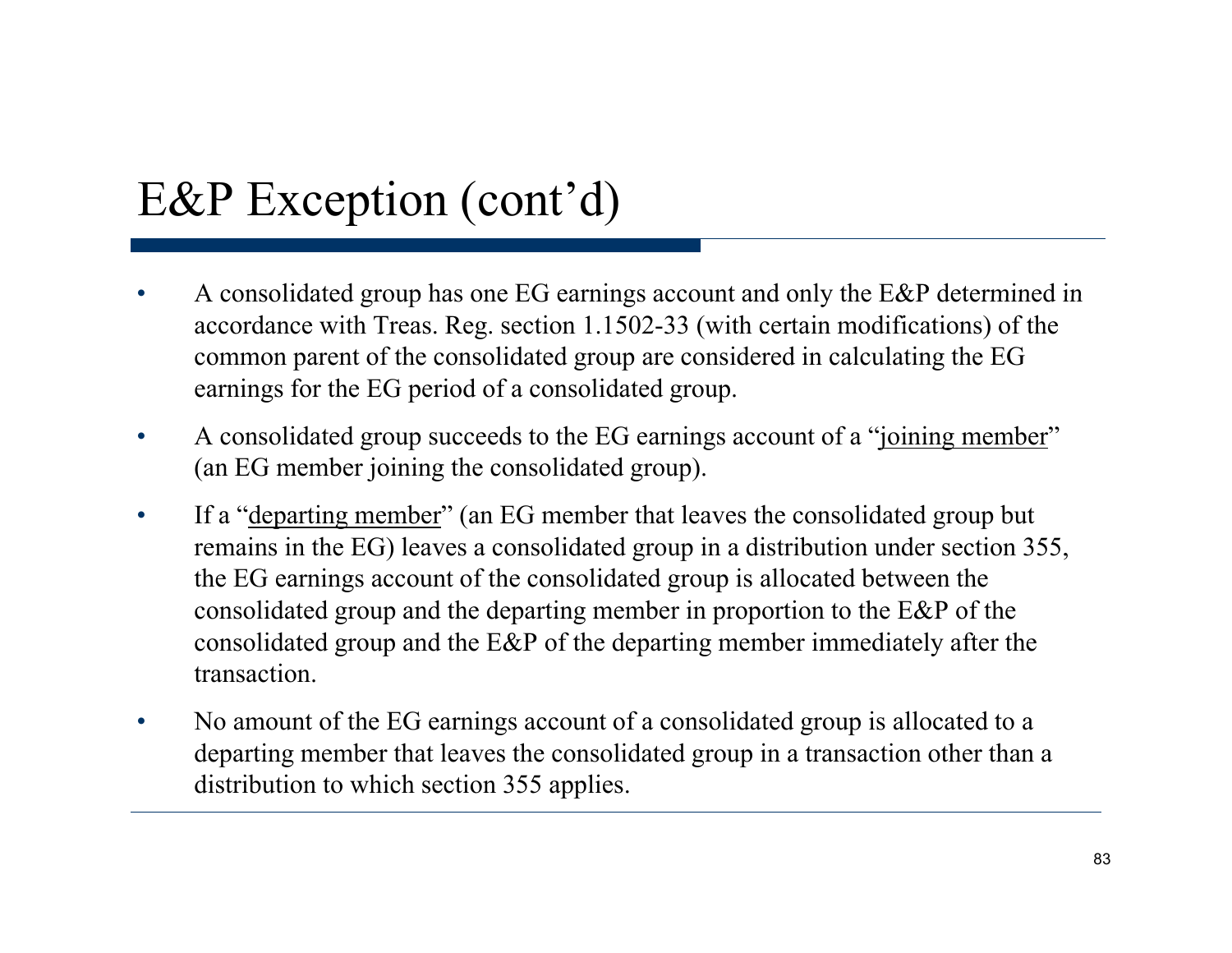- • Commentators to the Proposed Regulations had raised concerns regarding the sequencing rule that states that the reduction is applied to the distributions or acquisitions in the order of occurrence.
- $\bullet$  The Final Regulations provide that, to the extent an exception applies to exclude or reduce the amount of a distribution or acquisition described in the general rule, the debt instrument issued in the transaction is treated as issued by a member in exchange for property solely for purposes of applying the funding rule to the debt instrument and the member (the "<u>funded member rule</u>" ).
- •The funded member rule reduces the impact of the sequencing rule.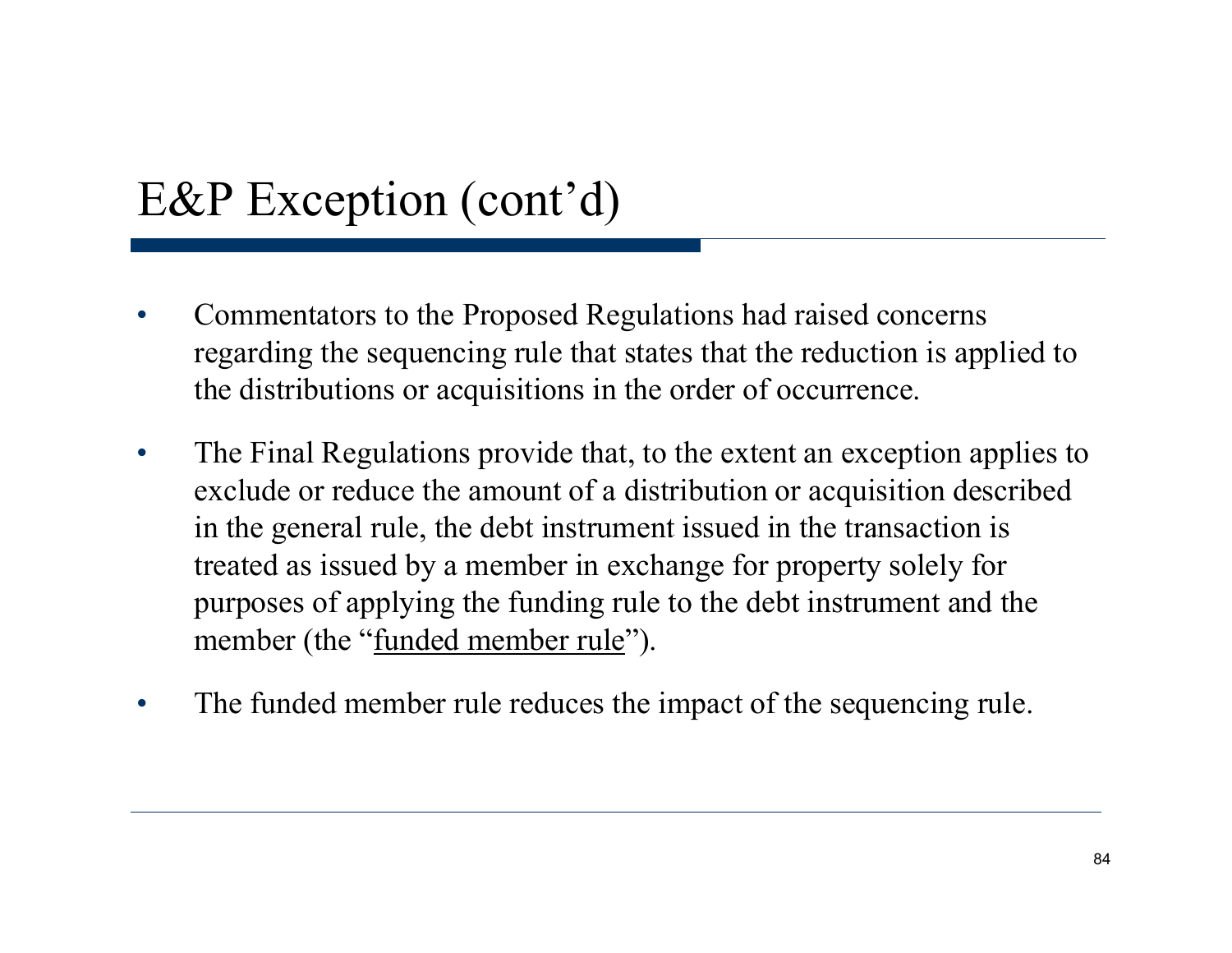### Funded Member Rule – Example



- S makes no other distributions or acquisitions in Year 1
- •S has not been funded by a debt instrument outstanding in Year 1

#### **Facts**

- 1) In Year 1, S has expanded group earnings of \$50x
- 2) In Year 1, S distributes \$50x cash and a note with a \$50x principal amount to P

#### **Conclusions**

• Under the funded member rule, if the general rule distribution is reduced by \$50x under the expanded group earnings reduction, S is treated as having been funded by the issuance of the \$50x note.

• As a result, the ordering of the distributions does not materially affect the consequences of the transactions – either (1) the funding rule distribution occurs first, the amount of the cash distribution is reduced by \$50x, and the S note is recharacterized as stock under the general rule, or (2) the general rule distribution occurs first, the amount of the note Year 1 EG earnings - \$50x distribution is reduced by \$50x, S is treated as having been funded by the note, and the S note is recharacterized as stock under the funding rule by reason of the cash distribution.

• In either sequence of events, the S note is recharacterized as **Assumptions** stock, whether by reason of the general rule or the funding rule.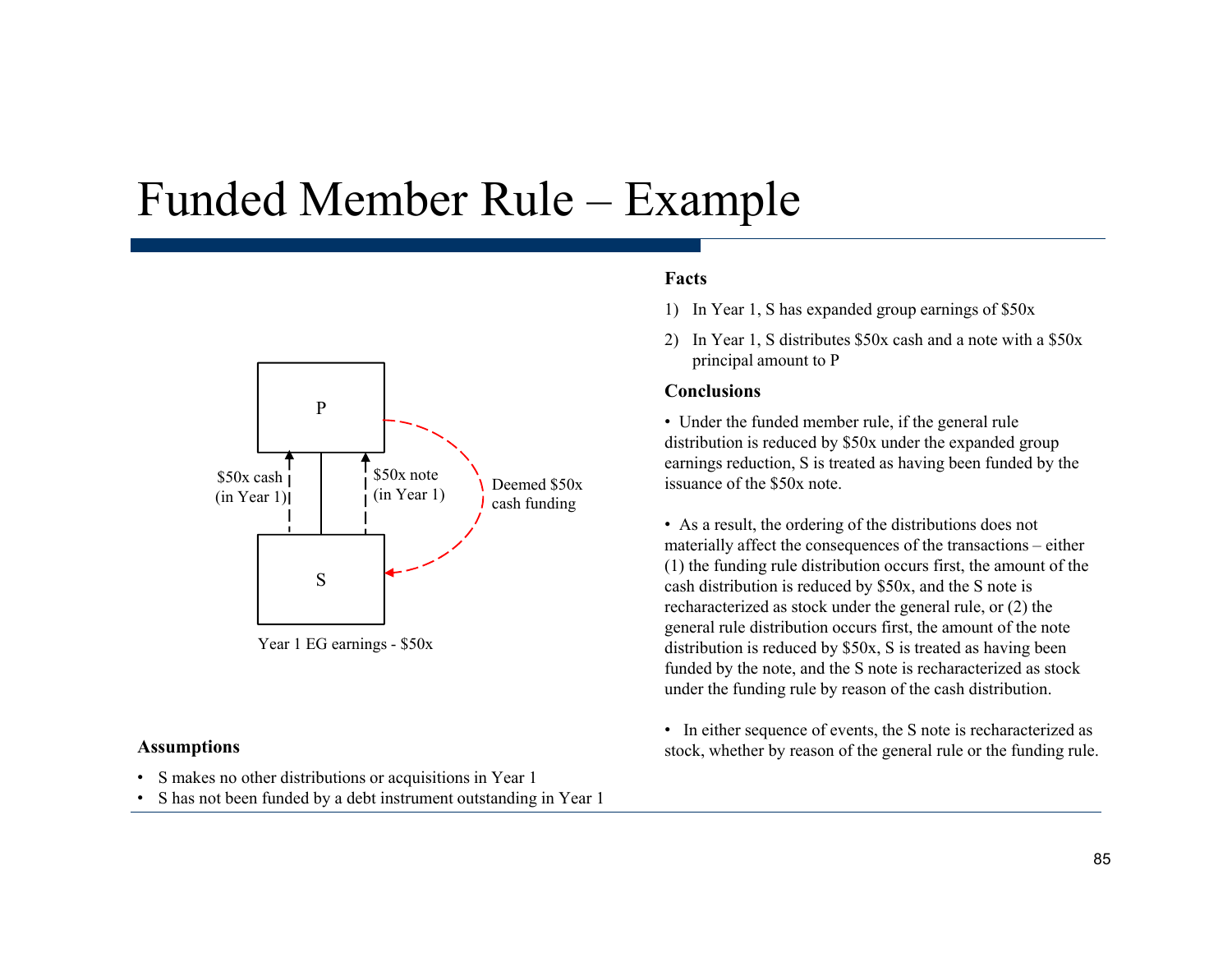# Proposed Regulations: Subsidiary Stock Issuance Exception

- •• The acquisition of EG Stock is not a Prohibited Transaction for purposes of the funding rule if the funded member is transferring property to an EG member in exchange for stock of such member (i.e., the issuer), provided that the funded member holds, directly or indirectly, more than 50% of the stock of the issuer (as measured by vote and value) during the 36-month period following the acquisition.
	- Indirect ownership is determined using the principles of section 958(a) without regard to whether an intermediate entity is foreign or domestic—i.e., a different standard than the section 304(c)(3) standard used elsewhere in the Proposed Regulations.
- $\bullet$  If the funded member ceases to meet the 50% ownership requirement at any time during the 36-month period (the "cessation date"), the subsidiary stock issuance exception described above ceases to apply, and the acquisition of EG Stock is subject to the funding rule as of the cessation date.
	- In applying the *per se* rule, the EG Stock acquisition may be treated as having been funded by any debt instrument issued during the 72-month period that begins 36 months before the EG Stock acquisition, provided that the debt instrument (if issued prior to the cessation date) is treated as indebtedness as of the cessation date (i.e., it is not already treated as stock).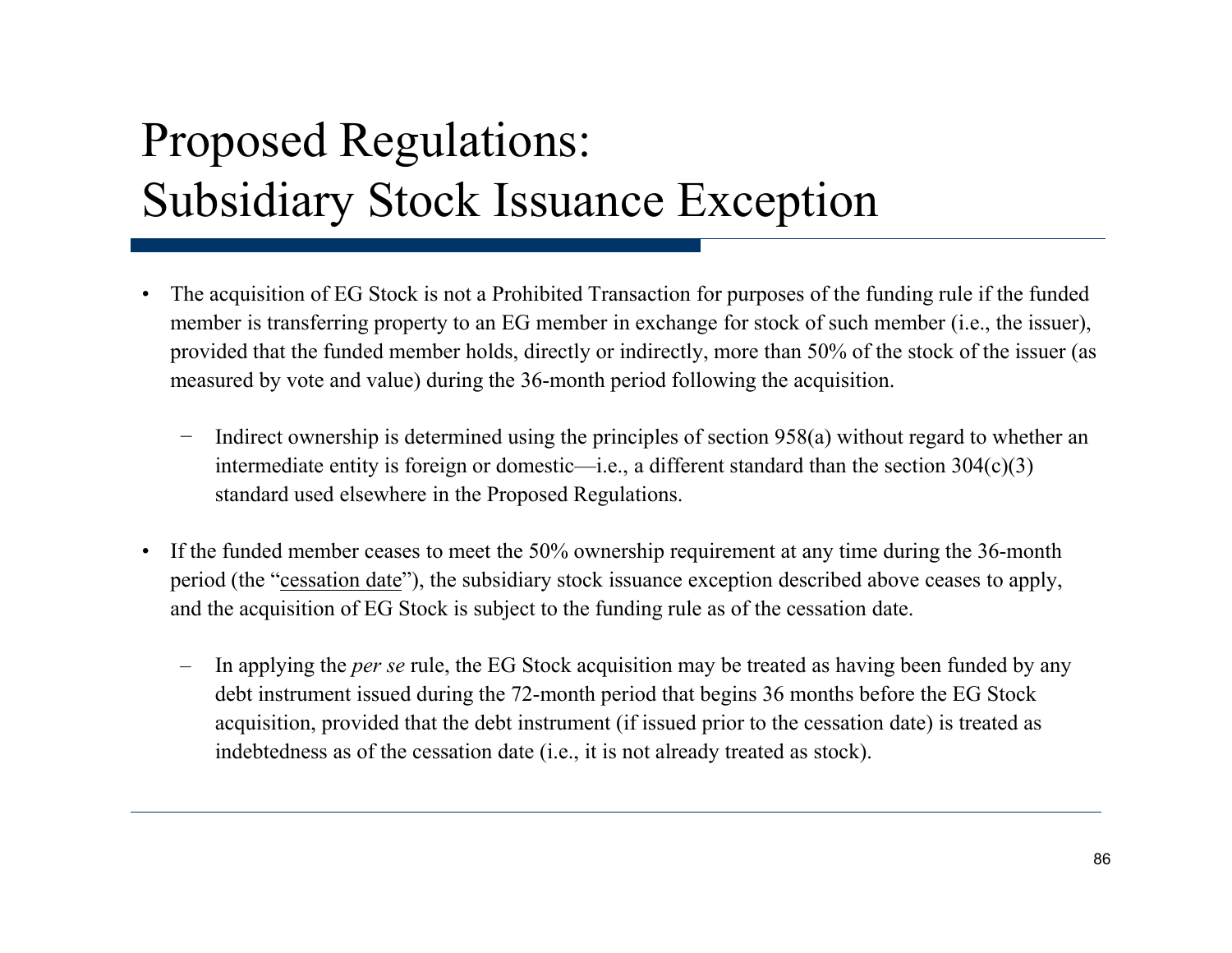### Proposed Regulations: Subsidiary Stock Issuance Exception – Example



#### **Assumptions**

• No exceptions other the subsidiary stock issuance apply. Year 1).

#### **Facts**

- 1) On Date A in Year 1, FS lends \$100 to USS1 in exchange for the USS1 Note, a debt instrument
- 2) On Date B in Year 1, USS1 transfers \$20 of property to CFC in exchange for \$20 of CFC stock
- 3) On Date C in Year 2, FP transfers property to CFC for 60% of the CFC stock

#### **Results**

• Step 1 and 2 alone - the USS1 Note is not subject to the funding rule because the subsidiary stock issuance exception applies.

- The acquisition of CFC stock results from the transfer of property by USS1, the funded member, to CFC, an EG<br>member and the stock issuer, and
- $\blacksquare$ USS1 directly owns more than 50% of CFC's vote and value.
- Step 3, however, results in termination of USS1's 50% or greater interest in CFC – causing the step 2 CFC stock acquisition to C  $\leftarrow$   $\leftarrow$   $\leftarrow$   $\leftarrow$   $\leftarrow$   $\leftarrow$   $\leftarrow$   $\leftarrow$   $\leftarrow$   $\leftarrow$   $\leftarrow$   $\leftarrow$   $\leftarrow$   $\leftarrow$   $\leftarrow$   $\leftarrow$   $\leftarrow$   $\leftarrow$   $\leftarrow$   $\leftarrow$   $\leftarrow$   $\leftarrow$   $\leftarrow$   $\leftarrow$   $\leftarrow$   $\leftarrow$   $\leftarrow$   $\leftarrow$   $\leftarrow$   $\leftarrow$   $\leftarrow$   $\leftarrow$   $\leftarrow$   $\leftarrow$   $\leftarrow$   $\leftarrow$   $\left$ the \$100 USS1 Note is treated as stock under the funding rule because it was issued by USS1, the funded member, to FS, an EG member, during the 72-month period beginning 36 months before FP acquired \$20 of CFC stock (USS1 ceased to own 50% or more of the CFC stock within the 36-month period beginning on Date B, Year 1).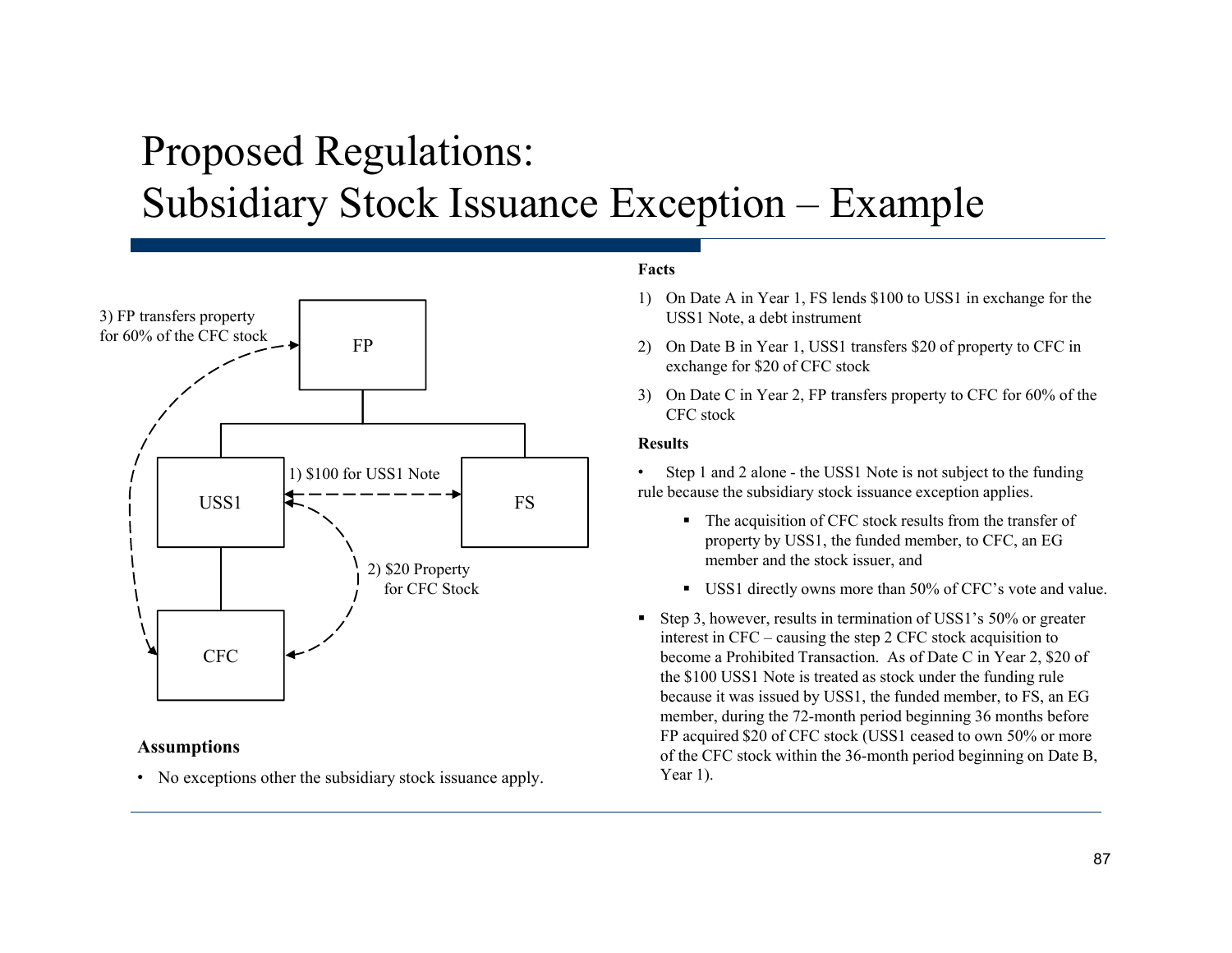# Final Regulations: Subsidiary Stock Acquisition Exception

- $\bullet$ An acquisition of EG Stock is not treated as an acquisition of EG Stock for purposes of the general rule or the funding rule if, immediately after the acquisition, the Covered Member that acquires the stock (the acquirer) controls the EG member from which the stock is acquired (the seller), and the acquirer does not relinquish control of the seller pursuant to a plan that existed on the date of the acquisition, other than in a transaction in which the seller and acquirer cease to be members of the same EG.
	- − Definition of control remains unchanged (50% by vote and value, including indirect section 958(a) ownership but not constructive ownership).
	- An acquirer and seller do not cease to be members of the same EG by reason of a complete liquidation described in section 331.
- $\bullet$  The acquirer is presumed to have a plan to relinquish control of the seller on the date of the acquisition if the acquirer relinquishes control of the seller within a 36-month period following the date of the acquisition.
	- This presumption may be rebutted by facts and circumstances clearly establishing that the loss of control was not contemplated on the date of the acquisition and that the avoidance of the purposes of the section was not a principal purpose for the loss of control.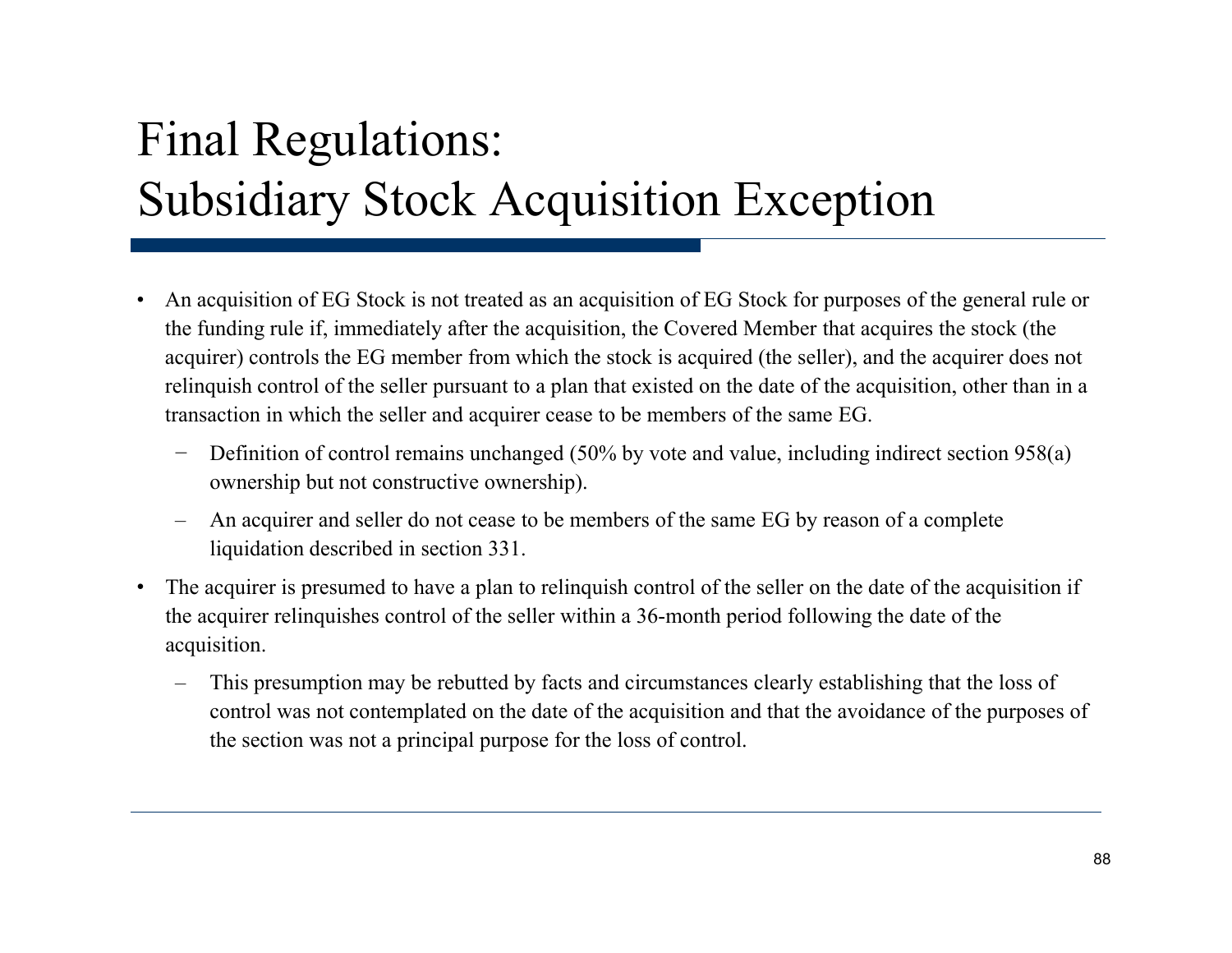# Subsidiary Stock Acquisition Exception— Hi ghli ght of Differences

- $\bullet$ • The exception applies for purposes of both the general rule and the funding rule.
- $\bullet$ The exception applies to acquisitions of outstanding stock as well as stock by issuance.
- $\bullet$  The exception applies to an acquisition of stock in an EG member that is not controlled by the acquirer.
- The strict 36-month rule is replaced with a rebuttable presumption.
- $\bullet$  A loss of control pursuant to a cessation of the EG relationship (even if planned at the time of the acquisition) does not prevent the exception from applying.
- The exception no longer ceases to apply upon the cessation date.
	- If the acquirer loses control of the seller after the acquisition pursuant to a plan that existed at the time of the acquisition, the exception is treated as never having applied to the acquisition.
- $\bullet$  Why was there a 50% threshold in the Proposed Regulations, and why is it retained in the Final Regulations?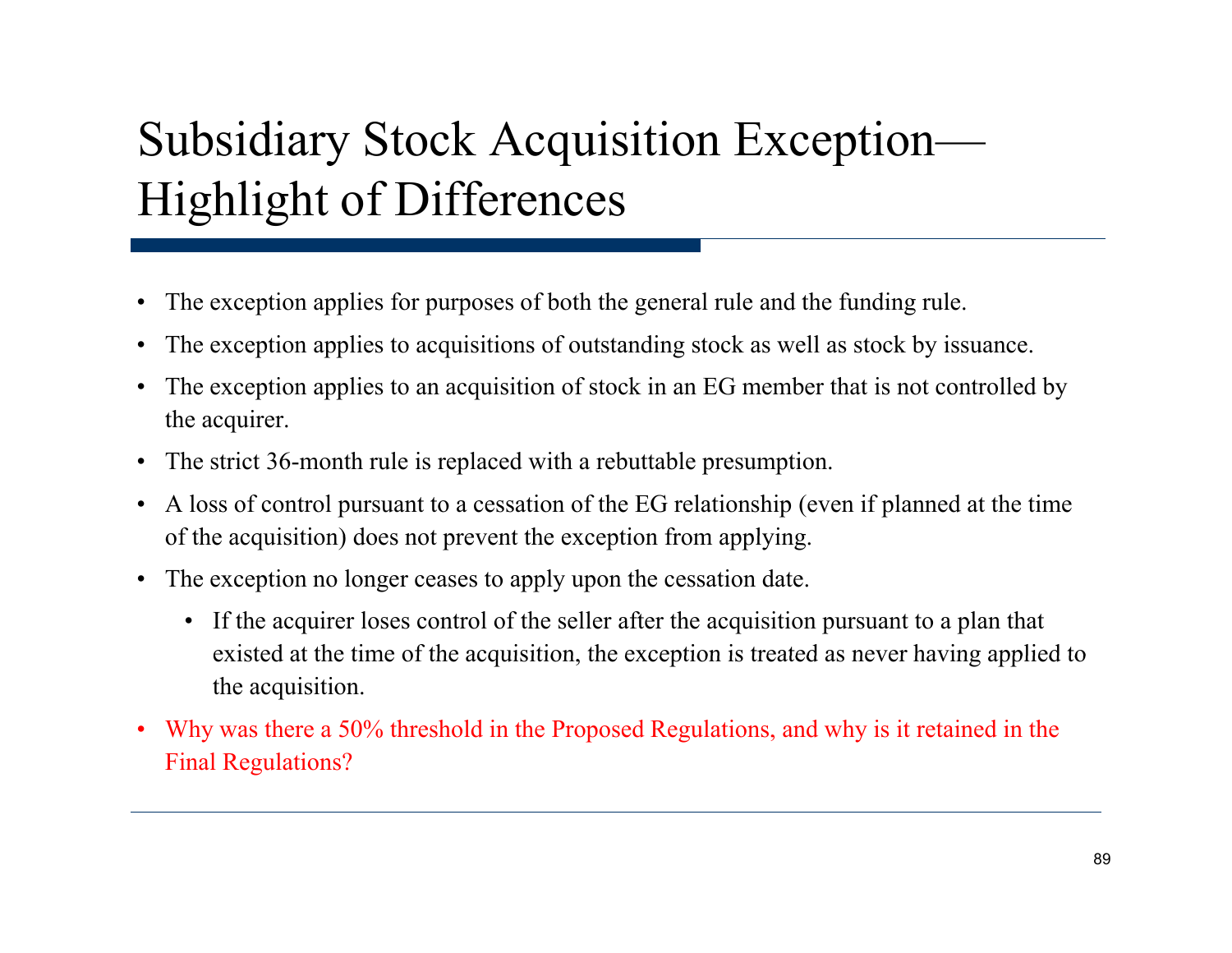### Final Regulations: Subsidiary Stock Acquisition Exception—Example



#### **Facts**

- 1) FP wholly owns USS1, which wholly owns CFC. FP owns 80% of the stock of FS and CFC owns 20% of the stock of FS.
- 2) FP lends money to USS1 in exchange for a note ("USS Note  $\underline{A}$ ") in Year 1.
- 3) USS acquires stock of FS from CFC in exchange for a note ("USS Note B") in Year 1.
- 4) At the time of step 3, there is no plan or intent for USS1 to dispose of any of its stock of CFC.

#### **Results**

- • The acquisition of FS stock by USS1 qualifies for the subsidiary stock acquisition exception because the stock is acquired from an EG member that USS1 controls and there is no plan or intent for USS1 to relinquish such control.
- • The issuance of USS1 Note B in exchange for FS stock does not constitute an acquisition of EG member stock under Treas. Reg. section 1.385-3(b)(2)(ii).
- • The acquisition of FS stock does not constitute a funded acquisition of EG member stock under Treas. Reg. section  $1.385-3(b)(3)(i)(B)$ .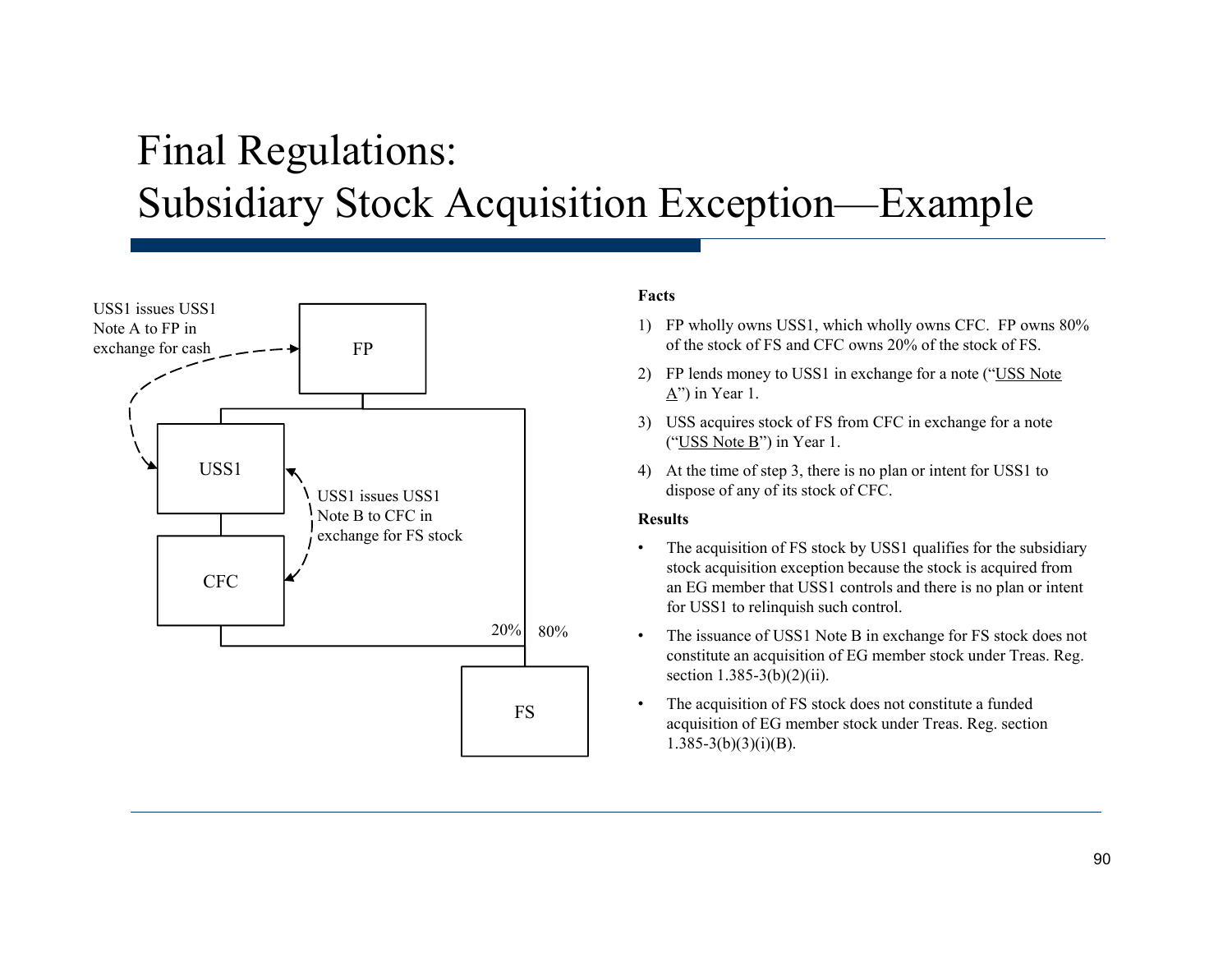### Specified Ordinary Course Exceptions

- •Ordinary Course loans with 120-day term
	- – Treas. Reg. section 1.385-3T provides that a Covered Debt Instrument constitutes a "qualified shortterm debt instrument" because it is an ordinary course loan if it is issued as consideration for the acquisition of property other than money, in the ordinary course of the issuer's trade or business
	- –To constitute an ordinary course loan, an obligation must be reasonably expected to be repaid within 120 days of issuance
- $\bullet$  Short-term loans (with a 270-day term or not in excess of current assets)
	- – For a Covered Debt Instrument to satisfy the 270-day test, three conditions must be met:
		- $\Omega$ The Covered Debt Instrument must have a term of 270 days or less (or be a revolver);
		- o The issuer must be a net borrower from the lender for no more than 270 days in the year; and
		- o The issuer must be a net borrower under all Covered Debt Instruments issued to any lender that is a member of the issuer's EG that otherwise would satisfy the 270-day test (other than ordinary course loans and interest-free loans) for 270 or fewer days during a taxable year
	- – The specified current assets test provides an exception for short-term borrowing up to a limit determined by reference to specified current assets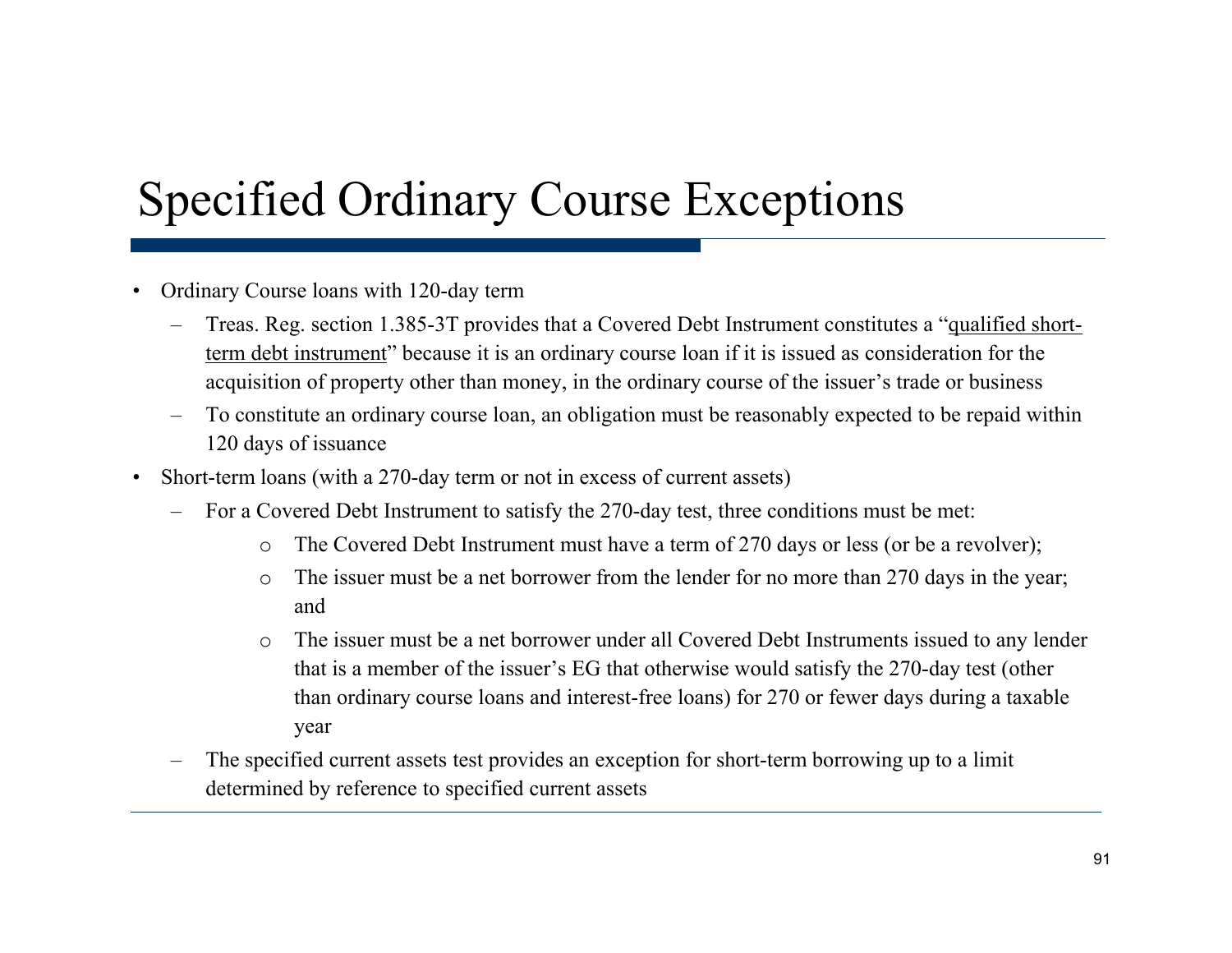### Specified Exceptions (cont'd)

- Interest-free loans
	- – A Covered Debt Instrument constitutes a qualified short-term debt instrument if the instrument does not provide for stated interest or no interest is charged on the instrument.
- $\bullet$  Deposits with qualified cash pool headers
	- – A Covered Debt Instrument is a qualified short-term debt instrument if it is a deposit payable by a qualified cash pool header and certain other conditions are met (e.g., it is a demand deposit received by a qualified cash pool header pursuant to a cash management arrangement and does not have a tax avoidance purpose).
	- – A qualified cash pool header has as its principal purpose managing a cash-management arrangement for participating EG members, subject to certain conditions.
	- – A cash-management arrangement is defined as an arrangement the principal purpose of which is to manage cash for participating expanded group members.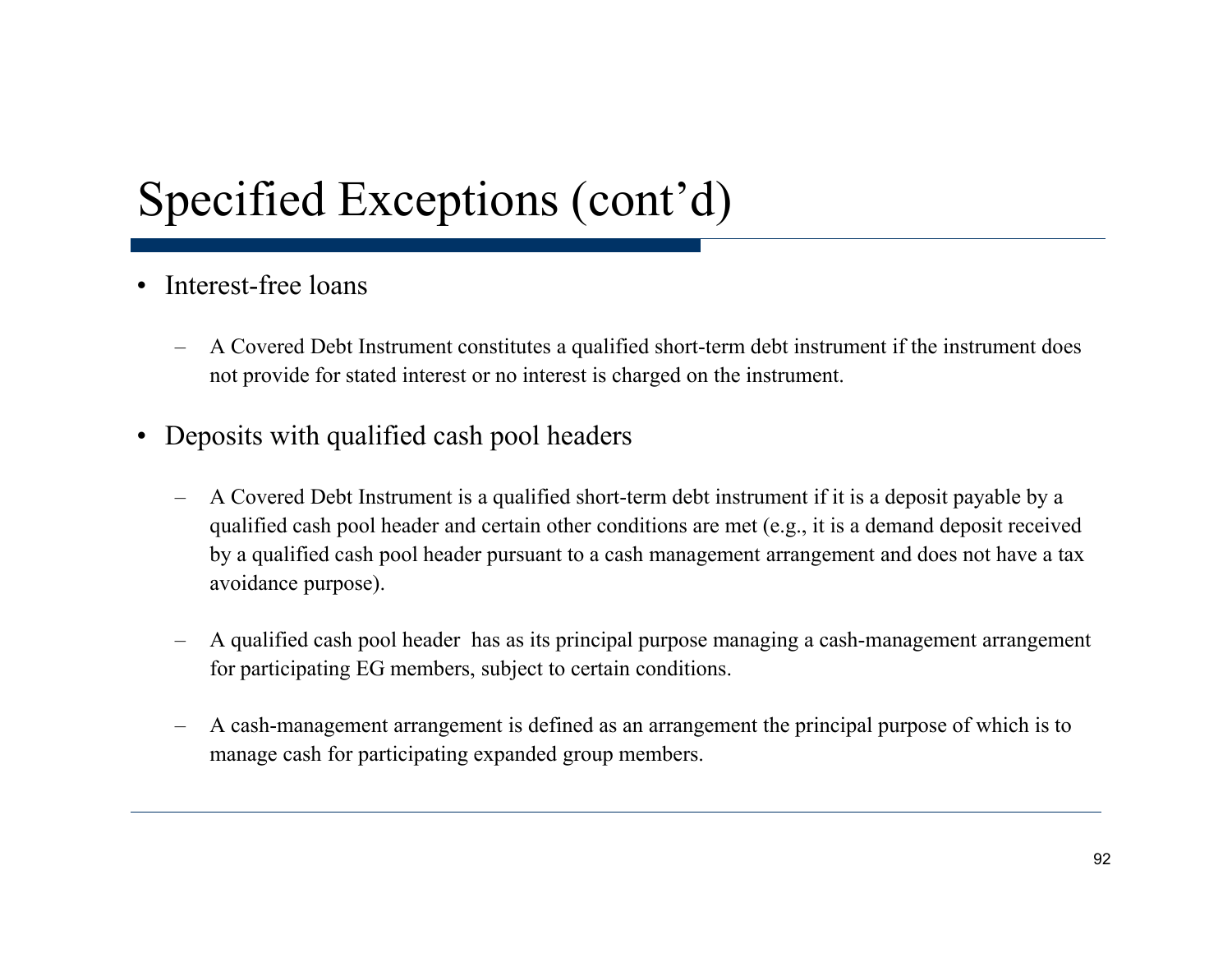### Qualified Contribution Exception

- $\bullet$  Newly added to the Final Regulations, Treas. Reg. section 1.385-  $3(c)(3)(ii)$  reduces the amount of a distribution or acquisition by a Covered Member for purposes of the general rule and the funding rule by the aggregate fair market value of stock issued by the Covered Member in one or more "qualified contributions" during the "qualified" period," without duplication.
- $\bullet$  The qualified contributions reduce distributions or acquisitions in the order of the distributions or acquisitions, regardless of whether those distributions or acquisitions would be subject to the funding rule.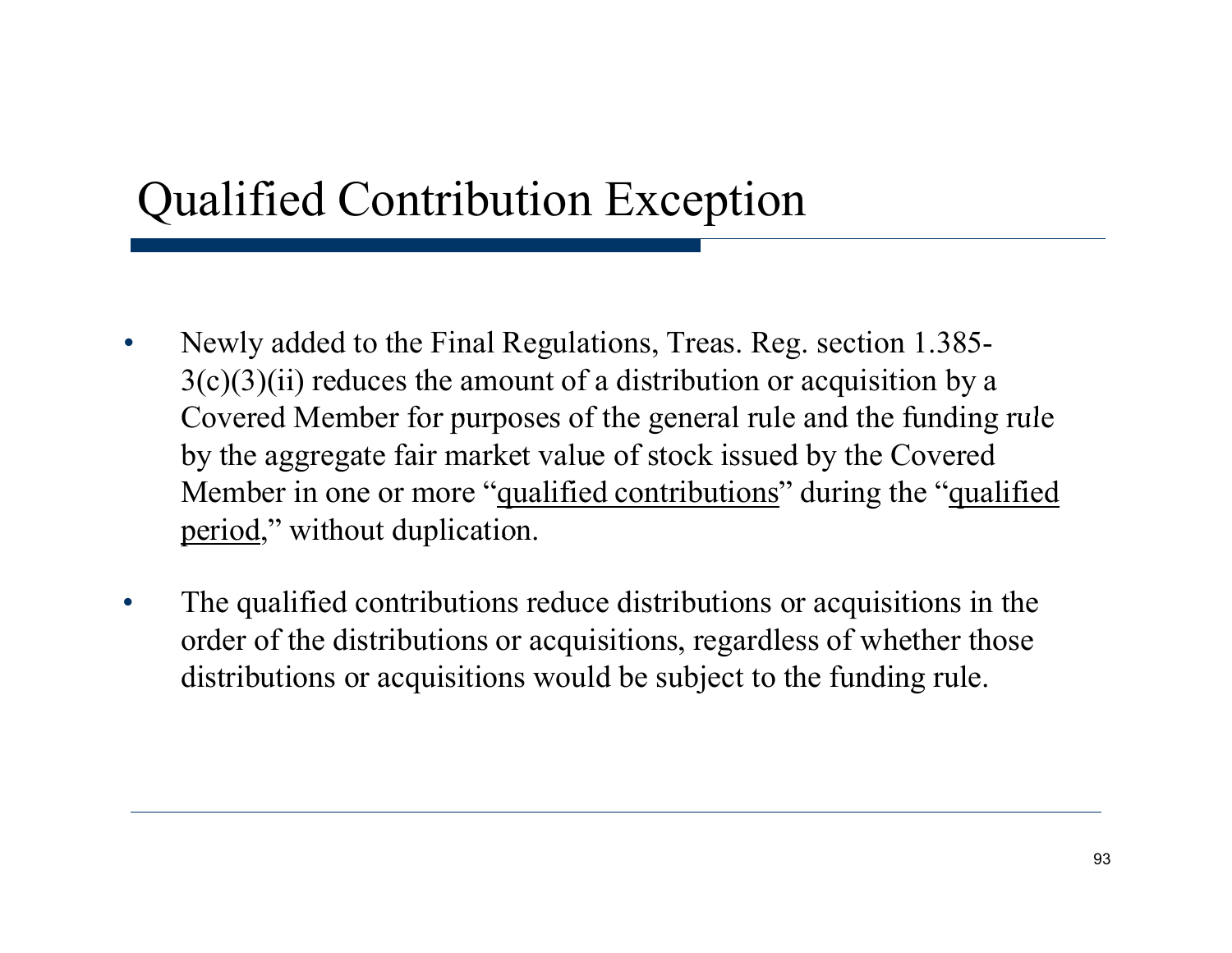# Qualified Contribution Exception (cont'd)

- •• A "qualified contribution" to a corporation is a contribution of property other than "excluded property," to the corporation by a member of its EG in exchange for stock.
- •The "qualified period" means the period beginning on the later of the start of the following periods:
	- The period beginning 36 months before the date of the distribution or acquisition and ending 36 months thereafter; or
	- The period during which a Covered Member is a member of an EG with the same EG parent,

and ending on the earliest of the last day of the following periods:

- The period beginning 36 months before the date of the distribution or acquisition and ending 36 months thereafter;
- The period during which a covered member is a member of an EG with the same EG parent; or
- − The first taxable year that a Covered Debt Instrument issued by the Covered Member would, absent this exception, be treated as stock under the general rule or the funding rule.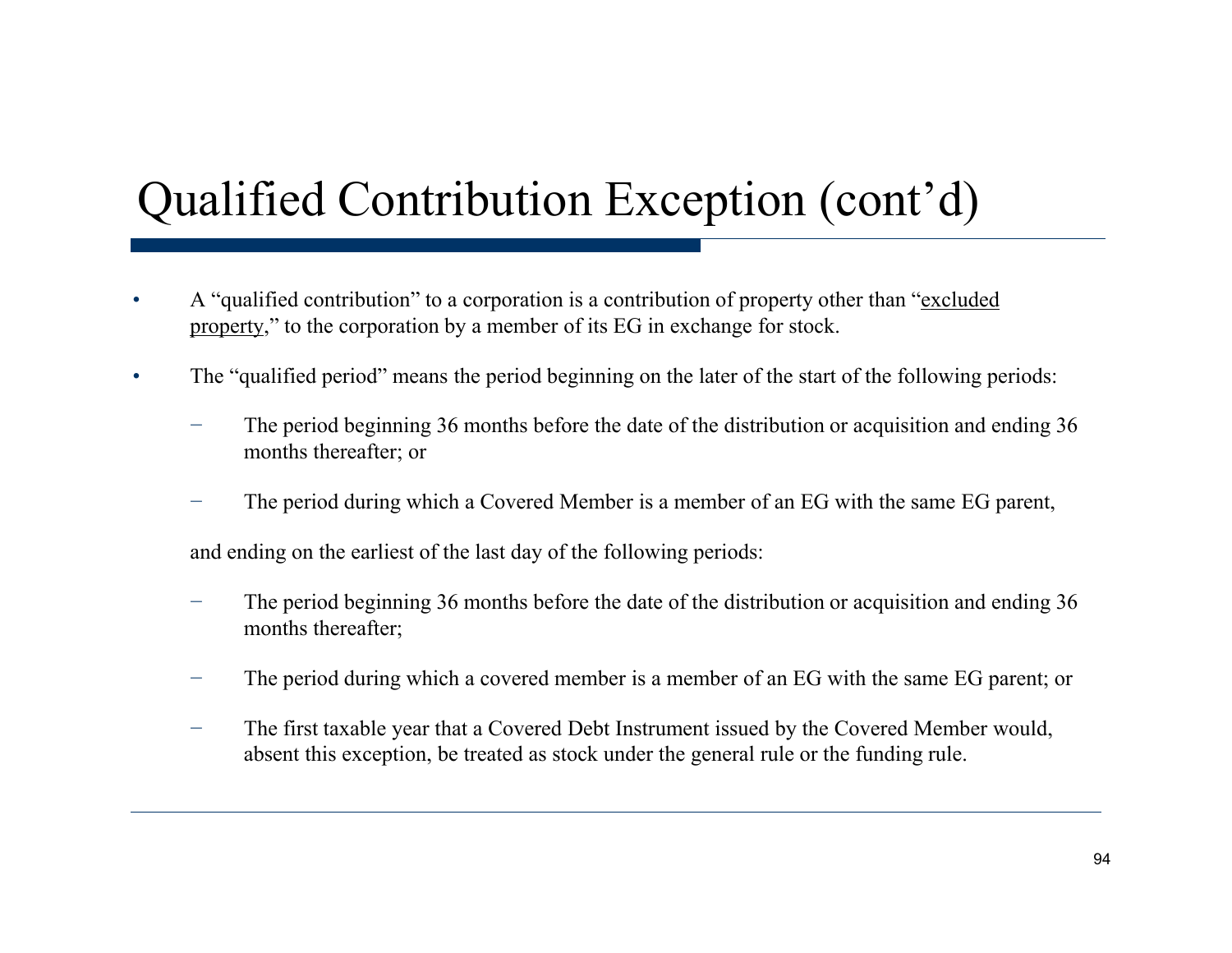# Qualified Contribution Exception—Excluded Propert y

- •• A contribution of "excluded property" cannot constitute a qualified contribution. Excluded property is:
	- EG Stock;
	- Property acquired by the Covered Member in an asset reorganization from a member of the same EG;
	- A Covered Debt Instrument of any member of the same EG;
	- Property acquired by the Covered Member in exchange for a Covered Debt Instrument issued by the Covered Member that is recharacterized under the funding rule;
	- A debt instrument issued by a Controlled Partnership of the Covered Member's EG; or
	- − Any other property acquired by the Covered Member with a principal purpose to avoid the purposes of Treas. Reg. sections 1.385-3 or -3T, including an indirect transfer of excluded property.
		- Does this last item significantly limit the scope of the qualified contribution exception? Is any cash contributed to a subsidiary to avoid recharacterization treated as excluded property?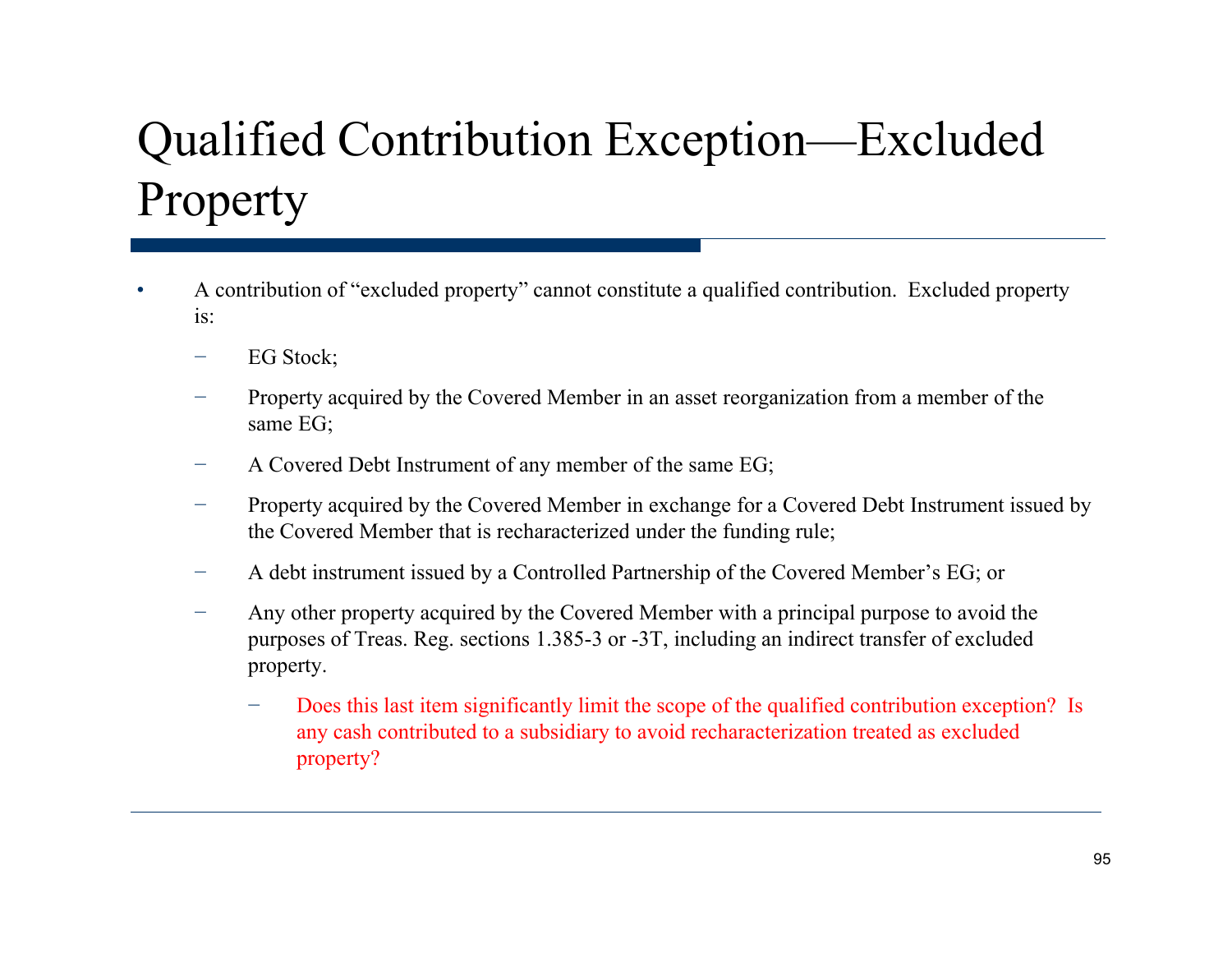# Qualified Contribution Exception—Operating Rules

- •In addition to contributions of excluded property, certain other contributions are not treated as qualified contributions:
	- • A contribution from a corporation that the covered member controls (contribution by subsidiary to parent).
	- •• A contribution from a predecessor or successor or any corporation controlled by that predecessor or successor.
	- •A contribution that does not increase the fair market value of the stock of the contributee.
- • Special rules apply to distributions or acquisitions that constitute asset reorganizations:
	- •If a Covered Member acquires the assets of another covered member in a section  $381(a)$ transaction, and both parties are members of the same EG, the acquiring member succeeds to the qualified contributions of the acquired member.
	- • If a Covered Member transfers property to another Covered Member in a Treas. Reg. section 1.312-10(a) transaction (D/355), the transferor's qualified contributions are allocated in the same proportion as  $E\&P$ .
	- • If a Covered Member distributes stock of another Covered Member in a Treas. Reg. section 1.312-10(b) transaction (355 not qualifying as a D), the Covered Member's qualified contributions are decreased as if it had allocated those contributions in a D/355.
	- •Other than these rules, qualified contributions do not carry over to predecessors or successors.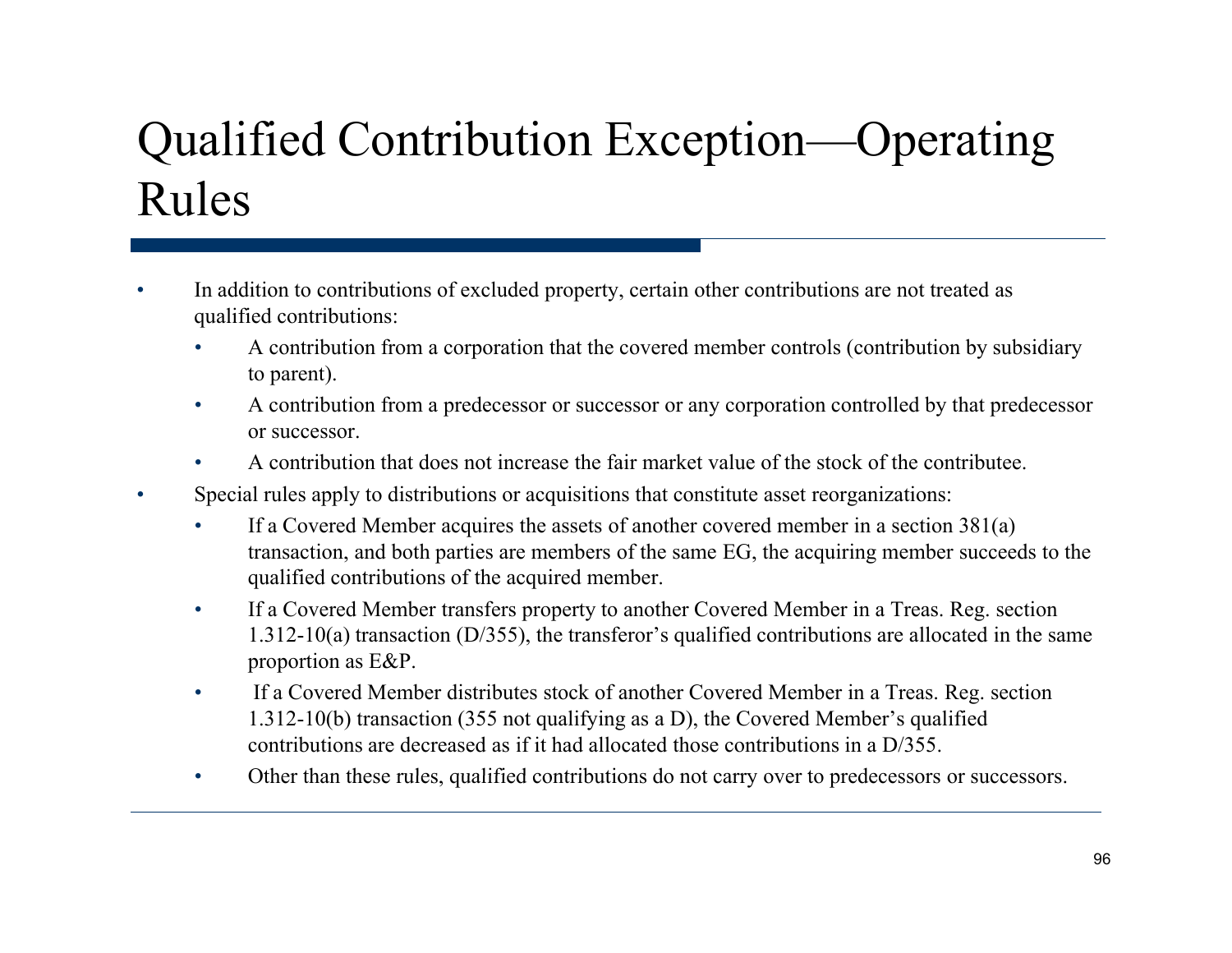### Threshold Exception

- Under the threshold exception:
	- − A Covered Debt Instrument is not treated as stock if, immediately after it would be recharacterized as stock, the aggregate adjusted issue price of Covered Debt Instruments held by members of the issuer's EG that would be treated as stock but for the threshold exception does not exceed \$50 million.
	- To the extent that the aggregate issue price exceeds \$50 million, only the amount of the Covered Debt Instrument in excess of \$50 million is treated as stock.
		- o $\circ$  The removal of this "cliff effect" " came about as <sup>a</sup> result of comments on the Proposed Regulations.
	- o There appear to be no operating rules explaining the potentially complex effects of removing the "cliff effect." Can taxpayers choose which debts are subject to the \$50 million exemption? What happens if a taxpayer has two \$50M debt instruments, one subject to the threshold exception and one recharacterized as stock, and the excepted instrument is repaid? Does the exception jump to the other instrument and convert it back into indebtedness?. . . . . . . . . . . . .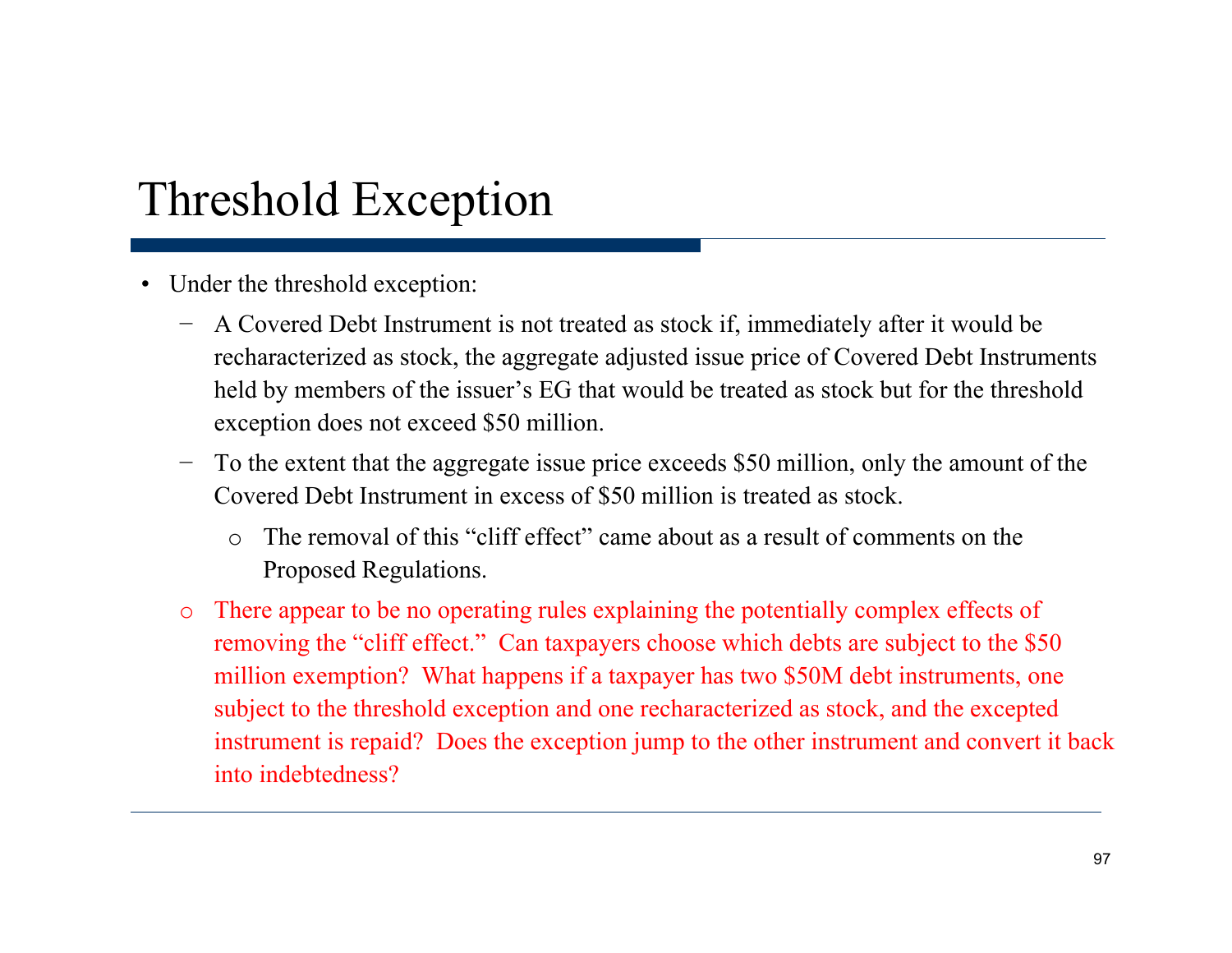### Qualified Dealer Debt Instrument

- • A qualified dealer debt instrument is a debt instrument:
	- Issued to or acquired by an EG member that is a dealer in securities (within the meaning of section  $475(c)(1)$  in the ordinary course of business of dealing in securities;
	- Accounted for by the dealer as a security held primarily for sale to customers in the ordinary course of business;
	- Disposed of by the dealer within a period of time consistent with the holding of debt instruments for sale to customers in the ordinary course of business, taking into account the terms of the debt and the conditions and practices prevailing in the markets for similar instruments; and
	- That is not sold or otherwise transferred to another member of the dealer's EG unless that sale or transfer is to another dealer satisfying the foregoing requirements.
- *See* Treas. Reg. section  $1.385-3(c)(2)(iv)$  for a complementary exception for acquisitions of EG Stock by dealers, discussed above.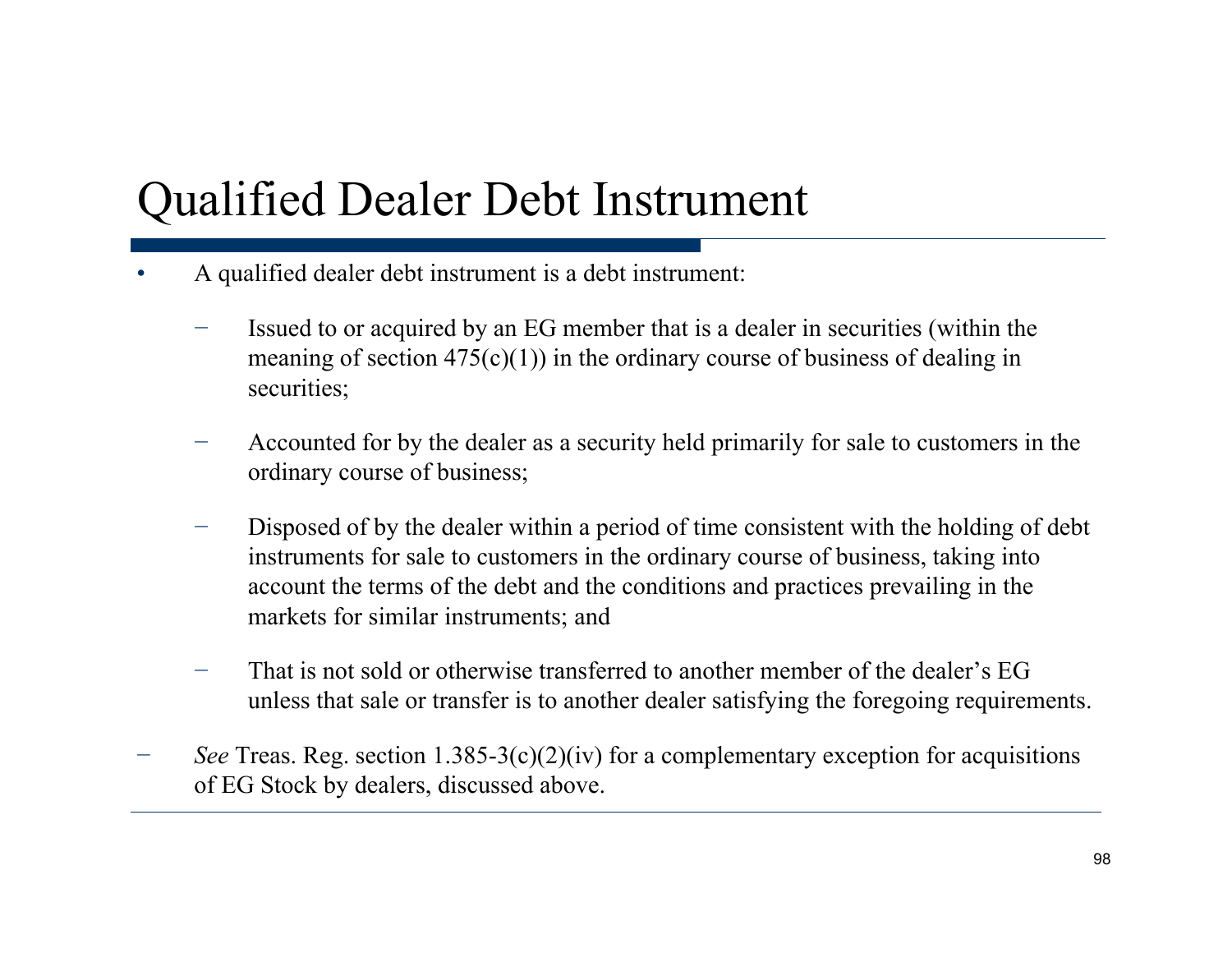### Excluded Statutory or Regulatory Debt Instrument

- •• An excluded statutory or regulatory debt instrument is any debt instrument that is described in any of the following:
	- Production payments treated as a loan under section 636(a) or (b);
	- −A "regular interest" in a REMIC described in section  $860G(a)(1)$ ;
	- A debt instrument deemed to arise under Treas. Reg. section 1.482-1(g)(3) (including adjustments under Rev. Proc. 99-32), *see also* Treas. Reg. section  $1.385-3(c)(2)(iii)$ ;
	- − A stripped bond or coupon described in section 1286, unless it was issued with a principal purpose of avoiding the purposes of Treas. Reg. section 1.385-3 or -3T; or
	- − $-$  A lease treated as a loan under section 467.  $-$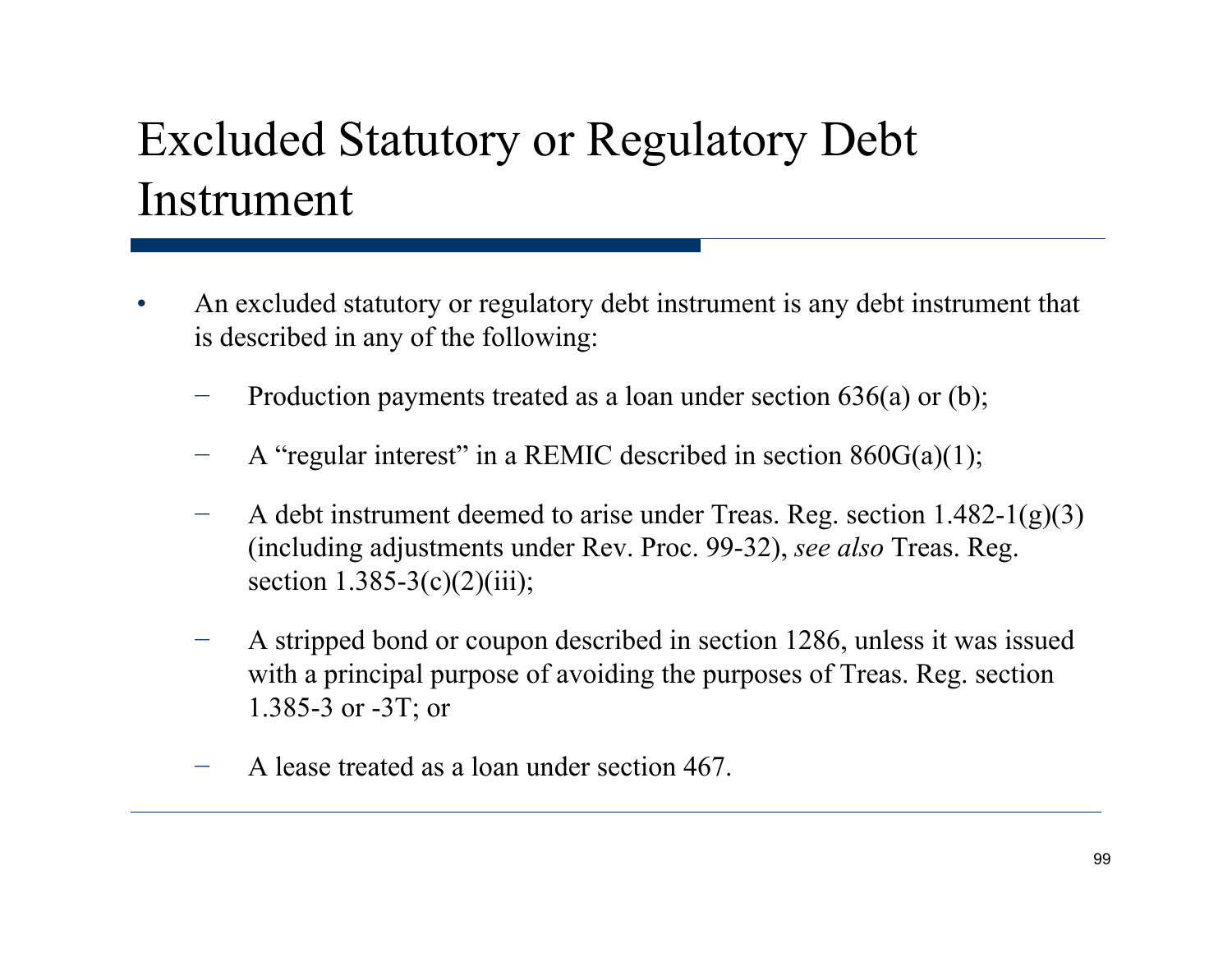### Regulated Financial Company

- •Examples of a regulated financial company include the following (see Treas. Reg. section  $1.385-3(g)(3)(iv)(A)$  for a full list):
	- A bank holding company (as defined in 12 USC 1841);
	- − A covered savings and loan holding company (as defined in 12 C.F.R. 217.2);
	- A national bank;
	- −An insured depository institution (as defined in 12 USC 1813(c)(2));
	- A broker or dealer registered with the SEC under  $15$  USC 78 $o(b)$ ;
	- −A swap dealer (as defined in 7 USC 1a(49)); and
	- −A small business investment company (as defined in  $15 \text{ USC } 662(3)$ ).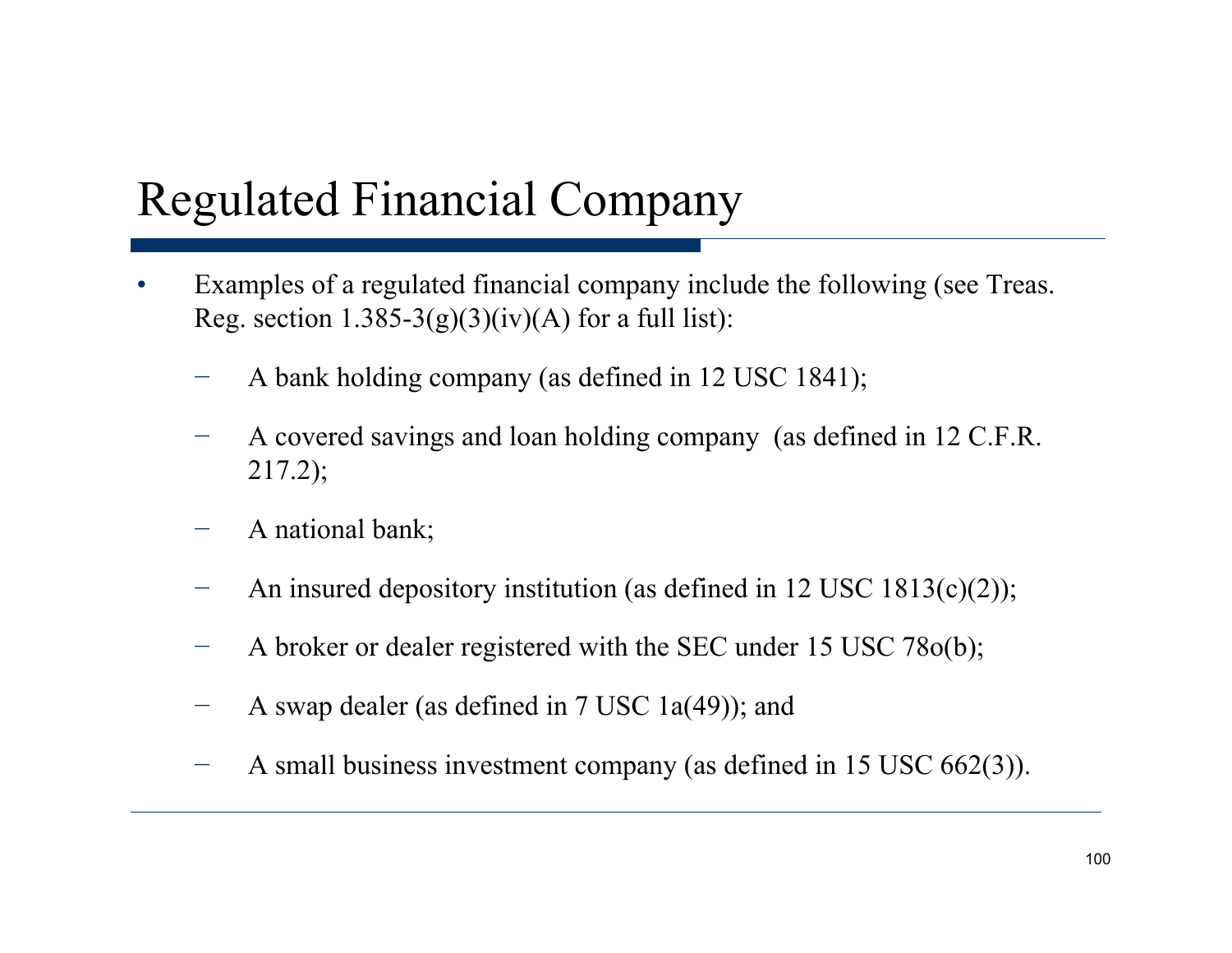### Regulated Insurance Company

- •A regulated insurance company is a Covered Member that is:
	- −Subject to tax under subchapter L of chapter 1 of the Code;
	- Domiciled or organized under the laws of a U.S. state;
	- − Licensed, authorized, or regulated by one or more states to sell insurance, reinsurance, or annuity contracts to persons other than related persons (within the meaning of section  $954(d)(3)$ ) in such states, but not if a principal purpose for obtaining such license, authorization, or regulation was to qualify the issuer as a regulated insurance company; and
	- Engaged in regular issuances of (or subject to ongoing liability with respect to) insurance, reinsurance, or annuity contracts with persons that are not treated as related persons.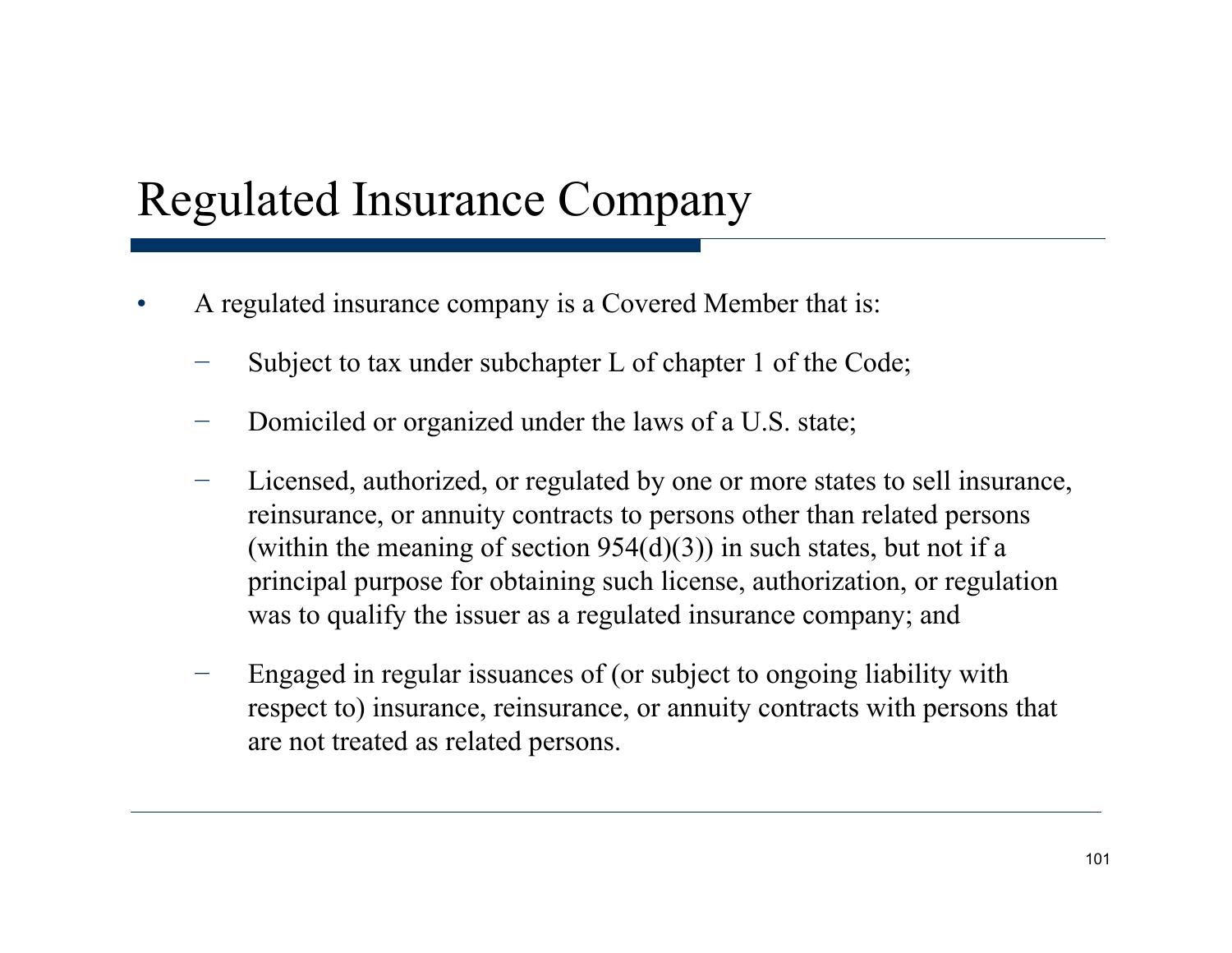# Anti-Abuse Rule: Treas. Reg. Section 1.385-  $3(b)(4)$

- If an EG member enters into a transaction with a principal purpose of avoiding the purposes of Treas. Reg. section 1.385-3 or -3T, any interest issued or held by that member or another EG member may be treated as stock.
- A non-exhaustive list of interests that could be subject to such recharacterization includes:
	- An interest that is not a Covered Debt Instrument, including a section 483 contract (what does it mean for a contractual earnout to be treated as stock?);
	- A Covered Debt Instrument issued to a person that is not a member of the issuer's EG, if the Covered Debt Instrument is later acquired by a member of the issuer's EG or such person later becomes a member of the issuer's EG;
	- A Covered Debt Instrument issued to an entity that is not taxable as a corporation for U.S. federal tax purposes;
	- A Covered Debt Instrument issued in connection with a reorganization or similar transaction; or
	- A Covered Debt Instrument issued as part of a plan or series of transactions to expand the applicability of the transition rules.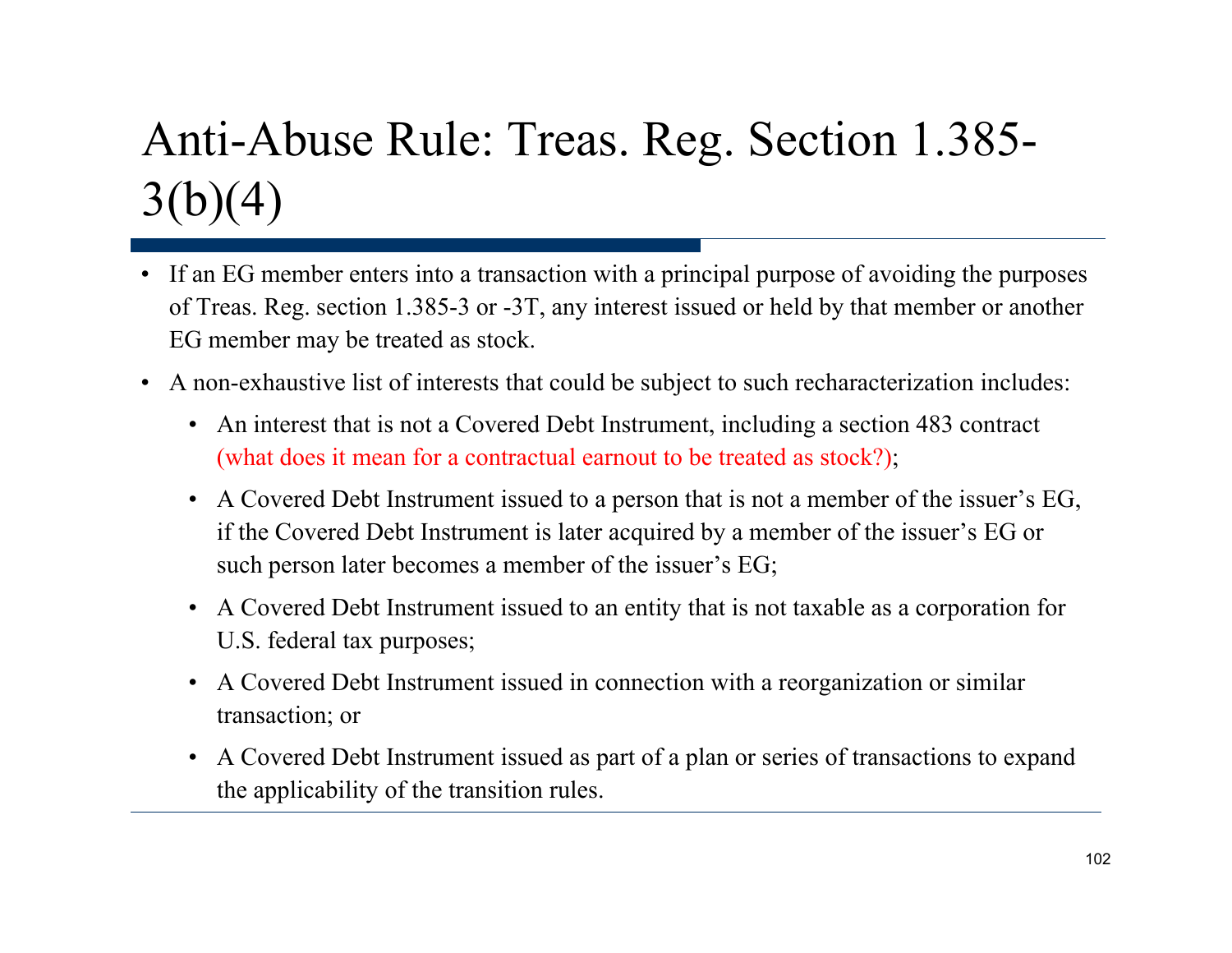# Anti-Abuse Rule: Treas. Reg. Section 1.385- 3(b)(4) (cont'd)

- $\bullet$  In addition to the foregoing, a Covered Debt Instrument is treated as stock if the funded member or any member of its EG engages in a transaction with a principal purpose of avoiding the purposes of Treas. Reg. section 1.385-3 or -3T.
- • Examples include:
	- − A member of the issuer's EG is substituted as a new obligor or added as a co-obligor on an existing debt instrument;
	- − A Covered Debt Instrument is transferred in connection with a reorganization or similar transaction;
	- − A Covered Debt Instrument funds a distribution or acquisition where the distribution or acquisition is made by a member other than the funded member and the funded member acquires the assets of the other member in a transaction that does not make the other member a predecessor; or
	- − Members of a consolidated group engage in transactions as part of a plan or a series of transactions through the use of the consolidated group rules set forth in Treas. Reg. section 1.385-4T, including through the use of the departing member rules.
- • The Proposed Regulations contained an anti-abuse rule that applied to a principal purpose of avoiding the "application" of the regulations; the Final Regulations use "purpose" instead. What is the substantive difference, and what is the "purpose" of these regulations?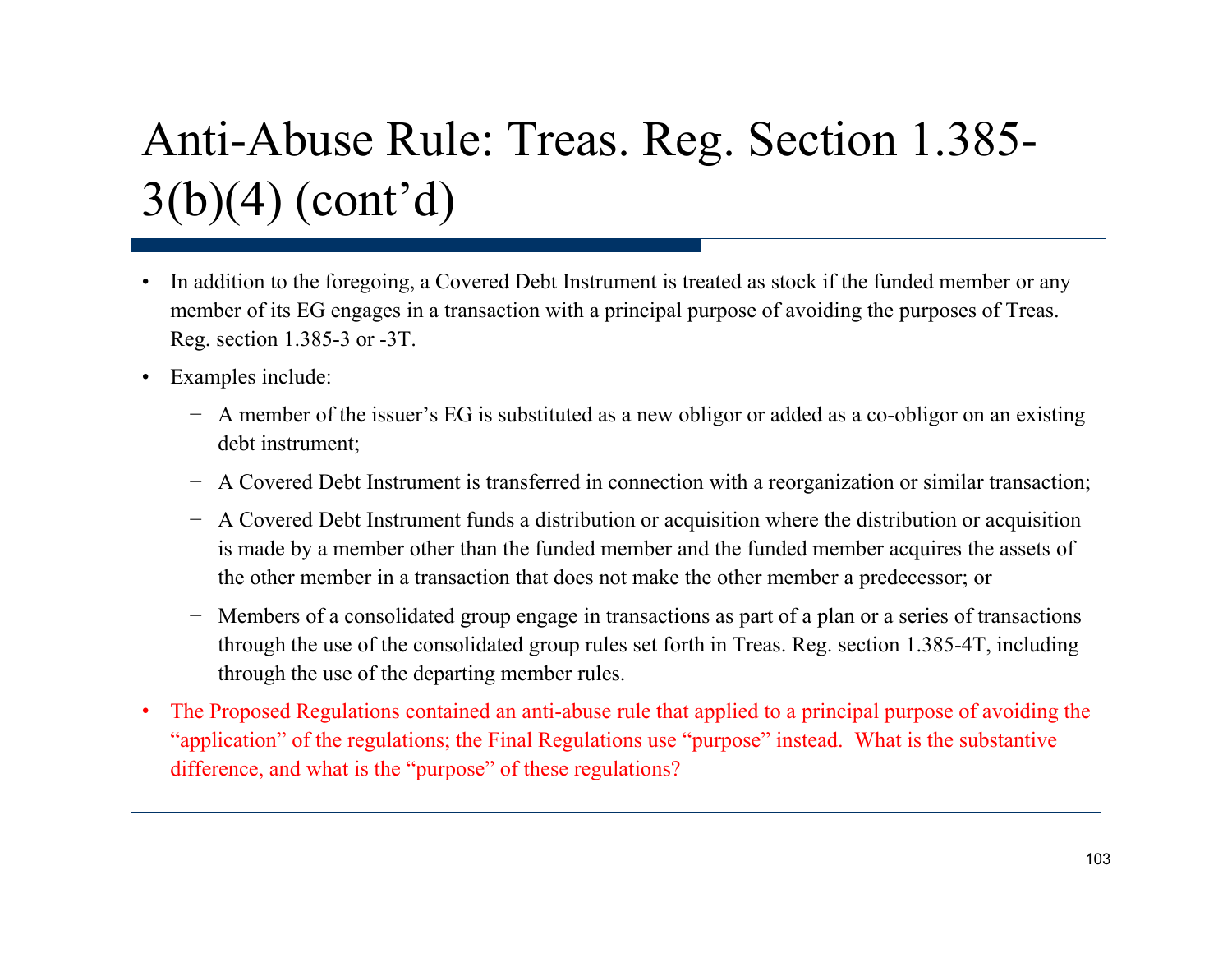### Anti-Abuse Rule Example



#### **Facts**

- 1) In Year 1, USS1 distributes a \$100 note to FP ("USS1 Note A").
- 2) In Year 1, with a principal purpose of avoiding the FP  $\begin{array}{c} \hline \text{where} \\ \text{where} \end{array}$  by  $\begin{array}{c} \hline \text{where} \\ \text{Sup} \text{ the number of two-1385-3,} \\ \text{Sup} \text{ is the number of two-1385-3.} \end{array}$  FP sells USS1 Note A to a bank for \$100 and lends \$100 to USS1 in exchange for another USS1 note ("USS 1 Note B").

#### **Analysis**

- USS1 Note A is recharacterized as stock from issuance under the general rule. When USS1 Note A is sold to the bank, it is deemed exchanged for debt.
- USS1 Note B would not be treated as stock under the funding rule because there has not been a Prohibited Transaction.
- Because the transactions occurring in step 2 had a principal purpose of avoiding the purposes of Treas. Reg. section 1.385-3, USS1 Note B is treated as stock. *See* Treas. Reg. section 1.385-3(h)(3) Ex. 11.

**Assumption:** No exceptions to the general or funding rule are applicable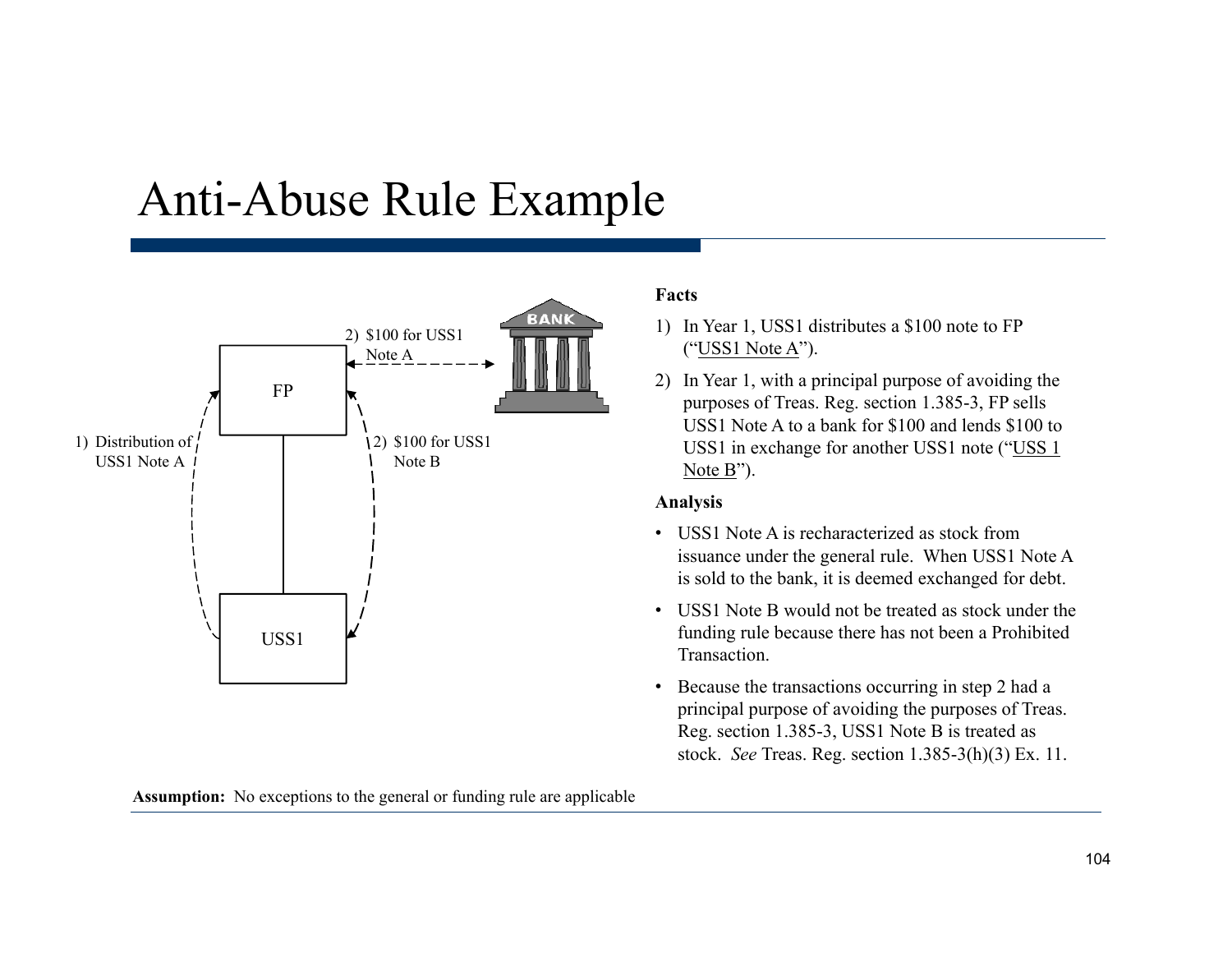### The "No Affirmative Use Rule"

- The Proposed Regulations contained a "No Affirmative Use" rule providing that they did not apply to the extent a person entered into a transaction that otherwise would be subject to the transaction rules with a principal purpose of reducing the federal tax liability of any member of the EG that included the issuer and holder of the debt instrument.
- The Final Regulations reserve on a No Affirmative Use rule. What does this mean for taxpayers?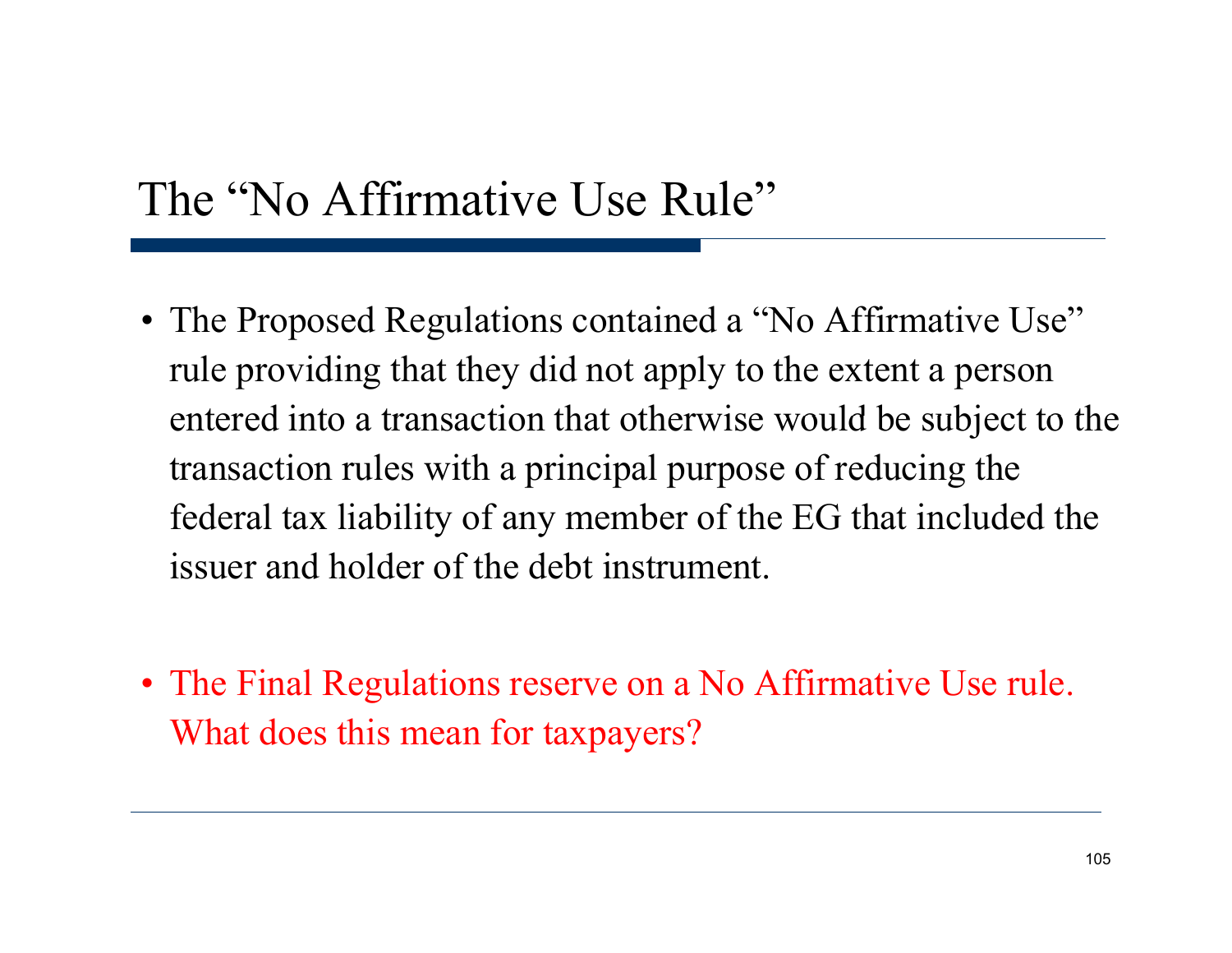# Operating Rules—Timing

- • In general, when a Covered Debt Instrument is recharacterized as stock, it is treated as stock from the date of issuance.
- $\bullet$  However, if a Covered Debt Instrument is treated as funding a Prohibited Transaction occurring after the instrument is issued, the Covered Debt Instrument is deemed to be exchanged for stock on the date of the Prohibited Transaction.
	- • If a Covered Debt Instrument is treated as stock due to the predecessor/successor rules, it is deemed exchanged for stock on the latest of (i) the date of issuance; (ii) the date of the Prohibited Transaction; or (iii) the completion of the transaction creating the predecessor or successor.
	- $\bullet$  Where a Covered Debt Instrument is treated as stock due to a retesting, it is deemed exchanged for stock on the latest of (i) the date of issuance; (ii) the date of the Prohibited Transaction; or (iii) the date of retesting.
- $\bullet$  The Proposed Regulations contained certain situations in which a debt instrument would be recharacterized from the date of issuance as a result of a later Prohibited Transaction, resulting in unintended consequences.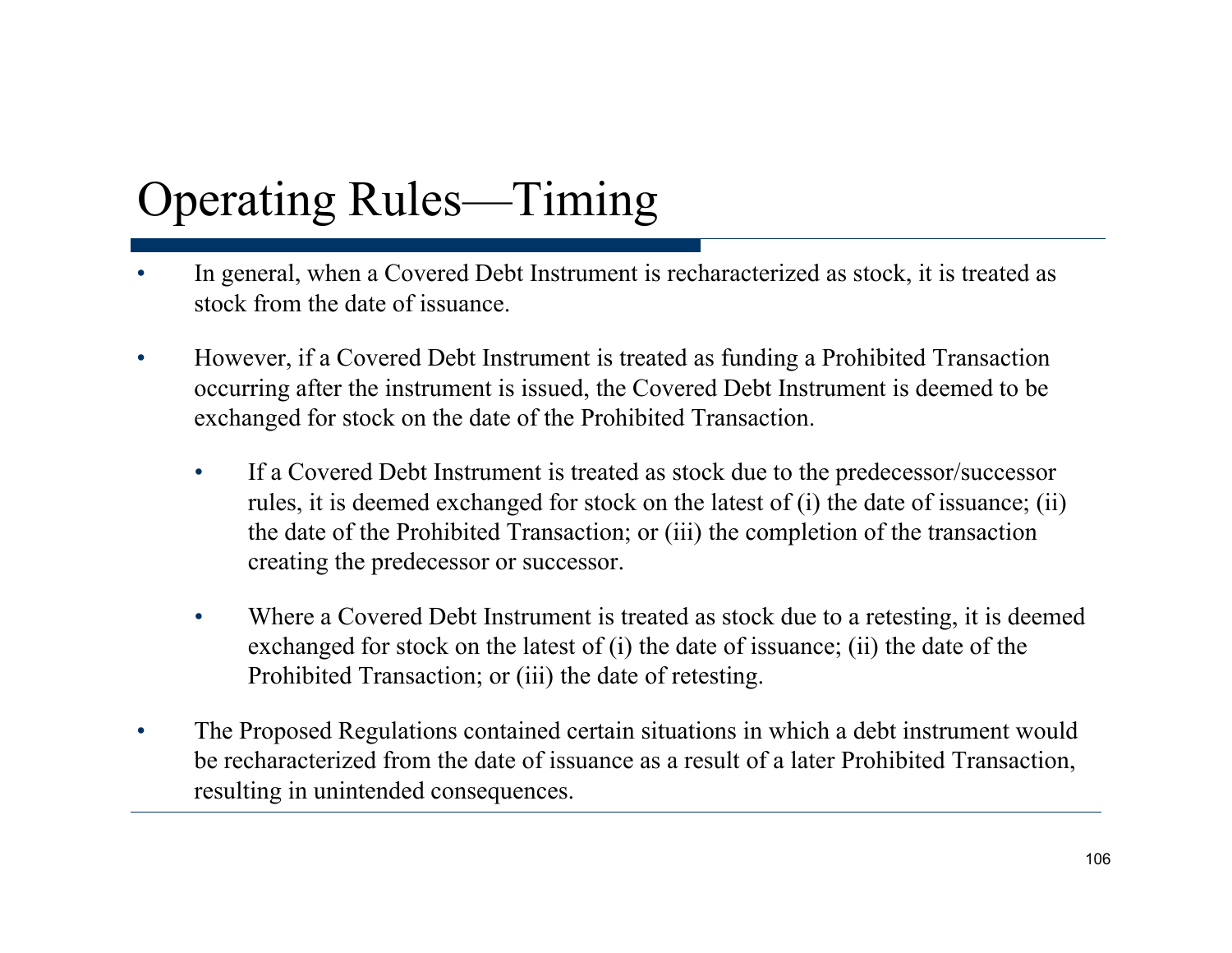### Timing Example



### **Facts**

- 1) On January 1, Year 1, FS1 lends \$100 to USS1 for a USS1 note ("USS1 Note").
- 2) On July 1, Year 1, FP transfers all of the USS1 stock to FS2 in exchange for FS2 stock.
- 3) On December 1, Year 1, USS1 distributes \$100 to FS2. **FS2.**

#### **Analysis**

- USS1 Note is recharacterized as stock under the funding rule.
- Under the Proposed Regulations, USS1 Note would be recharacterized as stock *as of issuance* because the Prohibited Transaction (the distribution of \$100) occurred in the same taxable year as the issuance of the note. This would prevent step 2 from qualifying as a section  $368(a)(1)(B)$  reorganization.
- Under the Final Regulations, USS1 Note is not recharacterized until the date of the Prohibited Transaction. Could the recharacterization still cause USS1 ransaction. Could the recharacterization stiff contains the step 2 to fail reorganization treatment under step transaction principles?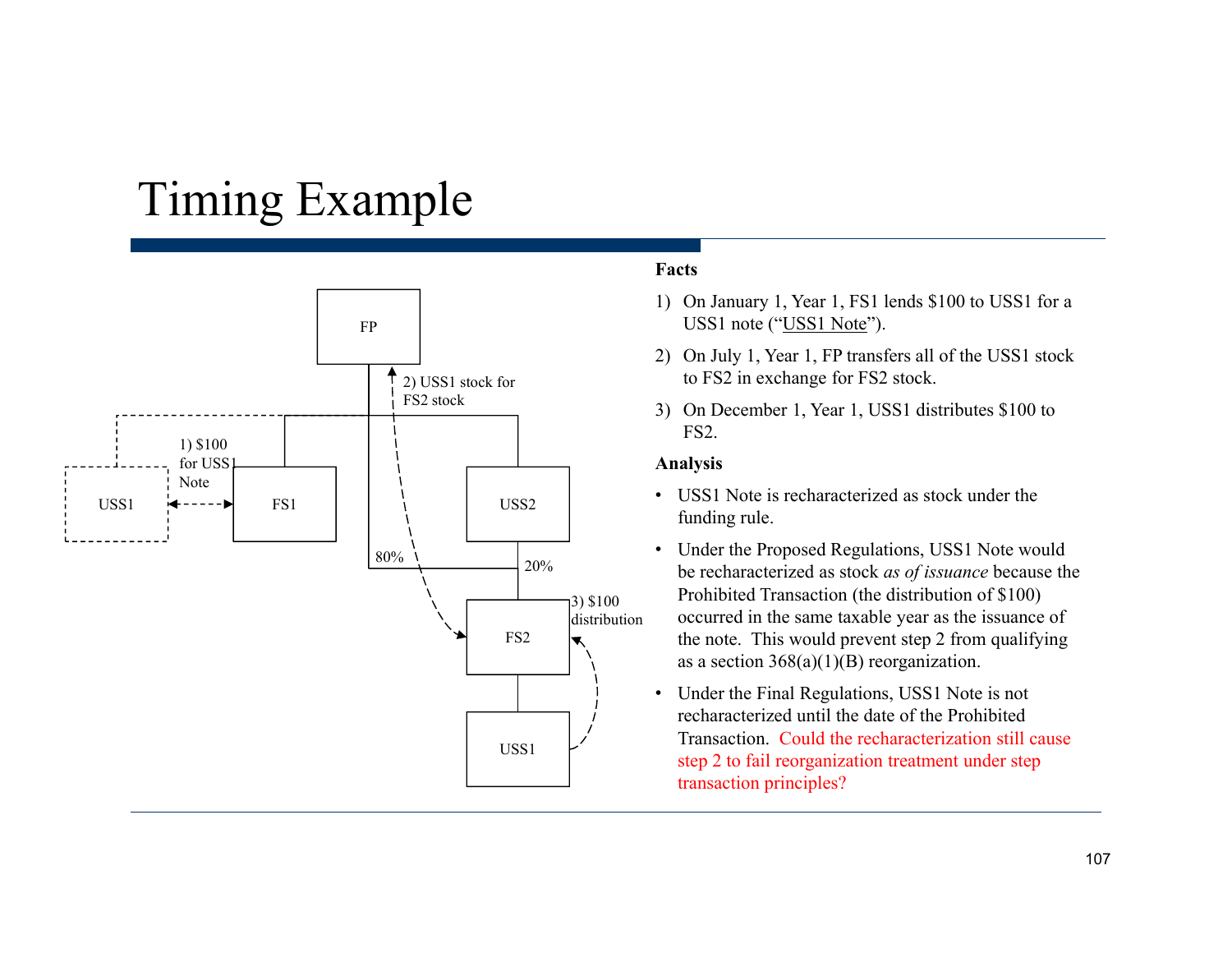### Operating Rules—Retesting

- •When an instrument is recharacterized as stock, and the holder and issuer subsequently cease to be members of the same EG (including if the instrument is transferred outside the EG), the instrument ceases to be treated as stock.
- $\bullet$  Immediately before the transaction causing the holder and issuer to cease to be members of the same EG, the issuer is deemed to issue a new Covered Debt Instrument to the holder in exchange for the deemed stock.
- • At the same time, all other Covered Debt Instruments are retested under the funding rule.
- • What happens if the issuer is the target of an outbound reorganization? Does that have the same effect as leaving the EG?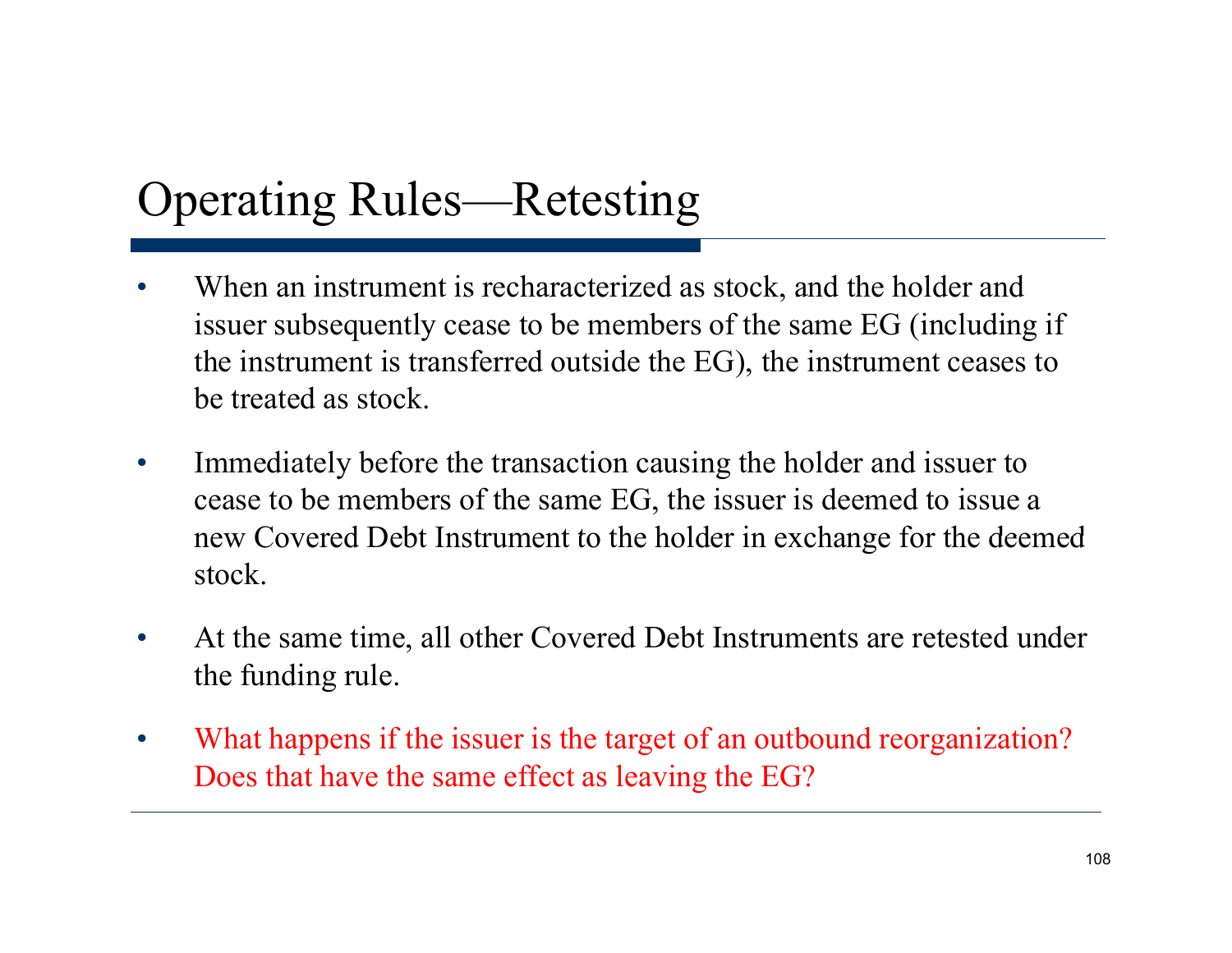### Retesting Example



Assumption: No exceptions to the general or funding rule are applicable USS1 Note B was sold in Year 6?

### **Facts**

- 1) In Year 1, FP lends \$300 to USS1 for a USS1 note ("USS1 Note A").
- 2) In Year 2, USS1 distributes \$300 cash to FP.
- 3) In Year 3, FP lends another \$300 to USS1 for another USS 1 note ("USS1 Note B").
- 4) In Year 4, FP sells USS 1 Note 1 to a bank for cash.

#### **Analysis**

- Under the ordering and non-duplication rules, the distribution in Year 2 causes USS1 Note A to be treated as stock prior to the sale to the
- When USS1 Note A is sold to the bank in Year 4, USS1 Note B is re-tested and treated as stock because it is now funded by the Year 2 distribution. What would be the result if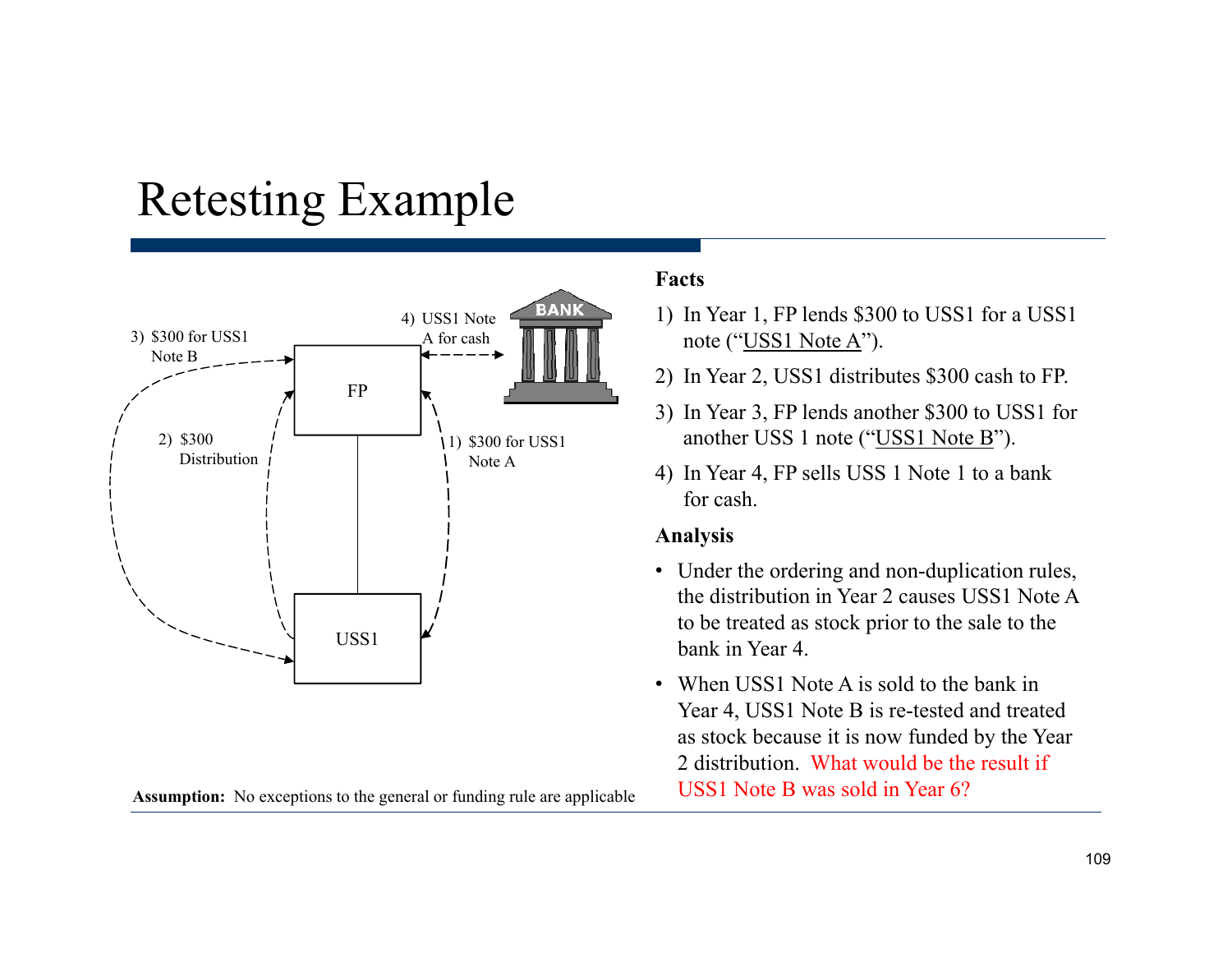# Additional Example— Pre-Sale Restructurin g



#### **Facts**

- 1) An unrelated third party wishes to acquire the stock of USS1, but it does not wish to acquire DS1. USS1 owes a preexisting \$50 USS1 Note to FP. To extricate DS1 from USS1, FP engages in the following transactions:
- 
- 3) US Newco acquires all of the stock of DS1 from USS1 in exchange for \$50 cash and a \$50 US Newco Note.
- 4) USS1 retires the preexisting USS1 Note with US Newco Note.
- 5) FP sells USS1 to the unrelated party.

#### **Analysis**

- • Under the general rule, the US Newco Note is treated as stock because it is issued in exchange for EG Stock.
- • The subsidiary stock acquisition exception (discussed below) does not apply because US Newco does not have control USS1
- • Why is USS Newco Note treated as stock even though it does nothing more than preserve the status quo and is not "new" debt in an economic sense?
- • Why does the result differ if US Newco acquires all of the DS1 assets (e.g., DS1 is a DRE) from USS1 instead of DS1 stock?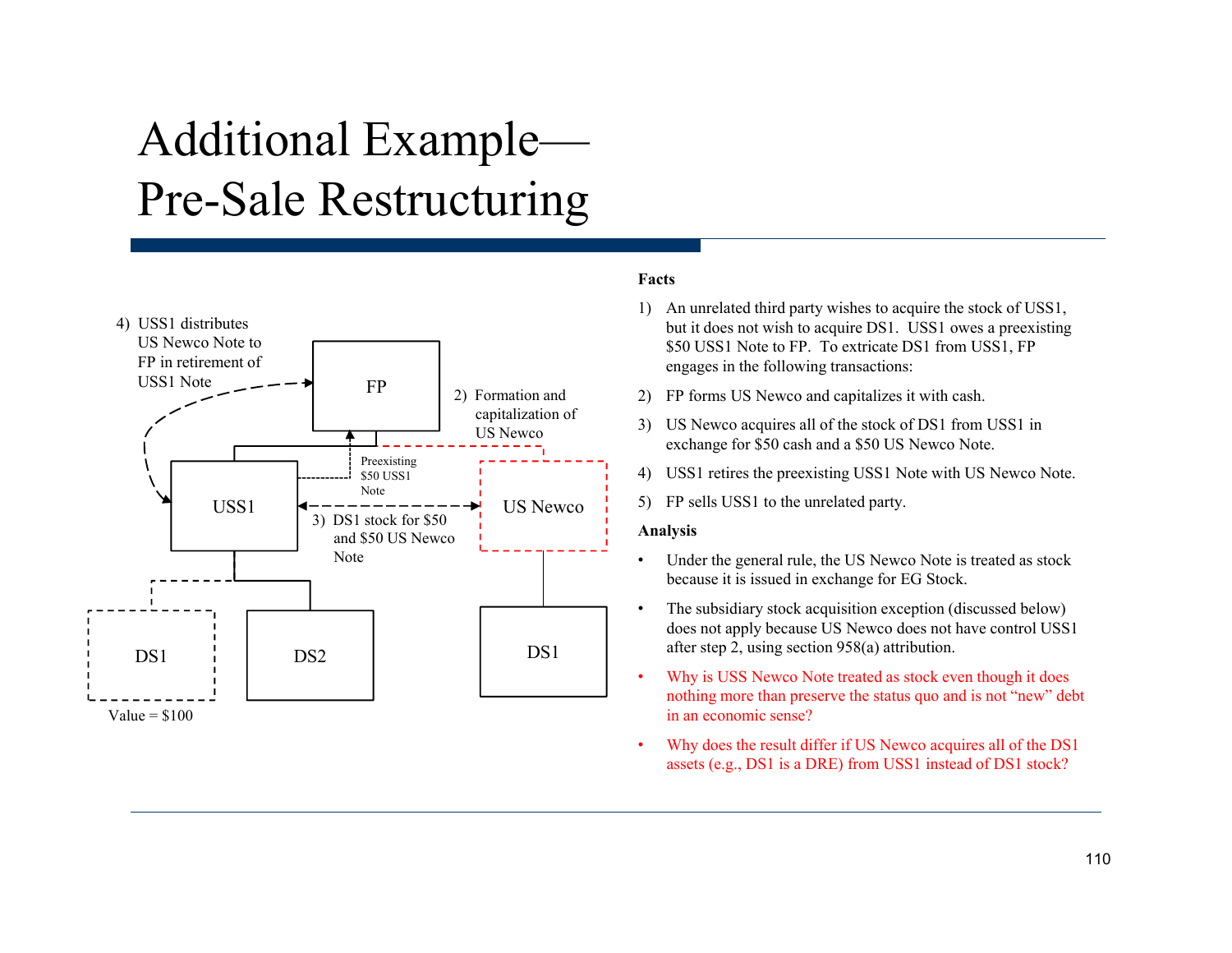# Additional Example— F Reor ganization



#### **Facts**

1) USS1 forms USS2, then USS1 merges with and into USS2. In the merger, FP surrenders its USS1 stock for USS2 stock and a USS2 note ("USS2 Note") in a transaction qualifying as a section  $368(a)(1)(F)$  reorganization.

#### **Analysis**

- • Under Treas. Reg. section 1.368-2(m)(3)(iii), a transaction may be treated as an F reorganization even though a holder of stock in the transferor receives "money or other property" from the transferor or the resulting corporation. Such distribution is treated as an unrelated transaction.
- • A commentator asked whether Treas. Reg. section 1.368-3(m)(3)(iii) USS1 1) FP surrenders its created a circularity—if the issuance of the USS2 Note is treated as a created interval  $1269.2 \times 10^{12}$  m parate distribution under Treas. Reg. section 1.368-2(m)(3)(iii), such note USS1 stock in separate distribution under Treas. Reg. section 1.368-2(m)(3)(iii), such note would be recharacterized as USS2 stock under the general rule, and would then arguably be treated as part of the reorganization, thereby turning off Treas. Reg. section  $1.368-2(m)(3)(iii)$ , which would in turn prevent the general rule from applying.
	- • The preamble to the Final Regulations provides that the issuance of USS2 Note is subject to Treas. Reg. section  $1.368 - 2(m)(3)(iii)$ , such that USS2 Note is treated as stock under the general rule. Such treatment does not then retroactively prevent Treas. Reg. section  $1.368-2(m)(3)(iii)$  from applying. *See* Preamble at 317-18.
	- • Is this result intended to be provided for by the principles of Treas. Reg. section  $1.385-3(b)(3)(vi)$ ? That provision only applies to the funding rule, not the general rule.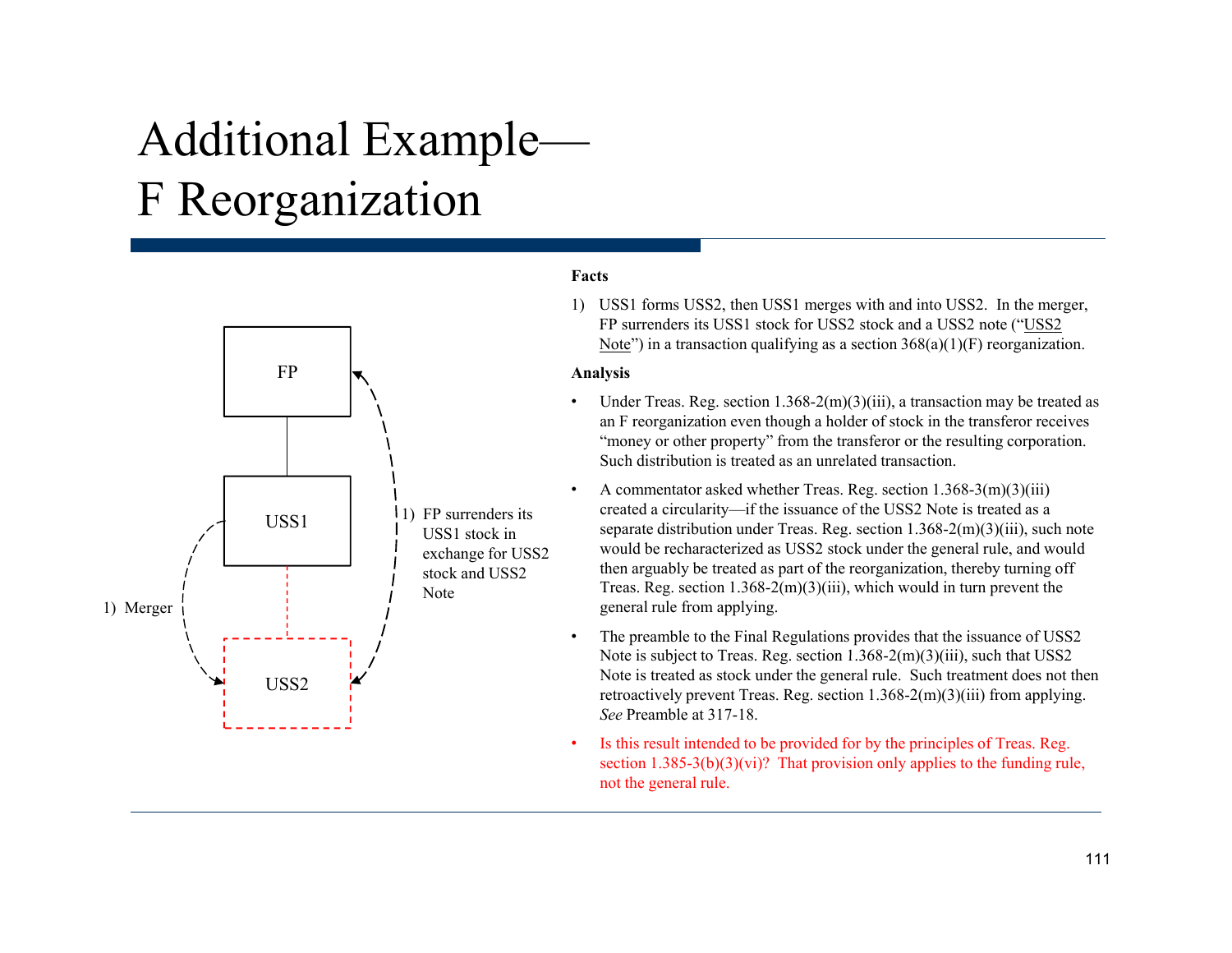# Proposed Regulations—Effective Date and Transition Rules

- •Proposed Effective Date: The Proposed Regulations were to be effective on the date they were published.
- • Grandfather Provisions:
	- Under the Proposed Regulations, the transaction rules would have applied to any debt instrument issued on or after April 4, 2016, and to any debt instrument treated as issued before April 4, 2016, as a result of a check-the-box election that was filed on or after April 4, 2016.
	- An otherwise Prohibited Transaction (for example, a distribution by a funded member) would not have been taken into account for purposes of the *per se* rule if the Prohibited Transaction occurred before April 4, 2016 (but not if it was treated as occurring before April 4, 2016 as a result of a check-the-box election that was filed on or after April 4, 2016).
- $\bullet$  Transition Rule: If the transaction rules would have treated a debt instrument as stock prior to the finalization date, the debt instrument would have been treated as debt for 90 days after the finalization date; if the debt instrument was held by an EG member on the 90th day after the finalization date, the debt instrument would have been deemed exchanged for stock on such date.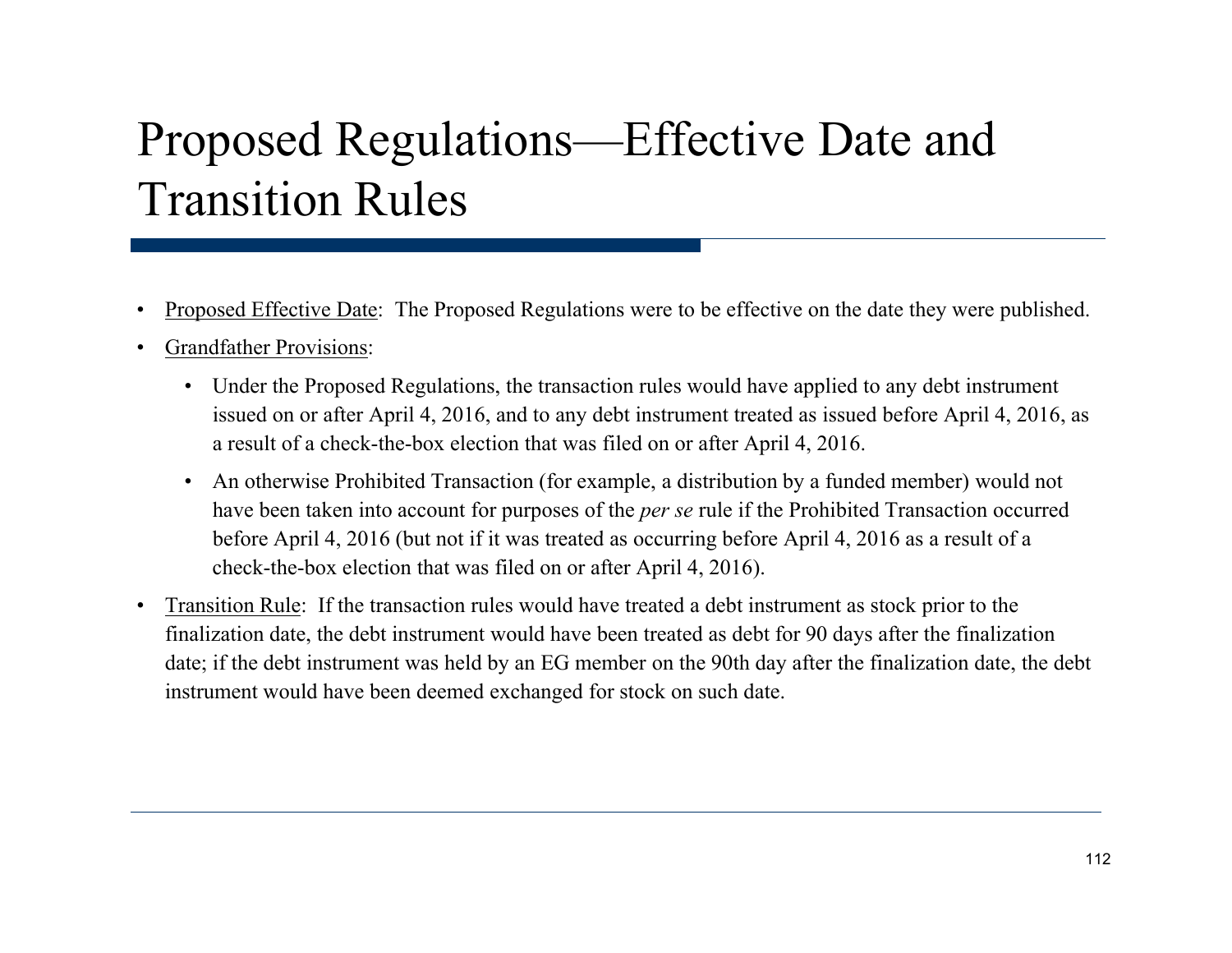# Final Regulations— Effective Date and Transition Rules

- • General Effective Date: The Final Regulations generally are effective on the date they are published (the "Publication Date") for taxable years that end on or after the date that is 90 days after they are published (the "Transition Date").
- $\bullet$  Grandfather Provisions:
	- The transaction rules only apply to a debt instrument issued on or after April 5, 2016, even if the instrument is deemed issued before April 5, 2016 by reason of an entity classification election filed after April 4, 2016.
	- An otherwise Prohibited Transaction (for example, a distribution by a funded member) will not be taken into account for purposes of the *per se* rule if the Prohibited Transaction occurred before April 5, 2016, even if it is deemed to occur issued before April 5, 2016, by reason of an entity classification election filed after April 4, 2016.
- • Transition Rule: If the transaction rules would have treated a Covered Debt Instrument as stock prior to the Transition Date (including in taxable years ending before the Transition Date), the Covered Debt Instrument is treated as debt through the Transition Date; if the instrument is held by an EG member immediately after the Transition Date, the instrument will be deemed exchanged for stock on such date.
- $\bullet$ Similar rules are provided for the partnership-related provisions in Treas. Reg. section 1.385-3T.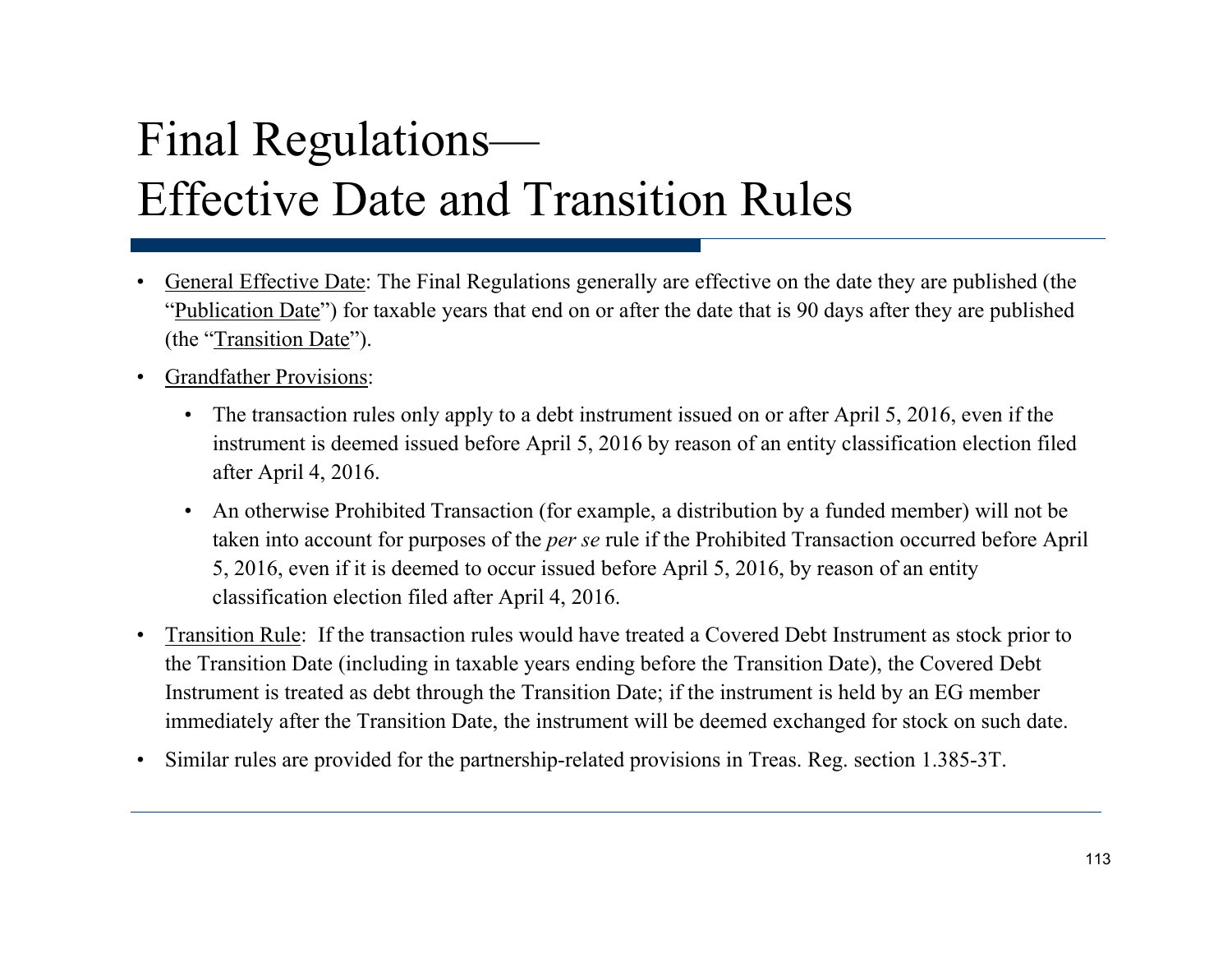# Effective Date and Transition Rules (cont'd)

- • Transition Funding Rule:
	- If a Covered Debt Instrument would be recharacterized as stock between April 5, 2016, and the Transition Date but is not recharacterized by reason of the effective date and transition rules, all payments made with respect to such instrument (other than stated interest) after the instrument would have been recharacterized as stock are treated as distributions for purposed of applying the funding rule.
	- This applies to all principal payments, including refinancings.
	- This applies even if the issuer and holder cease to be members of the same EG during the transition period (subject to the straddle rules).
		- Question: What if the issuer and holder cease to be members of the same EG after April 4, 2016, but before the Publication Date?
	- If a Covered Debt Instrument would be recharacterized as stock between A pril 5, 2016, and the Transition Date but is not recharacterized by reason of the effective date and transition rules, the issuance of the instrument may be treated as a distribution or acquisition for purposes of the funding rule <u>unless</u> the issuer and holder are members of the same EG immediately after the Transition Date. This supersedes the general non-duplication rule.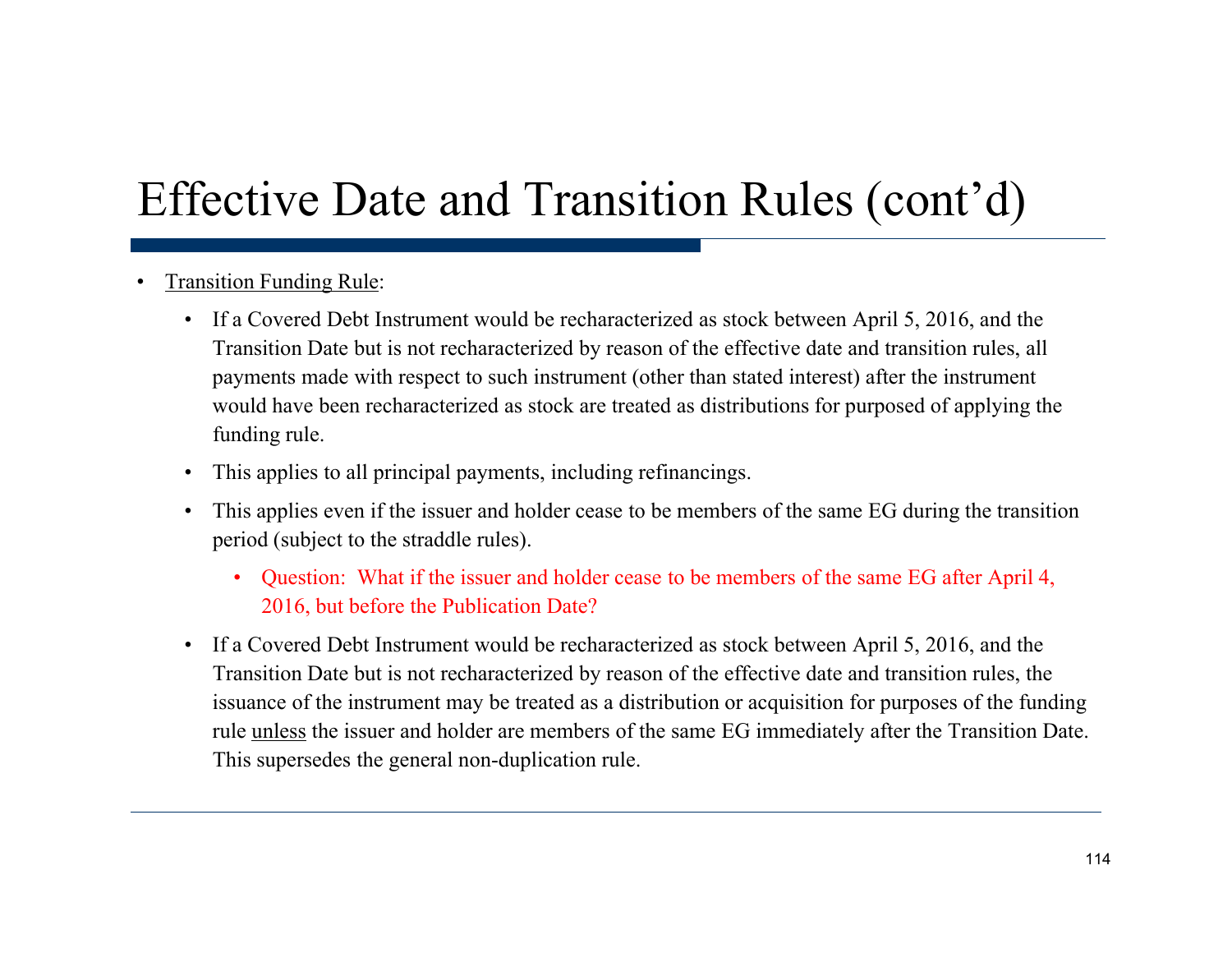## Effective Date and Transition Rules —Example

### **Facts**

- FP wholly owns USS1, and both corporations use a calendar year.
- •On June 1, 2016, USS1 distributes a \$100x note to FP ("Note 1").
- $\bullet$ On January 1, 2017, USS1 distributes a \$200x note to FP ("Note 2").
- $\bullet$ On January 2, 2017, USS1 repays Note 1 in full.
- FP and USS1 remain EG members past the Transition Date.

#### **Discussion**

- •• The Final Regulations generally are not applicable to USS1 and FP until 2017.
- $\bullet$ Treas. Reg. section 1.385-3 does not apply to Note 1 because it is issued in a previous taxable year.
- $\bullet$  Treas. Reg. section 1.385-3 applies to Note 2 because it is issued in 2017, but Note 2 is not recharacterized as stock until immediately after the Transition Date.
- $\bullet$  The repayment of Note 1 is a distribution for purposes of the funding rule because Note 1 is a Covered Debt Instrument that would have been recharacterized as stock in the absence of the effective date and transition rule provisions of the Final Regulations.
- •The issuance of Note 1 will not be treated as a distribution or acquisition for purposes of the funding rule.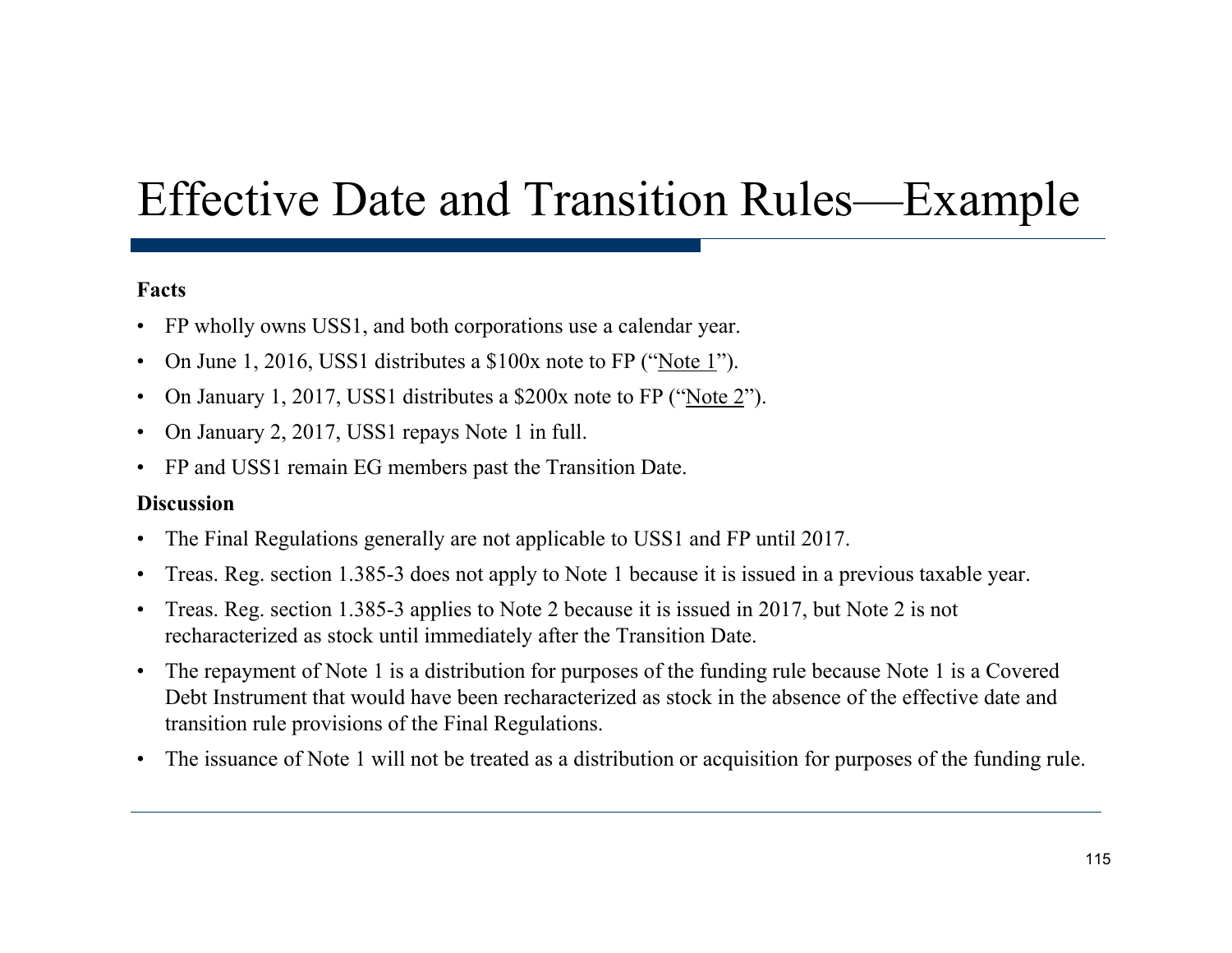## Potential Future Guidance

- The Final Regulations reserved and further comments were requested on:
	- The no affirmative use rule;
	- The application of these rules to foreign issuers;
	- The application of these rules to U.S. branches of foreign issuers in the absence of more comprehensive guidance with respect to foreign issuers; and
	- How the exceptions of Treas. Reg. section 1.385-3 would apply to brothersister groups with non-corporate parents.
- If future guidance is released addressing these issues, it will not apply to interests issued before the date of such guidance.